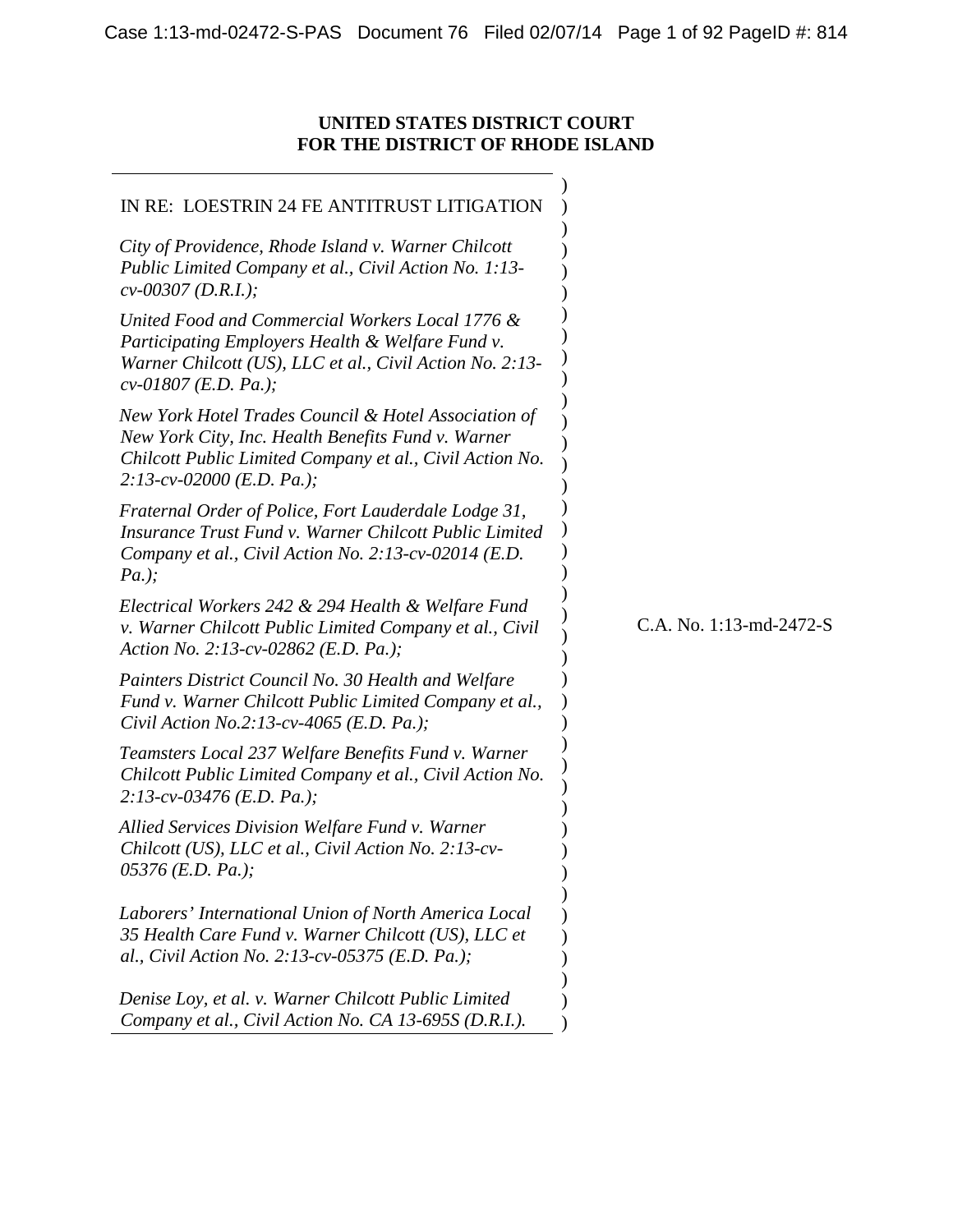## **MOTION TO DISMISS THE INDIRECT PURCHASER PLAINTIFFS' CONSOLIDATED CLASS ACTION COMPLAINT**

Defendants Warner Chilcott Sales (US), LLC, Warner Chilcott (US), LLC, Warner Chilcott Public Limited Company, Warner Chilcott Company, LLC f/k/a Warner Chilcott Company, Inc., Warner Chilcott Laboratories Ireland Limited, Warner Chilcott Holdings Company III, Ltd., Warner Chilcott Corporation, Actavis, Inc. f/k/a Watson Pharmaceuticals, Inc., Watson Laboratories, Inc. LLC, Lupin Pharmaceuticals, Inc., and Lupin Ltd. ("Defendants") hereby move the Court to dismiss the Indirect Purchaser Plaintiffs' Consolidated Class Action Complaint, ECF No. 40, pursuant to Rule 12(b)(6) of the Federal Rules of Civil Procedure.

The grounds for Defendants' motion are set forth in the accompanying memorandum of law.

## **Request for Oral Argument**

Defendants respectfully request oral argument on the present motion and Defendants' motion to dismiss the Direct Purchaser Plaintiffs' Consolidated Class Action Complaint and Jury Demand, with one hour of argument for all Defendants and one hour of argument for all Plaintiffs.

Dated: February 7, 2014 Respectfully submitted,

/s/ *John A. Tarantino* John A. Tarantino (#2586) jtarantino@apslaw.com Patricia K. Rocha (#2793) procha@apslaw.com Nicole J. Benjamin (#7540)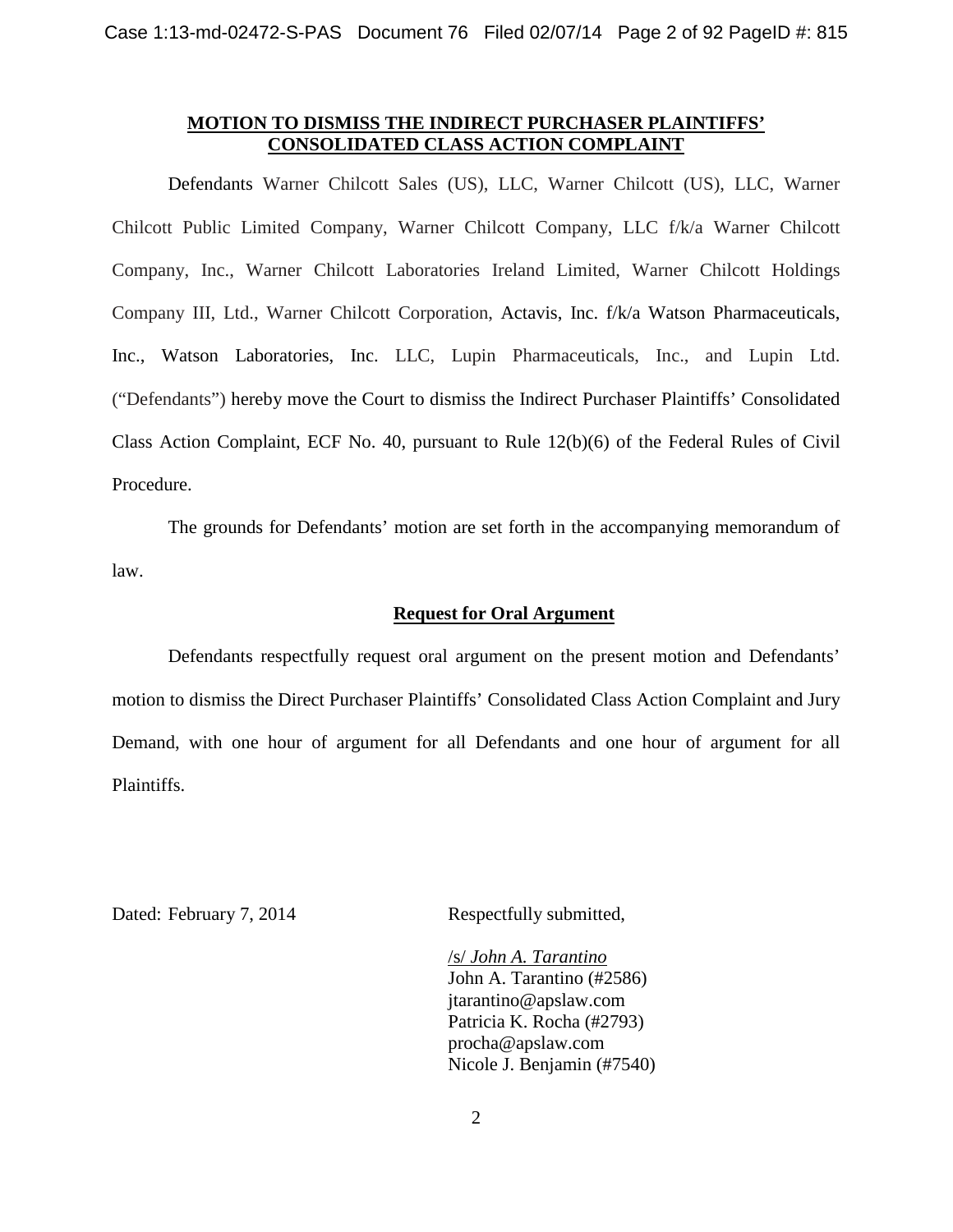nbenjamin@apslaw.com ADLER POLLOCK & SHEEHAN P.C. One Citizens Plaza 8th Floor Providence, RI 02903-1345 Telephone: (401) 274-7200 Facsimile: (401) 751-0604

J. Mark Gidley (pro hac vice) Peter J. Carney (pro hac vice) WHITE & CASE LLP 701 Thirteenth Street, NW Washington, DC 20005 Telephone: (202) 626-3600 Facsimile: (202) 639-9355

Jack E. Pace III (pro hac vice) Alison Hanstead (pro hac vice) WHITE & CASE LLP 1155 Avenue of the Americas New York, New York 10036 Telephone: (212) 819-8200 Facsimile: (212) 354-8113

*Attorneys for Warner Chilcott Sales (US), LLC, Warner Chilcott (US), LLC, Warner Chilcott Public Limited Company, Warner Chilcott Company, LLC f/k/a Warner Chilcott Company, Inc., Warner Chilcott Laboratories Ireland Limited, Warner Chilcott Holdings Company III, Ltd., Warner Chilcott Corporation, Actavis, Inc. f/k/a Watson Pharmaceuticals, Inc., and Watson Laboratories, Inc.*

/s/ Leiv Blad Leiv Blad Michael Whitlock Zarema Arutyunova BINGHAM MCCUTCHEN LLP 2020 K Street NW Washington, DC 20006-1806 Telephone: (202) 373-6000 Facsimile: (202) 373-6001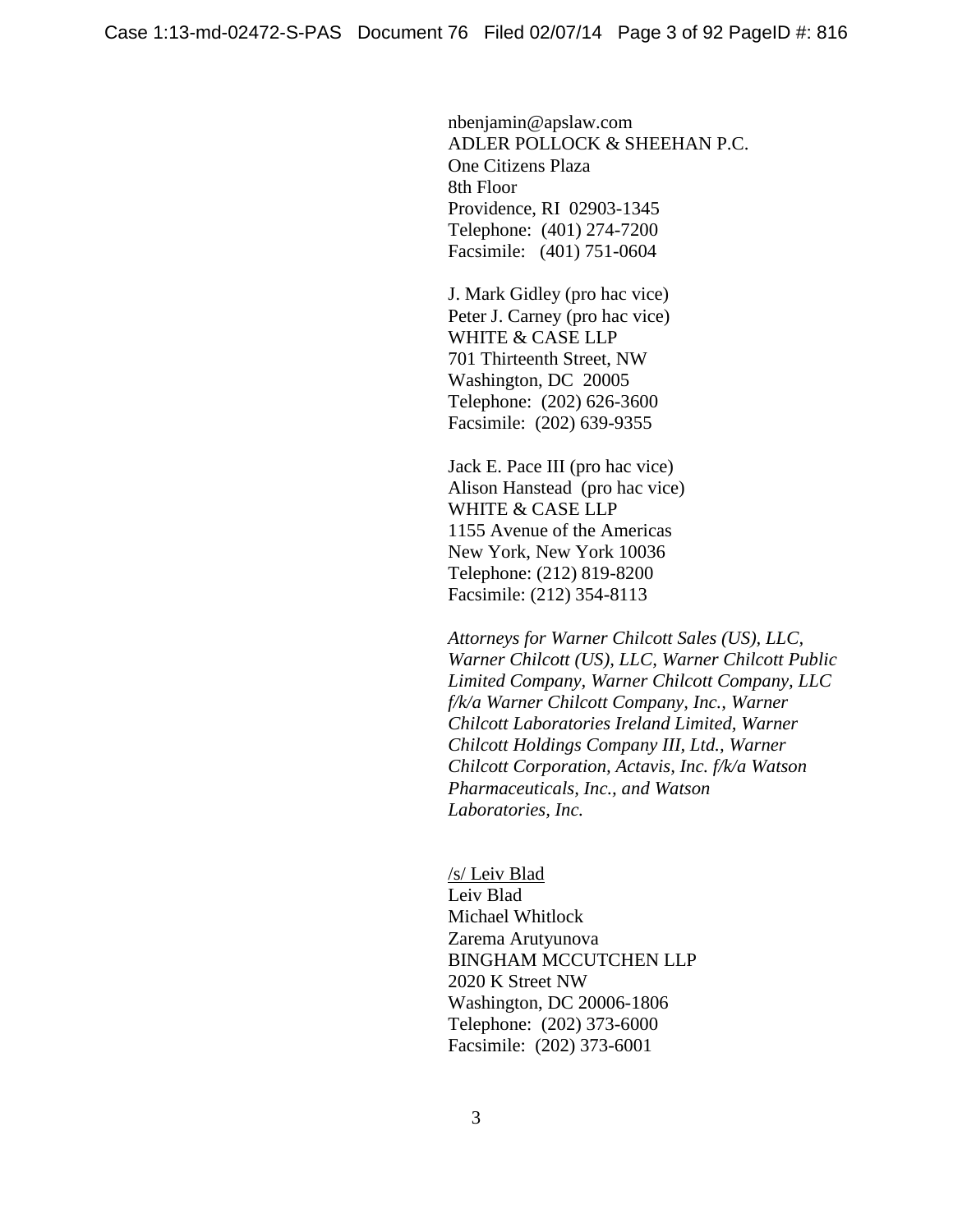Case 1:13-md-02472-S-PAS Document 76 Filed 02/07/14 Page 4 of 92 PageID #: 817

*Attorneys for Lupin Ltd. and Lupin Pharmaceuticals, Inc.*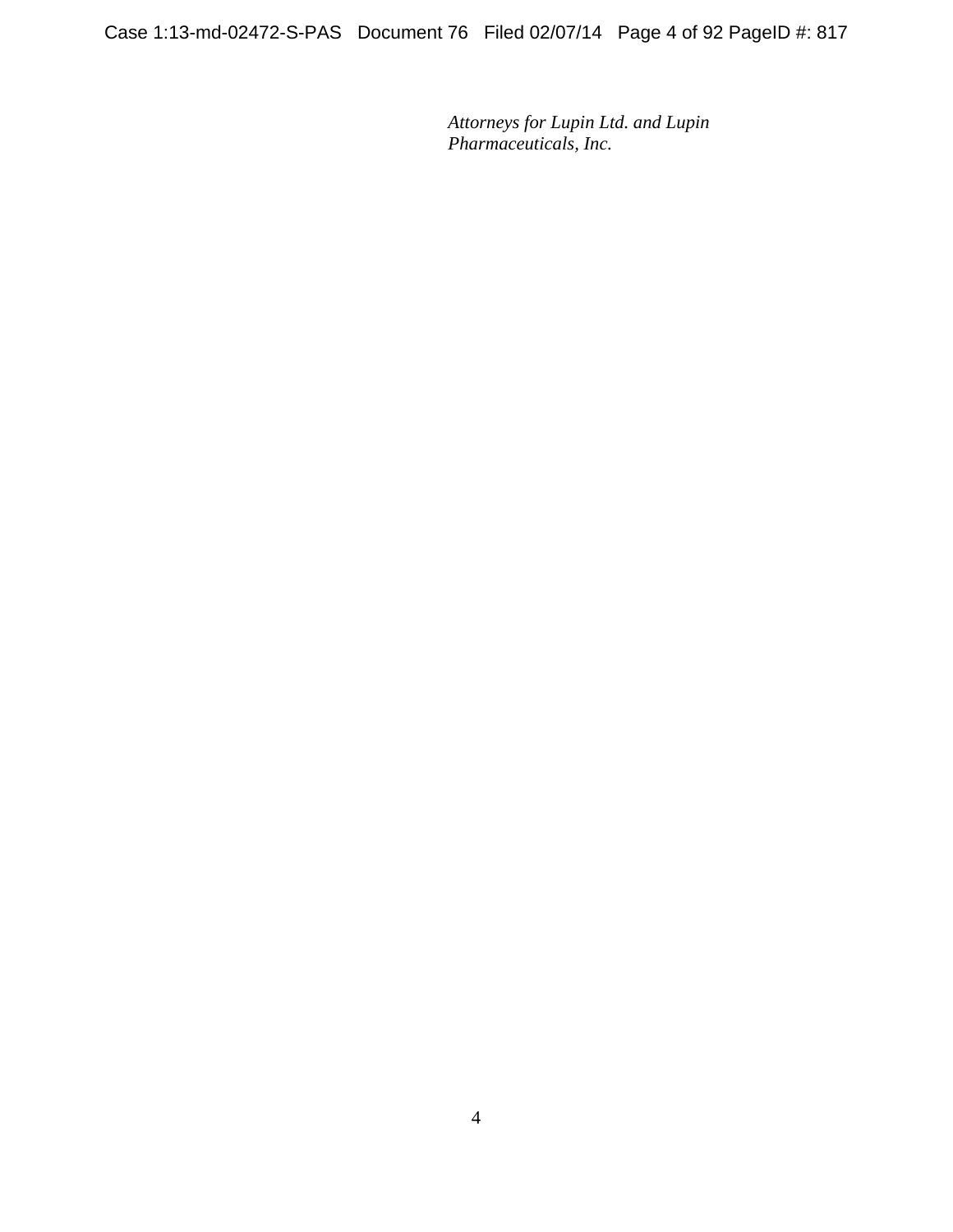## **UNITED STATES DISTRICT COURT FOR THE DISTRICT OF RHODE ISLAND**

) ) ) ) ) ) ) ) ) ) ) )

IN RE: LOESTRIN 24 FE ANTITRUST LITIGATION

THIS DOCUMENT RELATES TO: INDIRECT PURCHASER PLAINTIFF ACTIONS

C.A. No. 1:13-md-2472-S

# **MEMORANDUM OF LAW IN SUPPORT OF DEFENDANTS' MOTION TO DISMISS THE INDIRECT PURCHASER PLAINTIFFS' CONSOLIDATED CLASS ACTION COMPLAINT**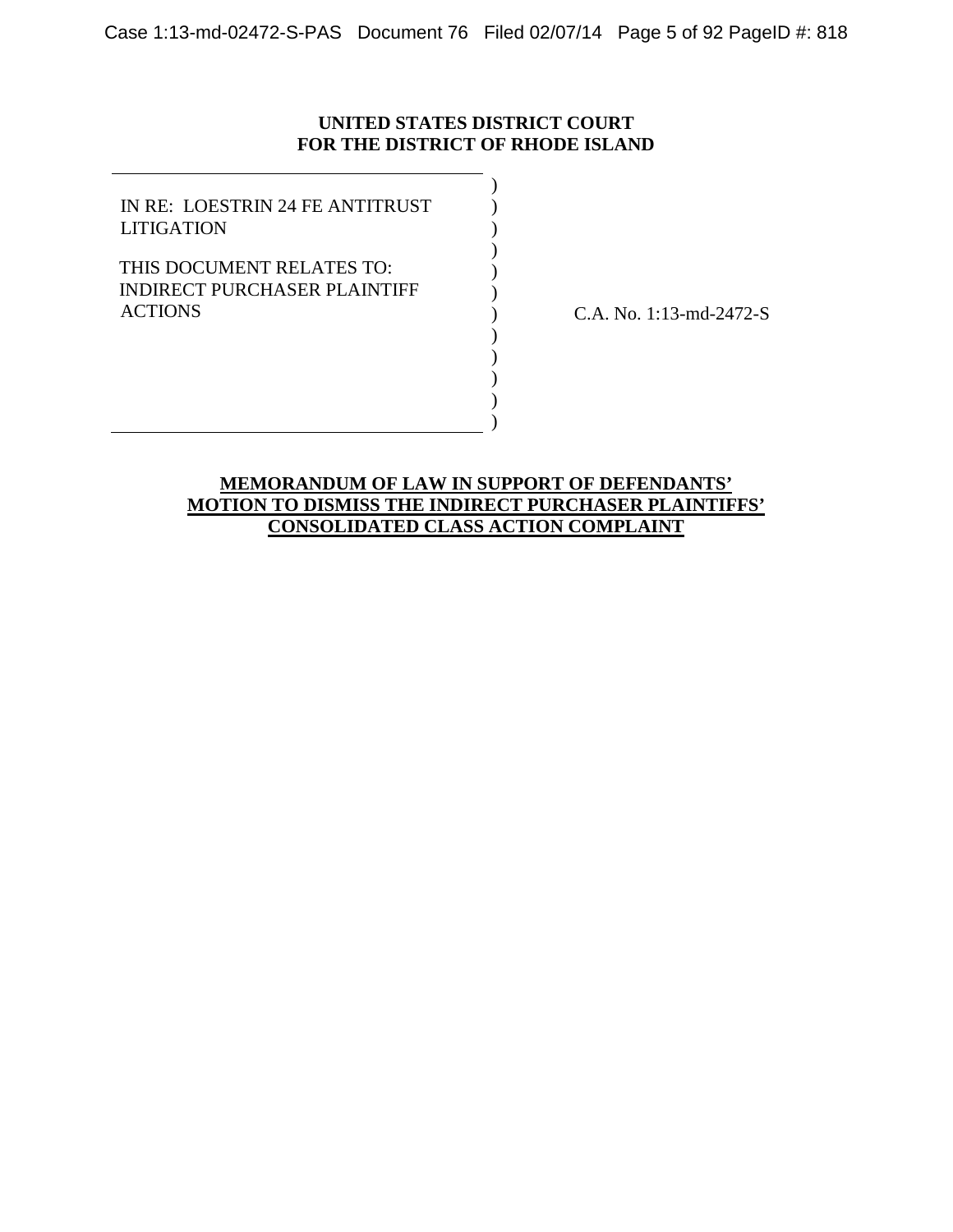# **TABLE OF CONTENTS**

| I.             | THE HATCH-WAXMAN ACT ESTABLISHES A STRUCTURE BY WHICH<br>GENERIC MANUFACTURERS ARE ALLOWED TO FREE RIDE ON THE<br>INNOVATOR'S RIGOROUS REVIEW AND APPROVAL PROCESS  4 |                                                         |               |                                                                                                                                                   |
|----------------|-----------------------------------------------------------------------------------------------------------------------------------------------------------------------|---------------------------------------------------------|---------------|---------------------------------------------------------------------------------------------------------------------------------------------------|
| II.            | WARNER CHILCOTT ACQUIRES THE '394 PATENT, DEVELOPS LOESTRIN 24,<br>AND ON JANUARY 9, 2009 SETTLES ITS '394 PATENT LITIGATION WITH                                     |                                                         |               |                                                                                                                                                   |
| III.           |                                                                                                                                                                       | WARNER CHILCOTT AND LUPIN SETTLE LOESTRIN 24 AND FEMCON |               |                                                                                                                                                   |
| IV.            |                                                                                                                                                                       |                                                         |               |                                                                                                                                                   |
|                | A.                                                                                                                                                                    |                                                         |               |                                                                                                                                                   |
|                | <b>B.</b>                                                                                                                                                             |                                                         |               |                                                                                                                                                   |
|                |                                                                                                                                                                       |                                                         |               |                                                                                                                                                   |
| $\mathbf{I}$ . | THE STANDARD OF REVIEW AND THE SUPREME COURT'S DECISION IN FTC                                                                                                        |                                                         |               |                                                                                                                                                   |
|                | A.                                                                                                                                                                    |                                                         |               | On a Rule 12 Motion, the Court Must Scrutinize the Complaint for Factual                                                                          |
|                | <b>B.</b>                                                                                                                                                             |                                                         |               | Under Actavis, Settlements Allowing Generic Entry Before Patent Expiry, and<br>Not Involving Large Payments from Brand to Generic, Are Lawful  13 |
| $\Pi$ .        |                                                                                                                                                                       |                                                         |               | THE COMPLAINT DOES NOT PLEAD EVEN A POTENTIALLY UNLAWFUL                                                                                          |
|                | A.                                                                                                                                                                    |                                                         |               | Plaintiffs' Claims with Respect to the Loestrin 24 Settlement Fail for the Same                                                                   |
|                | <b>B.</b>                                                                                                                                                             |                                                         |               | Plaintiffs Have Not Asserted Any Cognizable Reverse Payment from Warner                                                                           |
|                |                                                                                                                                                                       | 1.                                                      |               | Plaintiffs Fail to Alleged Adequately that the Femcon Settlement is a                                                                             |
|                |                                                                                                                                                                       |                                                         | a.            | Lupin derives value from the Femcon settlement only by selling its                                                                                |
|                |                                                                                                                                                                       |                                                         | $\mathbf b$ . | Lupin agreed to pay Warner Chilcott if it launched an authorized<br>generic version of Femcon instead of its own ANDA product 18                  |
|                |                                                                                                                                                                       | 2.                                                      |               | Plaintiffs Fail to Plead, and Cannot Legitimately Alleged, that the Asacol<br>Supply Agreement – in which Lupin Was to Pay Warner Chilcott – is a |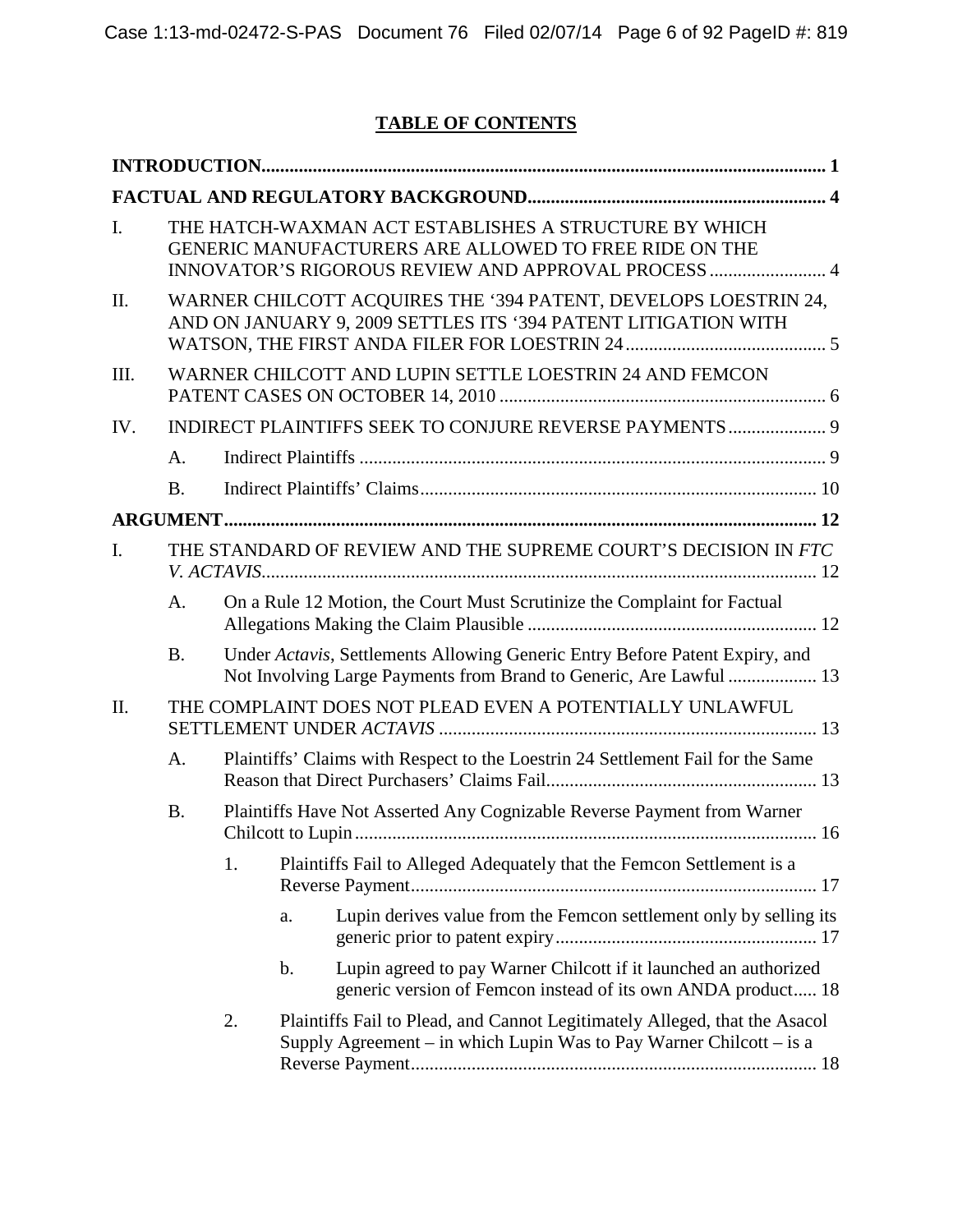| III.  |                 | <b>INDIRECT PLAINTIFFS FAIL TO STATE A CLAIM BASED ON WARNER</b>                                                                                            |
|-------|-----------------|-------------------------------------------------------------------------------------------------------------------------------------------------------------|
| IV.   |                 | <b>INDIRECT PLAINTIFFS LACK STANDING TO ASSERT STATE LAW CLAIMS . 23</b>                                                                                    |
|       | A.              | Indirect Plaintiffs Lack Standing to Assert State Antitrust Claims in Illinois Brick                                                                        |
|       | <b>B.</b>       | Indirect Plaintiffs Cannot Circumvent Illinois Brick by Asserting Antitrust Claims                                                                          |
| V.    |                 |                                                                                                                                                             |
|       | A.              | Plaintiffs' Second, Fifth, and Six Claims for Relief Should be Dismissed as                                                                                 |
|       | <b>B.</b>       | Indirect Plaintiffs' Consumer Protection Claims Arising from the Warner<br>Chilcott-Lupin Agreement Are Time-Barred under the Laws of Alabama, Idaho,       |
| VI.   |                 | INDIRECT PLAINTIFFS' STATE LAW ANTITRUST CLAIMS MUST BE                                                                                                     |
|       | A.              | Indirect Plaintiffs Cannot Allege Primarily Intrastate Conduct as Required in                                                                               |
|       | <b>B.</b>       | Indirect Plaintiffs Lack Standing to Assert State Law Claims under the Rhode<br>Island Antitrust Act Because that State's Illinois Brick Repealer Amendment |
| VII.  |                 | PLAINTIFFS' CLAIM BASED ON A PURPORTED SCHEME INVOLVING ALL                                                                                                 |
|       | A.              | Plaintiffs' "Scheme" Claim Requires Them to Plead a Meeting of the Minds of                                                                                 |
|       | <b>B.</b>       | Plaintiffs Fail to Plead Facts That Could Establish a "Scheme" Involving All                                                                                |
| VIII. |                 | <b>INDIRECT PLAINTIFFS' CONSUMER PROTECTION CLAIMS MUST BE</b><br>DISMISSED BECAUSE THERE IS NO ALLEGATION OF ACTIONS TO DECEIVE                            |
|       | A.              | Indirect Plaintiffs Fail to Allege Consumer Deception or Consumer Reliance 35                                                                               |
|       | <b>B.</b>       | Several State Consumer Fraud Statutes Require Conduct Related to a Specific<br>Consumer Transaction That Is Consumer Oriented or Has a Consumer Nexus 37    |
|       | $\mathcal{C}$ . | The Consumer Fraud Statutes of Various States Have Been Held Inapplicable to                                                                                |
|       | D.              | Other State Consumer Fraud Statutes Do Not Include Antitrust Conduct as                                                                                     |
|       | Е.              |                                                                                                                                                             |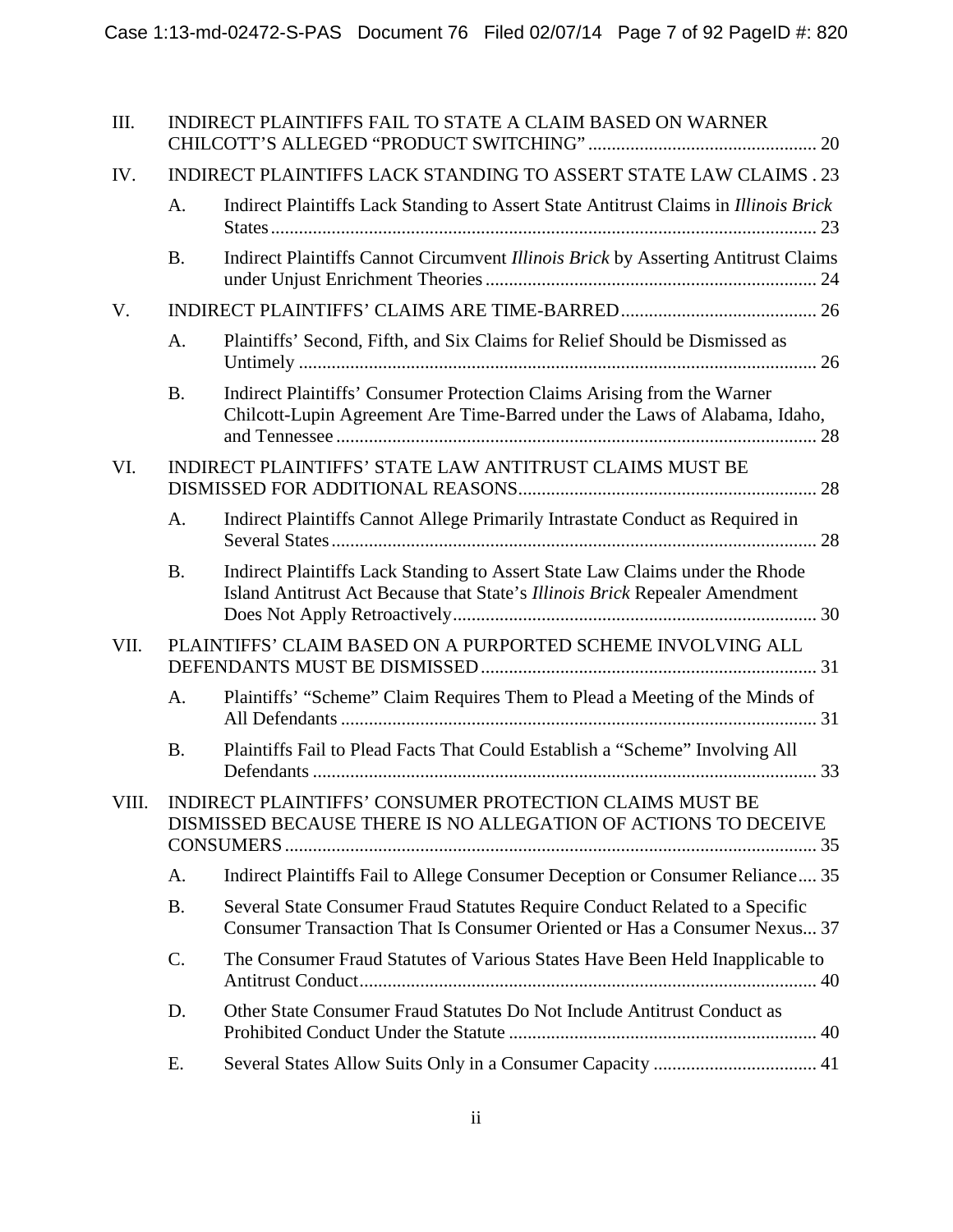| IX.         |                | <b>INDIRECT PLAINTIFFS' CONSUMER PROTECTION CLAIMS MUST BE</b>                                                                                                |  |  |  |  |
|-------------|----------------|---------------------------------------------------------------------------------------------------------------------------------------------------------------|--|--|--|--|
|             | A <sub>1</sub> | Indirect Plaintiffs Fail to Allege Compliance with Pre-Filing Notice Requirements                                                                             |  |  |  |  |
|             | <b>B.</b>      | Indirect Plaintiffs Fail to Allege Primarily Intrastate Conduct for Consumer                                                                                  |  |  |  |  |
|             | $C$ .          | Indirect Plaintiffs' Claims Are Barred in States that Disallow Class Action Claims                                                                            |  |  |  |  |
|             | D.             | Indirect Plaintiffs Have Not Pled a Claim under the West Virginia Consumer<br>Credit and Protection Act, Which Does Not Apply to the Purchase of Prescription |  |  |  |  |
|             | E.             | Indirect Plaintiffs Cannot Recover under the Consumer Protection Laws of the<br>District of Columbia, Florida, or Massachusetts Because Their Sole Alleged    |  |  |  |  |
|             | F.             | Indirect Plaintiffs' Nevada Deceptive Trade Practices Act Claims Are Barred                                                                                   |  |  |  |  |
| $X_{\cdot}$ |                | INDIRECT PLAINTIFFS' UNJUST ENRICHMENT CLAIMS MUST BE DISMISSED                                                                                               |  |  |  |  |
|             | A <sub>1</sub> | Indirect Plaintiffs' Undifferentiated Unjust Enrichment Claims Fail 47                                                                                        |  |  |  |  |
|             | B <sub>1</sub> |                                                                                                                                                               |  |  |  |  |
|             | $C$ .          | Indirect Plaintiffs Lack Standing to Assert Claims under the Laws of Multiple                                                                                 |  |  |  |  |
|             |                |                                                                                                                                                               |  |  |  |  |
|             |                | ATTACHMENT 1 AGREEMENTS BETWEEN WARNER CHILCOTT AND WATSON                                                                                                    |  |  |  |  |
|             |                | <b>ATTACHMENT 2 STATE LAW CLAIMS ASSERTED BY INDIRECT PURCHASER</b>                                                                                           |  |  |  |  |
|             |                | ATTACHMENT 3 STATE-SPECIFIC GROUNDS TO DISMISS INDIRECT                                                                                                       |  |  |  |  |
|             |                | ATTACHMENT 4 RELEVANT STATE STATUTES AND CASE LAW  A-11                                                                                                       |  |  |  |  |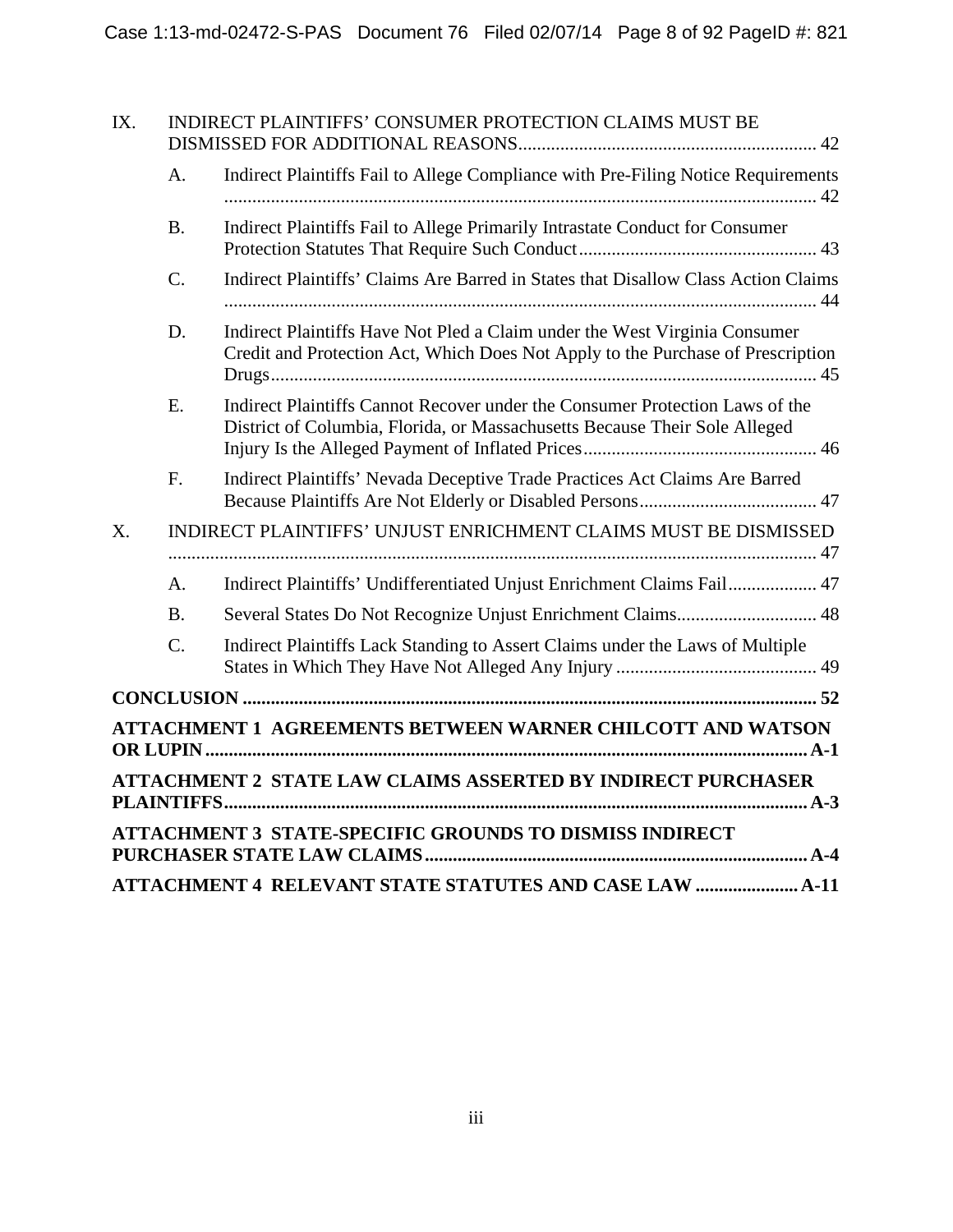Case 1:13-md-02472-S-PAS Document 76 Filed 02/07/14 Page 9 of 92 PageID #: 822

# **TABLE OF CITATIONS**

| A.F. of L.- A.G.C. Building Trades Welfare Plan v. Warner Chilcott Public Ltd., Co., Civ. A. No. |
|--------------------------------------------------------------------------------------------------|
|                                                                                                  |
|                                                                                                  |
| Aimcee Wholesale Corp. v. Tomar Prod., Inc., 237 N.E.2d 223 (N.Y. 1968) A-15                     |
|                                                                                                  |
|                                                                                                  |
|                                                                                                  |
|                                                                                                  |
|                                                                                                  |
| Asahi Glass Co., Ltd. v. Pentech Pharmaceuticals, Inc., 289 F. Supp. 2d 986 (N.D. Ill. 2003)15   |
|                                                                                                  |
| AstraZeneca AB v. Mylan Labs. Inc., Nos. 00 Civ. 6749, 03 Civ. 6057, 2010 WL 2079722             |
|                                                                                                  |
|                                                                                                  |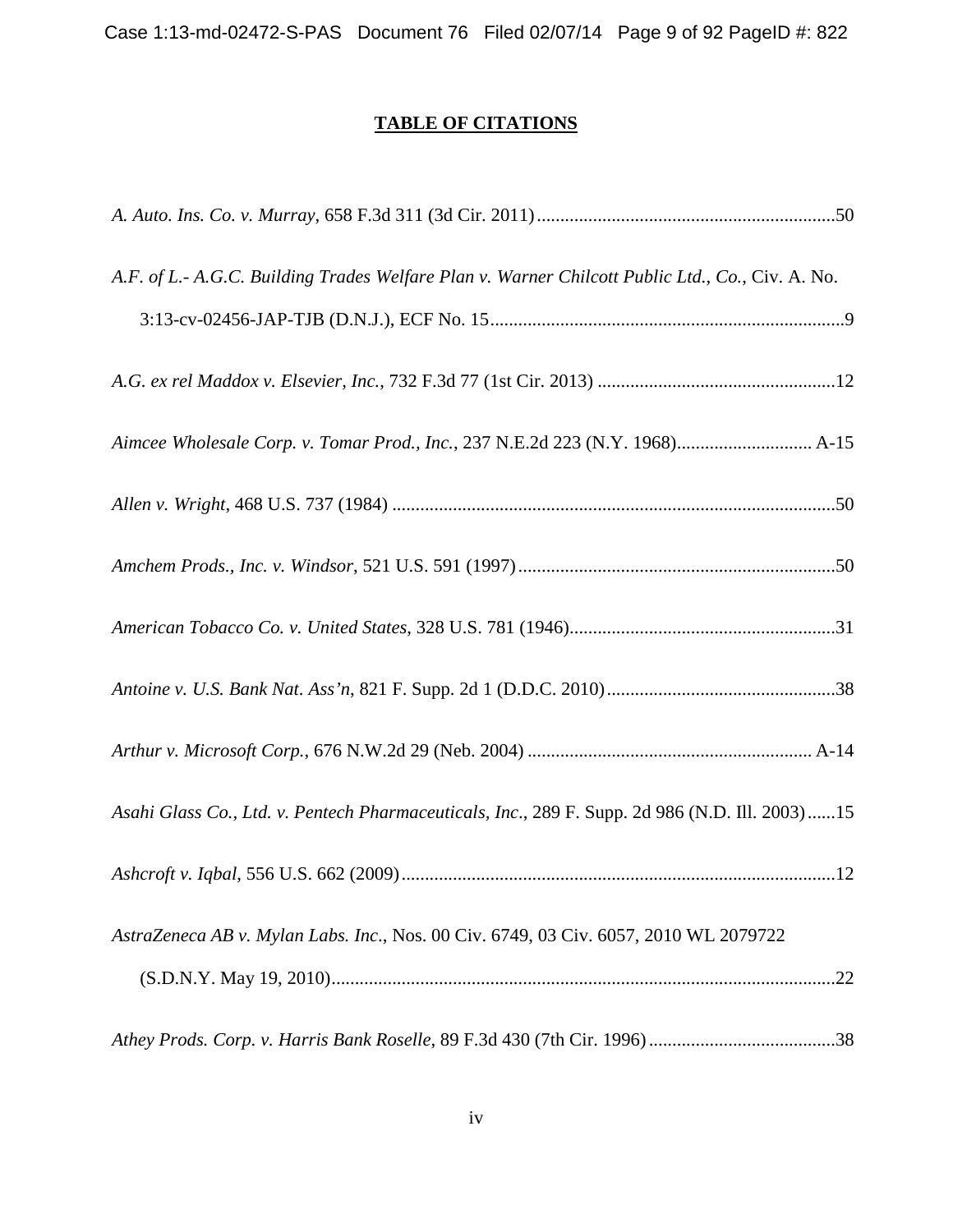| Berden v. Honeywell Int'l Inc.                                                         |
|----------------------------------------------------------------------------------------|
|                                                                                        |
|                                                                                        |
|                                                                                        |
| Berry v. Bryan Cave LLP, No. 08-cv-2035-B, 2010 WL 1904885 (N.D. Tex. May 11, 2010) 49 |
|                                                                                        |
|                                                                                        |
|                                                                                        |
| Bruton v. Gerber Prods. Co., No. 12-CV-02412-LHK, 2013 WL 4833413 (N.D. Cal. Sept. 6,  |
|                                                                                        |
|                                                                                        |
|                                                                                        |
|                                                                                        |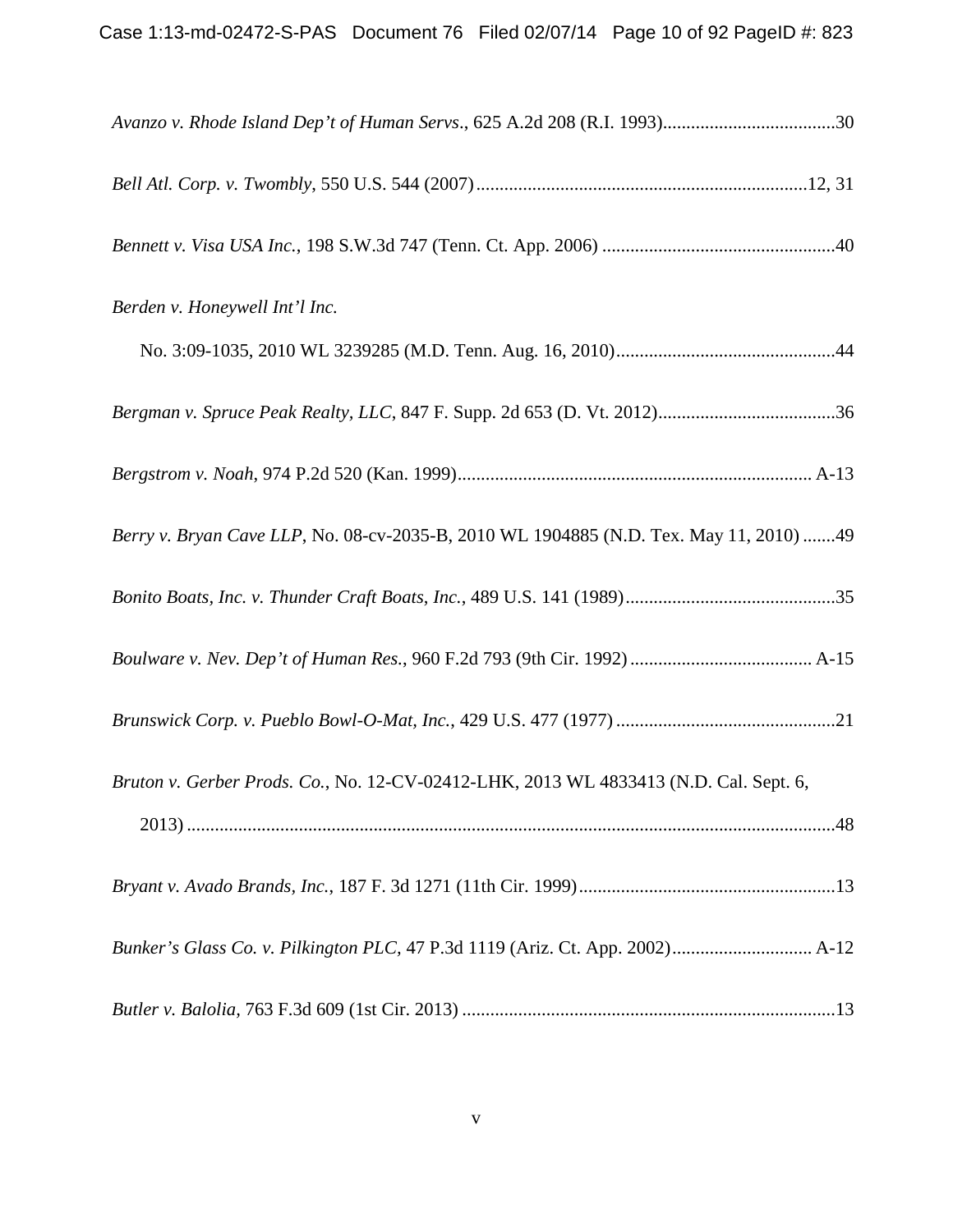| California v. Infineon Tech., 531 F. Supp. 2d 1124, 1156-57 (N.D. Cal. 2007) 29 |
|---------------------------------------------------------------------------------|
|                                                                                 |
| Camp Creek Hospitality Inns, Inc. v. Sheraton Franchise Corp.                   |
|                                                                                 |
|                                                                                 |
| Caribe BMW v. Bayerische Motoren Werke, 19 F.3d 745 (1st Cir. 1994)  A-16       |
|                                                                                 |
|                                                                                 |
|                                                                                 |
|                                                                                 |
|                                                                                 |
|                                                                                 |
|                                                                                 |
|                                                                                 |
|                                                                                 |
|                                                                                 |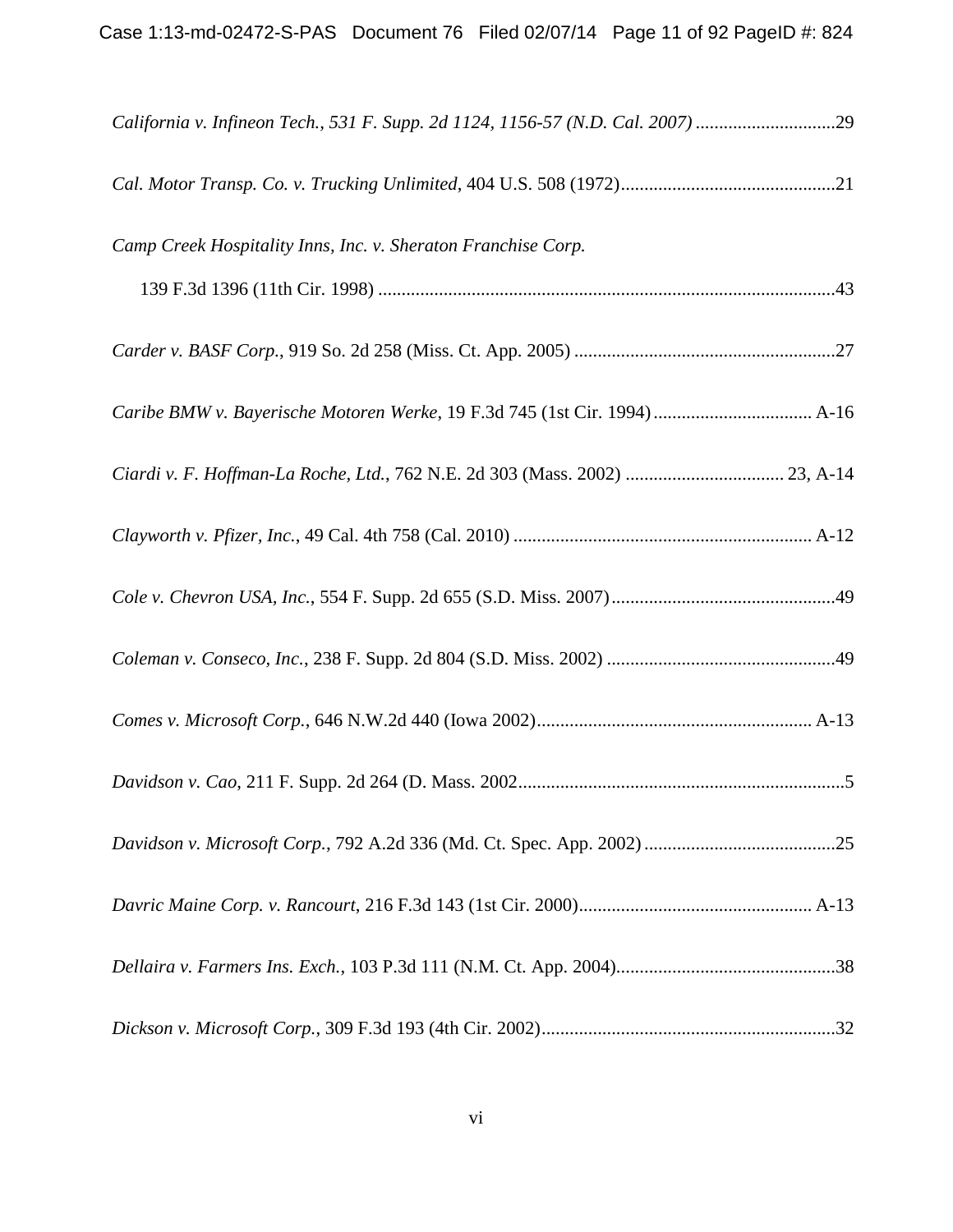| DM Research, Inc. v. College of American Pathologists, 170 F.3d 53 (1st Cir. 1999)34 |
|--------------------------------------------------------------------------------------|
| Duck Tours Seafari, Inc. v. Key West, 875 So. 2d 650 (Fla. Dist. Ct. App. 2004) A-12 |
| Durell v. Sharp Healthcare, 108 Cal. Rptr. 3d 682 (Cal. Ct. App. 2010) 35, 49        |
|                                                                                      |
|                                                                                      |
| EBSCO Indus., Inc. v. LMN Enters., Inc., 89 F. Supp. 2d 1248 (N.D. Ala. 2000)41      |
|                                                                                      |
| Emergency One, Inc. v. Waterous Co., Inc. 23 F. Supp. 2d 959 (1998) 36, A-17         |
|                                                                                      |
|                                                                                      |
| Evergreen Partnering Group Inc. v. Pactiv Corp., 720 F.3d 33 (1st Cir. 2013)31       |
|                                                                                      |
|                                                                                      |
|                                                                                      |
| Four B Corp. v. Daicel Chem. Indus. Ltd., 253 F. Supp. 2d 1147 (D. Kan. 2003) 27     |
|                                                                                      |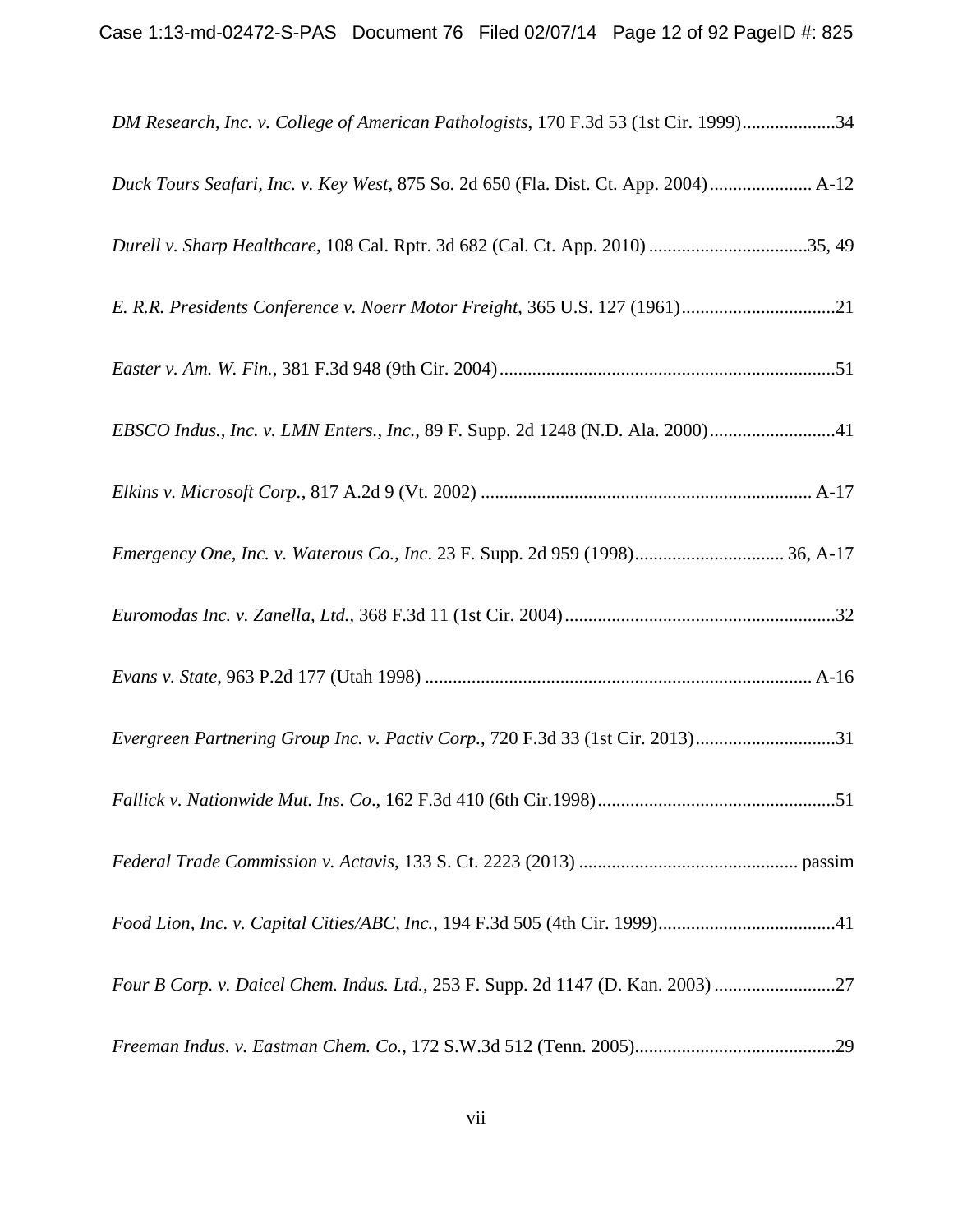| Futurevision Cable Sys., Inc. v. Multivision Cable TV Corp.                                   |
|-----------------------------------------------------------------------------------------------|
|                                                                                               |
|                                                                                               |
| Garman v. Campbell Cnty. Sch. Dist. No. 1, 630 F.3d 977 (10th Cir. 2010) 44                   |
| H-Quotient, Inc. v. Knight Trading Grp., Inc.,                                                |
|                                                                                               |
|                                                                                               |
|                                                                                               |
| Hoglund ex rel. Johnson v. DaimlerChrysler Corp., 102 F. Supp. 2d 30 (D. Me. 2000)41          |
|                                                                                               |
|                                                                                               |
|                                                                                               |
|                                                                                               |
| In re Aftermarket Filters Antitrust Litig., No. 08 C 4883, 2009 WL 3754041 (N.D. Ill. 2009)37 |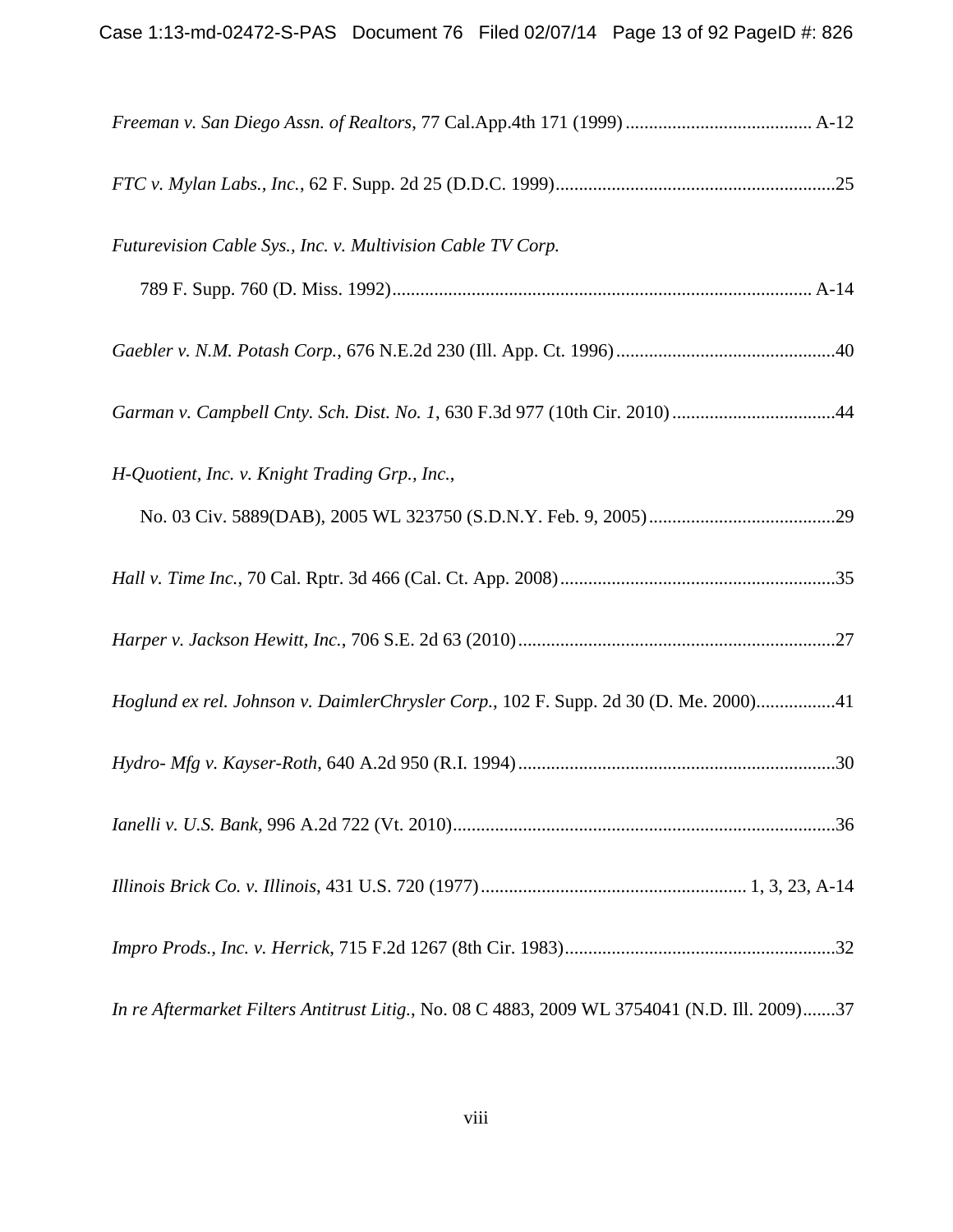| In re Bank of Boston Corp. Securities Litig., 762 F. Supp. 1525 (D. Mass. 1991) 50              |
|-------------------------------------------------------------------------------------------------|
| In re Cathode Ray Tube (CRT) Antitrust Litig., No. 07-5944 SC, MDL No. 1917, 2010 WL            |
| In re Chocolate Confectionary Antitrust Litig., 749 F. Supp. 2d 224 (M.D. Pa. 2010) 47          |
| In re Dairy Farmers of Am., Inc. Cheese Antitrust Litig.,                                       |
|                                                                                                 |
| In re DDAVP Indirect Purchaser Antitrust Litig., 903 F. Supp. 2d 198 (S.D.N.Y. 2012)29, 30      |
|                                                                                                 |
|                                                                                                 |
| In re Ductile Iron Pipe Fitting (DIPF) Indirect Purchaser Antitrust Litig., No. 12-169, 2013 WL |
|                                                                                                 |
| In re Graphics Processing Units Antitrust Litig. (GPU), 527 F. Supp. 2d35, 37, 40               |
| In re Herley Indus. Inc. Sec. Litig., No. 06-2596, 2009 WL 3169888 (E.D. Pa. Sept. 30, 2009) 50 |
|                                                                                                 |
| In re iPhone Consumer Litig.,                                                                   |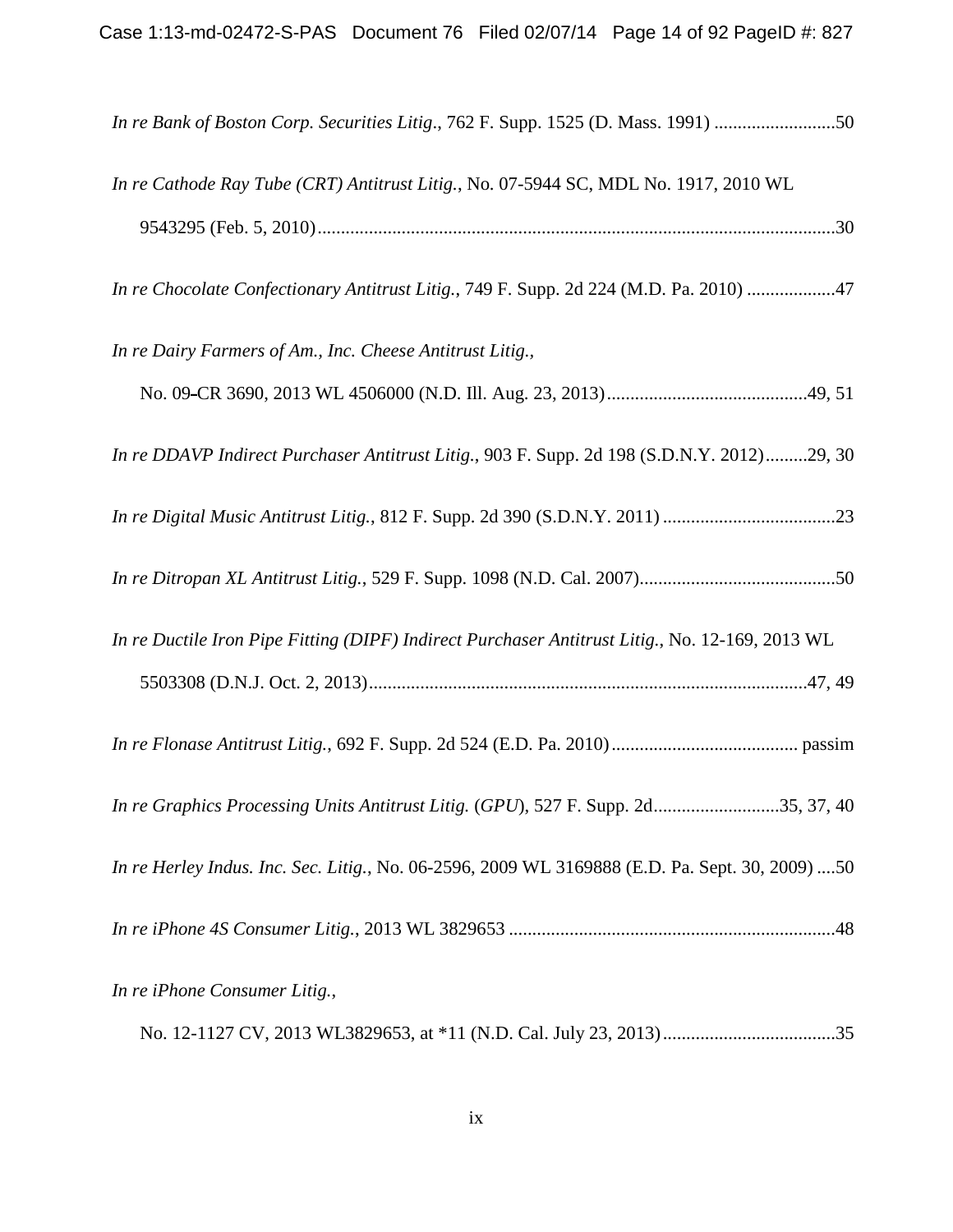| In re K-Dur Antitrust Litig.                                                                  |
|-----------------------------------------------------------------------------------------------|
|                                                                                               |
| In re Lamictal Direct Purchaser Antitrust Litig.,                                             |
|                                                                                               |
| In re Loestrin 24 Fe Antitrust Litig., Civ. A. No. 1:13-md-02472-S-PAS, MDL No. 2472 9        |
| In re Magnesium Oxide Antitrust Litig.,                                                       |
|                                                                                               |
| In re Microsoft Corp. Antitrust Litig., 401 F. Supp. 2d 461 (D. Md. 2005) (South Carolina) 25 |
| In re Microsoft Corp. Antitrust Litig.,                                                       |
|                                                                                               |
| In re New Motor Vehicles Canadian Exp. Antitrust Litig.,                                      |
|                                                                                               |
| In re New Motor Vehicles Canadian Export Antitrust Litig.,                                    |
|                                                                                               |
|                                                                                               |
|                                                                                               |
| In re Refrigerant Compressors Antitrust Litig.,                                               |
| No. 2:09-md-02042, 2013 WL 1431756 (E.D. Mich. Apr. 9, 2013)29, 43, 47, 49                    |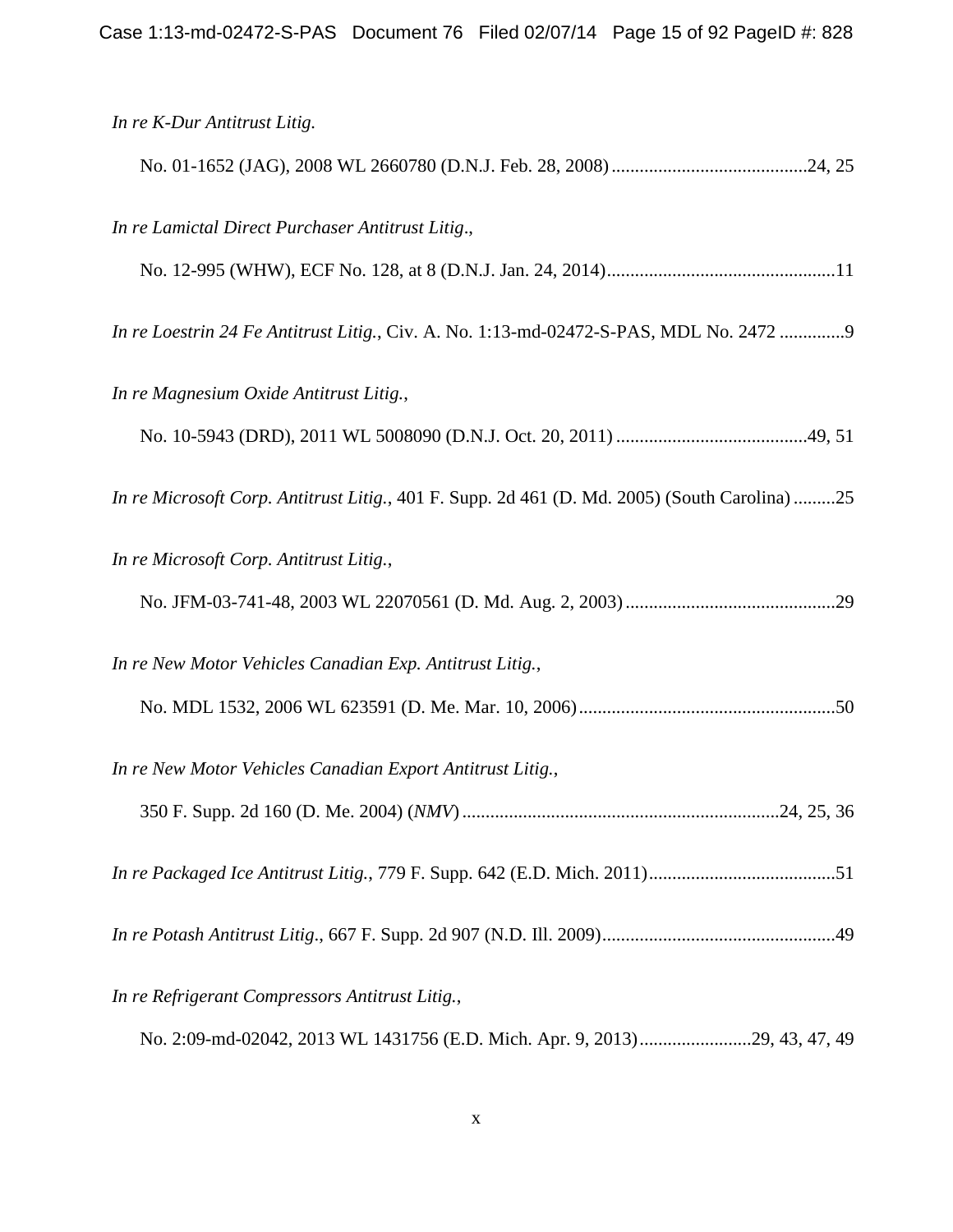| In re Relafen Antitrust Litig., 225 F.R.D. 14 (D. Mass. 2004) (Alabama, Georgia, Maryland,  |
|---------------------------------------------------------------------------------------------|
|                                                                                             |
|                                                                                             |
|                                                                                             |
| In re Static Random Access Memory (SRAM) Antitrust Litig., No. 07-md-01819 CW, 2010 WL      |
|                                                                                             |
| In re Stone & Webster, Inc., Sec. Litig., 253 F. Supp. 2d 102 (D. Mass. 2003)13             |
| In re Terazosin Hydrochloride Antitrust Litig., 160 F. Supp. 2d 1365 (S.D. Fla. 2001)23     |
|                                                                                             |
|                                                                                             |
|                                                                                             |
|                                                                                             |
| Jones v. City of McMinnville, No. 05-35523, 2007 U.S. App. LEXIS 11235 (9th Cir. 2007) A-16 |
| K&S Tool & Die Corp. v. Perfection Machinery Sales, Inc., 732 N.W.2d 792 (Wis. 2007) 36, 39 |
|                                                                                             |
|                                                                                             |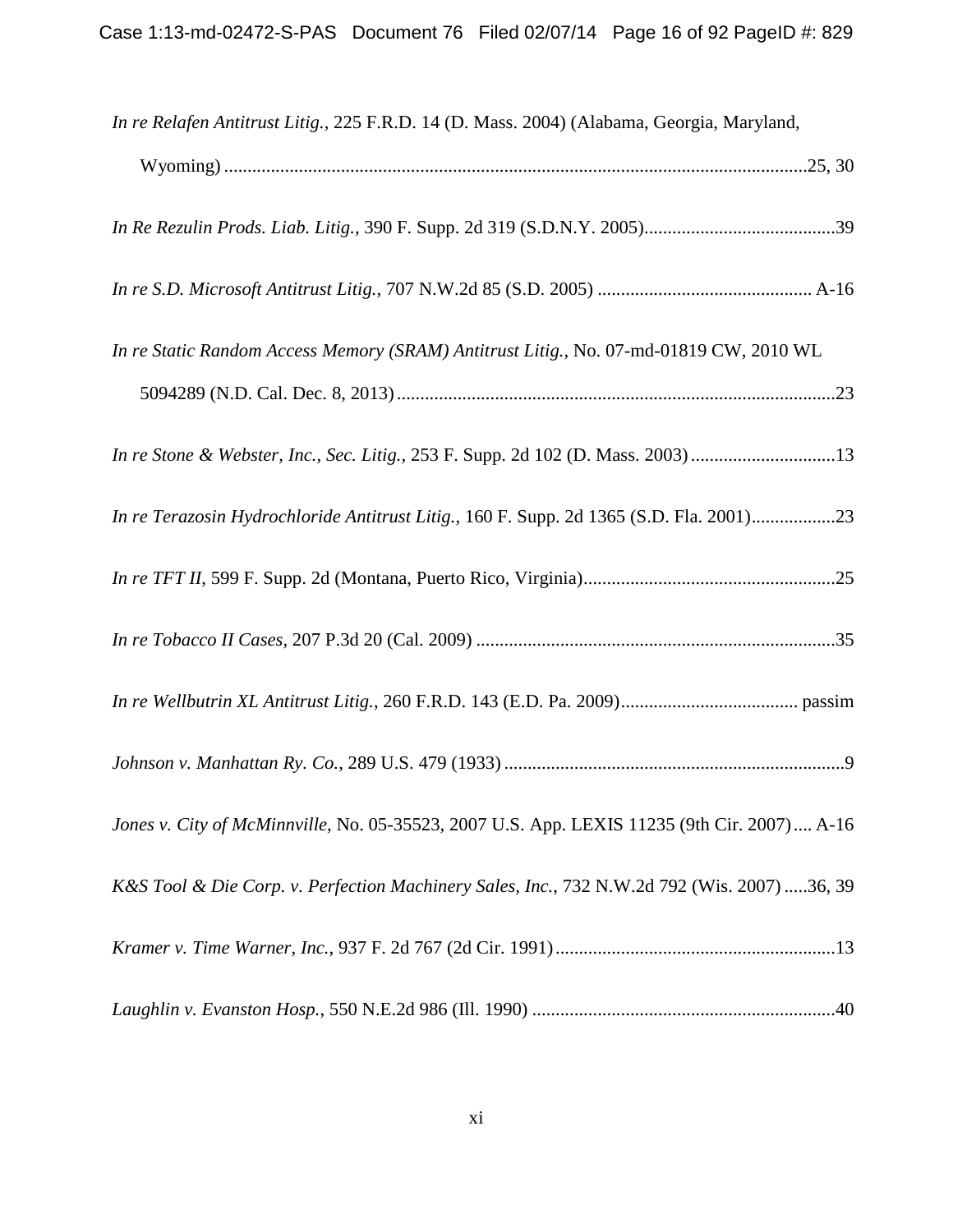| Mechior v. New Line Prods., Inc., 106 Cal. App. 4th 779 (Cal. Ct. App. 2003)48     |  |
|------------------------------------------------------------------------------------|--|
|                                                                                    |  |
|                                                                                    |  |
| Messer Griesheim Indus. v. Cryotech of Kingsport, Inc.                             |  |
|                                                                                    |  |
| Mississippi ex rel. Hood v. AU Optronics Corp., 876 F. Supp. 2d 758 (S.D. 2012) 29 |  |
|                                                                                    |  |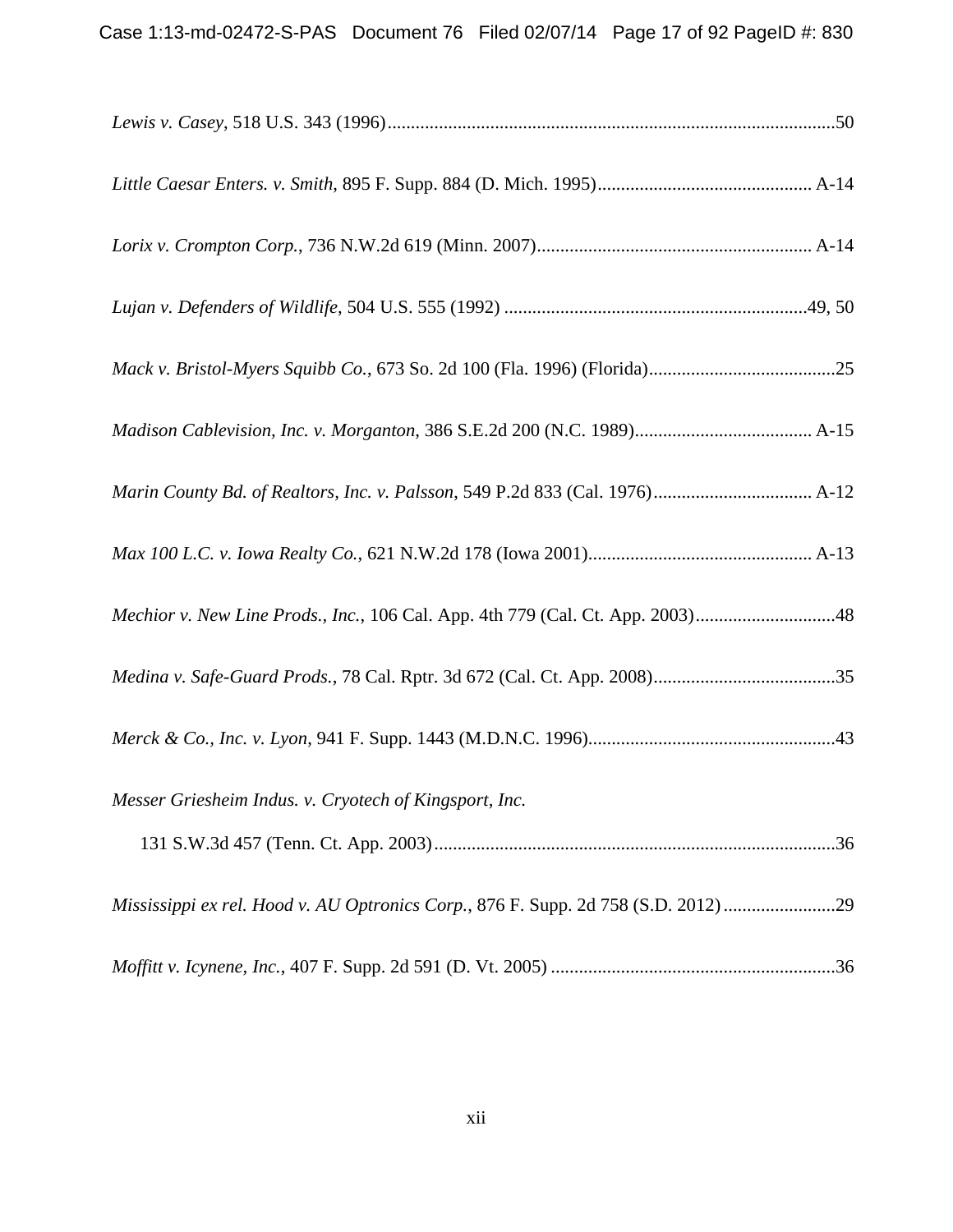| Mylan Pharm. v. Warner Chilcott Public Ltd. Co.,                                           |
|--------------------------------------------------------------------------------------------|
|                                                                                            |
|                                                                                            |
| North Carolina Steel, Inc. v. Nat'l Council on Comp. Ins.,                                 |
|                                                                                            |
|                                                                                            |
| OrbusNeich Medical Co. v. Boston Scientific Corp., 694 F. Supp. 2d 106 (D. Mass. 2012)13   |
|                                                                                            |
| Pease v. Jasper Wyman & Son, 2002 WL 1974081 (Me.Super. Aug 09, 2002)  A-13                |
|                                                                                            |
| Perry v. Tri-State Chrysler Jeep, LLC,                                                     |
|                                                                                            |
| Peterson v. Visa U.S.A., Inc., No. Civ. A. 03-8080, 2005 D.C. Super. LEXIS 17 (D.C. Super. |
|                                                                                            |
|                                                                                            |
| Podiatrist Ass'n, Inc. v. La Cruz Azul de Puerto Rico, 332 F.3d 6 (1st Cir. 2003) A-16     |
|                                                                                            |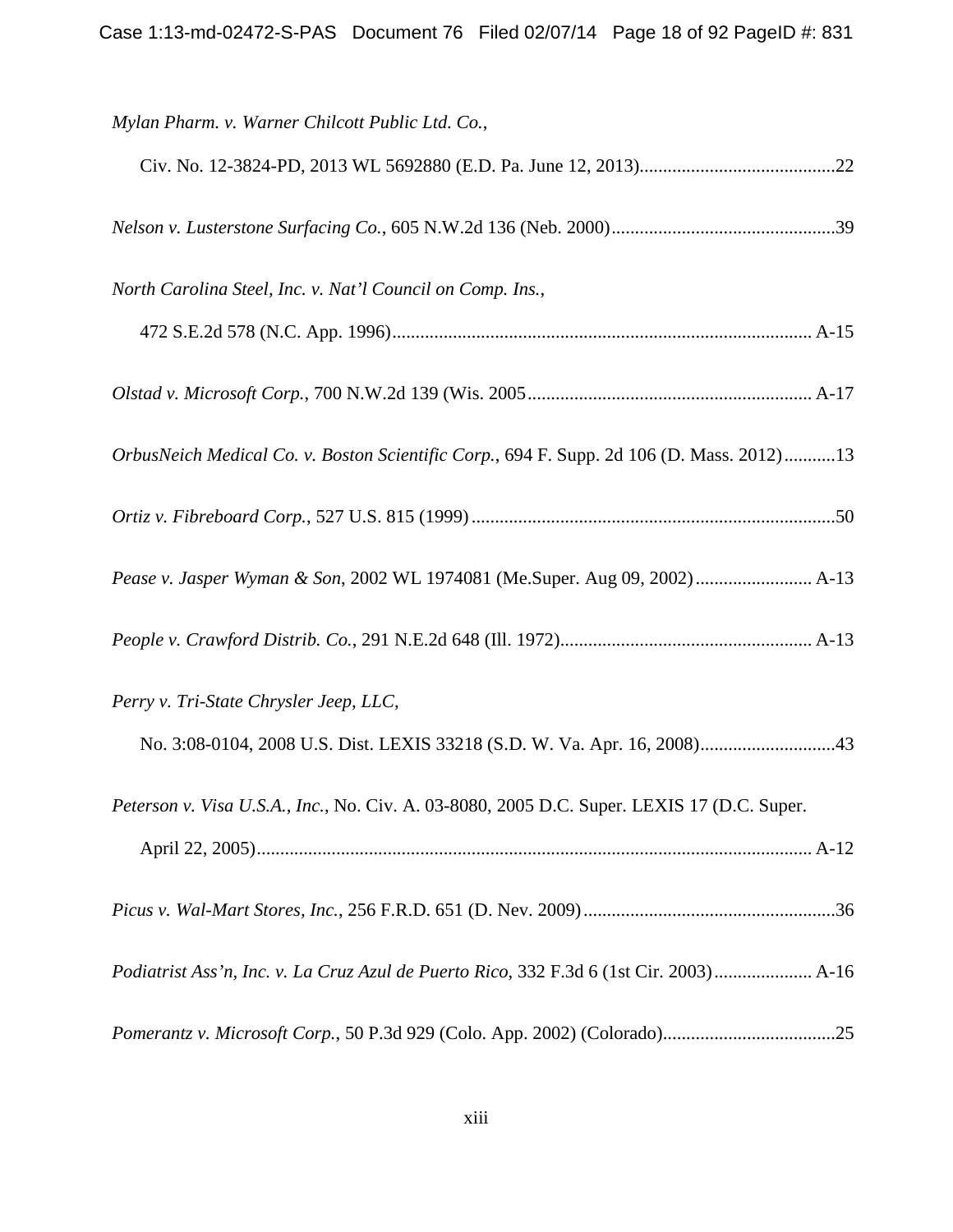| Rheumatology Diagnostics Lab., Inc. v. Aetna, Inc.,                                 |
|-------------------------------------------------------------------------------------|
|                                                                                     |
|                                                                                     |
|                                                                                     |
|                                                                                     |
| Shady Grove Orthopedic Assocs., P.A. v. Allstate Ins. Co., 130 S. Ct. 1431 (2010)44 |
|                                                                                     |
| Shaw v. BAC Home Loans Servicing, LLP,                                              |
|                                                                                     |
|                                                                                     |
| Sherwood v. Microsoft Corp.,                                                        |
| No. M2000-01850-COA-R9-CV, 2003 WL 21780975 (Tenn. Ct. App. July 31, 2003)40        |
|                                                                                     |
|                                                                                     |
|                                                                                     |
|                                                                                     |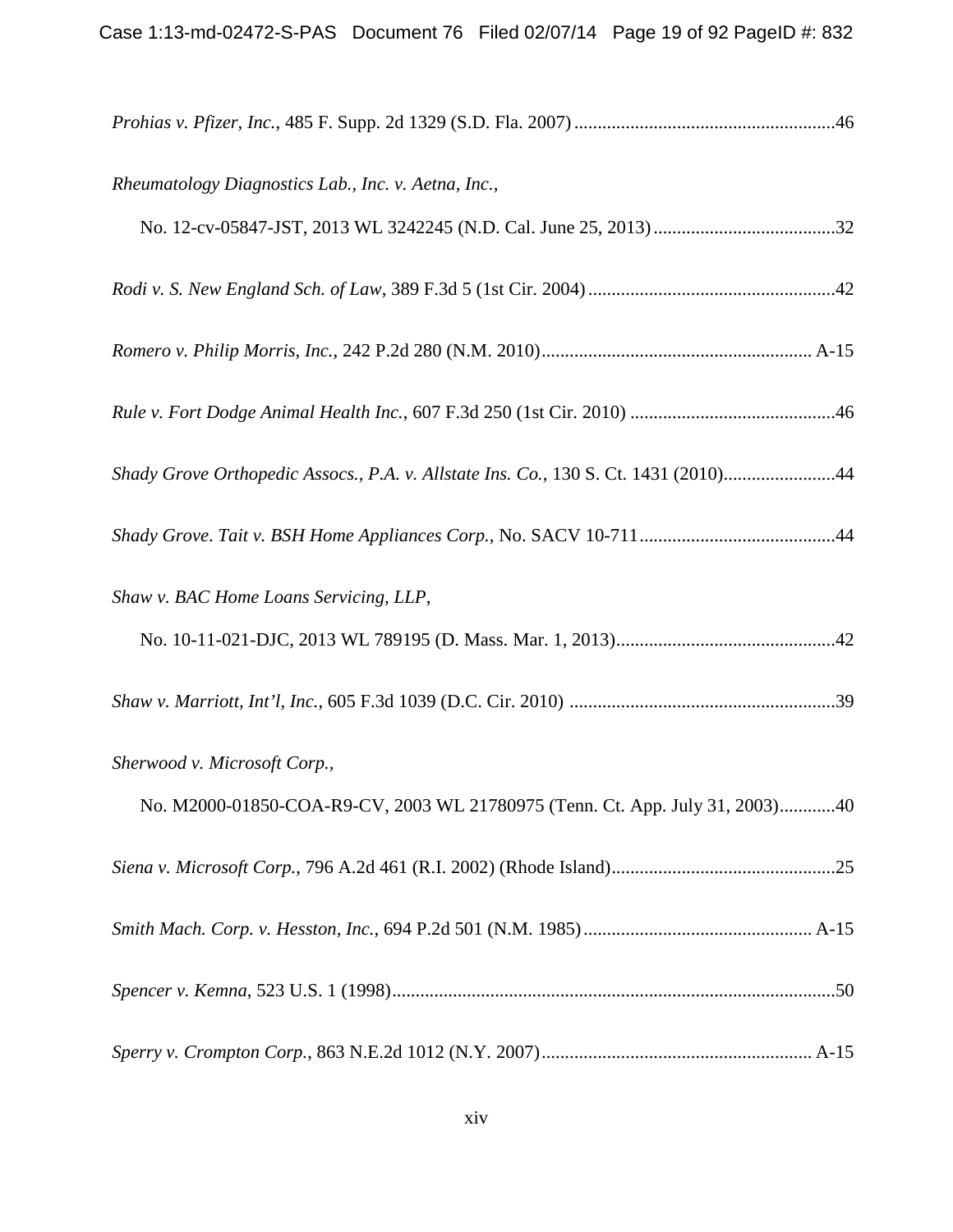| Standard Oil Co. of Ky. v. State ex rel. Att'y Gen., 65 So. 468 (Miss. 1914)29             |
|--------------------------------------------------------------------------------------------|
| State by Humphrey v. Road Constructors                                                     |
|                                                                                            |
| State of California ex rel. Van de Kamp v. Texaco, Inc., 46 Cal.3d 1147 (1988)  A-12       |
| State ex rel. Wasden v. Daicel Chem. Indus., Ltd., 106 P.3d 428 (Idaho 2005)38             |
|                                                                                            |
|                                                                                            |
|                                                                                            |
|                                                                                            |
| Stutzle v. Rhonepoulenc S.A., No. 002768, 2003 WL 22250424 (Pa. Com. Pl. Sept. 26, 2003)25 |
| Sun Dun, Inc. v. Coca-Cola Co., 740 F. Supp. 381 (D. Md. 1990), (D. Md. 1991)29            |
|                                                                                            |
| Tanol Distribs., Inc. v. Panasonic Co., Div. of Matsushita Elec. Corp. of Am.,             |
|                                                                                            |
|                                                                                            |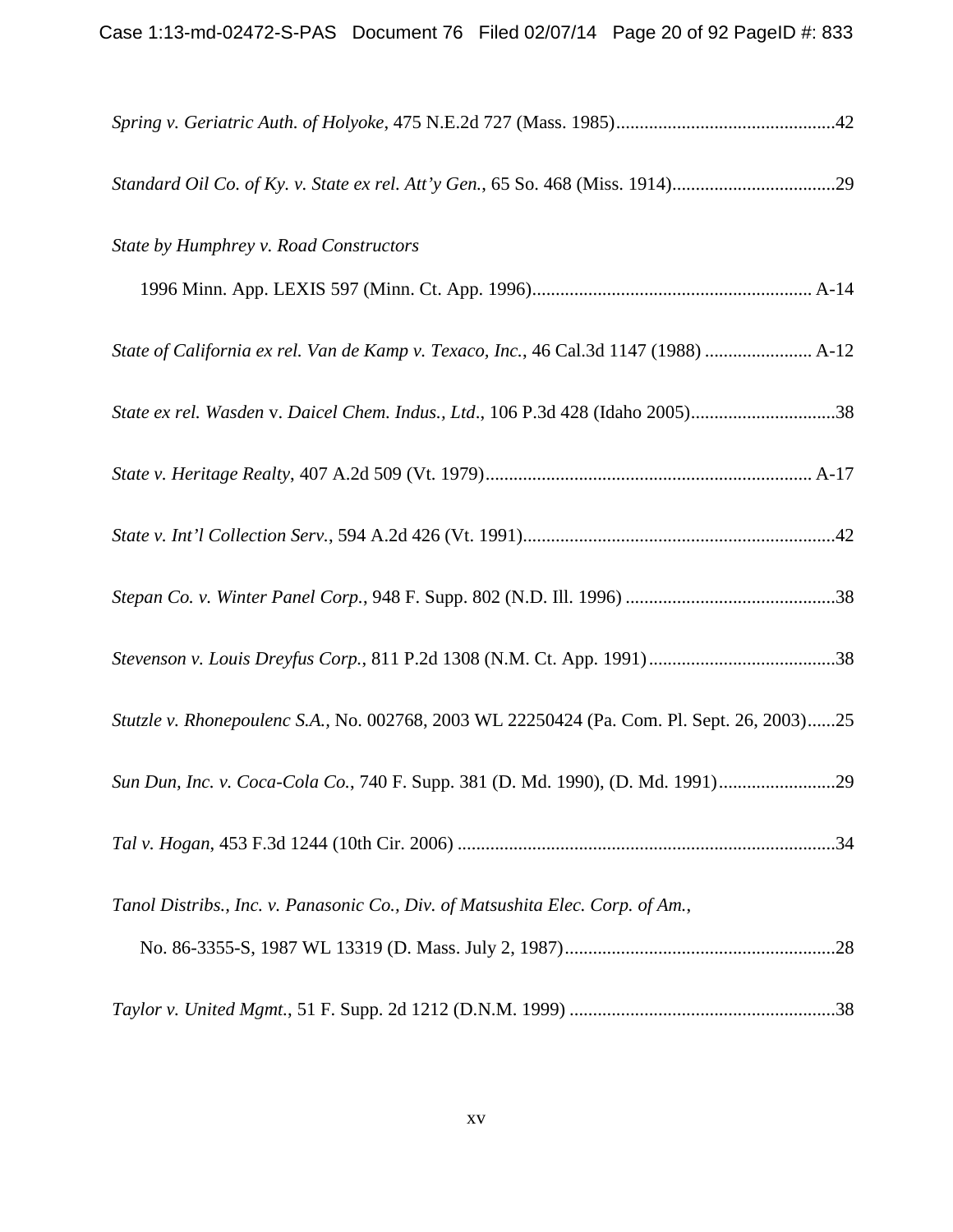| Terrill v. Electrolux Home Products, Inc., 753 F. Supp. 2d 1272 (S.D. Ga. 2010)36       |
|-----------------------------------------------------------------------------------------|
| The "In" Porters, S.A. v. Hanes Printables, Inc., 663 F. Supp. 494 (M.D.N.C. 1987) 43   |
|                                                                                         |
| Total Benefits Planning Agency, Inc. v. Anthem Blue Cross and Blue Shield,              |
|                                                                                         |
|                                                                                         |
|                                                                                         |
| United Food and Commercial Workers Local 1776 & Participating Employers Health and      |
| Welfare Fund v. Warner Chilcott (US), LLC, et al., 2:13-cv-01807-CMR (E.D. Pa.)26       |
| United Food And Commercial Workers Local 1776 & Participating Employers Health And      |
| Welfare Fund v. Warner Chilcott (US), LLC, et al., Civil Action No. 2:13-cv-01807 (E.D. |
|                                                                                         |
|                                                                                         |
|                                                                                         |
| UXB Sand & Gravel, Inc. v. Rosenfeld Concrete Corp., 599 A.2d 1033 (R.I. 1991)  A-16    |
|                                                                                         |
|                                                                                         |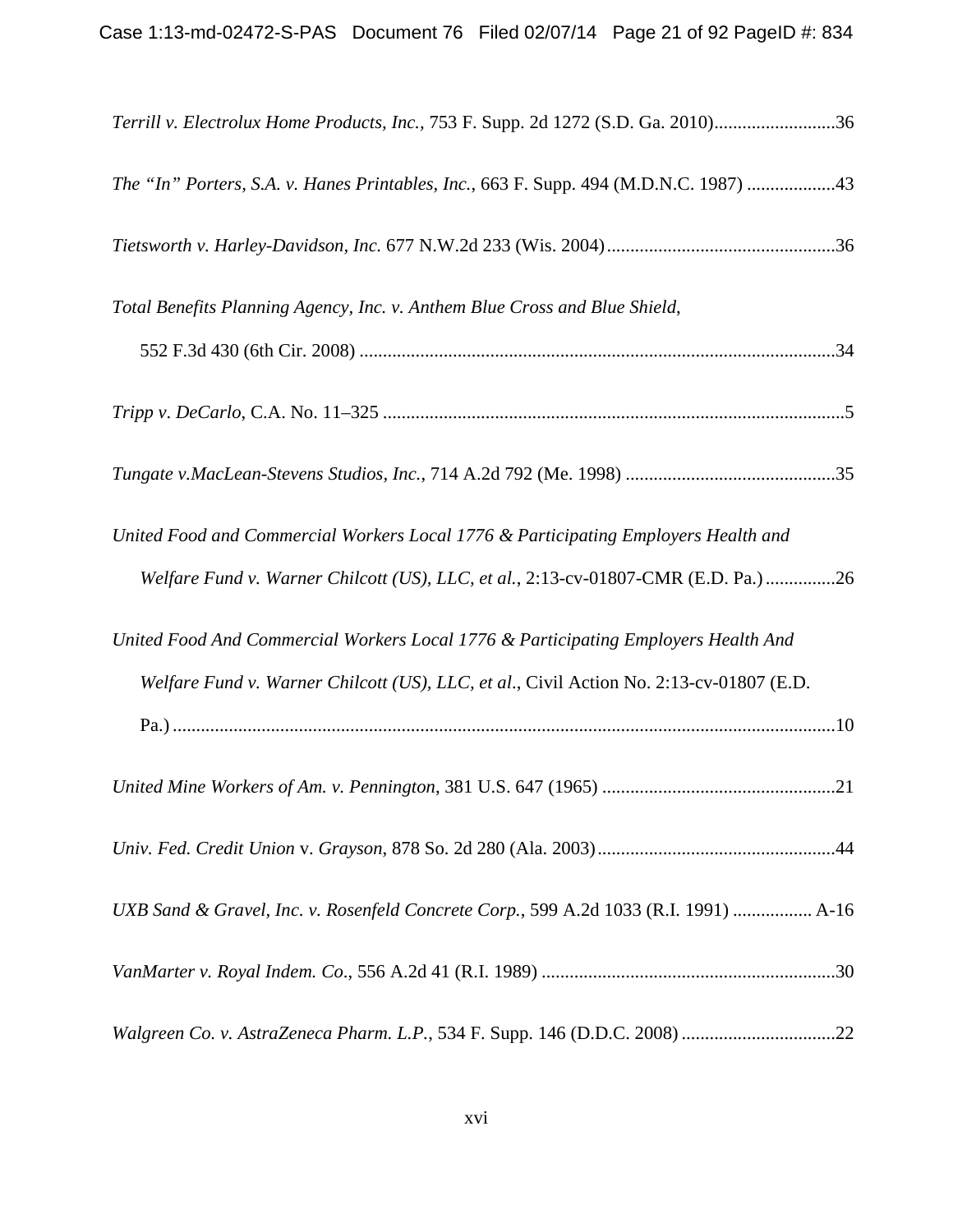| Warner Chilcott Co., LLC v. Amneal Pharmaceuticals, LLC, Civ. A. No. 12-2928 (JAP) (D.N.J.   |  |
|----------------------------------------------------------------------------------------------|--|
|                                                                                              |  |
| Warner Chilcott Co., LLC v. Lupin Ltd., Civ. A. No. 11-5048, slip op. (JAP) (D.N.J. Jan. 17, |  |
|                                                                                              |  |
| Warner Chilcott Company, LLC v. Lupin Ltd. and Lupin Pharmaceuticals, Inc., 09-cv-672 (D.    |  |
|                                                                                              |  |
|                                                                                              |  |
|                                                                                              |  |
|                                                                                              |  |
| Willamette Dental Group, P.C. v. Oregon Dental Serv. Corp.                                   |  |
|                                                                                              |  |
|                                                                                              |  |
|                                                                                              |  |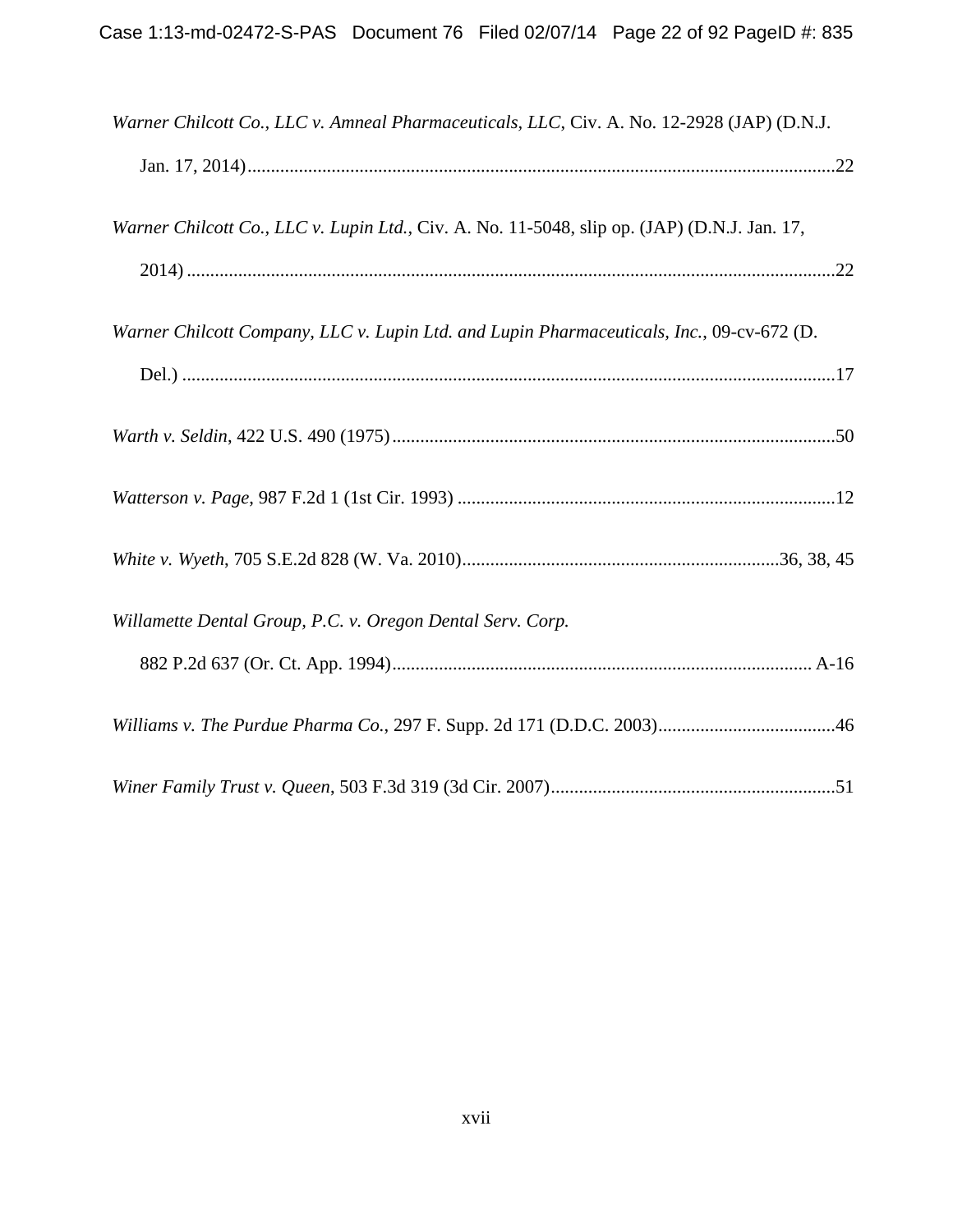## <span id="page-22-0"></span>**INTRODUCTION**

Each of the reasons the Direct Purchaser Plaintiffs' ("Direct Plaintiffs") Consolidated Amended Class Action Complaint ("Direct Complaint")<sup>[1](#page-22-1)</sup> should be dismissed applies equally to the Indirect Purchaser Plaintiffs' ("Indirect Plaintiffs" or "Plaintiffs") Consolidated Class Action Complaint ("Indirect Complaint"). Defendants incorporate and summarize those reasons in this memorandum. The Indirect Complaint should also be dismissed for several unique reasons, discussed below.

Both sets of Plaintiffs seek to use the antitrust laws to challenge patent litigation settlement agreements that the pleadings reveal do not contain the kind of reverse payments required to trigger antitrust scrutiny under the test recently established by the United States Supreme Court in *Federal Trade Commission v. Actavis*, 133 S. Ct. 2223 (2013). Both sets of Plaintiffs challenge, under Section 1 of the Sherman Act, a settlement agreement entered and announced more than four years ago between Defendants Warner Chilcott Company, Inc. n/k/a Warner Chilcott Company, LLC ("Warner Chilcott") and Watson Pharmaceuticals, Inc. ("Watson") that resolved patent litigation over a pharmaceutical product known as Loestrin® 24 Fe ("Loestrin 24") ("Loestrin 24 Settlement"). Indirect Plaintiffs also assert various state law statutory and common law theories<sup>[2](#page-22-2)</sup> to attack the Loestrin 24 Settlement and also challenge,

<span id="page-22-1"></span><sup>&</sup>lt;sup>1</sup> Defendants are filing a separate Memorandum of Law in Support of Defendants' Motion to Dismiss the Direct Purchaser Class Plaintiffs' Consolidated Amended Class Action ("Direct Motion"). Defendants incorporate herein by reference the arguments set forth in the Direct Motion.

<span id="page-22-2"></span> $2$  Indirect Plaintiffs assert close to one hundred state and common law claims because they are barred from seeking monetary damages for their federal claims. *Illinois Brick Co. v. Illinois*, 431 U.S. 720, 734-35 (1977) (limiting Sherman Act damage recovery to direct purchasers only). Indirect Plaintiffs purport to seek only injunctive relief under Section 1 of the Sherman Act.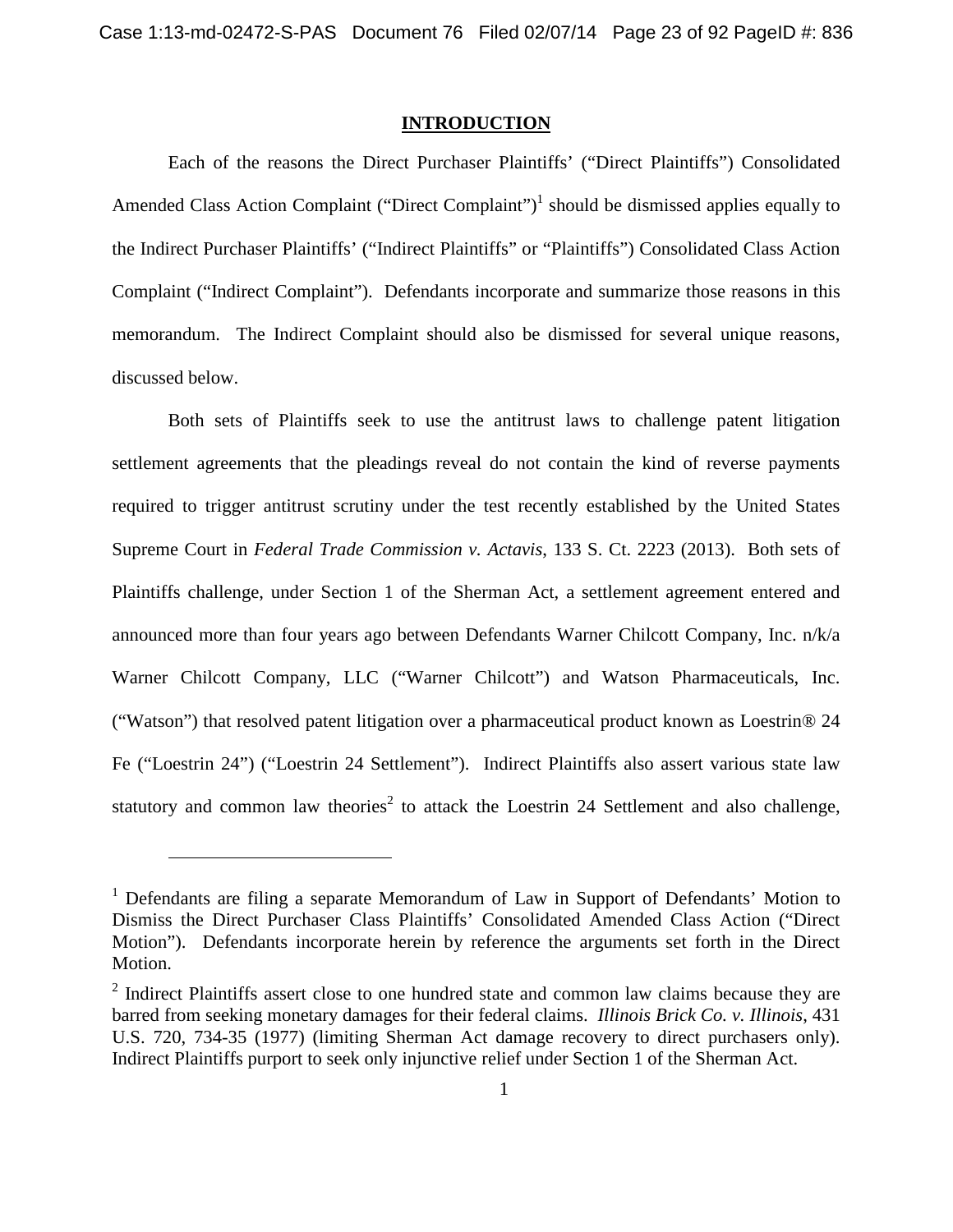under Section 1 of the Sherman Act and various state law and common law theories, a separate, later settlement – not challenged by the Direct Purchasers – between Warner Chilcott and Defendants Lupin Ltd. and Lupin Pharmaceuticals, Inc. ("Lupin") resolving patent litigation over Loestrin 24 and another oral contraceptive product known as Femcon® Fe ("Femcon").

This Court should dismiss the Indirect Plaintiffs' Complaint for at least the following reasons:

*First*, for the reasons set forth in the Direct Motion to Dismiss and discussed briefly below, Plaintiffs' effort to depict as disguised "reverse" payments certain terms of the Loestrin 24 Settlement, and two business agreements entered between Warner Chilcott and Watson affiliateson the same day as the settlement, fails as a matter of law[.](#page-23-0)<sup>3</sup>

*Second*, Plaintiffs' effort to depict as disguised "reverse" payments the Warner Chilcott-Lupin agreements regarding Femcon and Asacol, which were entered concurrently with the Warner Chilcott-Lupin Loestrin Settlement, fails as a matter of law. Indeed, in those agreements Attached to this memorandum is a table providing an overview and summary of the agreements between Warner Chilcott and **Redacted** 

Watson and between Warner Chilcott and Lupin discussed herein. *See* Attachment 1.

*Third*, Plaintiffs' allegations concerning Warner Chilcott's launches of the oral contraceptive products Lo Loestrin® Fe ("Lo Loestrin") and Minastrin® 24 Fe ("Minastrin") are

<span id="page-23-0"></span> $3$  Plaintiffs allege one form of purported reverse "payment" not claimed by the Direct Purchasers, an "acceleration clause" in the Loestrin 24 Settlement which allowed Watson to market its generic Loestrin 24 even earlier than January 22, 2014 in the event that another firm marketed a generic version before then. Indirect Compl. ¶ 95. As discussed below, Plaintiffs also fail in their attempt to portray the "acceleration clause" – which facilitates earlier generic entry – as a reverse payment. *See* Section II.A of the Argument.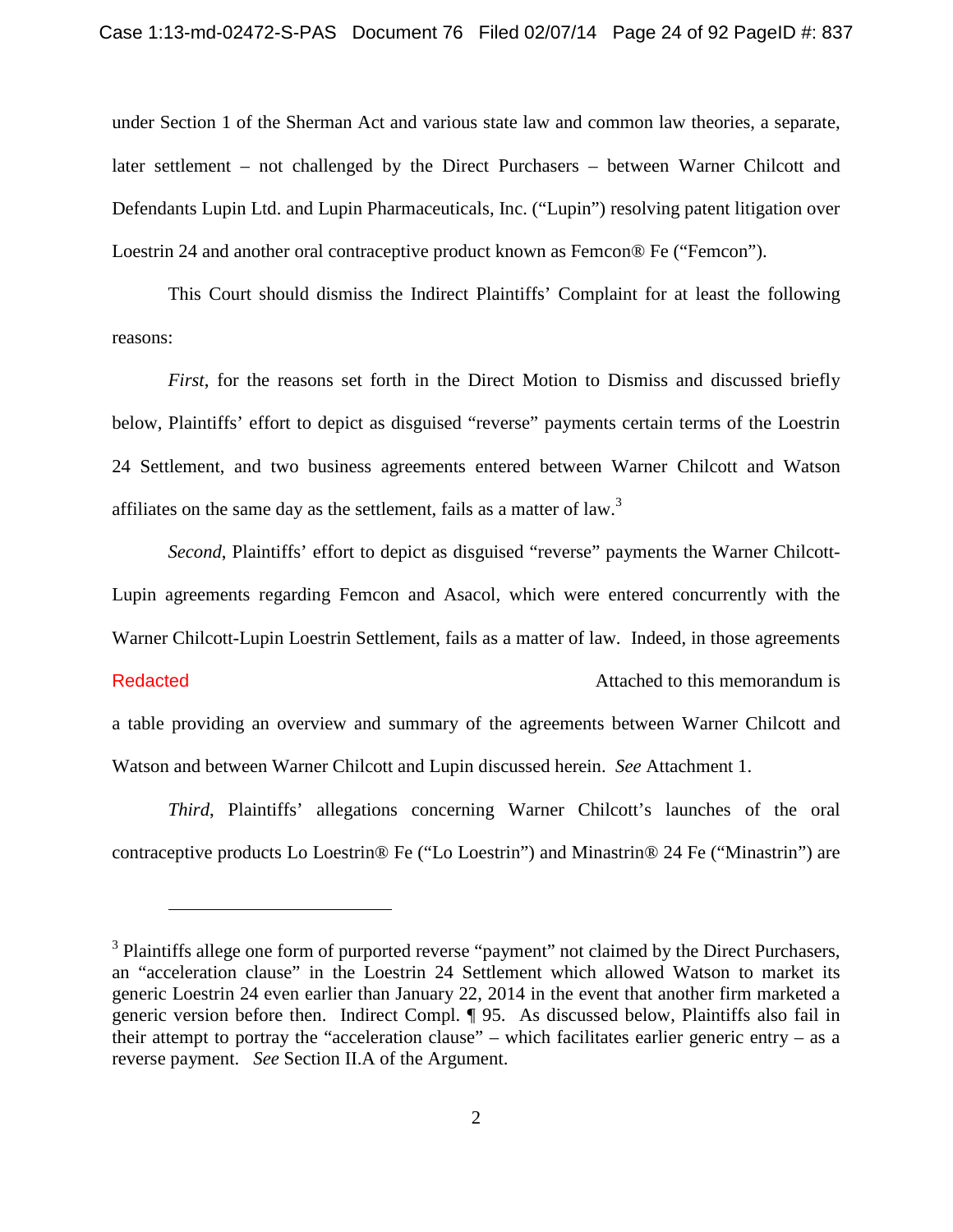not relevant to any of Plaintiffs' asserted claims, and should be disregarded or rejected. Plaintiffs' allegations concerning those products describe only lawful, FDA-approved conduct and fail to state a claim for any violation of state or federal law.

*Fourth*, Plaintiffs' state antitrust claims fail because (1) Plaintiffs lack standing in those states that have adopted a bar on indirect purchaser claims under *Illinois Brick Co. v. Illinois*, 431 U.S. 720 (1977), (2) Plaintiffs fail to allege primarily intrastate conduct as required under several states' antitrust laws, and (3) Plaintiffs fail to allege concerted action as required by many of the asserted state antitrust laws. For the Court's convenience, Defendants attach two tables relating to Plaintiffs' state law and common law claims. The first table lists the state statutory and common law claims asserted in the Indirect Complaint (*see* Attachment 2); the second provides an overview of claims to which each of Defendants' arguments applies (*see* Attachment 3).

*Fifth*, Plaintiffs' consumer protection claims fail to meet the requirements of the asserted state laws because the statutes at issue (1) require deceptive conduct towards consumers not alleged here, (2) do not address antitrust-related conduct, (3) impose pre-pleading requirements that Plaintiffs have not met, (4) reach only conduct occurring primarily within the state, or (5) do not permit class action claims.

*Sixth*, Plaintiffs' state law unjust enrichment claim asserted under the laws of "all states and jurisdictions within the United States," except Indiana and Ohio, fail because (1) Plaintiffs make no effort to even identify, let alone plead, the requirements of any particular state's unjust enrichment law, (2) Plaintiffs base their claim on state laws that do not recognize such a cause of action, and (3) Plaintiffs have failed to allege injury in certain states.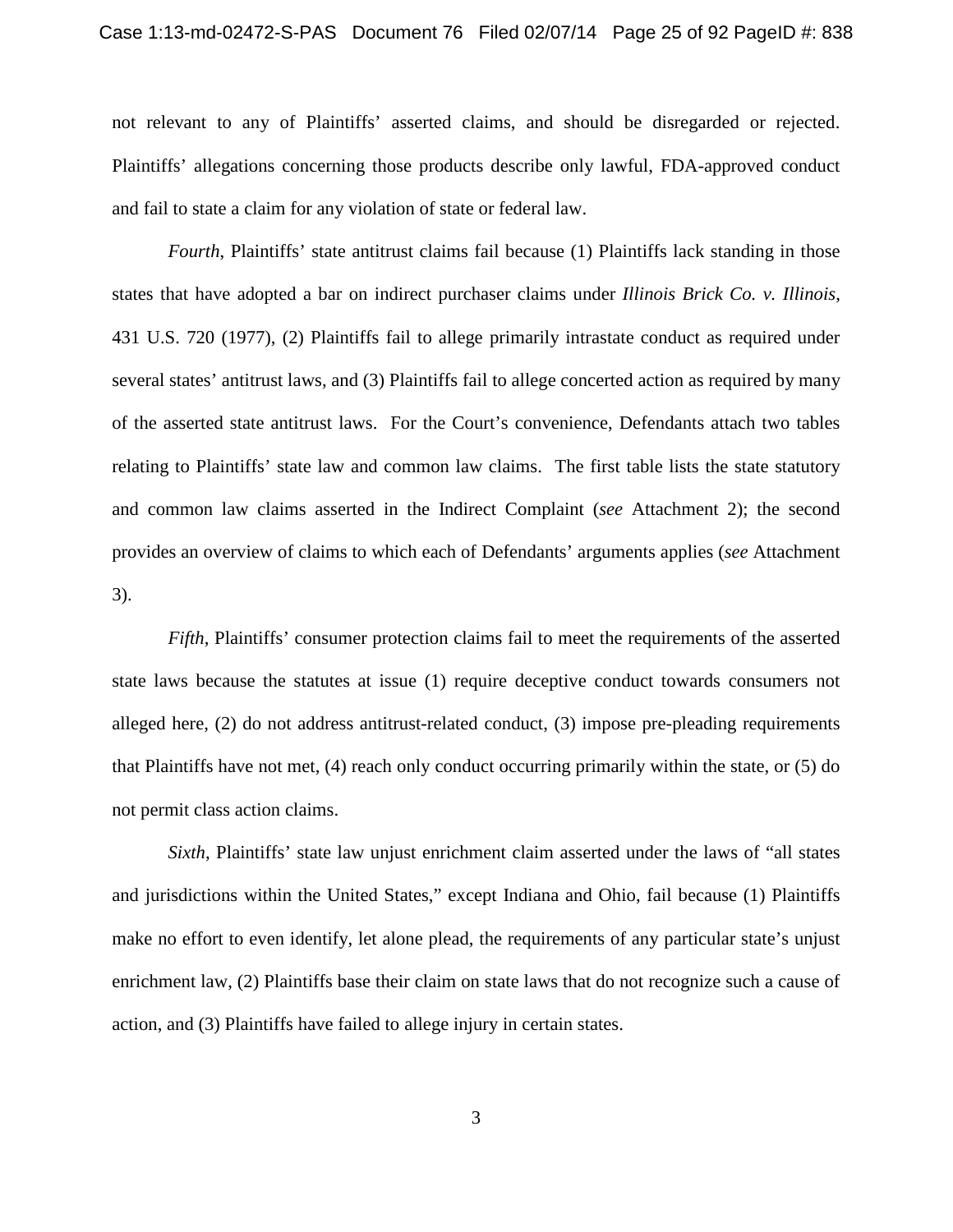*Finally*, many of Plaintiffs' claims are barred under the applicable two or four-year statutes of limitations.

\* \* \*

Accordingly, this Court should dismiss the Indirect Plaintiffs' Complaint with prejudice.

## <span id="page-25-0"></span>**FACTUAL AND REGULATORY BACKGROUND**

## <span id="page-25-1"></span>**I. THE HATCH-WAXMAN ACT ESTABLISHES A STRUCTURE BY WHICH GENERIC MANUFACTURERS ARE ALLOWED TO FREE RIDE ON THE INNOVATOR'S RIGOROUS REVIEW AND APPROVAL PROCESS**

New pharmaceuticals, such as Loestrin 24 and Femcon, must be approved by the FDA beforethey can be sold in the United States. 21 U.S.C.  $\S$ § 355(a), (b).<sup>4</sup> The FDA will approve a new pharmaceutical only after it determines through rigorous scientific review of the data provided by the applicant, "that the drug meets the statutory standards for safety, effectiveness, manufacturing and controls, and labeling." 21 C.F.R. § 314.105(c).

Under the Hatch-Waxman Act, a generic drug manufacturer may file an abbreviated new drug application ("ANDA") that relies on "the scientific findings of safety and effectiveness included in the brand name manufacturer's original [application], requiring only a showing that the generic drug is pharmaceutically equivalent and bioequivalent" to the brand name drug. Indirect Compl. ¶ 52; 21 U.S.C. § 355(j). To receive FDA approval, an ANDA applicant must show only that its proposed generic copy is bioequivalent and pharmaceutically equivalent to the innovator drug. Indirect Compl. ¶ 52; 21 U.S.C. § 355(j)(2)(A).

<span id="page-25-2"></span> $4$  Defendants incorporate by reference the regulatory background set forth in Sections I and II of the Factual and Regulatory Background in the Direct Motion.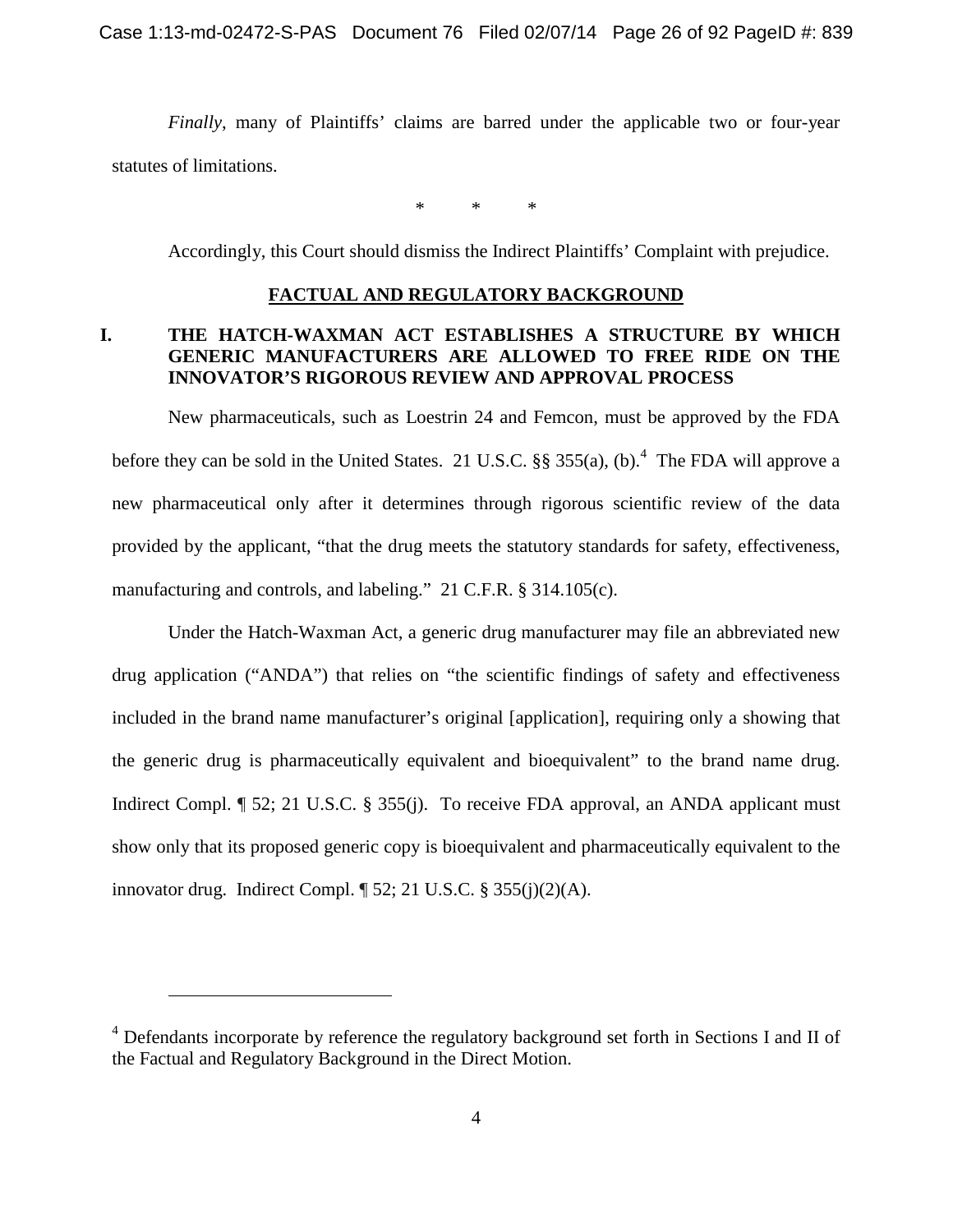## <span id="page-26-0"></span>**II. WARNER CHILCOTT ACQUIRES THE '394 PATENT, DEVELOPS LOESTRIN 24, AND ON JANUARY 9, 2009 SETTLES ITS '394 PATENT LITIGATION WITH WATSON, THE FIRST ANDA FILER FOR LOESTRIN 24**

In response to side effects experienced by women using low-dose contraceptive drugs, medical researchers at the Eastern Virginia Medical School developed a new dosing regimen and secured U.S. Patent No. [5](#page-26-1),552,394 ("the '394 patent") to protect that invention.<sup>5</sup> Indirect Compl. ¶¶ 74, 76. Warner Chilcott acquired the '394 patent in 2003, seven years after it issued. [6](#page-26-2) Indirect Compl.  $\P$  76. Once it acquired the patent, Warner Chilcott proceeded to develop a commercial product, which was launched as Loestrin 24 in April 2006.

As required by Hatch-Waxman, Warner Chilcott reported the '394 patent for listing in the OrangeBook. Indirect Compl.  $\P$  76.<sup>7</sup> In April 2006, just two months after Loestrin 24 was approved by the FDA, Watson filed an ANDA seeking approval to market a generic copy of Loestrin 24, together with a Paragraph IV Certification claiming that the '394 patent was invalid or not infringed. As provided by Hatch-Waxman procedures, Warner Chilcott brought suit

<span id="page-26-1"></span> $<sup>5</sup>$  Defendants incorporate by reference the background set forth in set forth in Sections III, IV,</sup> and V of the Factual and Regulatory Background of the Direct Motion.

<span id="page-26-2"></span><sup>&</sup>lt;sup>6</sup> Documents referenced in a complaint such as the settlements and other agreements between Warner Chilcott and Watson and Warner Chilcott and Lupin at issue here, are incorporated by reference into the pleadings and the court may consider such documents on a motion to dismiss without converting it into one for summary judgment. *See, e.g., Tripp v*. *DeCarlo*, C.A. No. 11– 325 S., 2013 WL 836791, at \*2 (D.R.I. Mar. 6, 2013) (citing *Alt. Energy, Inc. v. St. Paul Fire & Marine Ins. Co.*, 267 F.3d 30, 33 (1st Cir. 2001) ("documents the authenticity of which are not disputed by the parties," "official public records," "documents central to plaintiffs' claim," or "documents sufficiently referred to in the complaint" may be considered in connection with a motion to dismiss without converting such motion into a summary judgment motion). The '394 patent is one such document. *See Davidson v. Cao*, 211 F. Supp. 2d 264, 267 n.2 (D. Mass. 2002) (court considered patents attached to complaint in reviewing motion to dismiss).

<span id="page-26-3"></span><sup>7</sup> *See also* FDA, ORANGE BOOK: APPROVED DRUG PRODUCTS WITH THERAPEUTIC EQUIVALENCE EVALUATIONS *available at* http://www.accessdata.fda.gov/scripts/cder/ob/docs/patexclnew.cfm? Appl\_No=021871&Product\_No=001&table1=OB\_Rx (last visited Feb. 6, 2014).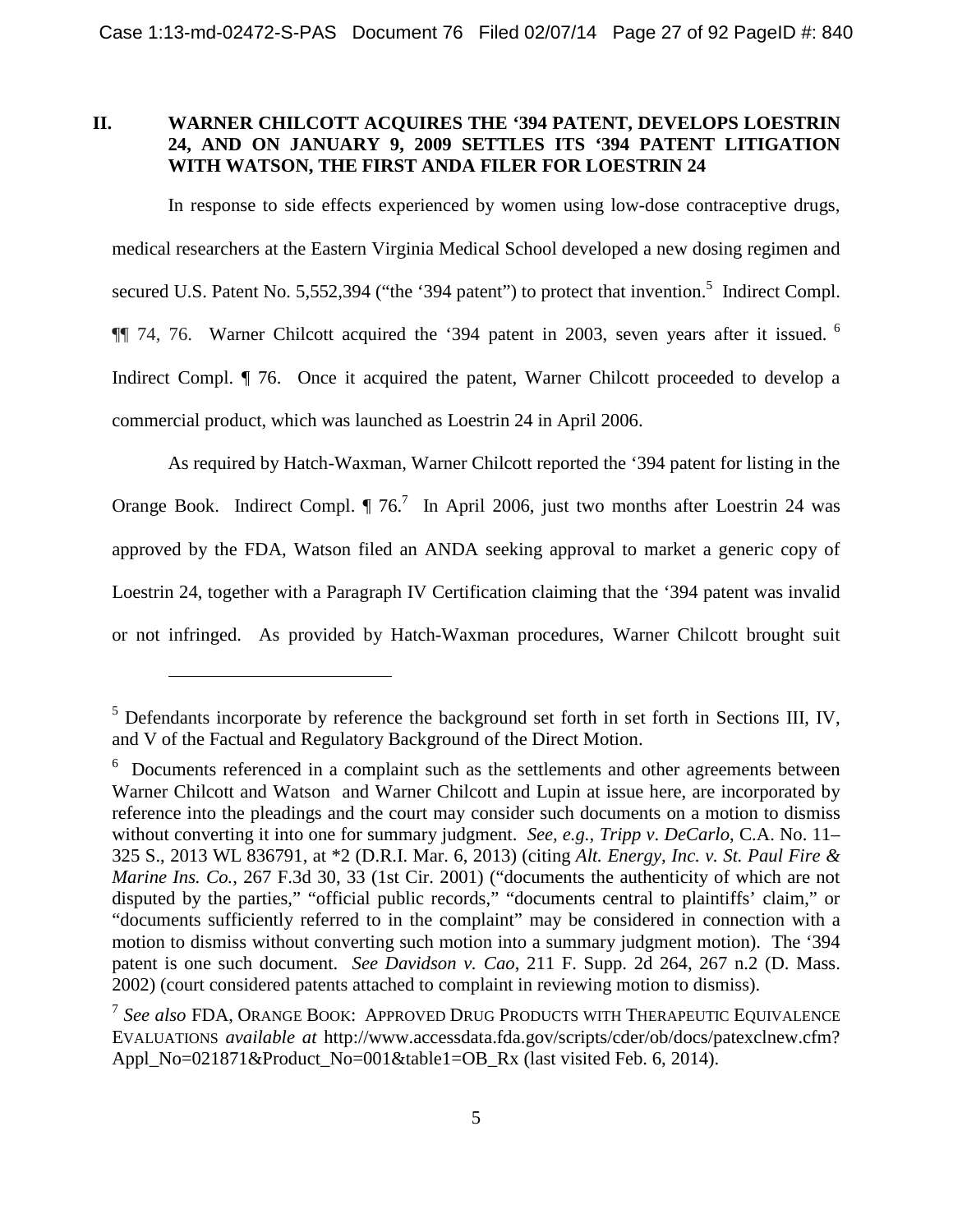against Watson in the District of New Jersey, alleging that Watson's proposed generic would infringe the '394 patent. Civil Action No. 2:06-cv-3491-HAA-ES (D.N.J.). After more than two years of hard-fought litigation, on January 9, 2009, Warner Chilcott and Watson settled all patent litigationthen pending between them[.](#page-27-1)<sup>8</sup> Under the Loestrin 24 settlement, Warner Chilcott provided Watson with a license to market its generic version of Loestrin 24 at the latest on January 22, 2014, six months before the expiry of the '3[9](#page-27-2)4 patent.<sup>9</sup>

## <span id="page-27-0"></span>**III. WARNER CHILCOTT AND LUPIN SETTLE LOESTRIN 24 AND FEMCON PATENT CASES ON OCTOBER 14, 2010**

In July 2009, Lupin notified Warner Chilcott, pursuant to 21 U.S.C. § 355(j)(2)(B)(iv), that it had filed ANDA No. 91-398 seeking approval to market a generic copy of Loestrin 24, together with a Paragraph IV Certification claiming that the '394 patent was invalid or not infringed. Indirect Compl. ¶¶ 79, 99. On September 9, 2009, Warner Chilcott sued Lupin in the United States District Court for the District of Delaware in Civil Action No. 1:09-cv-00673-JCJ, alleging that Lupin's proposed generic product would infringe the '394 patent. *Id.* at ¶ 100. Lupin did not move to dismiss Warner Chilcott's complaint, and the parties proceeded into discovery. Before fact discovery closed, on October 14, 2010, Warner Chilcott and Lupin settled the Loestrin 24 patent case and another patent infringement case regarding Femcon, a different Warner Chilcott product as to which Lupin had filed an ANDA.

<span id="page-27-1"></span><sup>8</sup> *See* Warner Chilcott Ltd., Regulation FD Disclosure and Financial Statements and Exhibits (Form 8-K) (Jan. 12, 2009) (attaching as Exhibit 99.1 a press release, Warner Chilcott and Watson Pharmaceuticals Announce Agreements on Loestrin® 24 and Femcon® Fe Patent Litigation, dated January 12, 2009), Hanstead Decl., Ex. G.

<span id="page-27-2"></span><sup>&</sup>lt;sup>9</sup> Loestrin 24 Settlement, Hanstead Decl., Ex. B, ¶ 5, 7.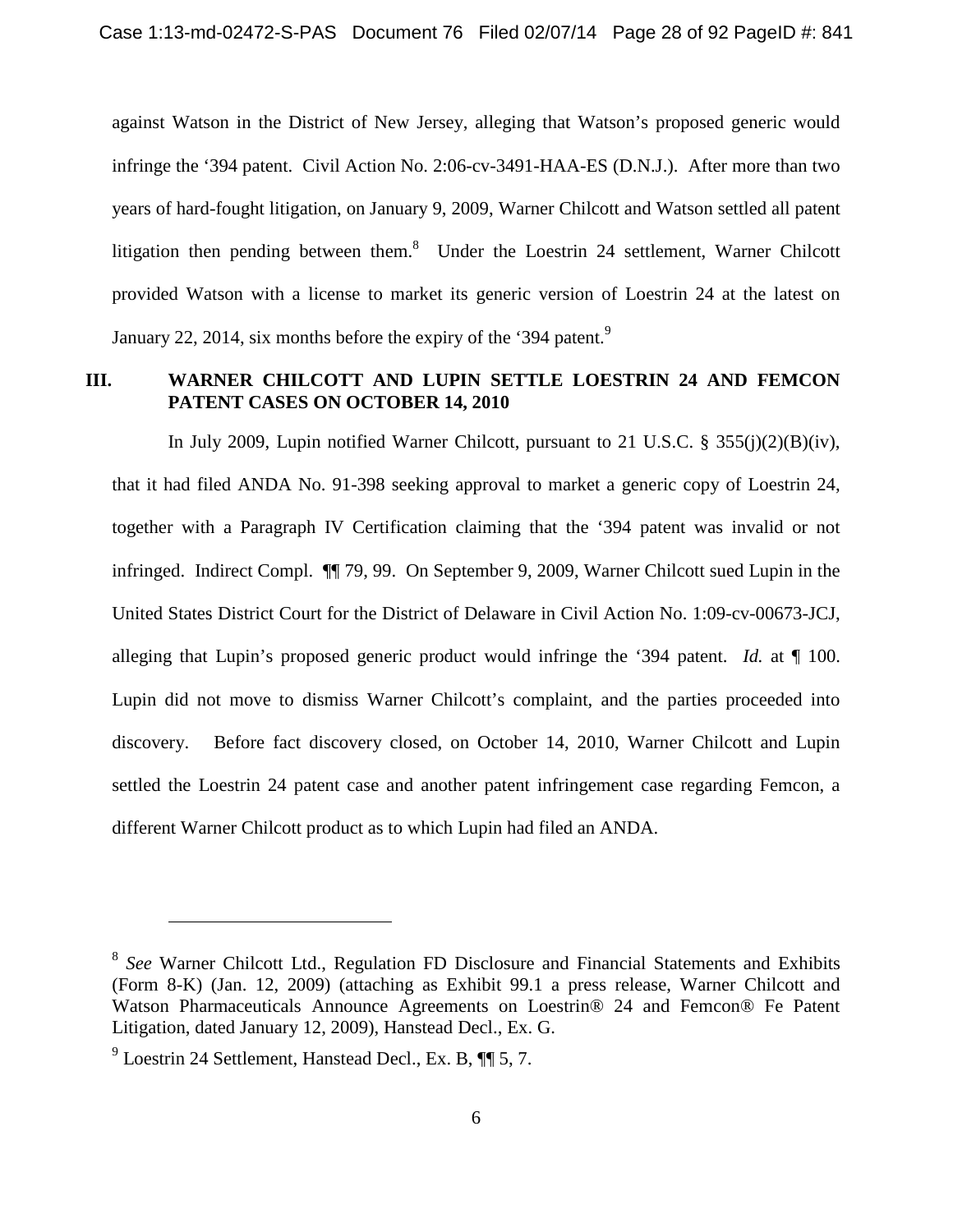# <sup>19</sup> According to the FDA's Orange Book, the '050 patent expires on April 6, 2019. See FDA,<br>ORANGE BOOK available at http://www.accessdaa.fda.gov.scripts/cder/ob/docs/patexchew.cfm?<br>Appl No=021490&Product. No=001&table1=0B Redacted

<sup>13</sup> Redacted

<sup>10</sup> According to the FDA's Orange Book, the '050 patent expires on April 6, 2019. *See* FDA, ORANGE BOOK *available at* http://www.accessdata.fda.gov/scripts/cder/ob/docs/patexclnew.cfm? Appl\_No=021490&Product\_No=001&table1=OB\_Rx (last visited February 6, 2014).

 $11$  Form 8-K, Hanstead Decl., Ex. G, Ex. 99.1.

<sup>&</sup>lt;sup>12</sup> Lupin Settlement, Hanstead Decl., Ex. I, Redacted

<sup>&</sup>lt;sup>14</sup> Lupin Settlement, Hanstead Decl., Ex. I, Redacted

<sup>&</sup>lt;sup>15</sup> In the *Actavis* litigation, the FTC admitted that litigation expenses saved through settlement are not a reverse payment, Brief for Petitioner, *Actavis* (No. 12-416), at 38, and the Supreme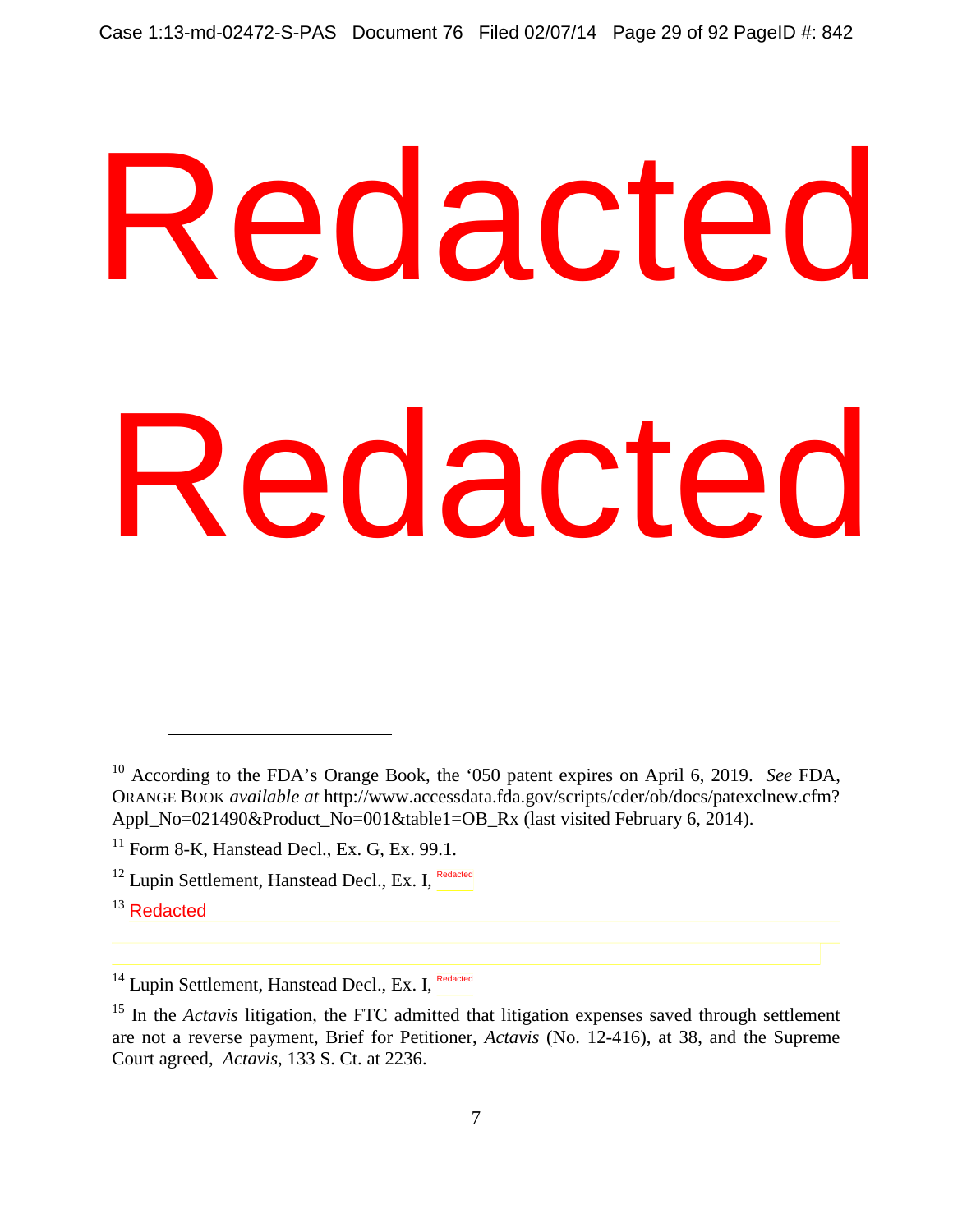Concurrently with the two patent settlements, Warner Chilcott and Lupin also concluded a business agreement involving Asacol.<sup>[16](#page-29-0)</sup> Redacted

As noted, the Asacol supply agreement was entered on the same day as the Loestrin 24 and Femcon patent settlements, and all three agreements were announced together in a single press release.<sup>[18](#page-29-1)</sup> These agreements were produced to Plaintiffs as part of the early disclosures in this litigation.<sup>[19](#page-29-2)</sup>

Warner Chilcott filed the above-noted agreements<sup>[20](#page-29-3)</sup> (the Loestrin 24 and Femcon settlements and the Asacol supply agreement) with the FTC and the Antitrust Division of the Department of Justice as required by the Medicare Prescription Drug, Improvement, and Modernization Act of 2003, Pub. L. No. 108-173 ("MMA"). 117 Stat. 2461-62, § 1112(b). Neither agency raised an objection. **Example 12**<br> **As noted, the Asacol supply agreem<br>
Loestrin 24 and Femoon patent settlements, and all throw<br>
a single press release.<sup>18</sup> These agreements were provided agreements in this litigation.<sup>19</sup><br>
Warner Chilcott fi** 

<span id="page-29-0"></span><sup>&</sup>lt;sup>16</sup> Lupin Settlement, Hanstead Decl., Ex. I,  $\text{Redacted}$ 

 $17$  Lupin Settlement, Hanstead Decl., Ex. I.,

<span id="page-29-1"></span> $18$  Warner Chilcott Ltd., Regulation FD Disclosure and Financial Statements and Exhibits (Form 8-K) (Oct. 14, 2010) (attaching as Exhibit 99.2 a press release, "Warner Chilcott Announces Settlement with Lupin of Loestrin 24 Fe and Femcon Fe Patent Litigations), Hanstead Decl., Ex. J.

<span id="page-29-2"></span><sup>19</sup> Hanstead Decl., ¶¶ 3-6, 10.

<span id="page-29-3"></span> $20$  As noted above, for the Court's convenience, relevant agreements are summarized in an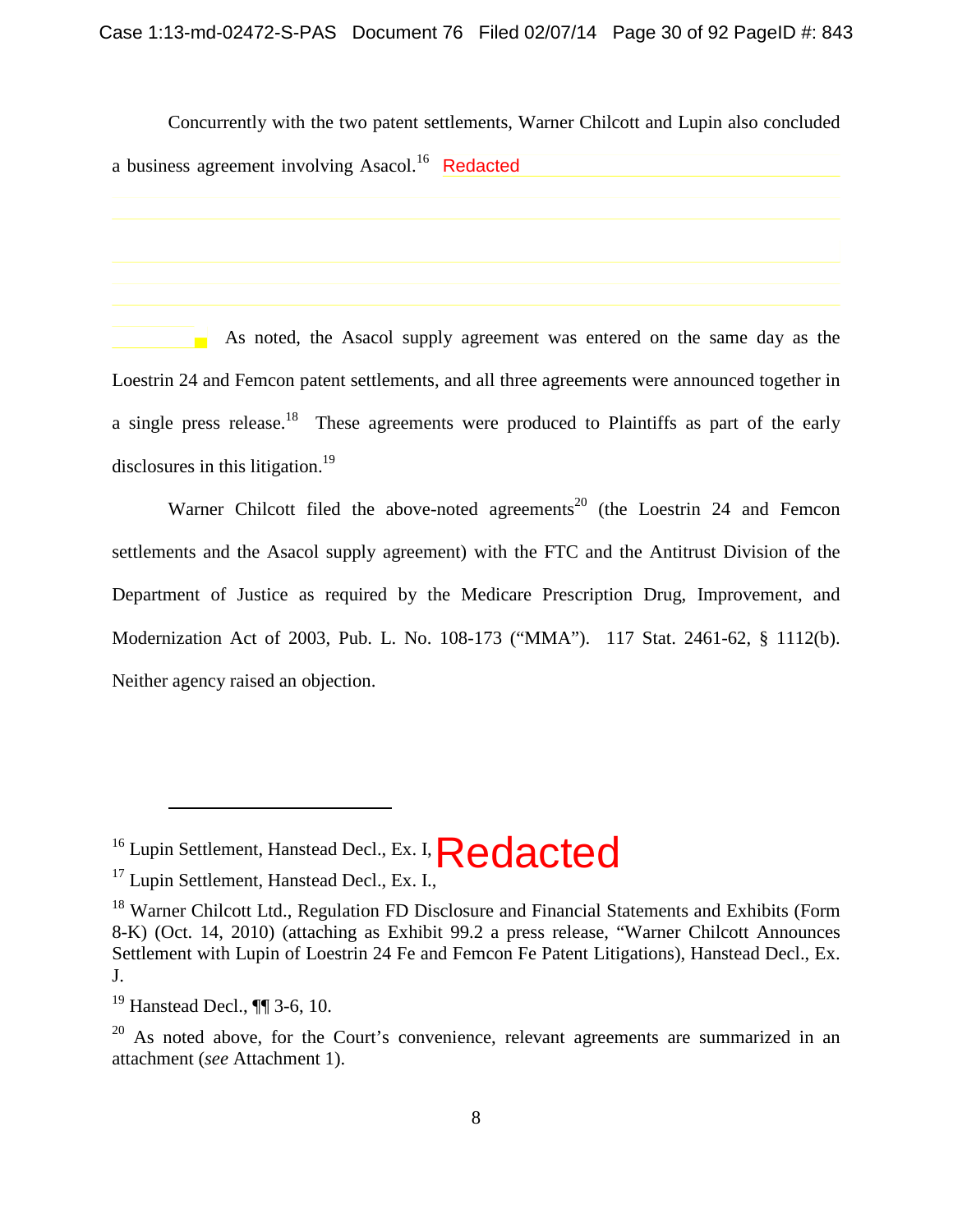## **IV. INDIRECT PLAINTIFFS SEEK TO CONJURE REVERSE PAYMENTS**

## <span id="page-30-1"></span><span id="page-30-0"></span>**A. Indirect Plaintiffs**

The Complaint is filed on behalf of a putative class of indirect purchasers of Loestrin  $24.<sup>21</sup>$  $24.<sup>21</sup>$  $24.<sup>21</sup>$  Nine Plaintiffs are health and/or welfare benefit plans that claim to have purchased, paid for, or reimbursed members for some or all of the purchase price of Loestrin 24: City of Providence, Rhode Island, A.F. of L. – A.C.G. Building Trades Welfare Plan,<sup>[22](#page-30-3)</sup> Allied Services Division Welfare Fund, Electrical Workers 242 and 294 Health & Welfare Fund, Fraternal Order of Police, Fort Lauderdale Lodge 31, Insurance Trust Fund, Laborers International Union of North America, Local 35 Health Care Fund, Painters District Council No. 30 Health & Welfare Fund, Teamsters Local 237 Welfare Benefits Fund, and United Food and Commercial Workers Local 1776 & Participating Employers Health and Welfare Fund. Indirect Compl. <sup>11</sup> 13-21. Three Plaintiffs are individual consumers residing in Florida, North Carolina, and Tennessee

<span id="page-30-2"></span> $21$  As Plaintiffs define it, indirect purchasers include third-party payors who reimburse for all or a portion of the cost of medications received by a consumer, as well as consumers who pay at least a portion of the cost of medication prescribed for them.

<span id="page-30-3"></span><sup>&</sup>lt;sup>22</sup> A.F. of L. – A.C.G. Building Trades Welfare Plan ("A.F. of L.) is among the named Plaintiffs in the Indirect Complaint. A.F. of L. initially filed an action in the District of New Jersey on April 16, 2013 but later filed a notice of voluntary dismissal on July 10, 2013. *A.F. of L.- A.G.C. Building Trades Welfare Plan v. Warner Chilcott Public Ltd., Co.*, Civ. A. No. 3:13-cv-02456- JAP-TJB (D.N.J.), ECF No. 15. To our knowledge, A.F. of L. has not re-filed in this Court, or in any other district, and Plaintiffs have not sought leave to add A.F. of L. to the Indirect Purchaser Action. This is contrary to Fed. R. Civ. P. 42(a), which permits consolidation of "actions before the court." A.F. of L. is not a party to any action before the Court. *See Johnson v. Manhattan Ry. Co.*, 289 U.S. 479, 496-97 (1933). New York Hotel Trades Council & Hotel Assoc. of New York City, Inc. Health Benefits Fund ("New York Hotel"), which filed an action against Defendants in the Eastern District of Pennsylvania on April 15, 2013, Civ. A. No. 2:13-cv-0200- PD (E.D. Pa.), and whose case was among those subsequently transferred to Rhode Island following the JPML transfer order of October 13, 2013, *In re Loestrin 24 Fe Antitrust Litig.*, Civ. A. No. 1:13-md-02472-S-PAS, MDL No. 2472, is *not* among the Plaintiffs named in the Indirect Complaint.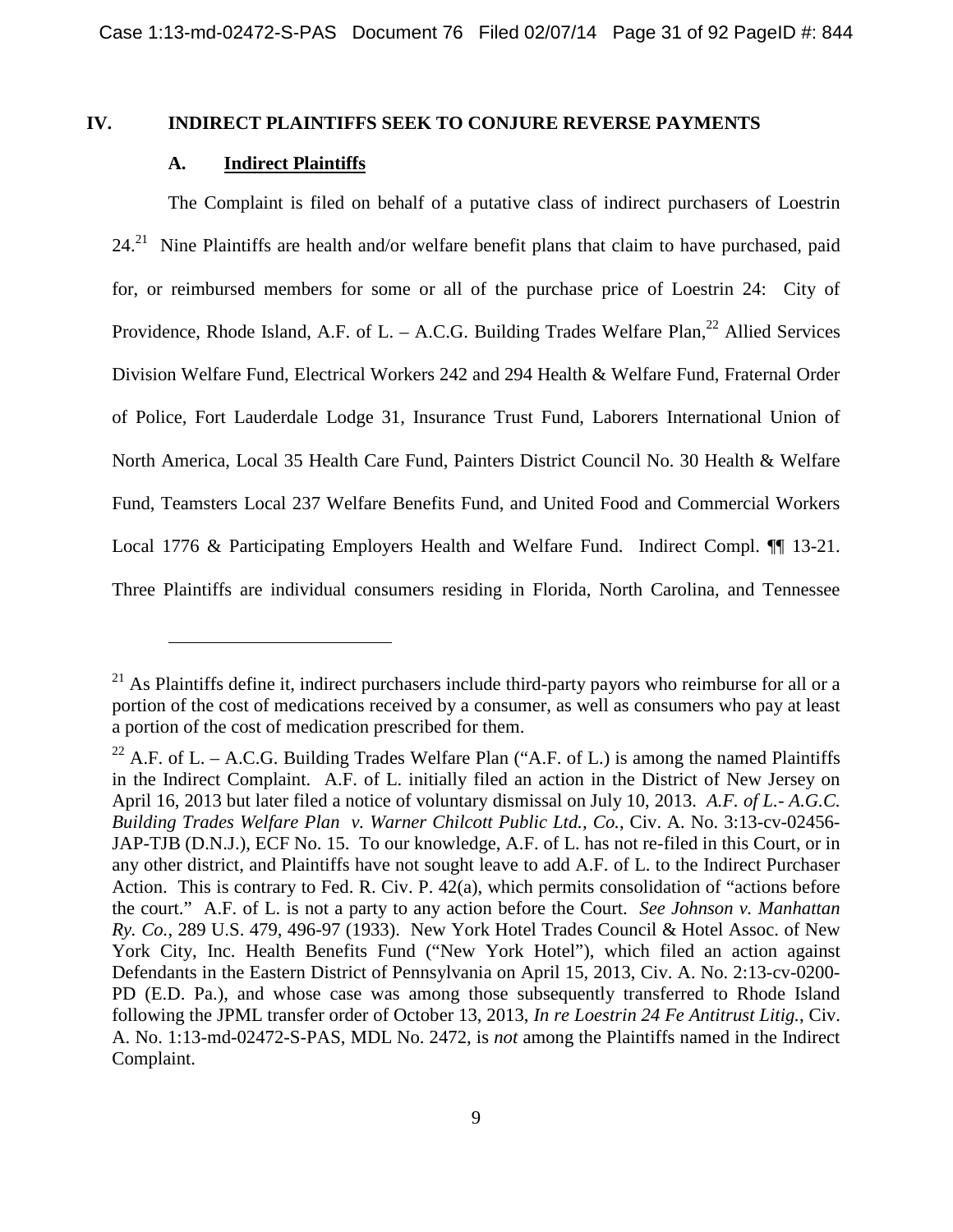who claim to have purchased or paid for some or all of the purchase price of Loestrin 24. Indirect Compl. ¶¶ 22-24. Plaintiffs claim they indirectly purchased, paid for, or reimbursed some or all of the purchase price of Loestrin 24 in the following states: Alabama, California, Connecticut, Delaware, the District of Columbia, Florida, Illinois, Kansas, Maryland, Massachusetts, Michigan, Minnesota, Mississippi, Missouri, Nevada, New Jersey, New York, Ohio, Pennsylvania, Rhode Island, South Carolina, Tennessee, Texas, and Virginia. Indirect Compl. ¶¶ 13-21.

## <span id="page-31-0"></span>**B. Indirect Plaintiffs' Claims**

The first "indirect purchaser" complaint in this matter, *United Food And Commercial Workers Local 1776 & Participating Employers Health And Welfare Fund v. Warner Chilcott (US), LLC, et al*., Civil Action No. 2:13-cv-01807 (E.D. Pa.), was filed on April 5, 2013, more than four years after the Loestrin 24 Settlement was entered and announced on January 12,  $2009.<sup>23</sup>$  $2009.<sup>23</sup>$  $2009.<sup>23</sup>$ 

The Complaint challenges both the Loestrin 24 Settlement and the Warner Chilcott-Lupin settlement under Section 1 of the Sherman Act. Indirect Compl., First and Third Claims for Relief, ¶¶ 171-181, 191-201. Plaintiffs also challenge the settlement agreements under (1) the antitrust laws of 25 states, the District of Columbia, and Puerto Rico, *id.*, Second, Fourth, and Fifth Claims for Relief, ¶¶ 182-190, 202-210, 211-220; (2) state consumer protection laws of 15 states and the District of Columbia, *id.*, Sixth Claim for Relief, ¶¶ 221-234; and

(3) the common law of unjust enrichment of all states and jurisdictions, except Indiana and Ohio, *id.*, Seventh Claim for Relief, ¶¶ 223-234.

<span id="page-31-1"></span><sup>23</sup> Hanstead Decl., Exs. B, I.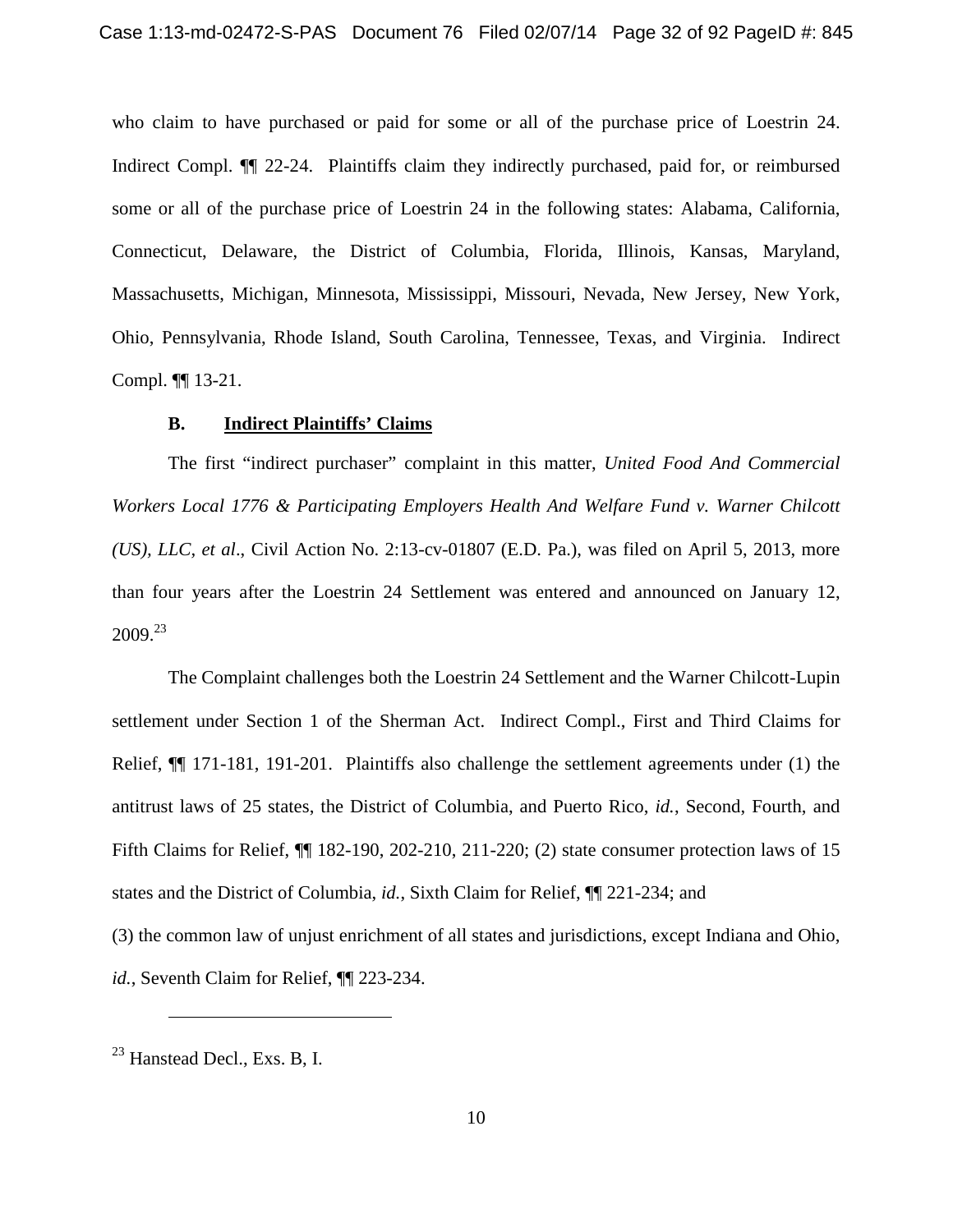The threshold issue under *Actavis* is whether the branded pharmaceutical manufacturer (the plaintiff in the patent case) made a "payment" (that is "large") to the generic manufacturer as part of the settlement. *Actavis*, 133 S. Ct. at 2237 ("a reverse payment, where large and unjustified, can bring with it the risk of significant anticompetitive effects"); *see also, e.g.,* Opinion, *In re Lamictal Direct Purchaser Antitrust Litig*., No. 12-995 (WHW), ECF No. 128, at 8 (D.N.J. Jan. 24, 2014) (threshold issue under *Actavis* is whether plaintiffs can plead not only a cognizable reverse "payment," but one that is "large"). Plaintiffs' attempt to characterize Warner Chilcott's agreements with Watson as obtaining reverse payments is discussed in Section II of the Argument in the Direct Motion and is not repeated here. With respect to Lupin, because , Plaintiffs **Redacted** 

are forced to look elsewhere to try to conjure a "payment" by Warner Chilcott. They allege that the following should qualify as "payments" to Lupin:

**The Femcon settlement.** Plaintiffs claim that Redacted

, constitutes a "payment" to Lupin to delay the entry of its generic version of Loestrin 24. Indirect Compl. ¶¶ 107, 109.

 **The Asacol supply agreement.** Plaintiffs assert that this agreement also qualifies as a "payment" to Lupin, Indirect Compl. ¶¶ 108, 109, even though the agreement called for Redacted

Plaintiffs do not allege any facts that, if true, demonstrate that the alleged "payments" were "large" and "unjustified." Therefore, the Complaint should be dismissed with prejudice.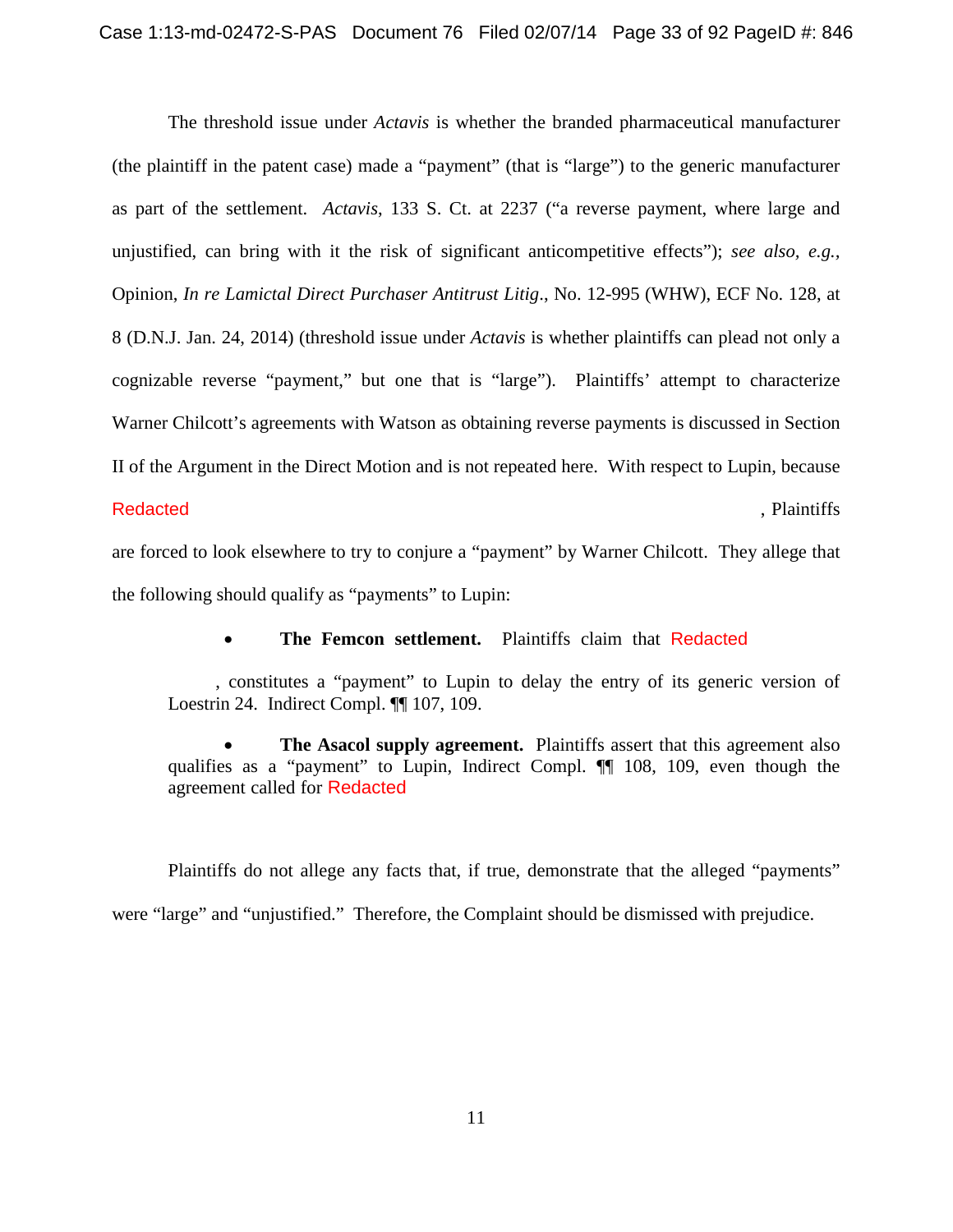### <span id="page-33-0"></span>**ARGUMENT**

# <span id="page-33-1"></span>**I. THE STANDARD OF REVIEW AND THE SUPREME COURT'S DECISION IN FTC V. ACTAVIS**

## <span id="page-33-2"></span>**A. On a Rule 12 Motion, the Court Must Scrutinize the Complaint for Factual Allegations Making the Claim Plausible**

Antitrust complaints that fail to state a claim plausibly must be dismissed at the outset. *Bell Atl. Corp. v. Twombly*, 550 U.S. 544, 558 (2007) (explaining that courts should expose deficiencies "at the point of minimum expenditure of time and money by the parties and the court").<sup>[24](#page-33-3)</sup> In assessing whether a plaintiff has alleged sufficient facts to make a case plausible. the court must consider "context" and "draw on its judicial experience and common sense." *Ashcroft v. Iqbal*, 556 U.S. 662, 679 (2009). "Naked assertion[s]," "threadbare recitals of the elements of a cause of action," or "mere conclusory statements" are insufficient to survive dismissal. *Id.* at 678. Although on a motion to dismiss the Court assumes the accuracy of wellpled facts, the Court is not limited to the four corners of the Complaint. It is well-established that in deciding a motion to dismiss, the Court may consider facts contained in the documents that Plaintiff quotes, cites, or relies on in the Complaint.<sup>[25](#page-33-4)</sup> Additionally, the Court may take judicial notice of SEC filings and other publicly available documents on the FDA's website.<sup>[26](#page-33-5)</sup>

<span id="page-33-5"></span><span id="page-33-3"></span> $24$  The standard of review is more fully set forth in Section I.A of the Argument in the Direct Motion. Defendants incorporate that discussion by reference here.

<span id="page-33-4"></span><sup>25</sup> *See A.G. ex rel Maddox v. Elsevier, Inc.*, 732 F.3d 77, 80 (1st Cir. 2013) ("[W]e accept as true all well-pleaded facts alleged in the complaint and draw all reasonable inferences therefrom in pleaders' favor. We may augment these facts and inferences with data points gleaned from documents incorporated by reference into the complaint, matters of public record, and facts susceptible to judicial notice."); *Watterson v. Page*, 987 F.2d 1, 3 (1st Cir. 1993) (noting that when deciding a motion to dismiss courts have made an exception to the prohibition against consideration of documents not attached to the complaint, or not expressly incorporated therein, "for documents the authenticity of which are not disputed by the parties; official public records;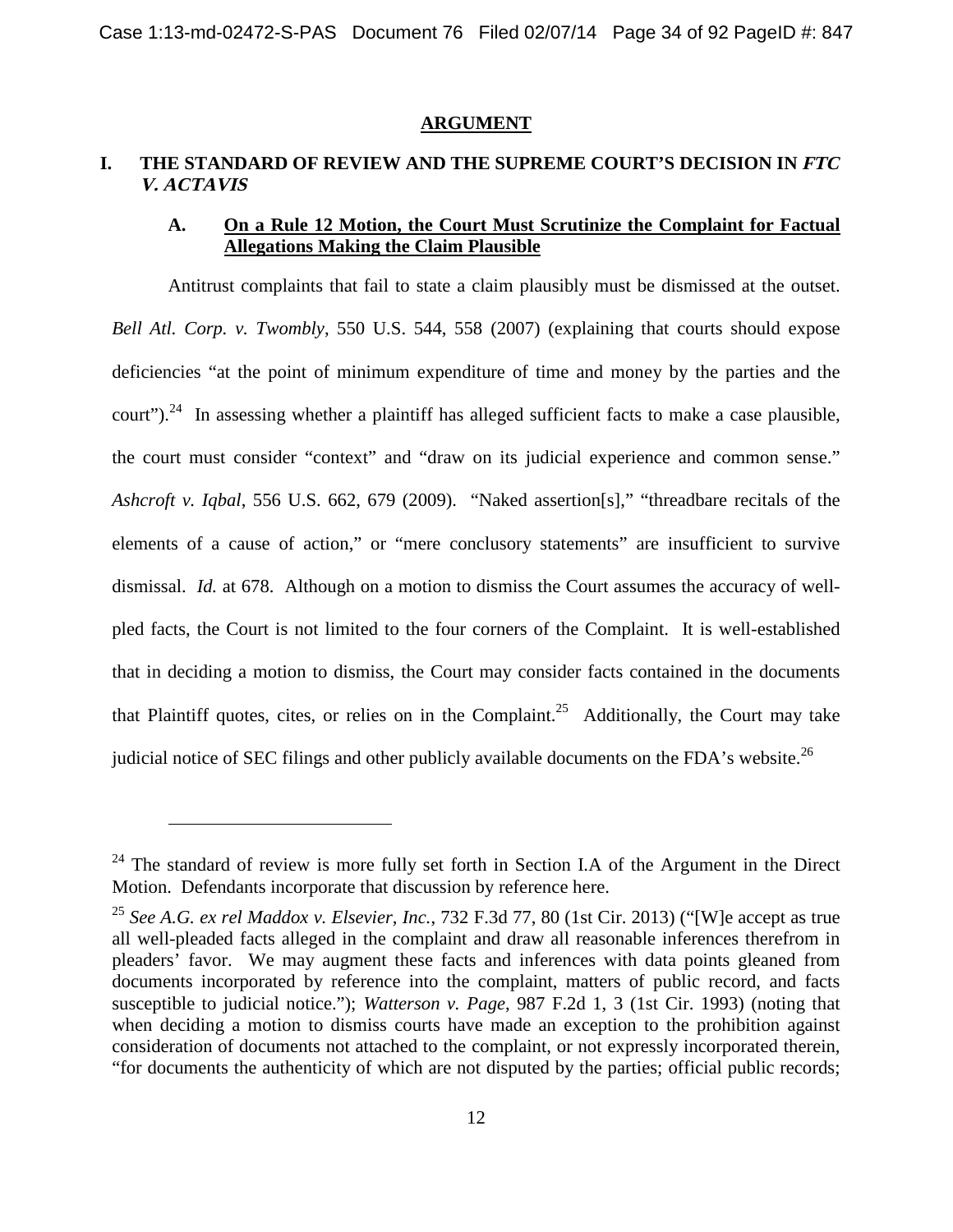## <span id="page-34-0"></span>**B. Under Actavis, Settlements Allowing Generic Entry Before Patent Expiry, and Not Involving Large Payments from Brand to Generic, Are Lawful**

In *Actavis*, the Supreme Court set forth the standard by which courts should evaluate pharmaceutical patent settlements challenged under the antitrust laws. Not all "value" or "consideration" flowing to a settling generic qualifies as a "reverse payment" under *Actavis*. Defendants incorporate by reference the discussion regarding the *Actavis* decision set forth in Section I.B. of the Argument in the Direct Motion.

# **II. THE COMPLAINT DOES NOT PLEAD EVEN A POTENTIALLY UNLAWFUL SETTLEMENT UNDER ACTAVIS**

## <span id="page-34-2"></span><span id="page-34-1"></span>**A. Plaintiffs' Claims with Respect to the Loestrin 24 Settlement Fail for the Same Reason that Direct Purchasers' Claims Fail**

Like the Direct Plaintiffs, the Indirect Plaintiffs allege that Warner Chilcott "paid"

Watson in the following four ways: (1) by giving Watson six months of exclusivity on its early

entry license for generic Loestrin 24, Indirect Compl.  $\P\P$  90, 94;<sup>[27](#page-34-3)</sup> (2) by entering into an

for documents central to plaintiffs' claim; or for documents sufficiently referred to in the complaint.").

<sup>&</sup>lt;sup>26</sup> *See Butler v. Balolia,* 763 F.3d 609, 611 (1st Cir. 2013) (noting that when deciding a 12(b)(6) motion, the court can supplement factual allegations in the complaint by examining "documents incorporated by reference into the complaint, matters of public record, and facts susceptible to judicial notice."); *OrbusNeich Medical Co. v. Boston Scientific Corp.*, 694 F. Supp. 2d 106, 111 (D. Mass. 2012) ("[T]his court may properly consider [a report filed with the SEC] on a motion to dismiss as a matter of official public record. The public filing of this document with a regulatory agency also makes it a proper subject of judicial notice, at least with regard to the fact that it contains certain information, though not as to the truth of its contents.")*. Accord Bryant v. Avado Brands, Inc.*, 187 F. 3d 1271 (11th Cir. 1999); *Kramer v. Time Warner, Inc.*, 937 F. 2d 767, 774 (2d Cir. 1991); *In re Stone & Webster, Inc., Sec. Litig.,* 253 F. Supp. 2d 102, 109 n.11 (D. Mass. 2003).

<span id="page-34-3"></span> $27$  Like the Direct Plaintiffs, the Indirect Plaintiffs also attempt to convert this same basic exclusivity feature into two "payments," articulated as follows: (1) Warner Chilcott agreed not to launch an authorized generic during Watson's first 180 days of marketing, Indirect Compl. ¶ 165, and (2) Warner Chilcott agreed not to license any other generic during Watson's first 180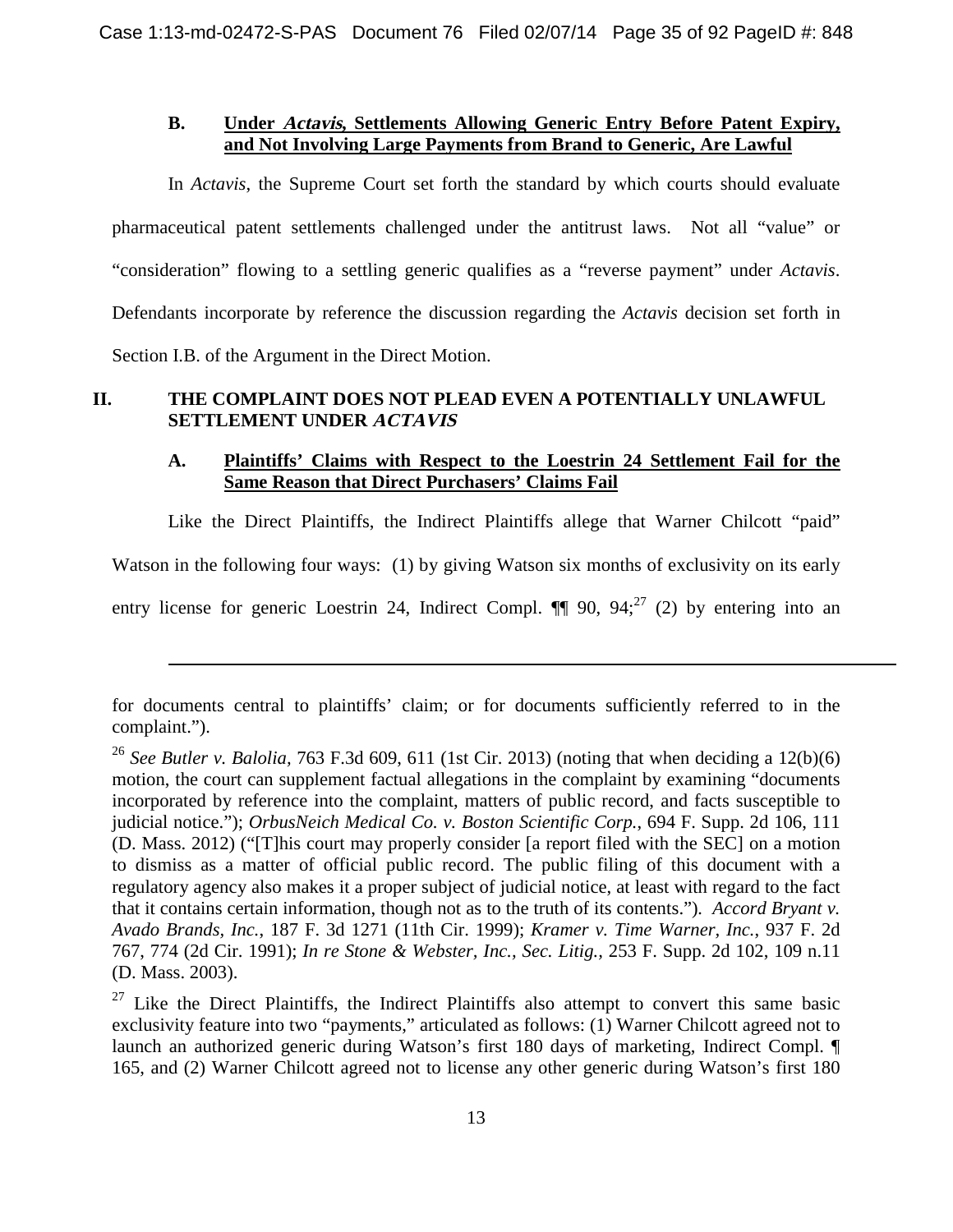agreement under which Watson would promote Warner Chilcott's Femring product for a period of three years, ¶ 92; (3) by entering into an agreement to market a Warner Chilcott product that was then in late development and eventually came to the market as the Generess contraceptive, 93; and (4) by granting Watson a purportedly worldwide license to market generic Loestrin 24, ¶ 91. As explained in Section II of the Argument in the Direct Motion, none of these terms comes close to qualifying as a reverse payment under *Actavis*. We will not repeat that argument here, but rather incorporate it by reference.

Indirect Plaintiffs also allege one additional form of "payment" from Warner Chilcott to Watson not challenged by the Direct Plaintiffs, an "acceleration clause" in the Loestrin 24 Settlement which allowed Watson to market its generic even earlier than January 22, 2014 if another generic firm launched a generic version of Loestrin 24 before then. Indirect Compl. ¶ 95. Plaintiffs fail in their attempt to portray the "acceleration clause" as a reverse payment. This cannot plausibly be viewed as a reverse payment, among other reasons because it actually facilitates earlier entry of Watson's generic.

The Supreme Court in *Actavis* made clear that, absent a large reverse payment, settlements permitting entry before patent expiry are procompetitive: "Settlement on terms permitting the patent challenger to enter the market before the patent expires would . . . bring about competition, *to the consumer's benefit*." 133 S. Ct. at 2234; *see also id.* at 2237 (lawful to settle "by allowing the generic manufacturer to enter the patentee's market prior to the patent's expiration, without the patentee paying the challenger to stay out prior to that point"). Early

days of marketing, *id.* at ¶ 169. An authorized generic is a drug marketed as a generic but produced by the branded company under its "New Drug" approval from FDA.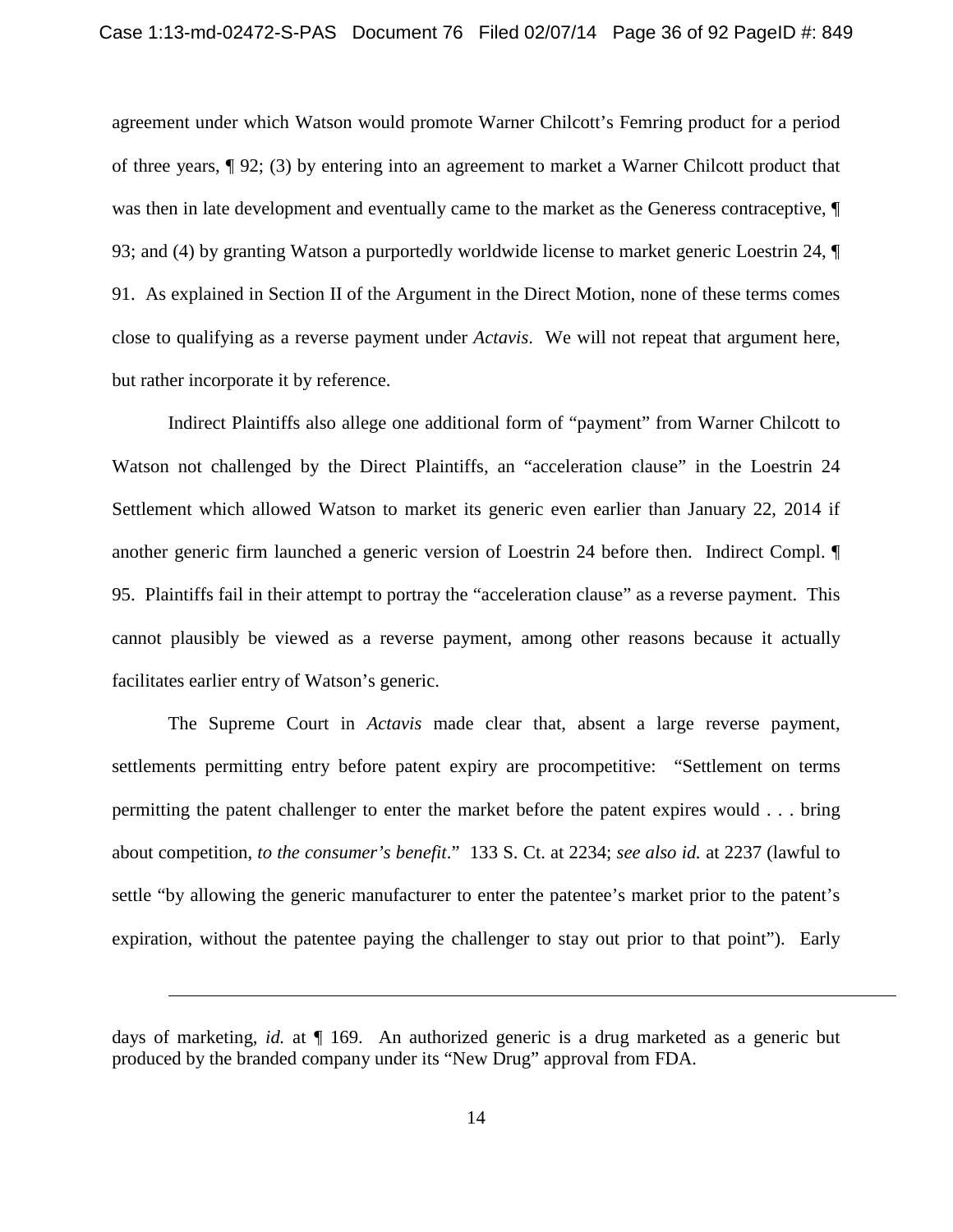entry settlements are therefore lawful, unless a plaintiff can plead and prove that the patent holder made a "large" reverse "payment" to the generic infringer. *See, e.g., Actavis*, 133 S. Ct. at 2237 (a "reverse payment, *where large and unjustified*, can bring with it the risk of anticompetitive effects") (emphasis added); *id.* ("the likelihood of a reverse payment bringing about anti-competitive effects *depends on its size*.") (emphasis added); *id.* at 2236 (where an agreement "reflects traditional settlement considerations, such as avoided litigation costs or fair value for services, there is not the same concern").

Even if the challenged "acceleration clause" somehow could be viewed as a reverse payment (and it cannot), Plaintiffs plausibly must allege that it was "large." The Supreme Court in *Actavis* warned that only "large" reverse payments would qualify for a rule of reason analysis. *See Actavis*, 133 S. Ct. at 2237 ("large" payment as proxy for confidence in patent case); *id.* (large relative to generic's earnings in selling its ANDA generic); *id.* at 2236 (referring to paying "large sums"). The Complaint makes no effort to quantify the size of this or any other claimed "payment" relative to any of the above metrics. And, of course, even where a large reverse payment can be alleged, only "sometimes" will it be found unlawful after a rule of reason inquiry. *Actavis*, 133 S. Ct. at 2236.

As discussed in the context of the exclusivity provision in the Loestrin 24 Settlement, *see* Section II.B.1 of the Argument in the Direct Motion, the courts are clear that value flowing to the generic settler as a result of sales of the generic before patent expiry – in a word, through competition – cannot qualify as a reverse payment. *See also Actavis*, 133 S. Ct. at 2234; *Asahi Glass Co., Ltd. v. Pentech Pharmaceuticals, Inc*., 289 F. Supp. 2d 986, 994 (N.D. Ill. 2003). Here, the acceleration clause is "valuable" to Watson, but its value flows from the opportunity to enter with its generic even earlier – and Watson earns not one penny from the acceleration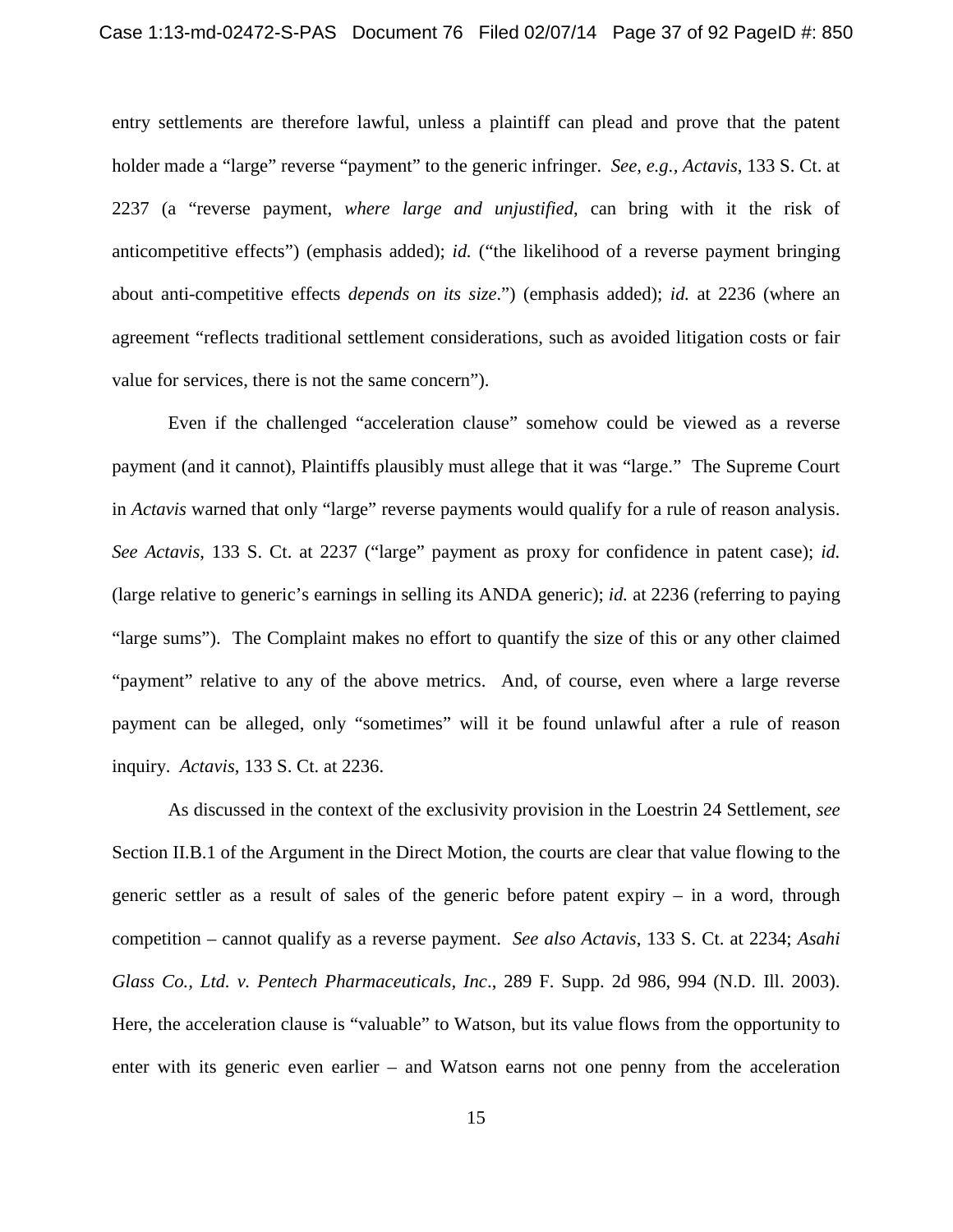provision unless it is actually triggered and Watson gets the opportunity to sell its generic Loestrin 24 earlier than six months before expiry of the '394 patent. This is *not* a reverse payment under *Actavis*.

# **B. Plaintiffs Have Not Asserted Any Cognizable Reverse Payment from Warner Chilcott to Lupin**

Plaintiffs do not, and cannot, allege that the settlement agreements between Warner Chilcott and Lupin involved any "large" and "unjustified" payments to trigger the analysis called for by *Actavis*. According to Plaintiffs, Warner Chilcott "paid" Lupin in two ways: Redacted

This is precisely the scenario the *Actavis* Court had in mind when discussing the presence of "offsetting or redeeming virtues." *Actavis,* 133 S. Ct. at 2236. The only monetary payment which Plaintiffs do not challenge – "amount[ed] to no more than a rough approximation of the litigation expenses saved through the settlement." *Id*. Even if the separate Femcon and Asacol agreements are relevant to the analysis, they "reflect compensation for other services that the generic has promised to perform – such as distributing the patented item or helping to develop a market for that item." *Id*. Thus, far from "large" and "unjustified," the arrangements fall squarely within what the *Actavis* Court described as permissible and lawful.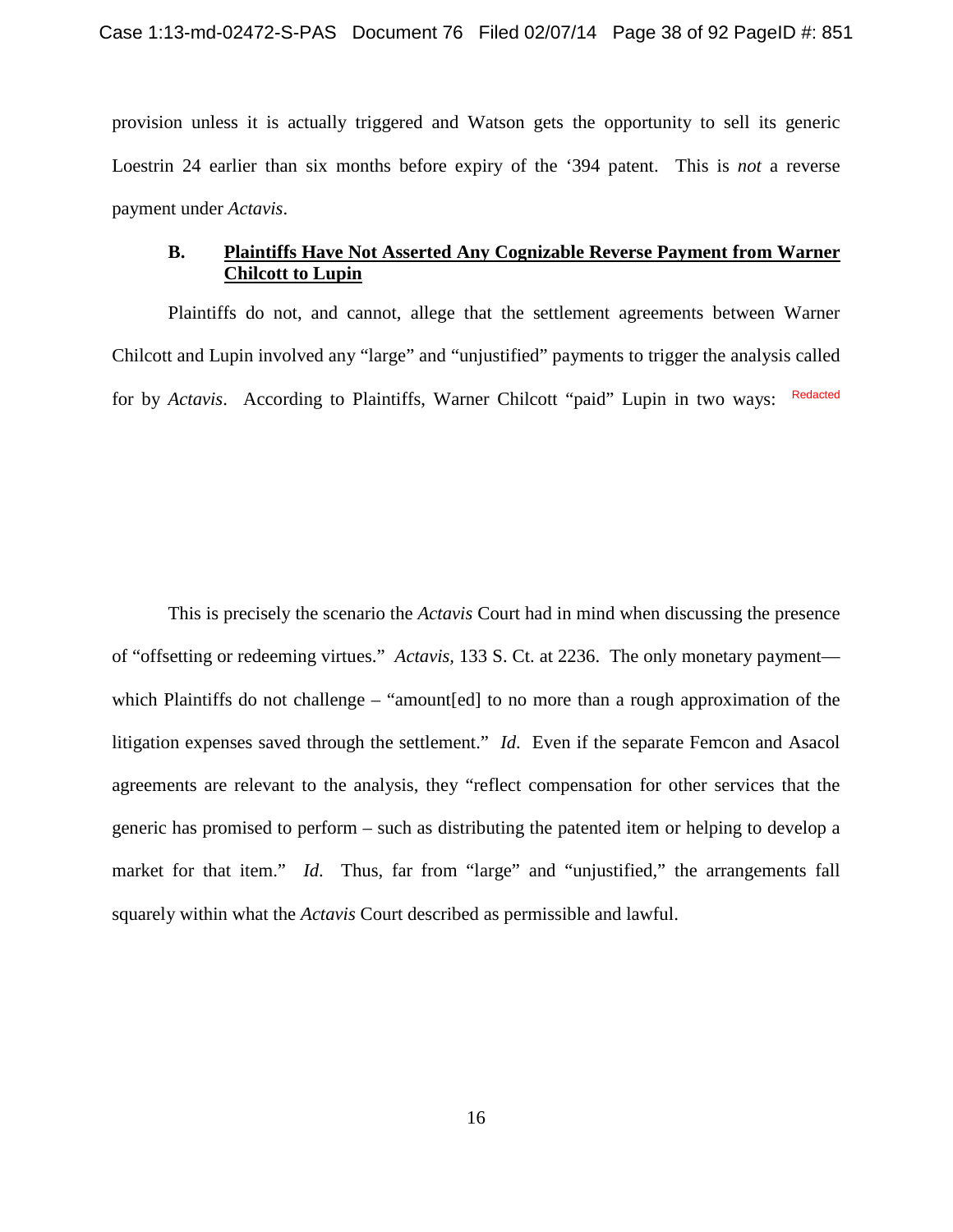# **1. Plaintiffs Fail to Alleged Adequately that the Femcon Settlement is a Reverse Payment**

Plaintiffs attempt to depict as a reverse payment the license by which Warner Chilcott . Under the terms of the Warner **Redacted** 

Chilcott-Lupin Settlement, Redacted

, as settlement

of litigation involving that patent, *Warner Chilcott Company, LLC v. Lupin Ltd. and Lupin* Pharmaceuticals, Inc., 09-cv-672 (D. Del.). Under the Femcon settlement, Redacted

<sup>28</sup> Warner Chilcott also granted Lupin Redacted

. [29](#page-38-0) Plaintiffs' argument that the

Femcon settlement is a "reverse payment" fails as a matter of law, for at least the following reasons.

# **a. Lupin derives value from the Femcon settlement only by selling its generic prior to patent expiry**

The Femcon settlement did not include a large, unjustified reverse payment. Lupin earned nothing under the Femcon license unless it sold its lower-priced generic before patent expiry. Such "value" – earned only through early competition, not through any payment from Warner Chilcott – simply cannot qualify as a reverse payment in light of *Actavis*' holding that early-entry settlements are lawful, because they would "bring about competition to the consumer's benefit." *Id.* at 2234. Moreover, Plaintiffs have not alleged any facts showing that

 $^{28}$  Lupin Settlement, Hanstead Decl., Ex. I,  $\P$  12.

<span id="page-38-0"></span><sup>29</sup> *Id.*, Ex. D.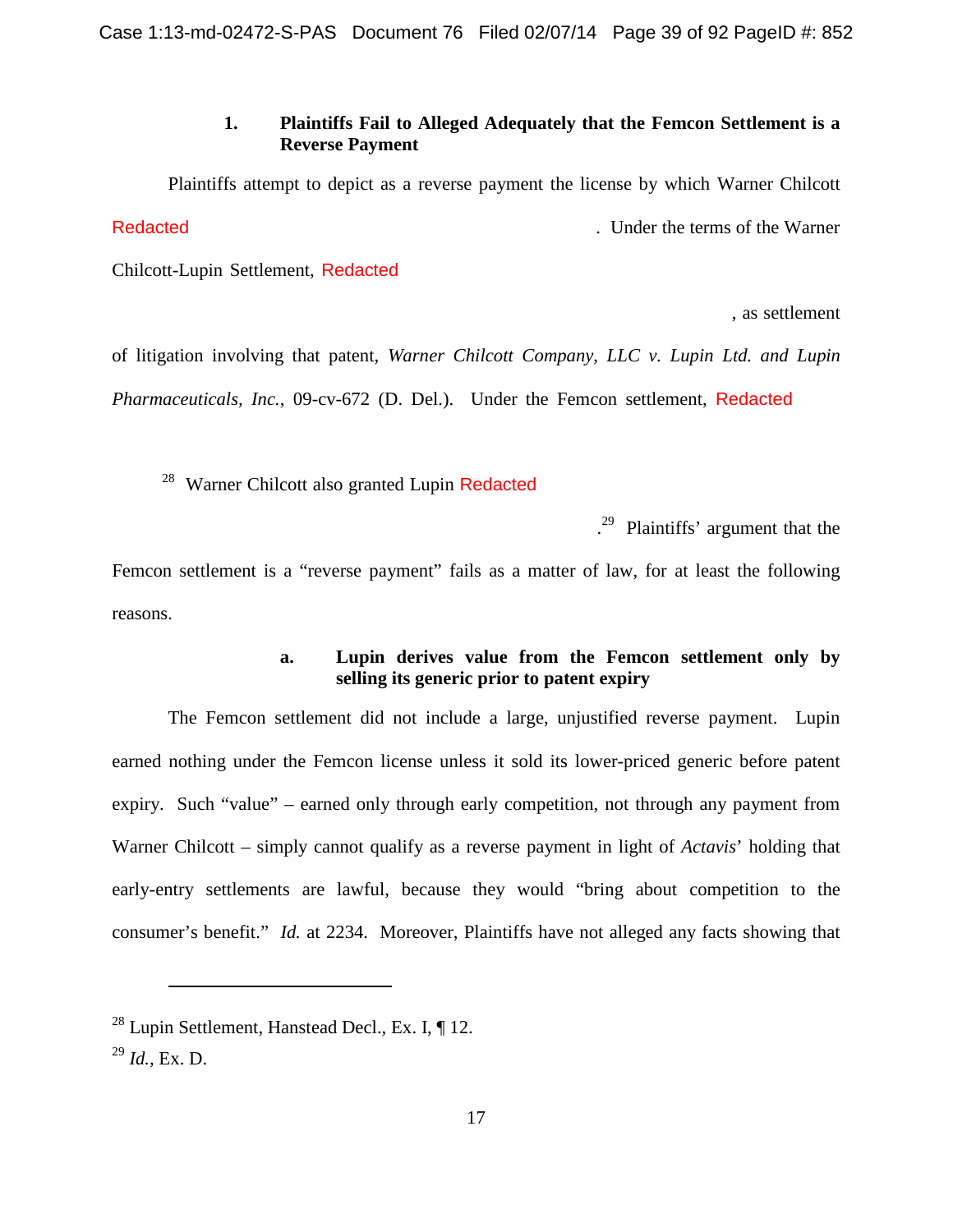the value Lupin derived from the Femcon agreement, Redacted

constituted a large, unjustified reverse payment. Thus, there are no allegations supporting Plaintiffs' claim with respect to the Femcon agreement.

# **b. Lupin agreed to pay Warner Chilcott if it launched an authorized generic version of Femcon instead of its own ANDA product**

To the extent that Plaintiffs challenge those provisions of the Warner Chilcott-Lupin settlement which permitted Lupin to Redacted

that argument must also fail. Lupin agreed to Redacted

If Plaintiffs are suggesting that Redacted

and the Complaint is by no means clear that Plaintiffs are suggesting anything of the sort – then

the suggestion is hollow, as the Complaint is devoid of facts supporting such a theory  $R_{\text{total}}$ 

Thus, the Femcon "authorized

generic" payment theory must be dismissed as well. *See Actavis*, 133 S. Ct. at 2236 (side business deals for "fair value" not reverse payments).

# **2. Plaintiffs Fail to Plead, and Cannot Legitimately Alleged, that the Asacol Supply Agreement – in which Lupin Was to Pay Warner Chilcott – is a Reverse Payment**

On the same day the parties entered the Loestrin 24 and Femcon settlements, Warner Chilcott and Lupin Redacted a method of the set of the set of the set of the set of the set of the set of the set of the set of the set of the set of the set of the set of the set of the set of the set of the set of the se

<sup>30</sup> *See* Femcon Supply Agreement, Hanstead Decl., Ex. I, Redacted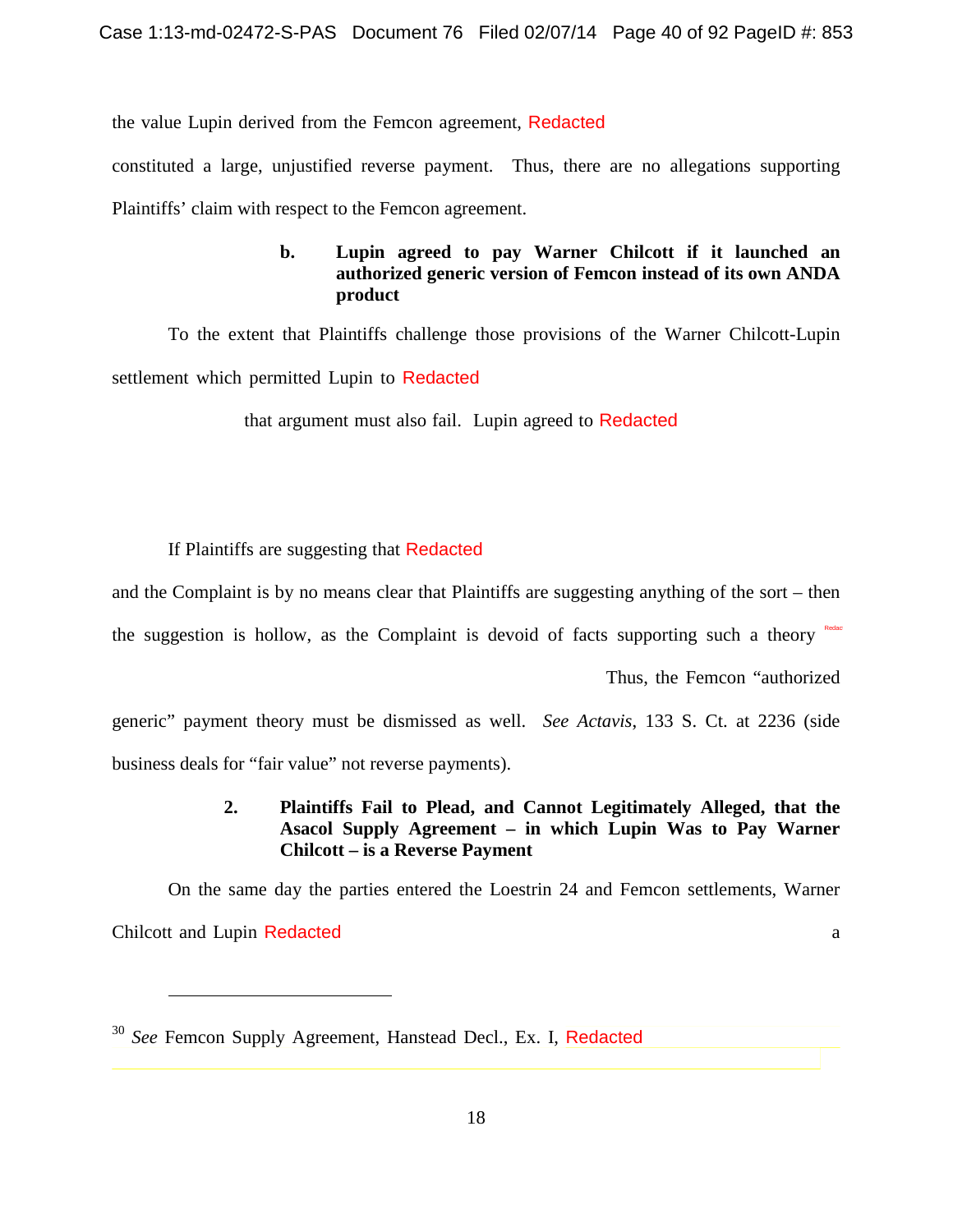Redacted

<sup>3</sup> Nonetheless, Plaintiffs attempt to depict this agreement as a "payment" by Warner Chilcott in return for delay of Lupin's Loestrin 24 generic. Plaintiffs' effort fails on multiple levels.

*Actavis* makes clear that business arrangements entered in conjunction with a patent settlement – such as distribution or co-promotion agreements – can be unjustified reverse payments only when they do not constitute "fair value" for the contemplated services. 133 S. Ct. at 2236 (where payment to generic settler represents "fair value for services" in connection with co-promotion or other business deal, "not the same concern" that patent holder made payment to secure delay); *id.* at 2237 (payments that are "independen[t]" of "other services [*e.g.,* copromotion services] for which [they] might represent payment" not likely to have "anticompetitive effects").

Here, Plaintiffs make no effort to satisfy this requirement of *Actavis*: to plead (and ultimately prove) facts that the Asacol supply agreement was not for fair value. Redacted

 $31$  Form 8-K, Hanstead Decl., Ex. J, Ex. 99.2.

<sup>&</sup>lt;sup>32</sup> Asacol Agreement, Hanstead Decl., Ex. IRedacted

<sup>33</sup> *Id.* at ¶ 3.1.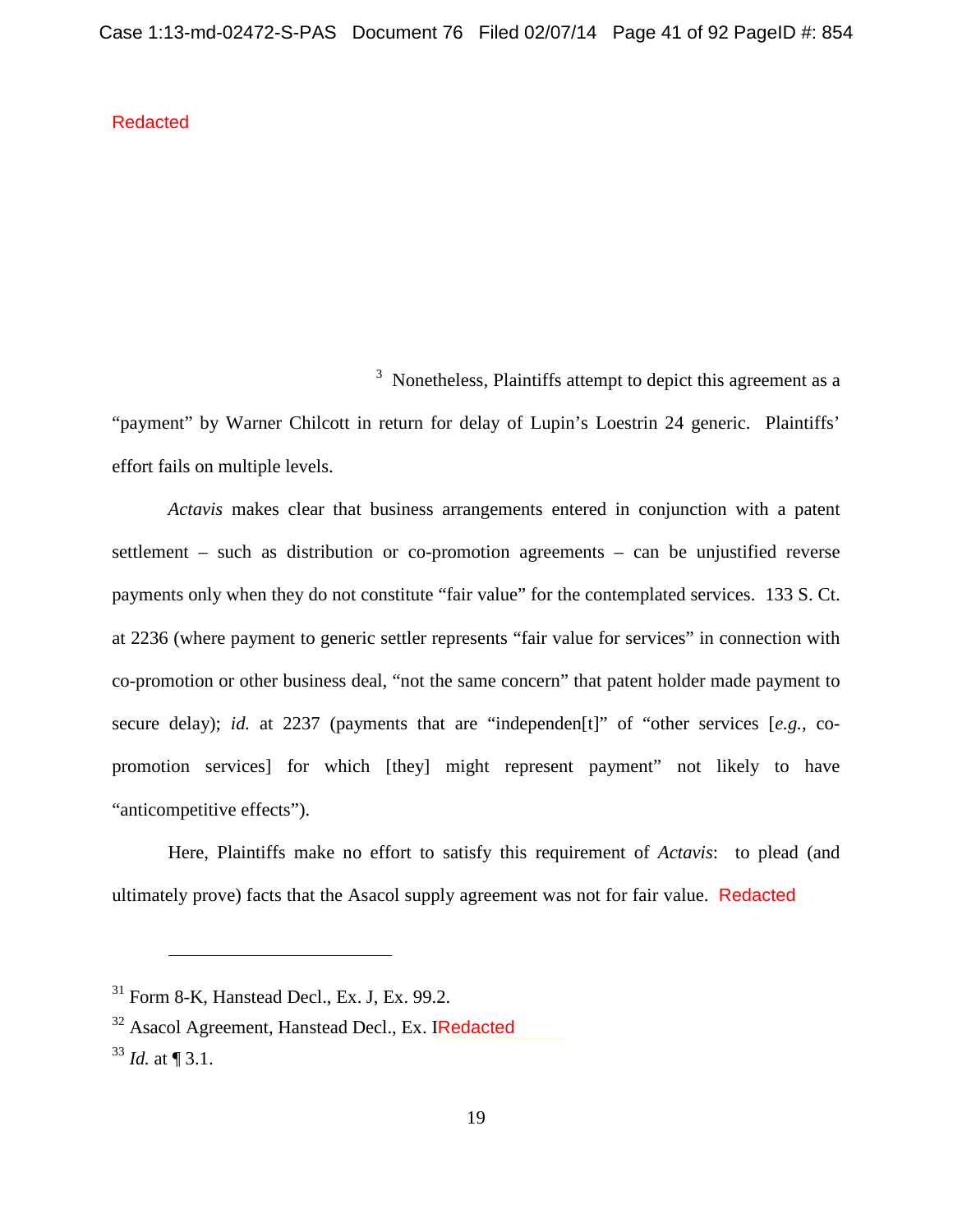# **Redacted**

. [34](#page-41-0) As noted, when the generic pays the brand, it is the

*opposite* of a reverse payment. If Plaintiffs are suggesting that Redacted

– and the Complaint never says so – the Complaint is devoid of facts as to how that is the case or why the deal is not for "fair value" in any event.

# **III. INDIRECT PLAINTIFFS FAIL TO STATE A CLAIM BASED ON WARNER CHILCOTT'S ALLEGED "PRODUCT SWITCHING"**

Indirect Plaintiffs also allege that Defendants' "anticompetitive scheme" included "switch[ing] its marketing efforts [from Loestrin 24] to Lo Loestrin 24 and Minastrin 24." Indirect Compl. ¶¶ 111-17. Indirect Plaintiffs claim that Warner Chilcott would not have launched its "follow-on branded products," Lo Loestrin and Minastrin, "or, if it had, they would have made very few sales," in the absence of the purported reverse payments to Watson and Lupin. Indirect Compl. ¶¶ 7-8. According to Indirect Plaintiffs, "[t]hese products are not medically superior to Loestrin 24 Fe. Warner Chilcott designed the products not in order to deliver a superior product to consumers, but to impair competition from generic Loestrin 24 Fe." *Id.* at ¶ 113.

But Plaintiffs fail to tie these stray allegations – which do not appear in the Direct Plaintiffs' Complaint – to any cause of action or claim for relief. For that reason alone, Plaintiffs' allegations concerning "product-switching" should be disregarded.

<span id="page-41-0"></span><sup>&</sup>lt;sup>34</sup> Asacol Supply Agreement, Hanstead Decl., Ex. I, Redacted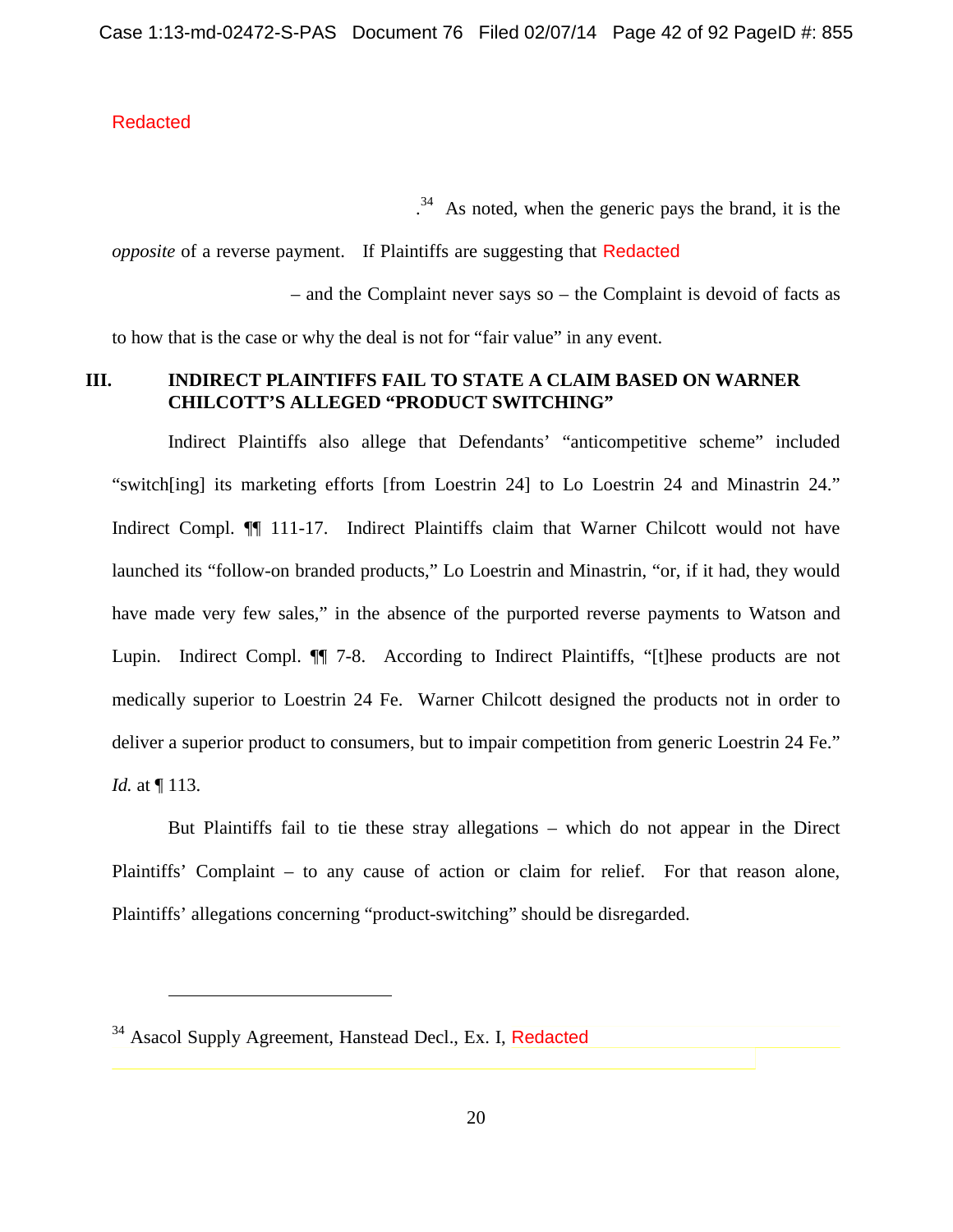Plaintiffs also fail to plead any facts concerning how Warner Chilcott's alleged "product

switching" could constitute anti-competitive conduct actionable under the Sherman Act. Among

many other deficiencies in Plaintiffs' allegations:

- Plaintiffs fail to allege that Warner Chilcott violated any rule or regulation governing the approval or marketing of pharmaceutical products in launching its Lo Loestrin and Minastrin products;
- Plaintiffs fail to allege that the launch of any new product by Warner Chilcott prevented or even delayed the launch of any generic pharmaceutical product;
- Plaintiffs fail to allege how competition from the launch of Warner Chilcott's new products has caused or could have caused antitrust injury, *i.e.*, "injury of the type the antitrust laws were intended to prevent." *Brunswick Corp. v. Pueblo Bowl-O-Mat, Inc.*, 429 U.S. 477, 484, 488-89 (1977); and
- Plaintiffs fail to allege facts to overcome the immunity provided by the *Noerr-Pennington* doctrine. The only conduct alleged by Indirect Plaintiffs concerning the introduction of Lo Loestrin and Minastrin is Warner Chilcott's petitioning of the FDA for approval, followed by the company's marketing of the approved products.<sup>35</sup> That conduct is fully immunized under the *Noerr-Pennington* That conduct is fully immunized under the *Noerr-Pennington* doctrine, which provides complete antitrust immunity (absent sham, not alleged here) to those who petition the government. *See E. R.R. Presidents Conference v. Noerr Motor Freight*, 365 U.S. 127 (1961); *accord United Mine Workers of Am. v. Pennington*, 381 U.S. 647, 670 (1965); *see also Cal. Motor Transp. Co. v. Trucking Unlimited*, 404 U.S. 508, 510-11 (1972) (applying immunity to petitioning of courts and government agencies).

As one court evaluating a "product switching" claim (where, unlike here, the allegations

at least related to a cause of action) concluded:

Plaintiffs have also not identified any antitrust law that requires a product new to the market – with or without a patent – to be superior to existing products. Antitrust law holds, and has long held, to the contrary. *Courts and juries are not tasked with*

<span id="page-42-0"></span><sup>35</sup> Warner Chilcott obtained FDA approval for the marketing of Minastrin on May 8, 2013, *See* FDA, "ORANGE BOOK" *available at* http://www.accessdata.fda.gov/scripts/cder/ob/docs/ obdetail.cfm?Appl\_No=203667&TABLE1=OB\_Rx (last visited February 6, 2014). Approval for Lo Loestrin was obtained on October 21, 2010. *Id.*.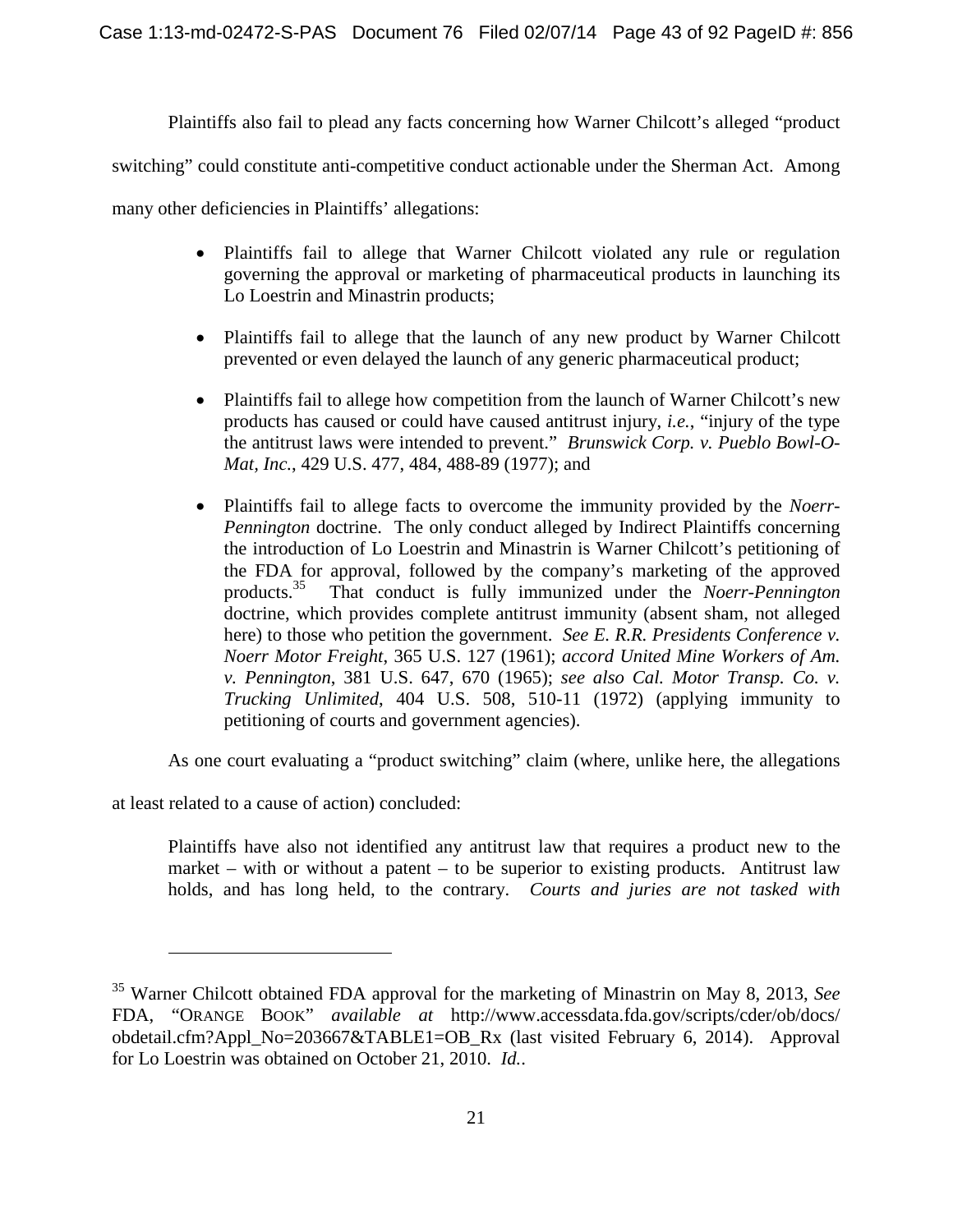*determining which product among several is superior.* Those determinations are left to the marketplace.

*Walgreen Co. v. AstraZeneca Pharm. L.P.*, 534 F. Supp. 146, 151 (D.D.C. 2008) (dismissing plaintiffs' complaint regarding launch of Nexium on the pleadings for failure to allege antitrust injury); *see also Mylan Pharm. v. Warner Chilcott Public Ltd. Co.*, Civ. No. 12-3824-PD, 2013 WL 5692880, at \*2 (E.D. Pa. June 12, 2013) (describing that court is "skeptical that the 'product hopping' alleged here constitutes anticompetitive conduct under the Sherman Act" and "agree[ing] that Plaintiffs' theory here is 'novel' at best"); *AstraZeneca AB v. Mylan Labs. Inc*., Nos. 00 Civ. 6749, 03 Civ. 6057, 2010 WL 2079722, at \*6-7 (S.D.N.Y. May 19, 2010) (granting motion to dismiss Mylan's antitrust counterclaim that AstraZeneca's launch of new omeprazole products was illegal "product switching").

Finally, Plaintiffs' allegation that Lo Loestrin is "not medically superior to Loestrin 24 Fe," Indirect Compl. ¶ 113 – implying that the new version of the product somehow was not sufficiently innovative to survive antitrust liability – has been refuted definitively in the patent litigation over the Lo Loestrin product. There, in holding that the patent covering Lo Loestrin, U.S. Patent No. 7,704,984, was not obvious in view of the prior art including the Loestrin 24 '394 patent, the District Court specifically found that the "evidence showed that Lo Loestrin enjoyed commercial success and fills an unmet need." *Warner Chilcott Co., LLC v. Lupin Ltd.,* Civ. A. No. 11-5048, slip op. at 40 (JAP) (D.N.J. Jan. 17, 2014); *Warner Chilcott Co., LLC v. Amneal Pharmaceuticals, LLC*, Civ. A. No. 12-2928 (JAP) (D.N.J. Jan. 17, 2014).

Accordingly, those allegations should be disregarded and ignored, if not stricken entirely from the Complaint.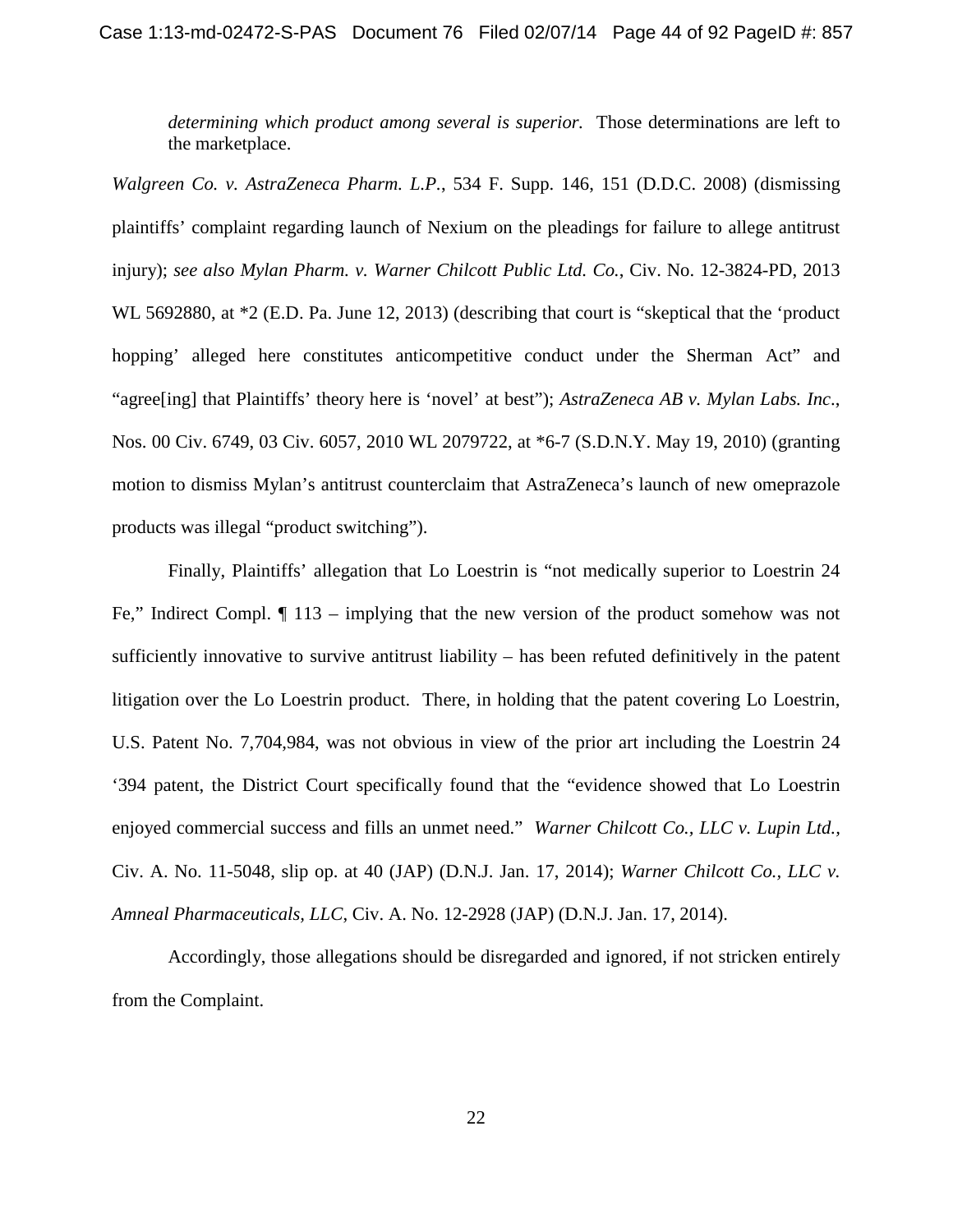#### **IV. INDIRECT PLAINTIFFS LACK STANDING TO ASSERT STATE LAW CLAIMS**

#### **A. Indirect Plaintiffs Lack Standing to Assert State Antitrust Claims in Illinois Brick States**

Indirect purchaser plaintiffs have long been deemed too remote to assert damages claims under federal antitrust law. *Illinois Brick v. Illinois*, 431 U.S. 720 (1977). The rule under *Illinois Brick* has been followed by many states and territories, and accordingly, Indirect Plaintiffs cannot assert state law antitrust claims in those jurisdictions. *See, e.g., In re Terazosin Hydrochloride Antitrust Litig.*, 160 F. Supp. 2d 1365, 1372 (S.D. Fla. 2001). Indirect Plaintiffs nonetheless assert antitrust claims under the laws of Puerto Rico, Massachusetts, and Utah, where indirect purchaser actions are barred by *Illinois Brick*.

Most courts have held that *Illinois Brick* applies to the Puerto Rican Anti-Monopoly Act because Puerto Rico interprets its state laws consistently with federal antitrust law, and the legislature has not passed an *Illinois Brick* repealer statute. *See, e.g.,* 4 P.R. Laws Ann. §§ 257- 76 (2005); *In re Static Random Access Memory (SRAM) Antitrust Litig.*, No. 07-md-01819 CW, 2010 WL 5094289, at \*4 (N.D. Cal. Dec. 8, 2013); *cf. In re Digital Music Antitrust Litig.*, 812 F. Supp. 2d 390, 413 (S.D.N.Y. 2011) (recognizing Puerto Rico as a jurisdiction that applies *Illinois Brick*). In view of this, the Puerto Rican Anti-Monopoly Act claims must be dismissed because Puerto Rico follows *Illinois Brick* and does not permit indirect purchaser claims.

Several other states also bar indirect purchaser claims under *Illinois Brick.* For instance, Massachusetts has fully adopted the rule of *Illinois Brick* for all antitrust claims. Massachusetts Antitrust Act, Mass. Gen. Laws ch. 93, §§ 1-114 (2006); *Ciardi v. F. Hoffman-La Roche, Ltd.*, 762 N.E. 2d 303, 308 (Mass. 2002) (The "rule of law established in *Illinois Brick* [] would apply with equal force to preclude claims brought under G.L. c. 93 by Indirect Plaintiffs in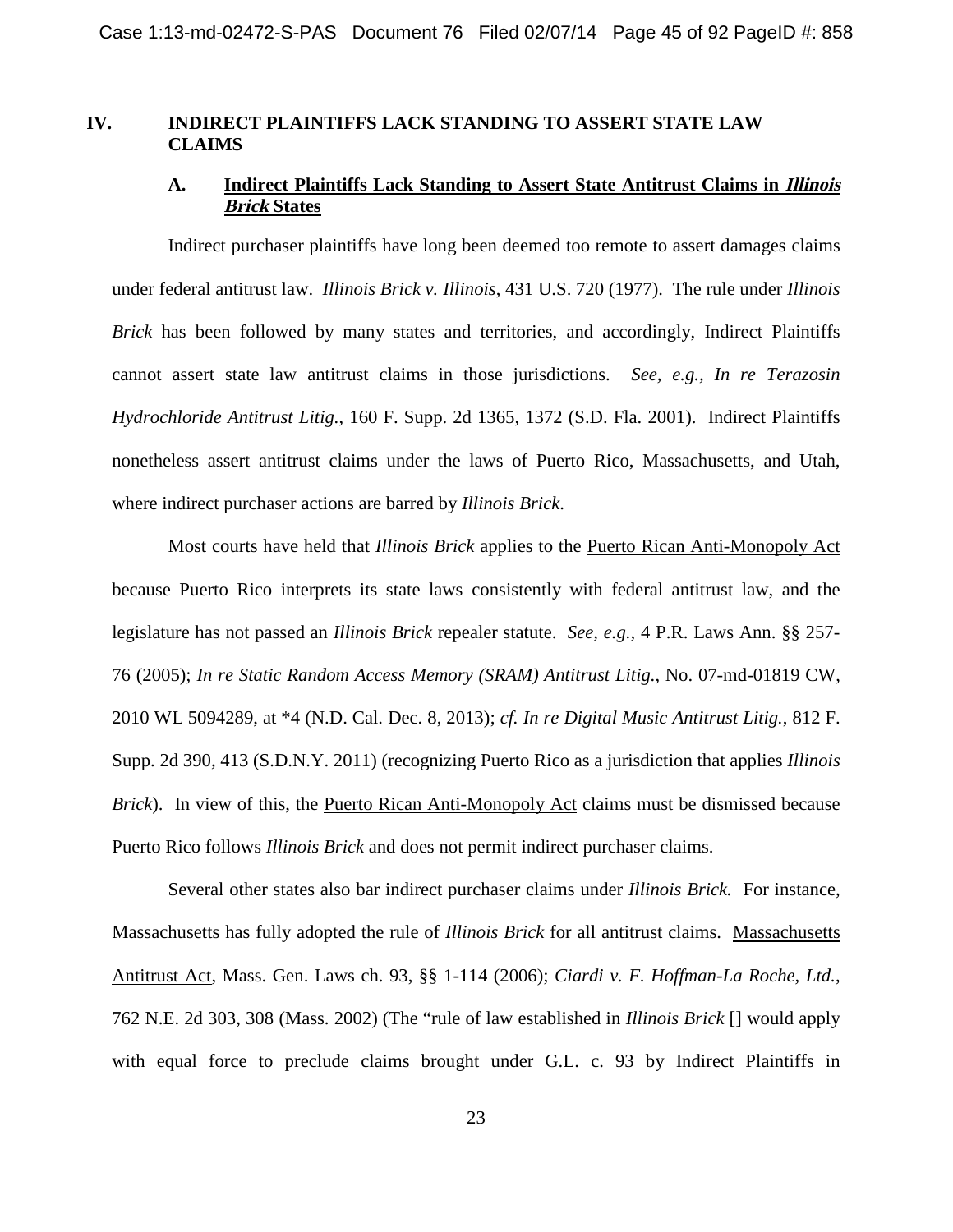Massachusetts."). The Utah Antitrust Act grants Indirect Plaintiffs the right to bring antitrust damages claims but only if they are citizens or residents of Utah, and Plaintiffs do not meet this criterion. *See* Utah Code Ann. § 76-10-919(1)(a) (Sup. 2010).

Accordingly, the Indirect Plaintiffs' Puerto Rican Anti-Monopoly Act, Massachusetts Antitrust Act, and Utah Antitrust Act claims must be dismissed, as each of the relevant states follows *Illinois Brick* and does not permit indirect purchaser claims.

#### **B. Indirect Plaintiffs Cannot Circumvent Illinois Brick by Asserting Antitrust Claims under Unjust Enrichment Theories**

For several other states that follow *Illinois Brick*, Indirect Plaintiffs do not assert antitrust claims, but instead attempt to circumvent the *Illinois Brick* doctrine by labeling their claims as "unjust enrichment" claims. Indirect Plaintiffs do not allege any unique conduct justifying such claims, instead asserting that the same alleged antitrust conduct gives rise to the same alleged harm but supports a claim under a common law theory.

Courts routinely reject attempts to circumvent the *Illinois Brick* indirect purchaser bar by recasting antitrust claims as unjust enrichment claims. *In re New Motor Vehicles Canadian Export Antitrust Litig.*, 350 F. Supp. 2d 160, 211 (D. Me. 2004) (*NMV*) (dismissing claims for restitutionary recovery for violations of state antitrust law in states that maintain the *Illinois Brick* prohibition on indirect purchaser recovery because it would "subvert the statutory scheme."); *see also In re K-Dur Antitrust Litig.*, No. 01-1652 (JAG), 2008 WL 2660780, at \*5 (D.N.J. Feb. 28, 2008) (dismissing indirect purchasers' unjust enrichment claims because "where the applicable state law . . . simply does not recognize a private cause of action for antitrust violations, a plaintiff cannot circumvent the statutory framework by recasting an antitrust claim as one for unjust enrichment."); *In re Flonase Antitrust Litig.*, 692 F. Supp. 2d 524, 539 (E.D. Pa.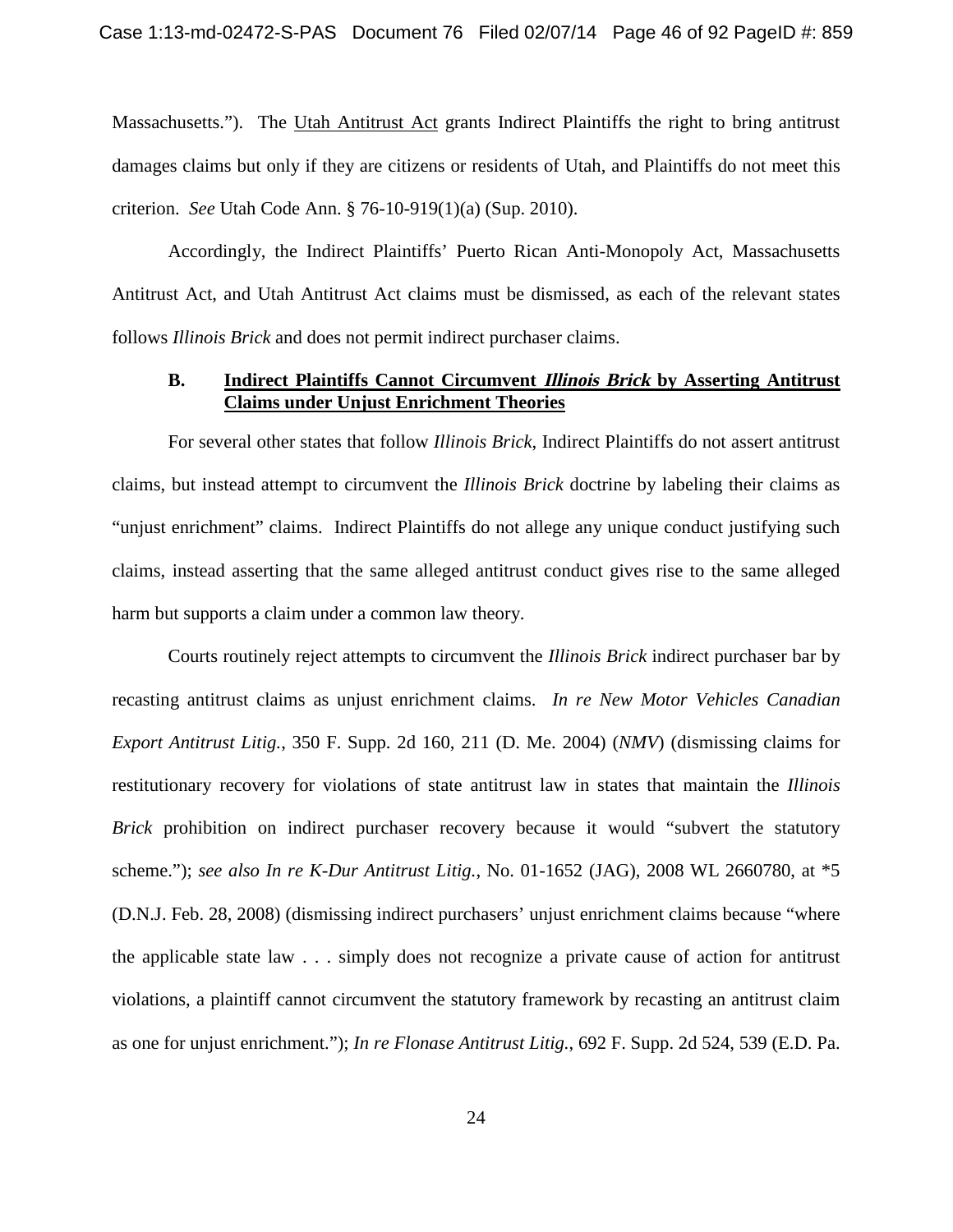2010) (rejecting "end run" around *Illinois Brick* through consumer fraud statute); *In re Wellbutrin XL Antitrust Litig.*, 260 F.R.D. 143, 162 (E.D. Pa. 2009) (dismissing a "classic 'example' of an antitrust claim" brought under consumer fraud statute because state antitrust statute did not allow indirect purchaser claims).

Accordingly, Indirect Plaintiffs' claims under the unjust enrichment laws of at least Alabama, Alaska, Colorado, Connecticut, Delaware, Georgia, Idaho, Kentucky, Louisiana, Maryland, Missouri, Montana, New Jersey, Oklahoma, Pennsylvania,<sup>[36](#page-46-0)</sup> South Carolina, Texas and Virginia should be dismissed on this basis, because each state applies *Illinois Brick*. [37](#page-46-1)

<span id="page-46-0"></span><sup>&</sup>lt;sup>36</sup> Pennsylvania law does not recognize any cause of action for damages sustained as a result of antitrust violations, and courts have rejected attempts by plaintiffs to recover for antitrust violations under the guise of unjust enrichment claims. *Stutzle v. Rhonepoulenc S.A.,* No. 002768, 2003 WL 22250424, at \*2 (Pa. Com. Pl. Sept. 26, 2003) (dismissing unjust enrichment claims because, "to allow plaintiffs to use a claim for unjust enrichment as a means for collecting damages, which are not allowable by Pennsylvania's antitrust law is not a proper use of the claim and can only lead to mischief"); *see also K-Dur*, 2008 WL 2660780, at \*4-5 (dismissing unjust enrichment claims because they were precluded by Pennsylvania law; Pennsylvania has no general antitrust statute or private right of action against restraints of trade or monopolization).

<span id="page-46-1"></span><sup>37</sup> *See Sheet Metal Workers*, 737 F. Supp. 2d 380, 429, 435-37, 442, 446-47 (E.D. Pa. 2010) (Alabama, Indiana, Louisiana, Oklahoma, and Texas apply *Illinois Brick*); *Flonase*, 692 F. Supp. 2d at 539 (Illinois); *In re Relafen Antitrust Litig.*, 225 F.R.D. 14, 22-26 (D. Mass. 2004) (Alabama, Georgia, Maryland, Wyoming); *FTC v. Mylan Labs., Inc.*, 62 F. Supp. 2d 25, 44-46, 50, 52-53 (D.D.C. 1999) (Alaska, Colorado, Idaho, Ohio, Utah, Washington); *In re TFT II*, 599 F. Supp. 2d at 1191-92 (Montana, Puerto Rico, Virginia); *NMV*, 350 F. Supp. 2d at 170, 180-81, 185-86, 190-92, 194-95, 199-200 (Connecticut, Kentucky, Louisiana, Missouri, New Jersey, Oklahoma); *K-Dur*, 2008 WL 2660780, at \*5 (Delaware, New Jersey); *Siena v. Microsoft Corp.*, 796 A.2d 461, 464-65 (R.I. 2002) (Rhode Island); *In re Microsoft Corp. Antitrust Litig.*, 401 F. Supp. 2d 461, 464 (D. Md. 2005) (South Carolina); *Davidson v. Microsoft Corp.*, 792 A.2d 336, 344-45 (Md. Ct. Spec. App. 2002) (Maryland); *Pomerantz v. Microsoft Corp.*, 50 P.3d 929, 934 (Colo. App. 2002) (Colorado); *Mack v. Bristol-Myers Squibb Co.*, 673 So. 2d 100, 102 (Fla. 1996) (Florida).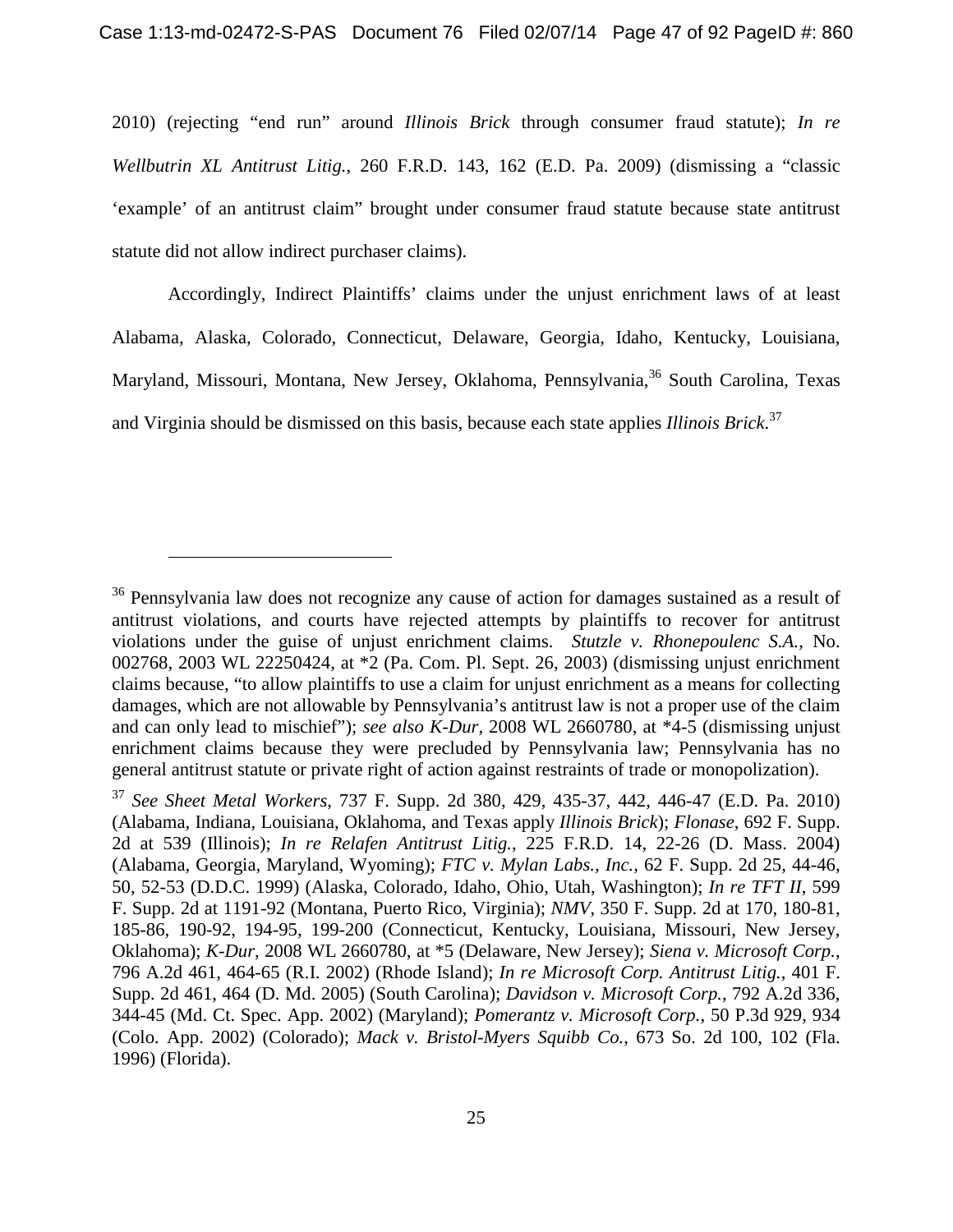#### **V. INDIRECT PLAINTIFFS' CLAIMS ARE TIME-BARRED**

Indirect Plaintiffs concede that the agreement between Warner Chilcott and Watson resolving patent infringement litigation involving Loestrin 24 was executed on or around January 12, 2009, more than four years before the earliest complaint was filed by any plaintiff in this action, on April 5, 2013, in *United Food and Commercial Workers Local 1776 & Participating Employers Health and Welfare Fund v. Warner Chilcott (US), LLC, et al.*, 2:13-cv-01807-CMR (E.D.Pa.). Indirect Compl.  $\P 87<sup>38</sup>$  They also concede that the agreement with Lupin resolving the Loestrin 24 patent litigation was executed on or around October 10, 2010, more than two years before the first claim was filed in this action. Indirect Compl. ¶ 105.

# **A. Plaintiffs' Second, Fifth, and Six Claims for Relief Should be Dismissed as Untimely**

In their Second, Fifth, and Six Claims for Relief, Indirect Plaintiffs assert state antitrust and consumer protection claims purportedly arising from the Warner Chilcott-Watson Loestrin 24 Settlement.<sup>[39](#page-47-1)</sup> Indirect Compl. ¶¶ 182-190, 211-222. Almost all of these claims are timebarred.

<span id="page-47-0"></span><sup>&</sup>lt;sup>38</sup> Defendants incorporate by reference Section IV of the Argument in the Direct Motion.

<span id="page-47-1"></span><sup>&</sup>lt;sup>39</sup> Indirect Plaintiffs concede that any purported liability under their "all Defendant" Fifth and Sixth Claims originates in the Loestrin 24 Settlement, which Lupin is expressly alleged to have "joined." *See* Indirect Compl. ¶¶ 213, 214 (setting forth the terms of the Loestrin 24 Settlement and asserting that "[d]uring the negotiation of its Exclusion Payment Agreement with Warner Chilcott, Lupin was aware" of those terms, and "joined in the ongoing conspiracy" by agreeing to an entry date "pursuant to the terms of the conspiracy initiated by Warner Chilcott and Watson"). Accordingly, the Fifth and Sixth Claims for Relief accrued in January 2009 – well before the limitations period set forth in the state laws enumerated above.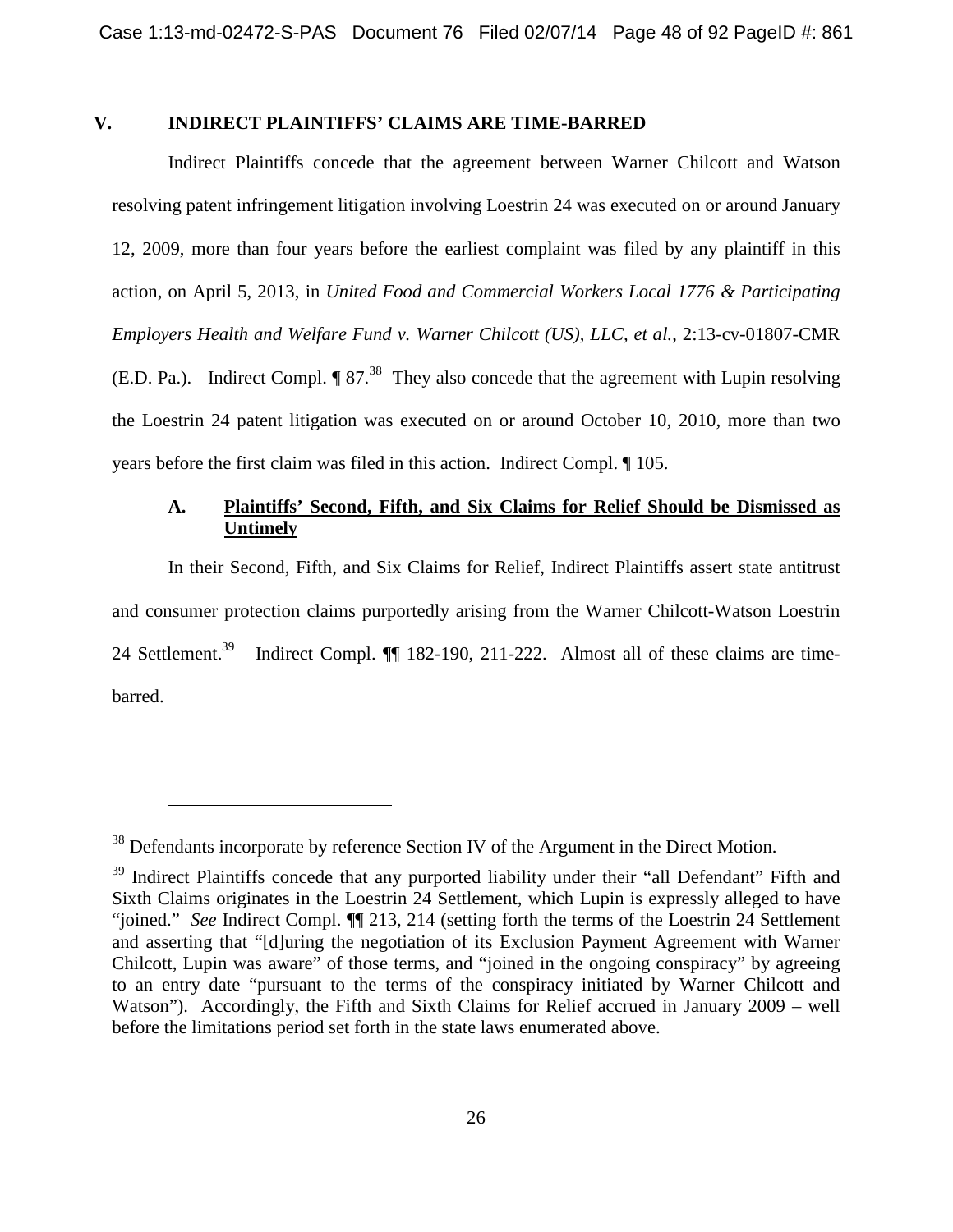Indirect Plaintiffs' antitrust claims under the laws of Arizona (4 year limitations period, Ariz. Rev. Stat. § 44-1408), California (4 years, Cal. Bus. & Prof. Code § 16750.1), District of Columbia (4 years, D.C. Code. § 28-4511(a)), Florida (4 years, Fla. Stat. § 542.26(1)), Illinois (4 years, 740 Ill. Comp. Stat. Ann. 10/7(2)), Iowa (4 years, Iowa Code § 553.16(2)), Kansas (3 years, *Four B Corp. v. Daicel Chem. Indus. Ltd.*, 253 F. Supp. 2d 1147, 1155 (D. Kan. 2003)), Massachusetts (4 years, Mass. Gen. Laws. Ch. 93, § 13), Michigan (4 years, Mich. Comp. Laws. § 445.781), Minnesota (4 years, Minn. Stat. § 325D.64), Mississippi (3 years, *Carder v. BASF Corp.*, 919 So. 2d 258, 261 (Miss. Ct. App. 2005)), Nebraska (4 years, Neb. Rev. Stat. § 25-212), Nevada (4 years, Nev. Rev. Stat. § 598A.220(1), (2)(a)), New Mexico (4 years, N.M. Stat. Ann. § 57-1-12), New York (4 years, N.Y. Gen. Bus. Law § 340), North Carolina (4 years, N.C. Gen. Stat. § 75-16.2), North Dakota (4 years, N.D. Cent. Code § 51-08.1-10), Oregon (4 years, Or. Rev. Stat. § 646.800(2)), Puerto Rico (4 years, 10 P.R. Laws Ann. §268(c)), Rhode Island (4 years, R.I. Gen. Laws § 6-36-23), South Dakota (4 years, S.D. Codified Laws § 37-1-14.4), Utah (4 years, Utah Code Ann. § 76-10-925(2)), and West Virginia (4 years, W. Va. Code § 47-18-11) must be dismissed as untimely.

Similarly, Indirect Plaintiffs' consumer protection claims under the laws of Alabama (1 year, Ala. Code § 8-19-14 (2007)), California (4 years, Cal. Bus. & Prof. Code § 17208), the District of Columbia (3 years, D.C. Code § 12-301(8)), Florida (4 years, Fla. Stat. § 542.26(1)), Idaho (2 years, Idaho Code § 48-619), Illinois (3 years, 815 ILCS § 505/10a(3)(e)), Massachusetts (4 years, Mass. Gen. Laws ch. 260, § 5A), Nebraska (4 years, Neb. Rev. Stat. § 59-1612), Nevada (4 years, Nev. Rev. Stat. § 11.190(2)(d)), New Mexico (4 years, N.M Stat. Ann. § 37-1-4), North Carolina (4 years, N.C. Gen. Stat. § 75-16.2), Tennessee (1 year, Tenn. Code § 47-18-110), West Virginia (4 years, *Harper v. Jackson Hewitt, Inc.*, 706 S.E. 2d 63, 74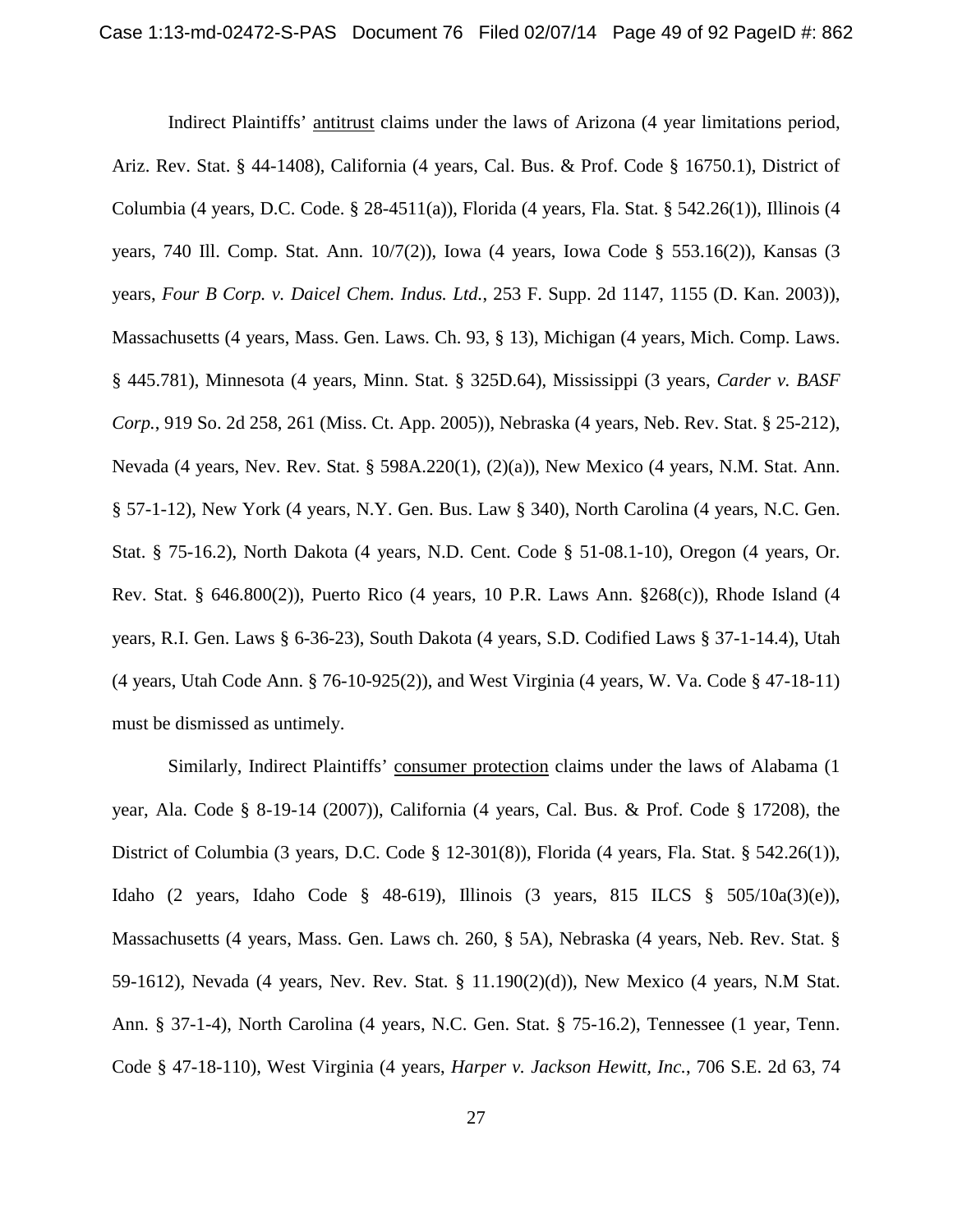(2010) (the applicable limitations statute is W.Va. Code § 46A-5-101)), and Wisconsin (3 years, Wis. Stat. § 100.18(11)(b)(3)) are barred under those states' statutes of limitations and must be dismissed.

# **B. Indirect Plaintiffs' Consumer Protection Claims Arising from the Warner Chilcott-Lupin Agreement Are Time-Barred under the Laws of Alabama, Idaho, and Tennessee**

With respect to the Warner Chilcott-Lupin agreement, all Indirect Plaintiffs' consumer protection claims under at least the laws of Alabama (1 year, Ala. Code § 8-19-14 (2007)), Idaho (2 years, Idaho Code § 48-619), and Tennessee (1 year, Tenn. Code § 47-18-110) must be dismissed as untimely.

# **VI. INDIRECT PLAINTIFFS' STATE LAW ANTITRUST CLAIMS MUST BE DISMISSED FOR ADDITIONAL REASONS**

# **A. Indirect Plaintiffs Cannot Allege Primarily Intrastate Conduct as Required in Several States**

The alleged illegal activity pleaded here was directed at settling patent litigation, and Indirect Plaintiffs' own allegations describe claimed *nationwide* conduct and injury. Indirect Compl. ¶¶ 134-36. At least five of the state antitrust statutes invoked by Indirect Plaintiffs require that the challenged conduct take place, or that its effects occur, purely or primarily within the state, rather than across the country:

 Massachusetts Antitrust Act: The Massachusetts Antitrust Act applies only to conduct or activities that "occur and have their competitive impact primarily or predominantly within the commonwealth and *at most, only incidentally outside New England*."[40](#page-49-0)

<span id="page-49-0"></span><sup>40</sup> Mass. Gen. Laws Ch. 93 § 3 (emphasis added); *Tanol Distribs., Inc. v. Panasonic Co., Div. of Matsushita Elec. Corp. of Am.*, No. 86-3355-S, 1987 WL 13319, at \*2 (D. Mass. July 2, 1987).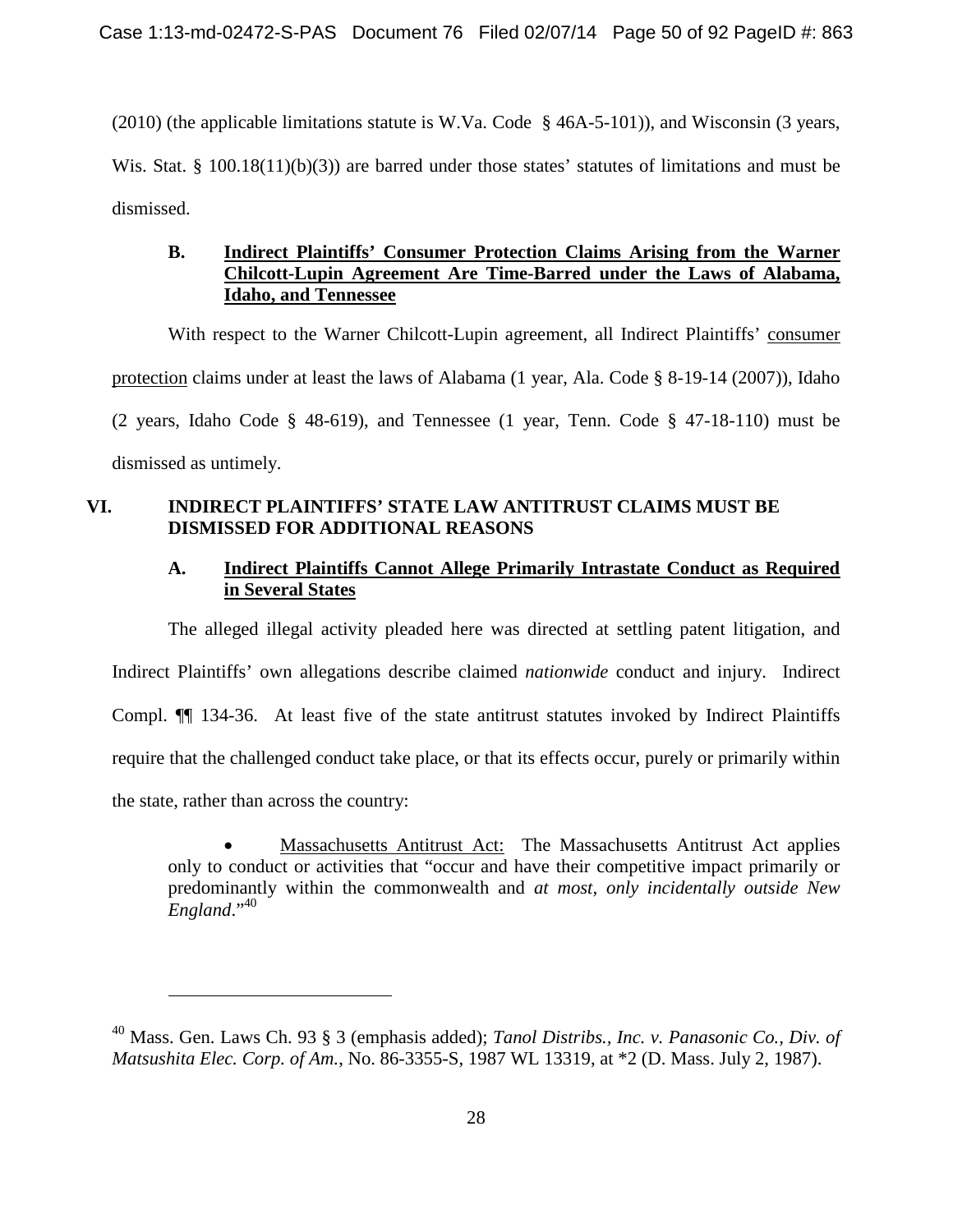Mississippi Antitrust Act: The Mississippi Antitrust Act applies exclusively to combinations or conspiracies that have as their object a monopoly in *intrastate* trade and that are accomplished by wholly *intrastate* transactions.<sup>[41](#page-50-0)</sup> In *In re DDAVP Indirect Purchaser Antitrust Litig.*, 903 F. Supp. 2d 198, 230 (S.D.N.Y. 2012), the court held that as long as some conduct offensive to the statute occurs within the state (*i.e.*, purchase of price-inflated drugs), the requirement is met. 2012 WL 4932158, at \*24-25. But *none* of the Indirect Plaintiffs reside in Mississippi.<sup>[42](#page-50-1)</sup> Nor is the conduct on the part of Defendants which Plaintiffs challenge alleged to have occurred in Mississippi. Therefore, Indirect Plaintiffs fail to allege any fraudulent conduct directed to someone in that state, much less conduct "wholly" within the state.

 New York Donnelly Act: New York's antitrust law does not apply where the conduct primarily affects interstate commerce.<sup>[43](#page-50-2)</sup>

 Tennessee Trade Practices Act: The scope of Tennessee's antitrust laws is limited to anticompetitive conduct that affects Tennessee trade to a "substantial degree." $44$ 

 The D.C. Antitrust Act: The District of Columbia's antitrust law does not apply to claims which, even if they bear some connection to the District, are interstate in nature.<sup>[45](#page-50-4)</sup>

The claims asserted under the antitrust laws of Massachusetts, Mississippi, New York, Tennessee, and the District of Columbia accordingly should be dismissed.

<span id="page-50-0"></span><sup>41</sup> Miss. Code Ann. § 75-21-21. *Standard Oil Co. of Ky. v. State ex rel. Att'y Gen.*, 65 So. 468, 471 (Miss. 1914), *overruled in part, on other grounds, Mladinich v. Kohn*, 164 So. 2d 785 (Miss. 1964); *see also Mississippi ex rel. Hood v. AU Optronics Corp.*, 876 F. Supp. 2d 758 (S.D. 2012); *In re Microsoft Corp. Antitrust Litig.*, No. JFM-03-741-48, 2003 WL 22070561, at \*2 (D. Md. Aug. 2, 2003); *Infineon Tech.*, 531 F. Supp. 2d at 1156-57.

<span id="page-50-1"></span><sup>&</sup>lt;sup>42</sup> Plaintiffs reside in Pennsylvania, Florida, Alabama, Rhode Island, New York, Minnesota, Illinois, Tennessee, and North Carolina. Indirect Compl. ¶¶ 13-24.

<span id="page-50-2"></span><sup>43</sup> N.Y. Gen. Bus. Law § 340(1); *H-Quotient, Inc. v. Knight Trading Grp., Inc.*, No. 03 Civ. 5889(DAB), 2005 WL 323750, at \*5 (S.D.N.Y. Feb. 9, 2005). 2001 c.415 §1.

<span id="page-50-3"></span><sup>44</sup> Tenn. Code Ann. § 47-25-101 (2001). *Freeman Indus. v. Eastman Chem. Co.*, 172 S.W.3d 512, 523 (Tenn. 2005) (Tennessee Supreme Court adopts "substantial effects standard"); *In re Refrigerant Compressors Antitrust Litig.*, No. 2:09-md-02042, 2013 WL 1431756 at \*15 (E.D. Mich. Apr. 9, 2013) (dismissing claim under Tennessee Trade Practices Act because plaintiffs fail to allege any Tennessee-specific antitrust activities or effects).

<span id="page-50-4"></span><sup>45</sup> D.C. Code § 28-4502. *Sun Dun, Inc. v. Coca-Cola Co.*, 740 F. Supp. 381, 396 (D. Md. 1990), *enforcing*, 770 F. Supp. 285, 288-89 (D. Md. 1991).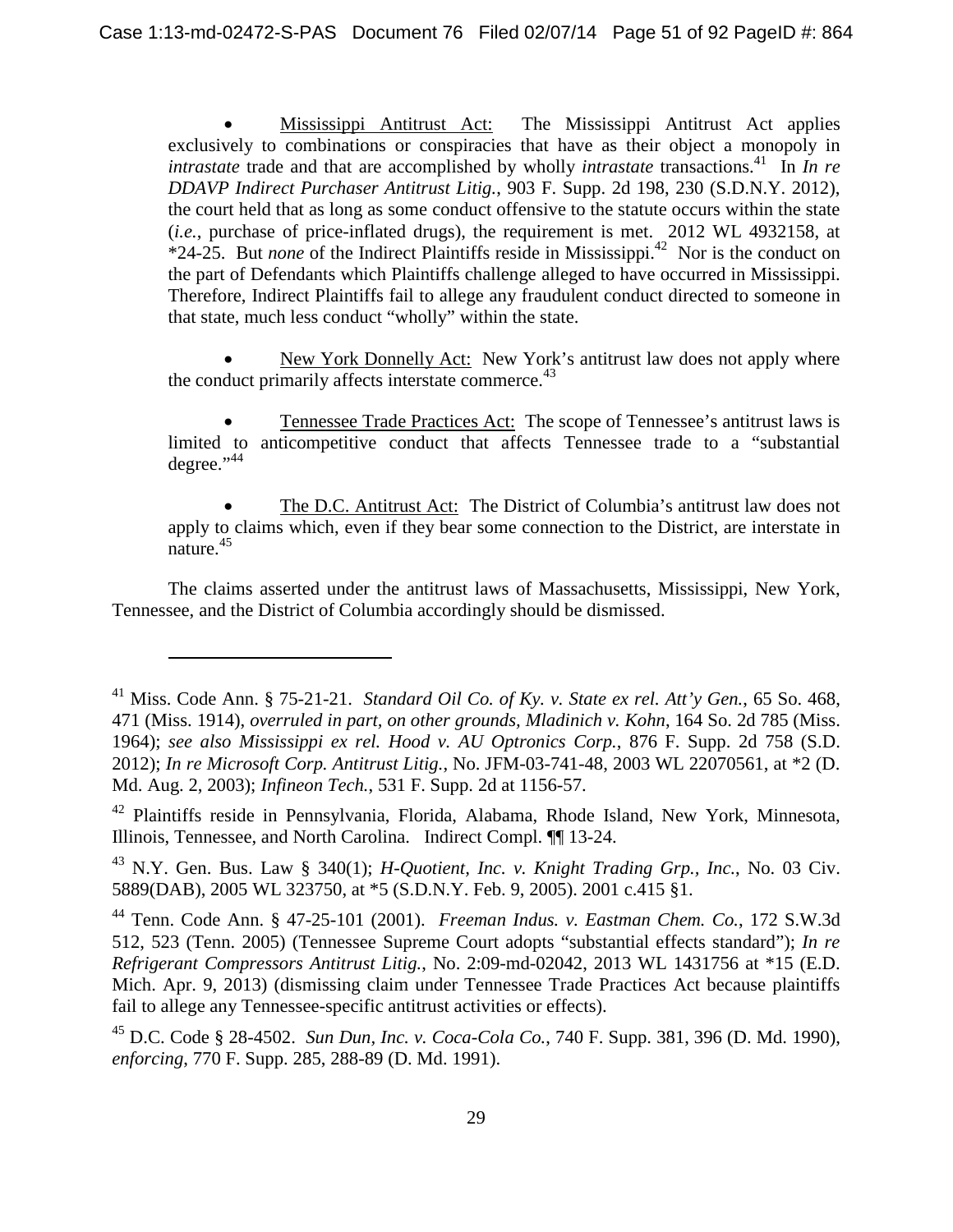# **B. Indirect Plaintiffs Lack Standing to Assert State Law Claims under the Rhode Island Antitrust Act Because that State's Illinois Brick Repealer Amendment Does Not Apply Retroactively**

Until recently, Rhode Island followed *Illinois Brick* and barred antitrust suits by indirect purchasers. *See DDAVP*, 903 F. Supp. 2d at 232. However, on July 15, 2013, the state legislature enacted a so-called *Illinois Brick* repealer statute allowing indirect purchasers to maintain an action under the Rhode Island Antitrust Act. R.I. Gen. Laws § 6-36-7(d). Where other states have enacted similar *Illinois Brick* repealers, courts have interpreted those statutes to operate prospectively unless the statute or the legislative record expressly instructed otherwise. *See, e.g.*, *In re Cathode Ray Tube (CRT) Antitrust Litig.*, No. 07-5944 SC, MDL No. 1917, 2010 WL 9543295, at \*14 (Feb. 5, 2010) (holding Nebraska and Nevada statutes intended to operate prospectively and recommending dismissal of state law claims based on sales made prior to enactment); *Relafen*, 225 F.R.D. at 19-28 (declining to apply Idaho and Arkansas repealer statutes to conduct that occurred prior to enactment in order to avoid affront to "[e]lementary considerations of fairness.") (internal citation omitted).

Nothing in the amendments to the Rhode Island Antitrust Act indicates that the new section should be applied retroactively and, under Rhode Island law, "[i]t is well established . . . that statutes and their amendments are presumed to apply prospectively." *Hydro- Mfg v. Kayser-Roth*, 640 A.2d 950, 954 (R.I. 1994) (internal citation omitted); *see also VanMarter v. Royal Indem. Co*., 556 A.2d 41, 44 (R.I. 1989). "Only when it appears by clear, strong language or by necessary implication that the Legislature intended a statute to have retroactive application will the courts apply it retrospectively." *Hydro-Mfg*, 640 A.2d at 954-55 (internal citation and quotation omitted); *see also Avanzo v. Rhode Island Dep't of Human Servs*., 625 A.2d 208, 211 (R.I. 1993) ("As a general rule statutes operate prospectively from and after the effective date of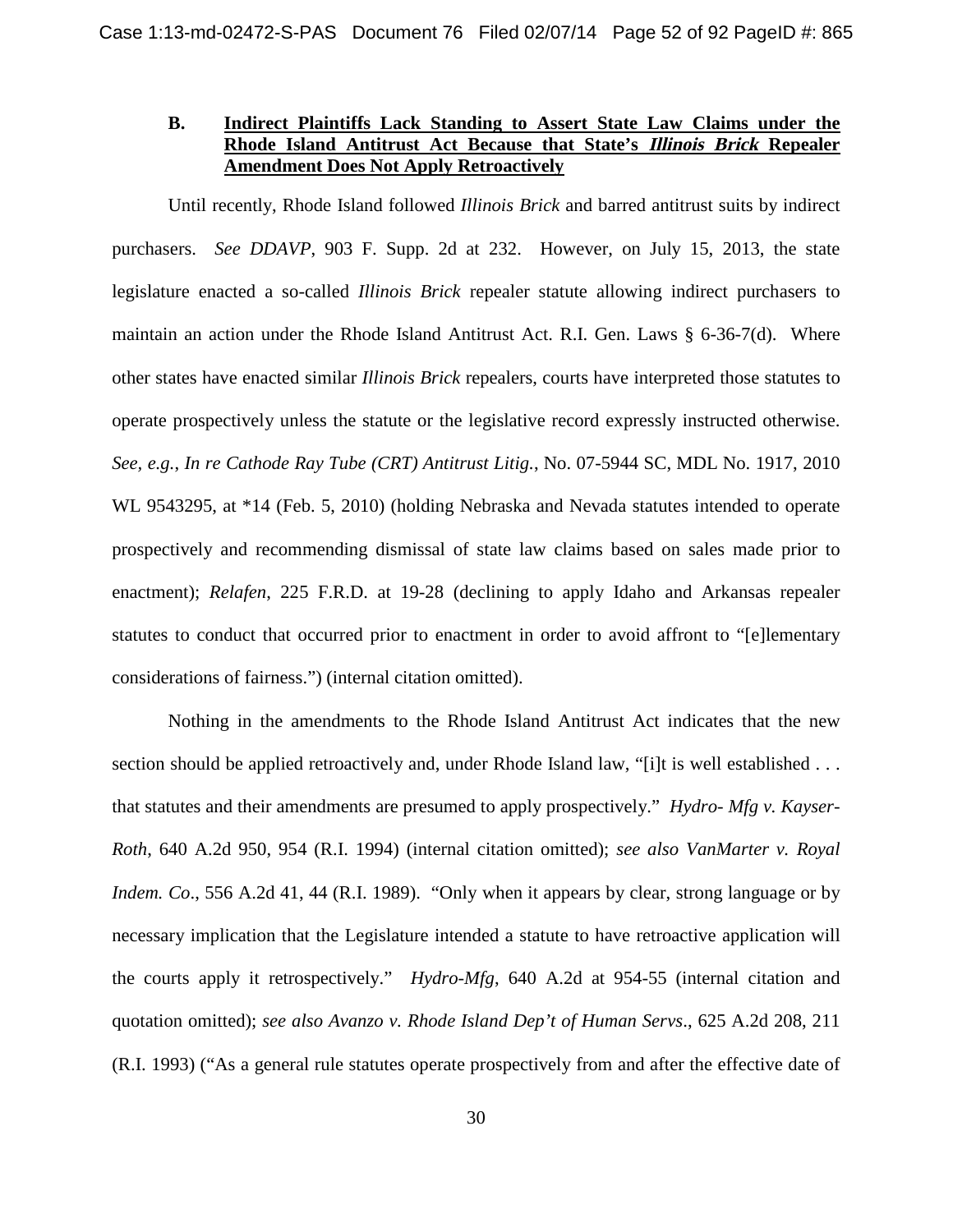the statute."). Thus, Indirect Plaintiffs' claims under the Rhode Island Antitrust Act must be dismissed because they arise entirely from conduct or sales made prior to July 15, 2013, the date of the amendment. Indirect Compl. ¶¶ 87, 105, 121.

### **VII. PLAINTIFFS' CLAIM BASED ON A PURPORTED SCHEME INVOLVING ALL DEFENDANTS MUST BE DISMISSED**

In addition to the claims discussed above, Indirect Plaintiffs assert various antitrust state law claims against "all Defendants," and allege an undefined "scheme" to violate the antitrust laws. Indirect Compl., Fifth Claim for Relief, ¶¶ 211-220. Those claims also must be dismissed.

# **A. Plaintiffs' "Scheme" Claim Requires Them to Plead a Meeting of the Minds of All Defendants**

Indirect Plaintiffs' antitrust claims relate to the purported existence of a conspiracy, an essential requirement of which is common design among the conspiracy's participants. To determine whether a restraint of trade is caused by a combination or conspiracy, "the crucial question is whether the challenged anticompetitive conduct stems from an independent decision or from an *agreement*, tacit or express." *Evergreen Partnering Group Inc. v. Pactiv Corp.*, 720 F.3d 33, 43 (1st Cir. 2013) (emphasis added). To plead agreement sufficiently, Plaintiffs must allege facts showing that the alleged conspirators have "a unity of purpose or a common design and understanding, or a meeting of the minds in an unlawful agreement." *American Tobacco Co. v. United States*, 328 U.S. 781, 810 (1946); *Copperweld Independence Tube Corp.*, 467 U.S. 752, 771 (1984). Evidence of parallel conduct simply is not enough. *Bell Atlantic Corp. v. Twombly*, 550 U.S. 544, 557 (2007) ("A statement of parallel conduct, even conduct consciously undertaken, needs some setting suggesting the *agreement* necessary to make out a § 1 claim . . . . ") (emphasis added). It is not sufficient, therefore, that one alleged participant in the conspiracy ostensibly conceived of the impugned conduct as forming part of some overarching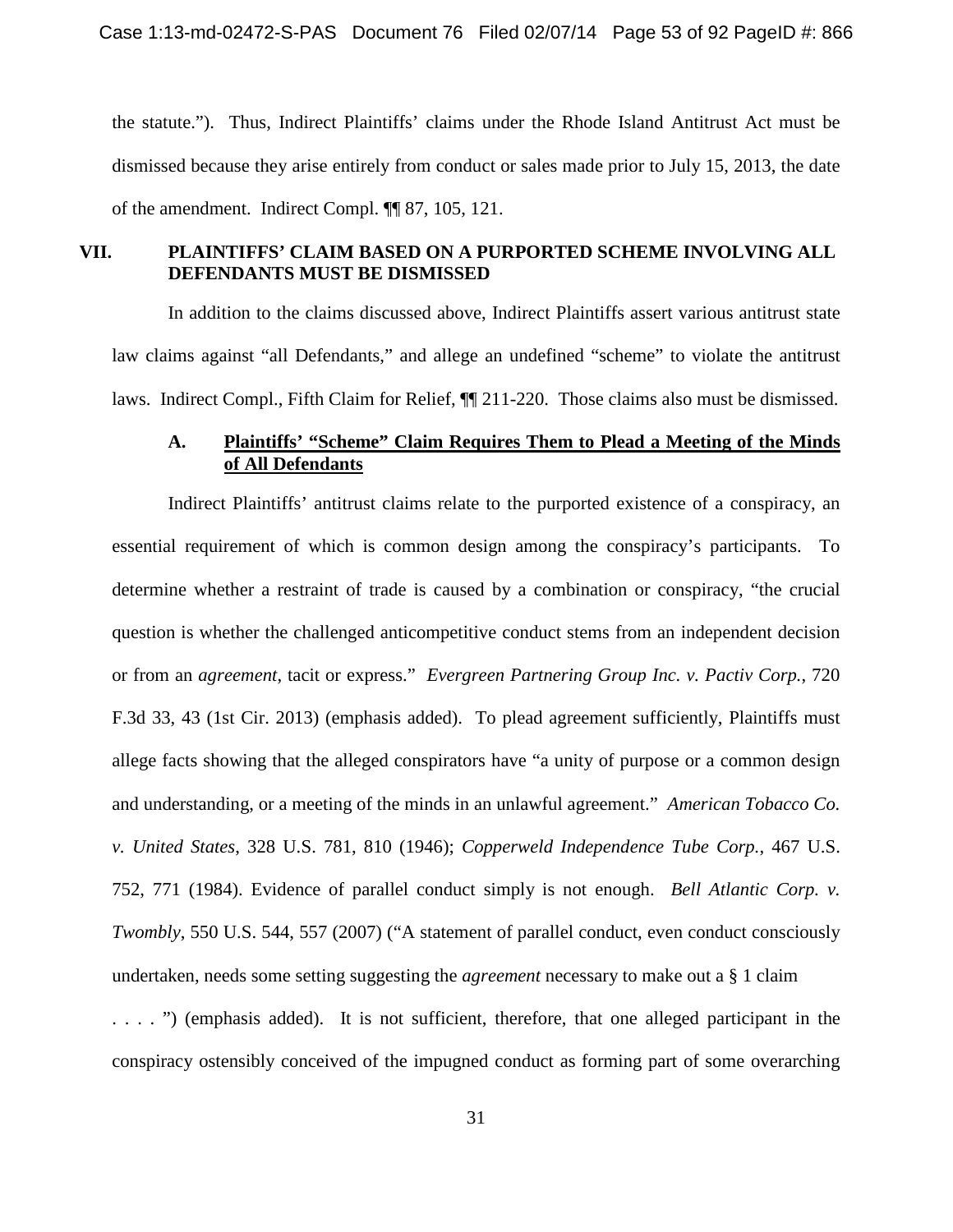scheme, as might be argued under a monopolization claim (not asserted here); Indirect Plaintiffs must adequately plead that all participants in the so-called conspiracy shared a common purpose. They have failed to do that here.

To demonstrate concerted action, Indirect Plaintiffs must allege more than the fact that certain Defendants entered agreements with certain other Defendants: they must show that Defendants "*knowingly* participated in an arrangement *with an intent to suppress*" competition. *See Impro Prods., Inc. v. Herrick*, 715 F.2d 1267, 1276 (8th Cir. 1983); *see also Euromodas Inc. v. Zanella, Ltd.*, 368 F.3d 11, 19 (1st Cir. 2004) (dismissing case involving allegations that manufacturer and dealer conspired to maintain artificially high prices for failure to allege facts in complaint that supported conclusion that there was concerted action). In *Shionogi Pharma., Inc. v. Mylan, Inc.*, Mylan alleged a conspiracy between a patent holder and its exclusive licensee. No. 10-1055, 2011 WL 2174499, at \*5 (D. Del. May 26, 2011). The court held that the mere allegations the defendants "'were motivated to delay and prevent generic competition' were 'purely conclusory.'" *Id.* Here, Indirect Plaintiffs present no evidence that the Defendants entered into an agreement with the shared motivation of delaying generic entry of Loestrin. At best, Plaintiffs allege that Lupin and Watson separately (and at different times) entered into agreements with Warner Chilcott. If Plaintiffs are trying to establish a conspiracy in which Warner Chilcott served as a "hub," they need to allege a "rim" plausibly connecting Watson with Lupin. *See, e.g. Dickson v. Microsoft Corp.*, 309 F.3d 193, 203-04 (4th Cir. 2002); *Rheumatology Diagnostics Lab., Inc. v. Aetna, Inc.*, No. 12-cv-05847-JST, 2013 WL 3242245, at \*8 (N.D. Cal. June 25, 2013). They have done no such thing here.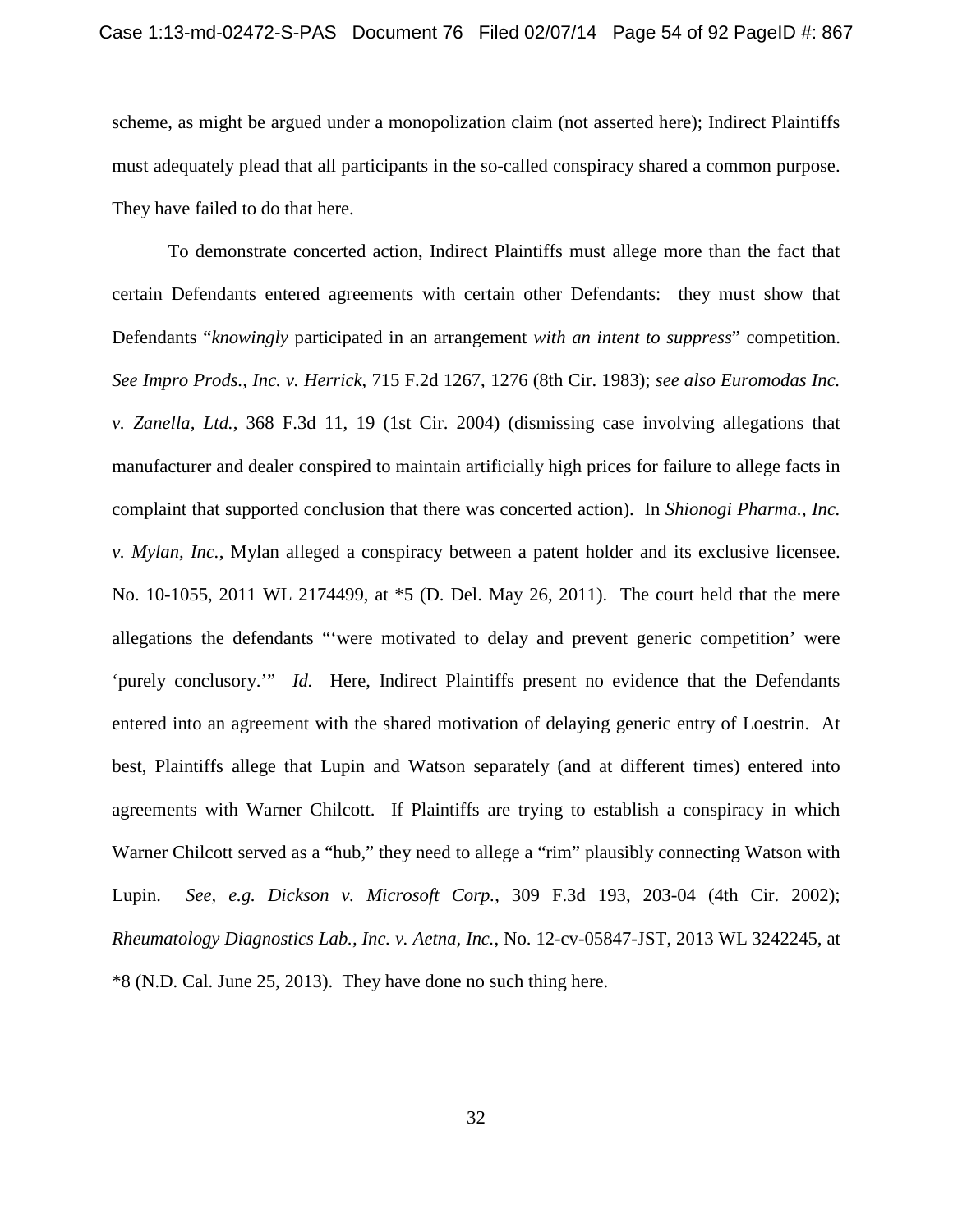#### **B. Plaintiffs Fail to Plead Facts That Could Establish a "Scheme" Involving All Defendants**

At bottom, Indirect Plaintiffs' amended consolidated complaint is fatally vague as to the existence of *any agreement* in restraint of trade among "all Defendants." Indirect Plaintiffs have not pled, and cannot plead, that Defendants entered into the challenged agreements with a common purpose to foreclose competition or that there was any overarching agreement among Defendants to restrain trade.

From the opening of their amended complaint, Indirect Plaintiffs refer repeatedly to an undefined overall scheme involving all defendants: "*Warner Chilcott's* scheme and payments to suppress generic competition to Loestrin 24 have delayed and substantially diminished the sale of generic Loestrin 24 . . . . *Warner Chilcott's overarching anticompetitive scheme*, and the Generic Defendants' participation in it, delayed and substantially diminished the sale of generic Loestrin 24 in the United States, and unlawfully enabled Warner Chilcott to sell Loestrin 24 at artificially inflated prices." Indirect Compl. ¶¶ 118, 119 (emphasis added); *see also id.* ¶¶ 1, 9, 11, 120, 121. But, beyond such conclusory assertions, Plaintiffs describe only the separate *bilateral* settlement and other agreements between, on the one hand, Warner Chilcott and Watson, and, on the other, Warner Chilcott and Lupin. Plaintiffs allege no facts to suggest that Watson or Lupin made any agreement with each other to do anything, let alone to assist Warner Chilcott in a scheme to delay entry of generic versions of Loestrin 24. The Indirect Complaint sets forth the unremarkable conduct of two generic firms separately litigating, then resolving, patent litigation. Indeed, Lupin did not even file its ANDA for Loestrin 24 until after the Watson patent cases were resolved. In short, there is no basis to suggest coordination between Lupin and Watson.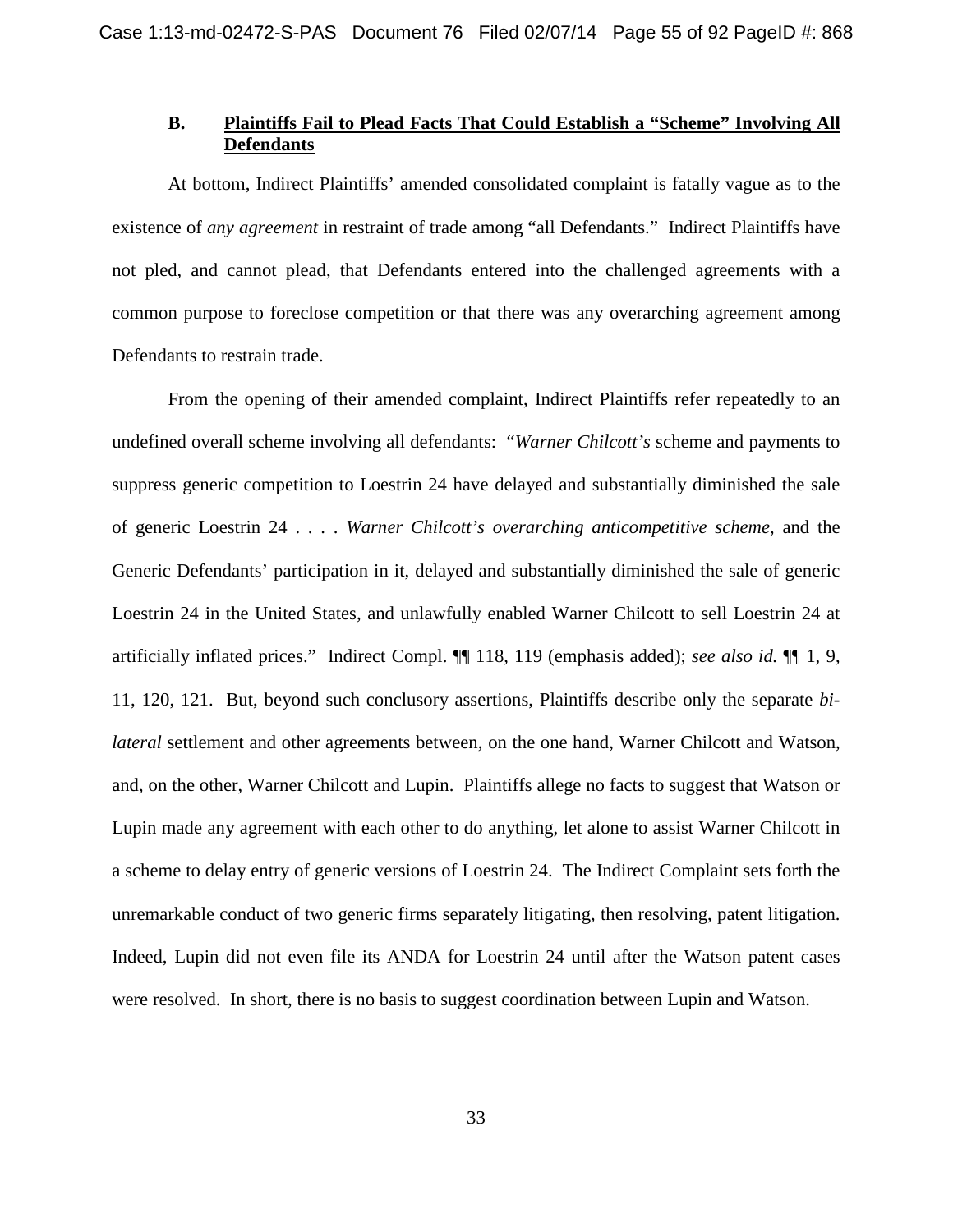Conclusory allegations, in particular the invocation of antitrust buzzwords such as "scheme" or "conspiracy," without facts, have long been deemed inadequate. *See, e.g.*, *Total Benefits Planning Agency, Inc. v. Anthem Blue Cross and Blue Shield*, 552 F.3d 430, 436-37 (6th Cir. 2008) (allegations of conspiracy "fall significantly short of the required pleading threshold" where complaint offers "bare allegations" and does "not supply facts adequate to show illegality"); *Tal v. Hogan*, 453 F.3d 1244, 1261 (10th Cir. 2006) ("use of antitrust buzzwords and parroting of general antitrust theories insufficient to support a Sherman Act violation"); *DM Research, Inc. v. College of American Pathologists*, 170 F.3d 53, 56, 58 (1st Cir. 1999) (courts not required to accept terms such as "conspiracy" or "agreement" because pleading antitrust violation "requires more than epithets").

Virtually every state law invoked by Indirect Plaintiffs either provides expressly that it should be interpreted harmoniously with federal law, or has been so construed by courts: Arizona, California, District of Columbia, Florida, Illinois, Iowa, Kansas, Maine, Massachusetts, Michigan, Minnesota, Mississippi, Nebraska, Nevada, New Mexico, New York, North Carolina, Oregon, Puerto Rico, Rhode Island, South Dakota, Utah, Vermont, West Virginia, and Wisconsin. For the Court's convenience, the relevant state statutes and case law are set forth in a table accompanying this memorandum (*see* Attachment 4). Indirect Plaintiffs' claims against "all defendants" under the laws of each of the above states therefore must be dismissed.<sup>[46](#page-55-0)</sup>

<span id="page-55-0"></span><sup>&</sup>lt;sup>46</sup> The Indirect Plaintiffs' antitrust state law claims against Warner Chilcott and Watson and Warner Chilcott and Lupin in their Second and Fourth Claims for Relief, respectively, should also be dismissed on this basis. As explained in Section II of the Argument in the Direct Motion and Section II of the Argument herein, Plaintiffs have failed to establish a violation of Section 1 of the Sherman Act, the only federal claim asserted.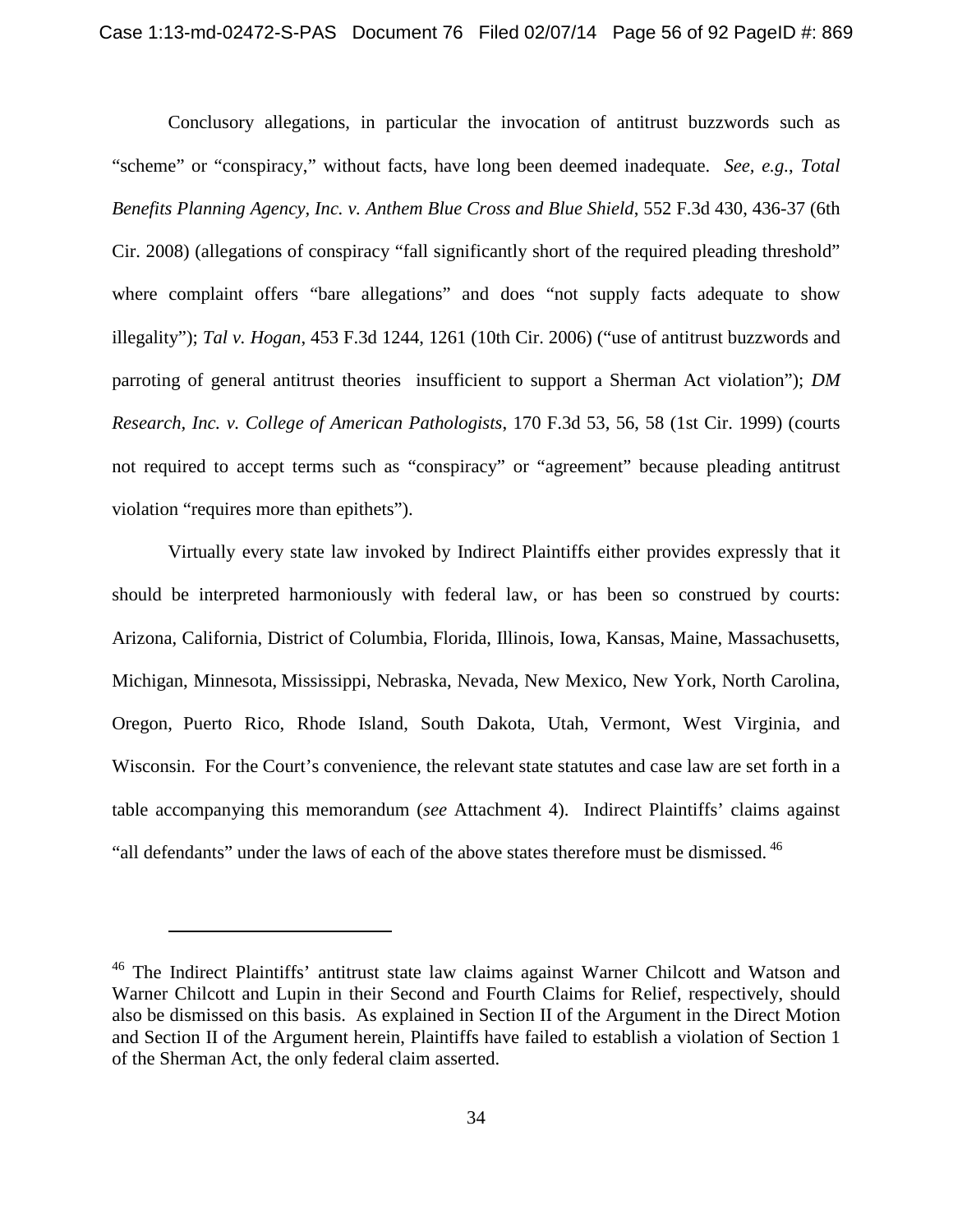### **VIII. INDIRECT PLAINTIFFS' CONSUMER PROTECTION CLAIMS MUST BE DISMISSED BECAUSE THERE IS NO ALLEGATION OF ACTIONS TO DECEIVE CONSUMERS**

#### **A. Indirect Plaintiffs Fail to Allege Consumer Deception or Consumer Reliance**

The conduct alleged to violate state consumer protection statutes in the Indirect Complaint is identical to the conduct alleged to violate the federal and state antitrust laws, namely, the purportedly unlawful settling of patent litigation. However, state consumer protection statutes address something different: the *manner* in which products are sold or advertised – and they are aimed at conduct that risks *deceiving consumers* in connection with such sales. As the Supreme Court has observed, the "law of unfair competition has its roots in the common-law tort of deceit: its general concern is with protecting *consumers* from confusion as to source." *Bonito Boats, Inc. v. Thunder Craft Boats*, *Inc.*, 489 U.S. 141, 157 (1989) (emphasis in original).

Consequently, to recover under the laws of several states at issue here, a plaintiff must show that the conduct was *deceptive*, and that this deception was directed *towards consumers* and relied upon *by consumers*. Here, no deception whatsoever is alleged, much less deception toward or relied on *by consumers*. *See, e.g.*, *Wellbutrin XL*, 260 F.R.D. at 164 (E.D. Pa. 2009).

<span id="page-56-1"></span>Courts have dismissed claims for failure to allege such conduct under the California UnfairCompetition Act[;](#page-56-0)<sup>47</sup> Maine Unfair Trade Practices Act;<sup>[48](#page-56-1)</sup> Nevada Deceptive Trade

<span id="page-56-0"></span><sup>47</sup> Cal. Bus. & Prof. Code § 17204; *Durell v. Sharp Healthcare*, 108 Cal. Rptr. 3d 682, 696-97 (Cal. Ct. App. 2010); *Medina v. Safe-Guard Prods.*, 78 Cal. Rptr. 3d 672, 679 (Cal. Ct. App. 2008); *Hall v. Time Inc.*, 70 Cal. Rptr. 3d 466, 471-72 (Cal. Ct. App. 2008); *In re Tobacco II Cases*, 207 P.3d 20, 39-41 (Cal. 2009); *In re iPhone Consumer Litig.*, No. 12-1127 CV, 2013 WL3829653, at \*11 (N.D. Cal. July 23, 2013) ("A plaintiff seeking to prosecute [a California Unfair Competition Law] claim is required to plead actual reliance on the allegedly deception or misleading statements.").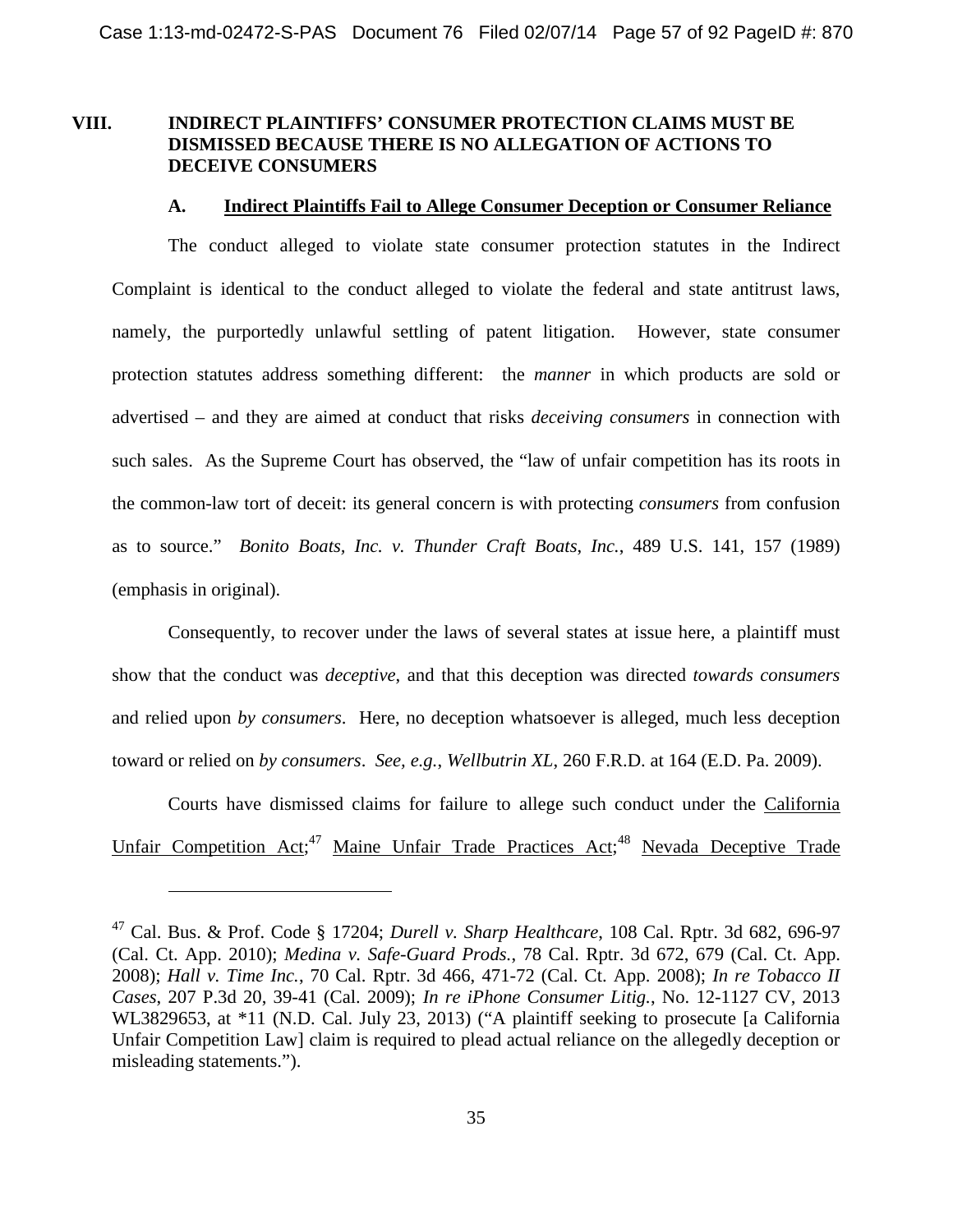PracticesAct[;](#page-57-0)<sup>49</sup> Tennessee Consumer Protection Act;<sup>[50](#page-57-1)</sup> Vermon[t](#page-57-2) Consumer Protection Act<sup>51</sup> and WestVirginia Consumer Credit & Protection Act[.](#page-57-3)<sup>52</sup>

The Wisconsin Deceptive Trade Practices law prohibits *deception* or other misrepresentations to the *general public*. Wis. Stat. Ann. § 100.18; *K&S Tool & Die Corp. v. Perfection Machinery Sales, Inc.*, 732 N.W.2d 792, 798-99, FN 6 (Wis. 2007) (holding that to prevail on a 100.18 claim, the plaintiff must show (1) that with the intent to induce an obligation, the defendant made a representation to "the public;" (2) that the representation was untrue, deceptive or misleading; and (3) that the representation caused the plaintiff a pecuniary loss); *Tietsworth v. Harley-Davidson, Inc.* 677 N.W.2d 233, 244-46 (Wis. 2004);<sup>[53](#page-57-4)</sup> *Terrill v. Electrolux Home Products, Inc.,* 753 F. Supp. 2d 1272, 1295 (S.D. Ga. 2010) (noting that the Wisconsin Act requires an affirmative misrepresentation). Notably, under § 100.20, there is no private right of action except for violation of an order issued by the Wisconsin Department of Agriculture, Trade and Consumer Protection. *Emergency One, Inc. v. Waterous Co., Inc*. 23 F. Supp. 2d 959

<sup>48</sup> Me. Rev. Stat. tit. 5, §§ 207, 213(1); *GPU*, 527 F. Supp. 2d at 1031; *Tungate v.MacLean-Stevens Studios, Inc.*, 714 A.2d 792, 797 (Me. 1998).

<span id="page-57-0"></span><sup>49</sup> Nev. Rev. Stat. § 598.0915; *Sheet Metal Workers*, 737 F. Supp. 2d at 417; *Picus v. Wal-Mart Stores, Inc.*, 256 F.R.D. 651, 657-58 (D. Nev. 2009).

<span id="page-57-1"></span><sup>50</sup> Tenn. Code Ann. § 47–18–104; *NMV*, 350 F. Supp. 2d at 203; *Messer Griesheim Indus. v. Cryotech of Kingsport, Inc.*, 131 S.W.3d 457, 468-69 (Tenn. Ct. App. 2003).

<span id="page-57-2"></span><sup>51</sup> Vt. Stat. Ann. Tit. 9 § 2453; *Bergman v. Spruce Peak Realty, LLC*, 847 F. Supp. 2d 653, 671 (D. Vt. 2012); *Moffitt v. Icynene, Inc.*, 407 F. Supp. 2d 591, 603 (D. Vt. 2005); *Ianelli v. U.S. Bank*, 996 A.2d 722, 726 (Vt. 2010)..

<span id="page-57-3"></span><sup>52</sup> W. Va. Code §§ 46A-6-104, -102(7); *White*, 705 S.E.2d at 837-38.

<span id="page-57-4"></span><sup>&</sup>lt;sup>53</sup> To our knowledge, no court has yet rendered an opinion on whether the Wisconsin Deceptive Trade Practices Act applies to antitrust conduct of the type alleged here.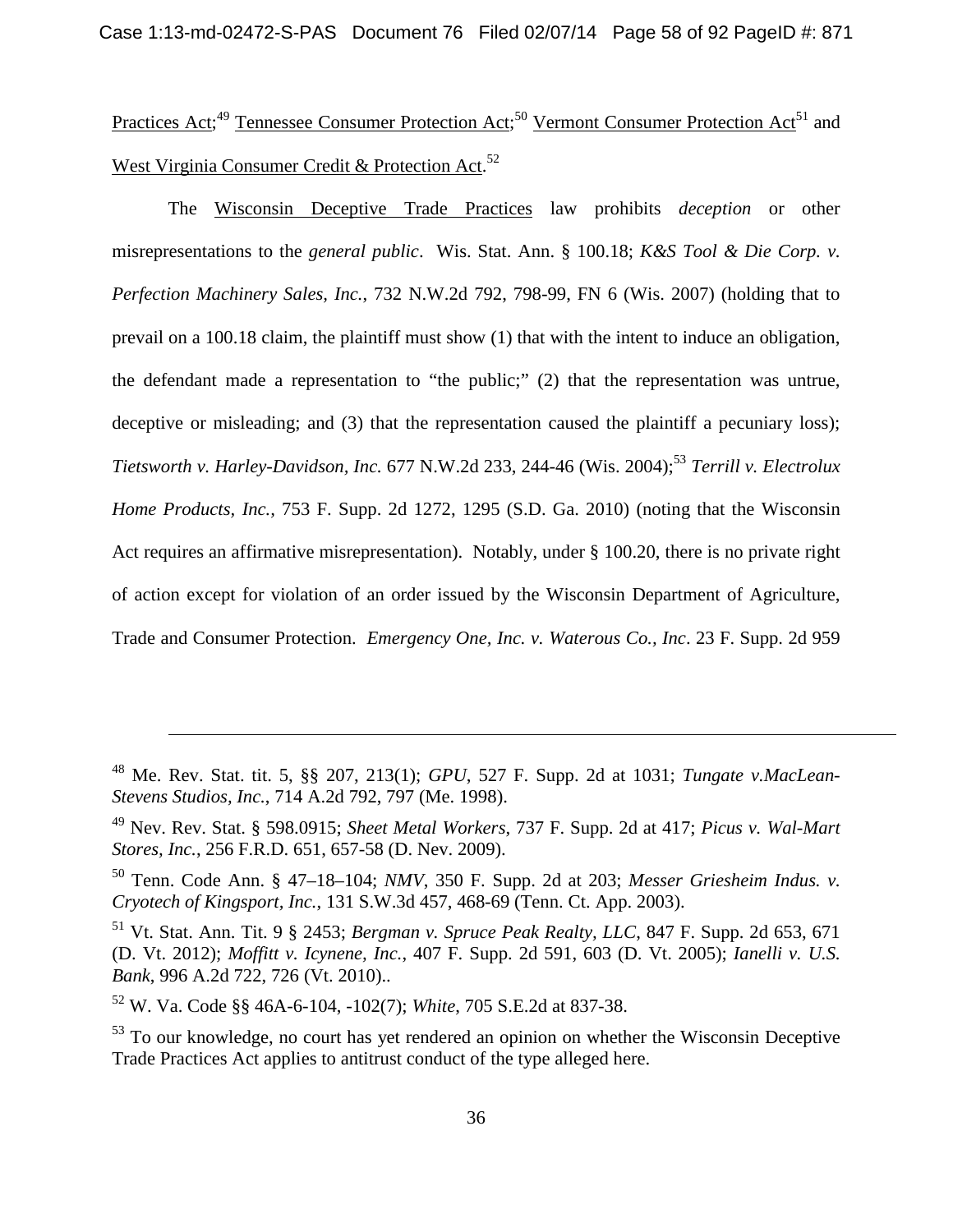(1998); *In re Aftermarket Filters Antitrust Litig.*, No. 08 C 4883, 2009 WL 3754041, at \*10 (N.D. Ill. 2009).

Under the DC Consumer Protection Act, a plaintiff must plead unconscionable conduct towards consumers, which requires affirmative misconduct and not merely an allegation that a price was higher than it should have been. D.C. Code Ann. § 28-3904; *In re Graphics Processing Units Antitrust Litig.* (*GPU*), 527 F. Supp. 2d at 1029-30 (dismissing plaintiffs' claims under the D.C., Kansas, and New Mexico Consumer Protection Acts because "pleading unconscionability requires something more than merely alleging that the price of a product was unfairly high" and plaintiffs did not plead the "kind of grossly unequal bargaining power prohibited by these statutes").

Simply stated, as alleged in the Indirect Complaint, this is not a consumer fraud case. Indirect Plaintiffs *do not* allege consumer deception or reliance, and therefore their claims under the consumer protection laws of at least California, the District of Columbia, Illinois, Maine, Nevada, Tennessee, Vermont, West Virginia, and Wisconsin must be dismissed.

# **B. Several State Consumer Fraud Statutes Require Conduct Related to a Specific Consumer Transaction That Is Consumer Oriented or Has a Consumer Nexus**

A number of state statutes require that the challenged conduct not only involve deception – again, *not* pleaded here – but also that it take place in connection with a specific consumer transaction. Warner Chilcott's purportedly unlawful settlement agreements with generic manufacturers plainly do not meet this requirement.

The alleged conduct therefore falls outside the strictures of the following states' statutes:

 New Mexico Unfair Practices Act: New Mexico's consumer protection law prohibits unfair, unconscionable, or deceptive trade practices and has been held to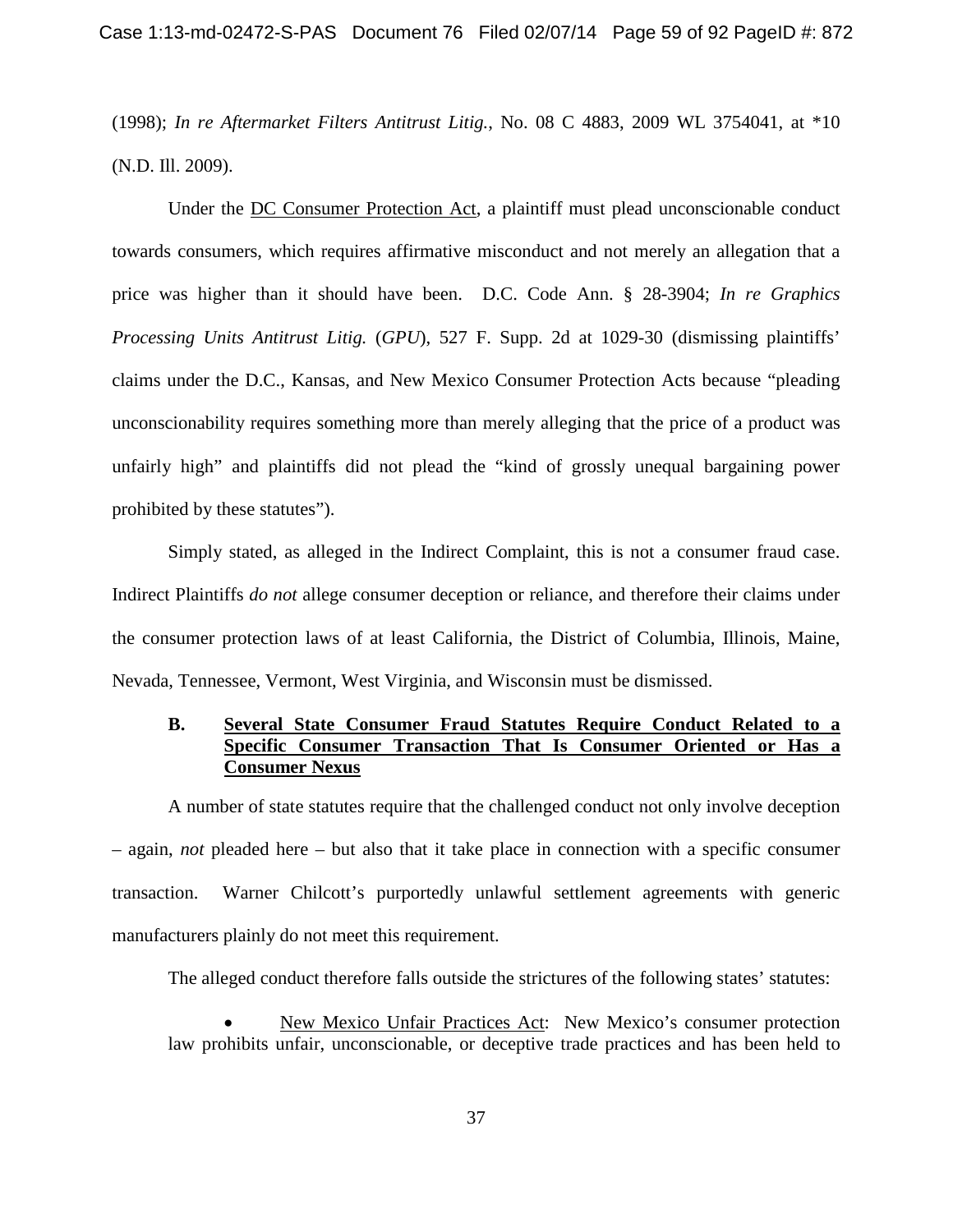require a misrepresentation made in connection with the sale at issue or other similar transactions.<sup>[54](#page-59-0)</sup>

 West Virginia Consumer Credit & Protection Act: West Virginia law requires not only that the alleged misconduct take place in connection with a consumer transaction, but also that it induce a consumer to make a purchase he or she otherwise would not have made.<sup>[55](#page-59-1)</sup>

Other consumer protection statutes invoked by Indirect Plaintiffs address conduct that is

"consumer oriented" or that has a "consumer nexus":

 Claims under the Illinois Consumer Fraud and Deceptive Business Practices Act "must meet the consumer nexus test by alleging that the conduct involves trade practices directed to the market generally or otherwise implicates consumer protection concerns."<sup>[56](#page-59-2)</sup>

 The Idaho Consumer Protection Act prohibits nineteen forms of conduct, only two of which Indirect Plaintiffs could possibly claim encompass Defendants' alleged actions. Arguments as to either must fail because the first expressly requires a deceptive act or practice directed "to the consumer," and the second, barring unconscionable acts in the conduct of trade or commerce, has been interpreted as requiringconduct that is directed at the consumer as well[.](#page-59-3)<sup>57</sup>

 Likewise, the D.C. Consumer Protection Act "does not apply to commercial dealings outside the consumer sphere," and its scope is limited to transactionsthat are ["](#page-59-4)primarily for personal use."<sup>58</sup>

<span id="page-59-0"></span><sup>54</sup> N.M. Stat. Ann. §§ 57-12-3, -12-2 (2006); *Taylor v. United Mgmt.*, 51 F. Supp. 2d 1212, 1216- 17 (D.N.M. 1999); *Stevenson v. Louis Dreyfus Corp.*, 811 P.2d 1308, 1311 (N.M. Ct. App. 1991); *Dellaira v. Farmers Ins. Exch.*, 103 P.3d 111, 117 (N.M. Ct. App. 2004).

<span id="page-59-1"></span><sup>55</sup> W. Va. Code §§ 46A-6-104, -102(7) (2011); *White v. Wyeth*, 705 S.E.2d 828, 837-38 (W. Va. 2010).

<span id="page-59-2"></span><sup>56</sup> 815 Ill. Comp. Stat. 505/10a(a); *see Athey Prods. Corp. v. Harris Bank Roselle*, 89 F.3d 430, 436-37 (7th Cir. 1996); *Stepan Co. v. Winter Panel Corp.*, 948 F. Supp. 802, 807 (N.D. Ill. 1996) (dismissing plaintiff's claim because allegation that "consumers ultimately used the product" failed to state a "consumer nexus").

<span id="page-59-3"></span><sup>57</sup> Idaho Code Ann. § 48-603(17) & (18)); *State ex rel. Wasden* v. *Daicel Chem. Indus., Ltd*., 106 P.3d 428, 434-35 (Idaho 2005) (holding that Idaho Code Ann. § 48-603(18) is directed at the consumer even though the language of the statute does not explicitly say this).

<span id="page-59-4"></span><sup>58</sup> D.C. Code § 28-3905(k) *Antoine v. U.S. Bank Nat. Ass'n*, 821 F. Supp. 2d 1, 7 (D.D.C. 2010)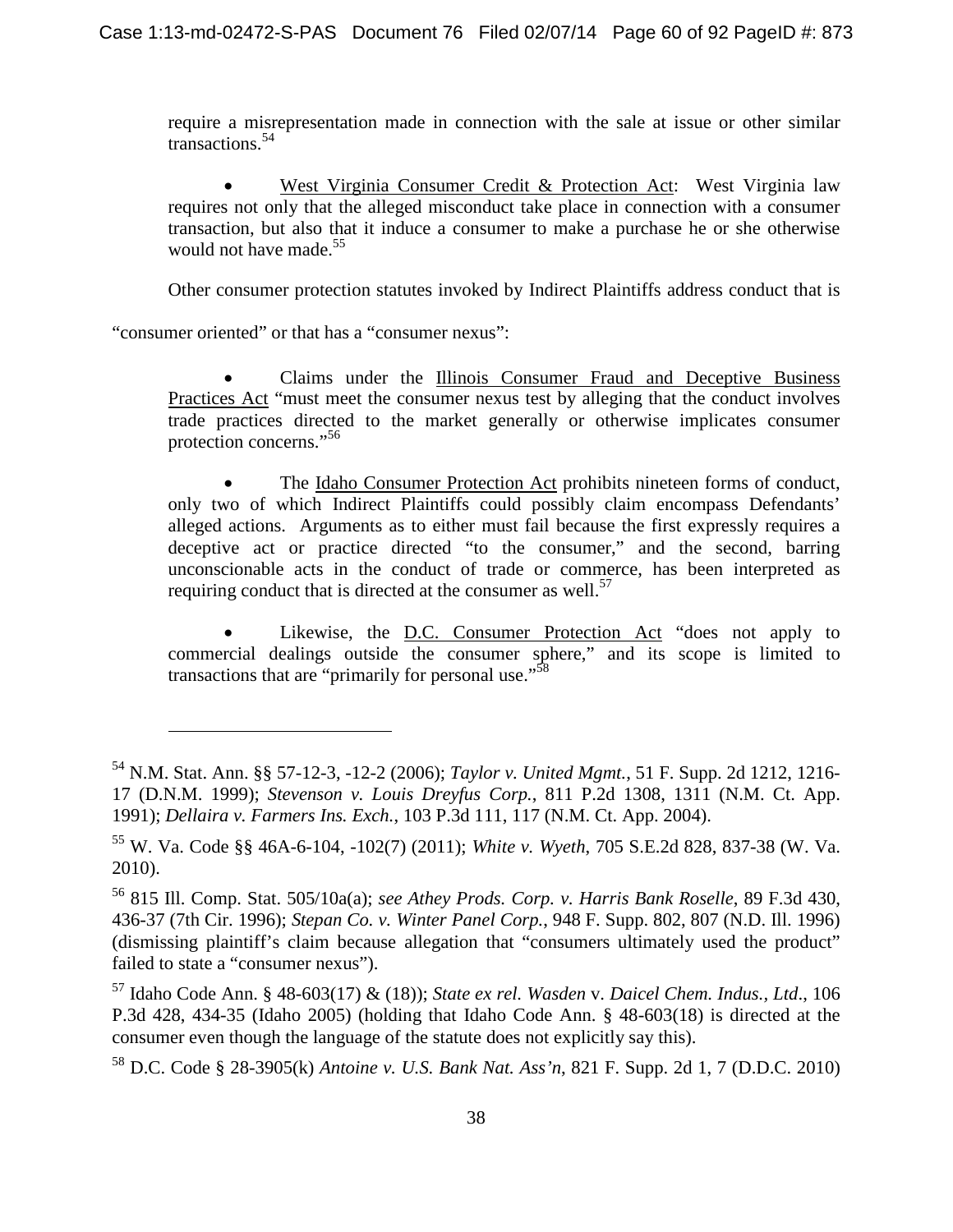The Nebraska Consumer Protection Act has also been interpreted to apply only to unfair or deceptive acts or practices that affect the public interest and "have an impact on consumers at large."<sup>[59](#page-60-0)</sup>

 And, as noted above, the Wisconsin Deceptive Trade Practices law prohibits deception or other misrepresentations to the *general public*. [60](#page-60-1)

These statutes are directed at transactions with consumers; the fact that a transaction *indirectly* affects consumers does not make such conduct actionable. *See, e.g., Auto. Refinishing Paint*, 515 F. Supp. 2d at 552 (under New York Deceptive Acts and Practices Act, when "alleged deceptive act occurs in a transaction between two companies, even when the result of the deception [indirectly] impacts on a consumer, it is not actionable"); *In Re Rezulin Prods. Liab. Litig.*, 390 F. Supp. 2d 319, 399 n.101 (S.D.N.Y. 2005) ("[N]or . . . does the fact that consumers were the ultimate end-users convert the [upstream] transaction in to a consumer transaction" and give rise to liability.). Here, the alleged conduct – the so-called "reverse payment" agreements – had no direct connection to consumers. Accordingly, Indirect Plaintiffs' claims under at least these state statutes should be dismissed.

<sup>(</sup>stating that the DCCPPA does not apply to commercial dealings outside the consumer sphere and granting defendants' motion for summary judgment on plaintiffs' DCCPPA claim where the loan at issue in the case was not a consumer transaction); *see also Shaw v. Marriott, Int'l, Inc.*, 605 F.3d 1039, 1043 (D.C. Cir. 2010) (stating that the D.C. Court of Appeals has held that the DCCPPA protects only consumers and ruling plaintiffs lacked standing to sue under the Act because they were not consumers where they stayed in a hotel for business purposes).

<span id="page-60-0"></span><sup>59</sup> Neb. Rev. Stat. §§ 59-1601, 1602; *Nelson v. Lusterstone Surfacing Co.*, 605 N.W.2d 136, 141- 42 (Neb. 2000).

<span id="page-60-1"></span><sup>60</sup> Wis. Stat. Ann. § 100.18; *K&S Tool & Die Corp. v. Perfection Machinery Sales, Inc.*, 732 N.W.2d 792, 798-99 n.6 (Wis. 2007).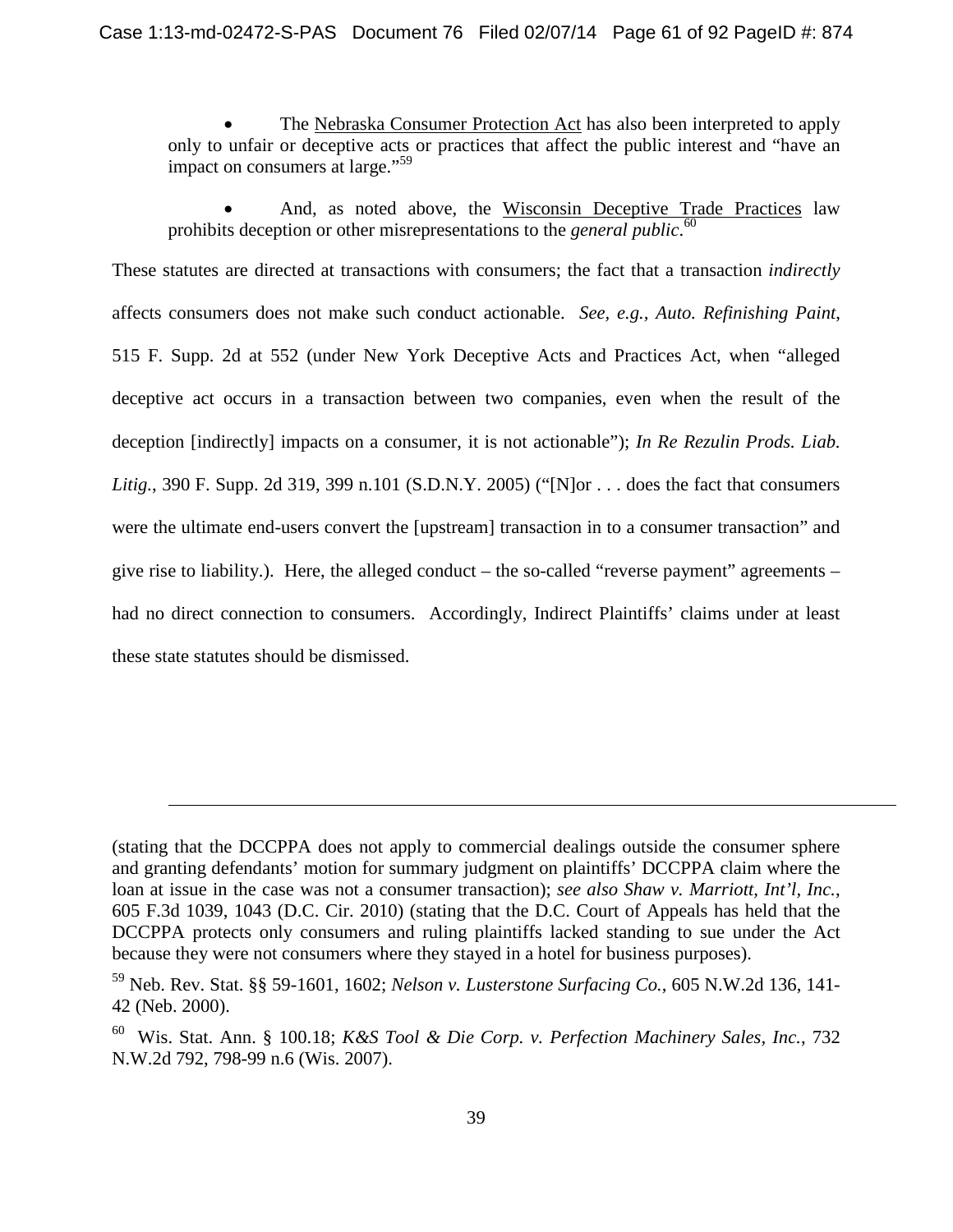# **C. The Consumer Fraud Statutes of Various States Have Been Held Inapplicable to Antitrust Conduct**

Certain consumer fraud statutes address entirely different conduct than what antitrust laws cover and have been held inapplicable to antitrust-related claims. For example, courts in Illinois have held that the Illinois Consumer Fraud Act is meant to deal with consumer fraud and is not intended to be an additional antitrust enforcement mechanism.<sup>[61](#page-61-0)</sup>

Similarly, the DC Consumer Protection  $Act^{62}$  $Act^{62}$  $Act^{62}$  and the Tennessee Consumer Protection Act<sup>[63](#page-61-2)</sup> have been held not to apply to antitrust conduct.

Indirect Plaintiffs' claims under the consumer fraud statutes of at least Illinois, Tennessee, and the District of Columbia therefore should be dismissed.

# **D. Other State Consumer Fraud Statutes Do Not Include Antitrust Conduct as Prohibited Conduct Under the Statute**

Still other state consumer fraud statutes apply only to certain types of prohibited conduct

that do not include antitrust violations. For example, the Alabama Deceptive Trade Practices

Act, <sup>[64](#page-61-3)</sup>Idaho Consumer Protection Act, <sup>65</sup> West Virginia Consumer Credit & Protection Act, <sup>[66](#page-61-5)</sup> and

<span id="page-61-1"></span><sup>62</sup> D.C. Code Ann. §28-3904.

<span id="page-61-3"></span> $64$  Ala. Code § 8-19-5.

<span id="page-61-4"></span><sup>65</sup> Idaho Code Ann. § 48-603.

<span id="page-61-5"></span><sup>66</sup> W. Va. Code § 46A-6-102(7); *DRAM*, 516 F. Supp. 2d at 1118; *In re Graphics Processing Units Antitrust Litig.* (*GPU*), 527 F. Supp. 2d 1011, 1030 (N.D. Cal. 2007).

<span id="page-61-0"></span><sup>61</sup> *See, e.g.,* 815 Ill. Comp. Stat. 505/2; *Wellbutrin XL*, 260 F.R.D. at 162; *Laughlin v. Evanston Hosp.*, 550 N.E.2d 986, 993 (Ill. 1990); *Gaebler v. N.M. Potash Corp.*, 676 N.E.2d 230 (Ill. App. Ct. 1996).

<span id="page-61-2"></span><sup>63</sup> Tenn. Code Ann. § 47-18-104(b); *Bennett v. Visa USA Inc.*, 198 S.W.3d 747, 754-55 (Tenn. Ct. App. 2006) (stating that the Tennessee Consumer Protection Act does not apply to anticompetitive conduct); *Sherwood v. Microsoft Corp.,* No. M2000-01850-COA-R9-CV, 2003 WL 21780975, at \*31-33 (Tenn. Ct. App. July 31, 2003) (holding that "claims based upon anticompetitive conduct are not cognizable under the TCPA").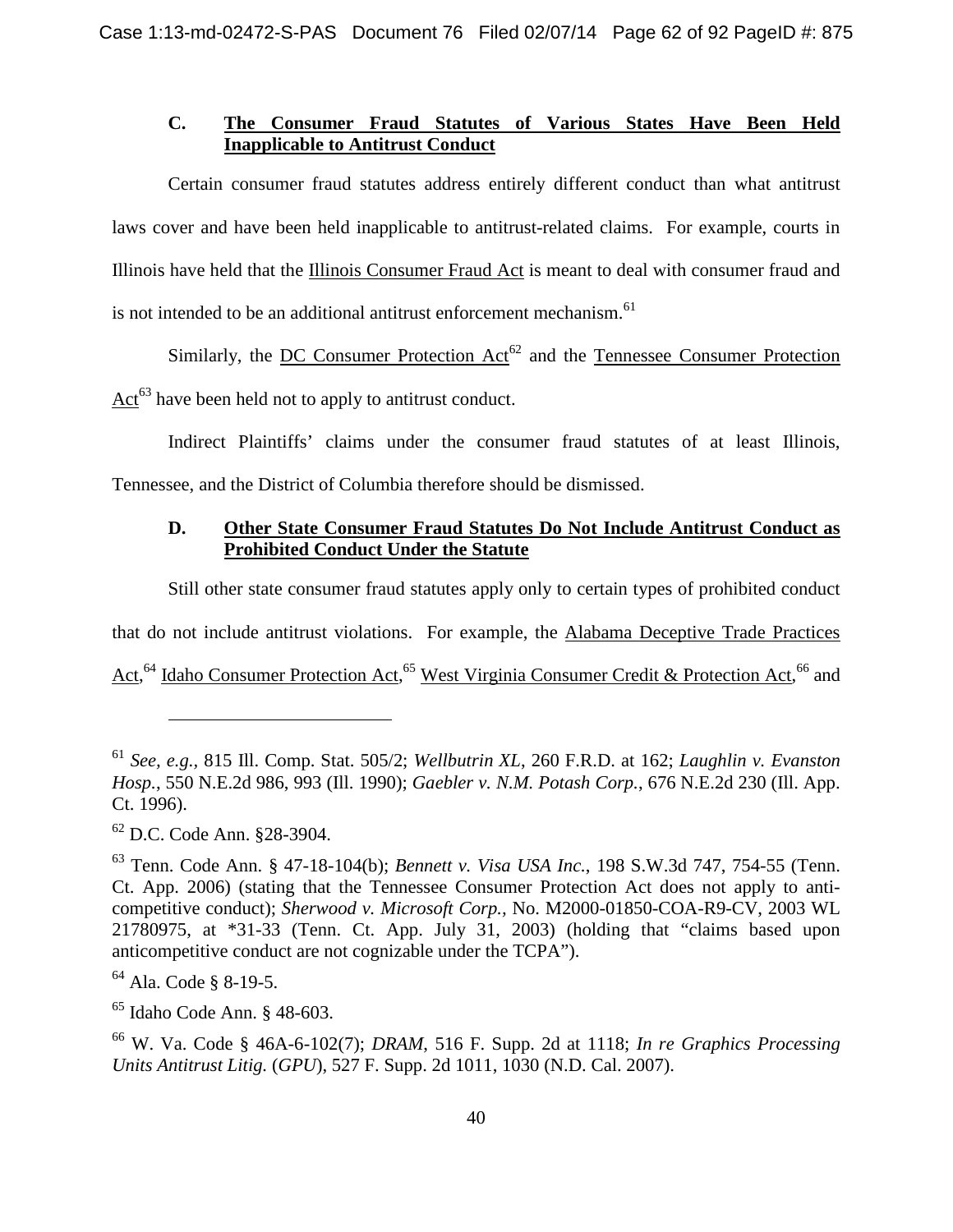Wisconsin<sup>[67](#page-62-0)</sup> are limited to specific types of conduct, none of which includes antitrust violations.

Because Indirect Plaintiffs do not allege conduct prohibited by these statutes, these claims should

be dismissed.

# **E. Several States Allow Suits Only in a Consumer Capacity**

Many states allow a plaintiff to sue only in its capacity as a consumer. Indirect Plaintiffs

– with the exceptions of Denise Loy, Melissa Chrestman and Mary Alexander – are not

consumers but third-party payors, and so they have no right of action in these states.

 Alabama Deceptive Trade Practices Act: The ADTPA states that any consumer, defined as "any natural person who buys goods or services for personal, familyor household use," may recover under the Act[.](#page-62-1) $^{68}$ 

 Maine Unfair Trade Practices Act: Private suits under Maine's consumer protection statute may be brought only by a "person who purchases or leases goods, services or property, real or personal, *primarily for personal, family or household purposes.*" [69](#page-62-2)

 North Carolina Unfair & Deceptive Trade Practices Act: Because the North Carolina act's "primary purpose is to protect the consumer public," it generally gives a private cause of action to (1) consumers aggrieved by unfair or deceptive business practices and (2) businesses, but only when the businesses are competitors or engaged in commercial dealings with each other.<sup>[70](#page-62-3)</sup> Here, Indirect Plaintiffs are neither competitors of Warner Chilcott nor in commercial dealings with Warner Chilcott.

<span id="page-62-0"></span> $67$  Wis. Stat. § 100.20 (1)-(1t).

<span id="page-62-1"></span><sup>68</sup> Ala. Code § 8-19-3(2); *EBSCO Indus., Inc. v. LMN Enters., Inc.,* 89 F. Supp. 2d 1248, 1266 (N.D. Ala. 2000) (granting defendants' motion for summary judgment because the plaintiff, an owner of a corporation that manufactured and sold fishing lures, was not a "consumer" under the ADTPA definition and thus lacked standing to bring a claim).

<span id="page-62-2"></span><sup>69</sup> Me. Rev. Stat. Ann. Tit. 5, § 213(1) (2007) (emphasis added); *Hoglund ex rel. Johnson v. DaimlerChrysler Corp.*, 102 F. Supp. 2d 30, 31-32 (D. Me. 2000).

<span id="page-62-3"></span><sup>70</sup> N.C. Gen. Stat. Ann. § 75-1.1 (2010); *Food Lion, Inc. v. Capital Cities/ABC, Inc.*, 194 F.3d 505, 519-20 (4th Cir. 1999).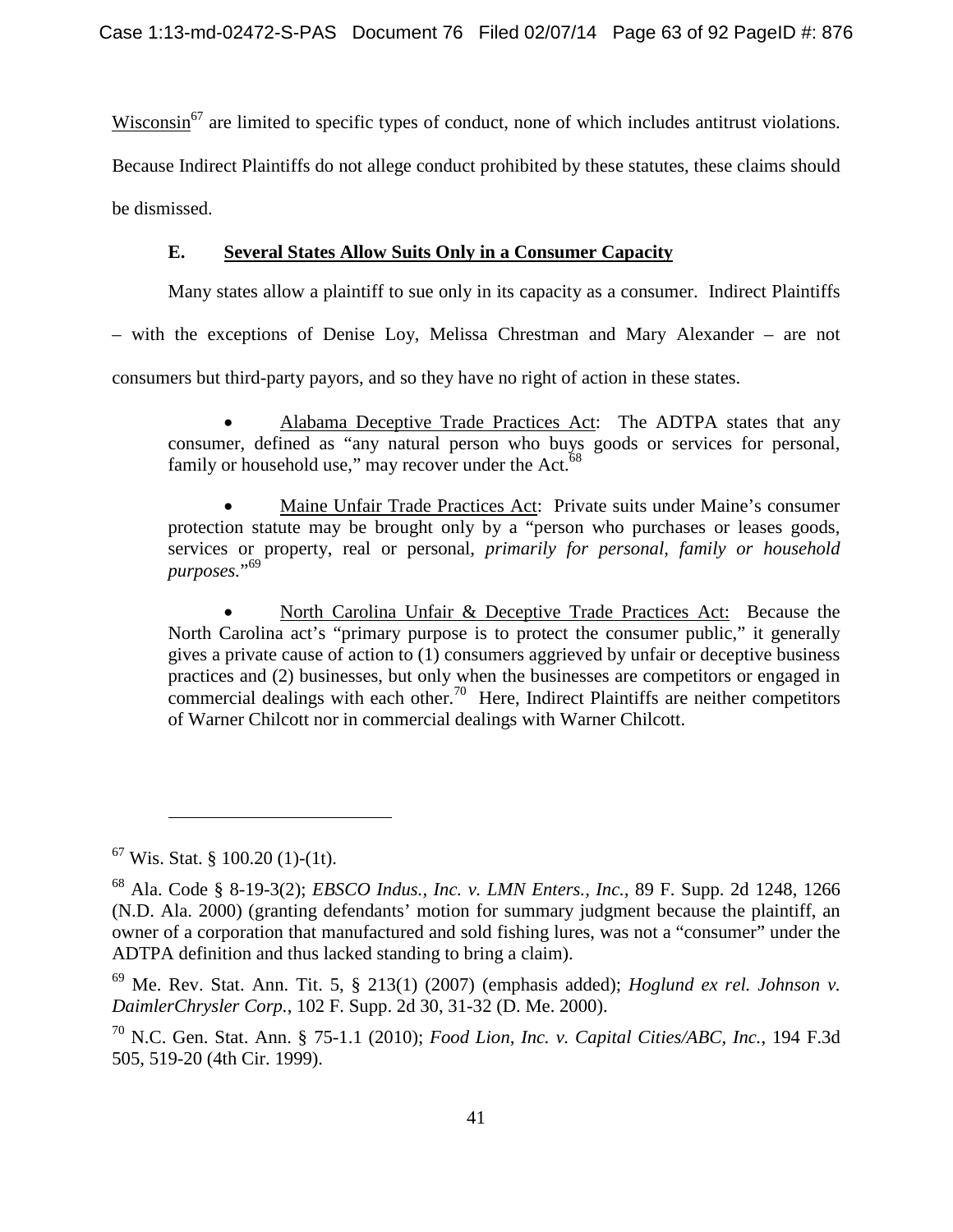Vermont Consumer Protection Act: Vermont allows a civil remedy only to a "consumer who contracts for goods or services" in reliance on false representations or prohibited practices. $^{71}$  $^{71}$  $^{71}$ 

Accordingly, Indirect Plaintiffs' claims under the laws of at least Alabama, Maine, North

Carolina, and Vermont should be denied.

# **IX. INDIRECT PLAINTIFFS' CONSUMER PROTECTION CLAIMS MUST BE DISMISSED FOR ADDITIONAL REASONS**

# **A. Indirect Plaintiffs Fail to Allege Compliance with Pre-Filing Notice Requirements**

Several state laws under which the Indirect Plaintiffs are pursuing claims require that the plaintiff, prior to bringing a claim, notify either the defendant or the state attorney general of its intentions. For example, under the Massachusetts Consumer Protection Act a demand letter providing such notice 30 days prior to suit is a "jurisdictional prerequisite to suit," and "not

merely a procedural nicety."<sup>[72](#page-63-1)</sup>

The following statutes have similar requirements:

 California Unfair Competition Act: A party must "serve, within three days of filing with the court, a copy of that brief or petition on the Attorney General."<sup>[73](#page-63-2)</sup>

<span id="page-63-0"></span><sup>71</sup> Vt. Stat. Ann. Tit. 9 § 2461(b); *State v. Int'l Collection Serv.*, 594 A.2d 426, 248 (Vt. 1991) (private remedy limited to consumer plaintiffs). Indirect Plaintiffs cannot meet this requirement.

<span id="page-63-1"></span><sup>72</sup> *See* Mass. Gen. Laws ch. 93A, § 9(3); *Shaw v. BAC Home Loans Servicing, LP*, No. 10-11- 021-DJC, 2013 WL 789195, at \*5 (D. Mass. Mar. 1, 2013) (noting that demand letter under Mass. Gen. L. ch. 93A must be both timely and include sufficient description of the unfair or deceptive act and dismissing claim for plaintiff's failure to include the alleged violation in demand letter); *Rodi v. S. New England Sch. of Law*, 389 F.3d 5, 19 (1st Cir. 2004); *Spring v. Geriatric Auth. of Holyoke*, 475 N.E.2d 727, 735-36 (Mass. 1985). "Furthermore, 'as a special element' of the cause of action, [prior notification to defendant] must be alleged in the plaintiff's complaint." *Rodi*, 389 F.3d at 19 (quoting *Entrialgo v. Twin City Dodge, Inc.*, 333 N.E.2d 202, 204 (Mass. 1975)).

<span id="page-63-2"></span><sup>73</sup> Cal. Gen. Bus. Prof. Code § 17209.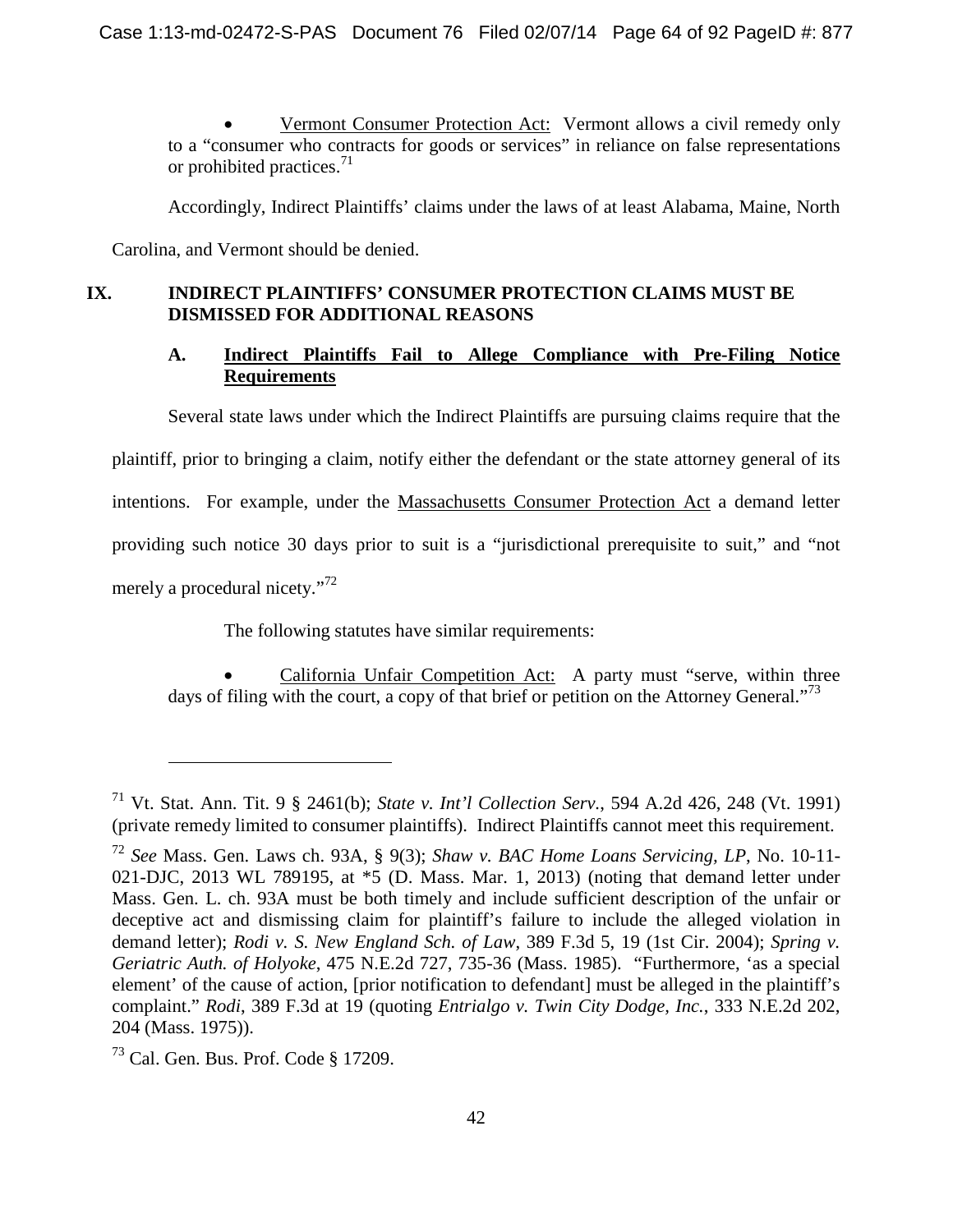Maine Unfair Trade Practices Act: "At least 30 days prior to the filing of an action for damages, a written demand for relief, identifying the claimant and reasonably describing the unfair and deceptive act or practice relied upon and the injuries suffered,must be mailed or delivered to any prospective respondent  $\dots$  ."<sup>74</sup>

 West Virginia Consumer Credit & Protection Act: Under the West Virginia statute, "[n]o action may be brought . . . until the consumer has informed the seller . . . in writing and by certified mail of the alleged violation and provided the seller

... twenty days from receipt of the notice of violation to make a cure offer."<sup>[75](#page-64-1)</sup>

The Indirect Plaintiffs have not alleged that they met these requirements, and their claims

under the consumer protection laws of these states must be dismissed on this basis alone.

# **B. Indirect Plaintiffs Fail to Allege Primarily Intrastate Conduct for Consumer Protection Statutes That Require Such Conduct**

As noted above, many states require that certain types of claims arise from purely or

primarily intrastate (rather than nationwide) conduct. *See supra* Section V.A.

 Massachusetts Consumer Protection Act: Under Massachusetts law, the conduct at issue must have occurred "primarily and substantially within the commonwealth."[76](#page-64-2)

 North Carolina Unfair Trade Practices Act: North Carolina's consumer protection statute has been construed to address "primarily local concerns," and thus requires that any alleged anti-competitive conduct have substantial effects within North Carolina.[77](#page-64-3)

<span id="page-64-0"></span><sup>74</sup> Me. Rev. Stat. tit. 5, § 213(I-A).

<span id="page-64-1"></span><sup>75</sup> W. Va. Code § 46A-6-106(b); *Perry v. Tri-State Chrysler Jeep, LLC*, No. 3:08-0104, 2008 U.S. Dist. LEXIS 33218, at \*12 (S.D. W. Va. Apr. 16, 2008).

<span id="page-64-2"></span><sup>76</sup> Mass. Gen. Laws ch. 93A, § 1; *Camp Creek Hospitality Inns, Inc. v. Sheraton Franchise Corp.*, 139 F.3d 1396, 1410 (11th Cir. 1998).

<span id="page-64-3"></span><sup>77</sup> N.C. Gen. Stat. § 75-1.1; *The "In" Porters, S.A. v. Hanes Printables, Inc.*, 663 F. Supp. 494, 505 (M.D.N.C. 1987); *Merck & Co., Inc. v. Lyon*, 941 F. Supp. 1443, 1463 (M.D.N.C. 1996); *see also In re Refrigerant Compressors Antitrust Litig.*, No. 2:09-md-02042, 2013 WL 1431756, at \*18-19 (E.D. Mich. Apr. 9, 2013) (dismissing claims under North Carolina's consumer protection statute because what was alleged was merely "incidental" in-state injury).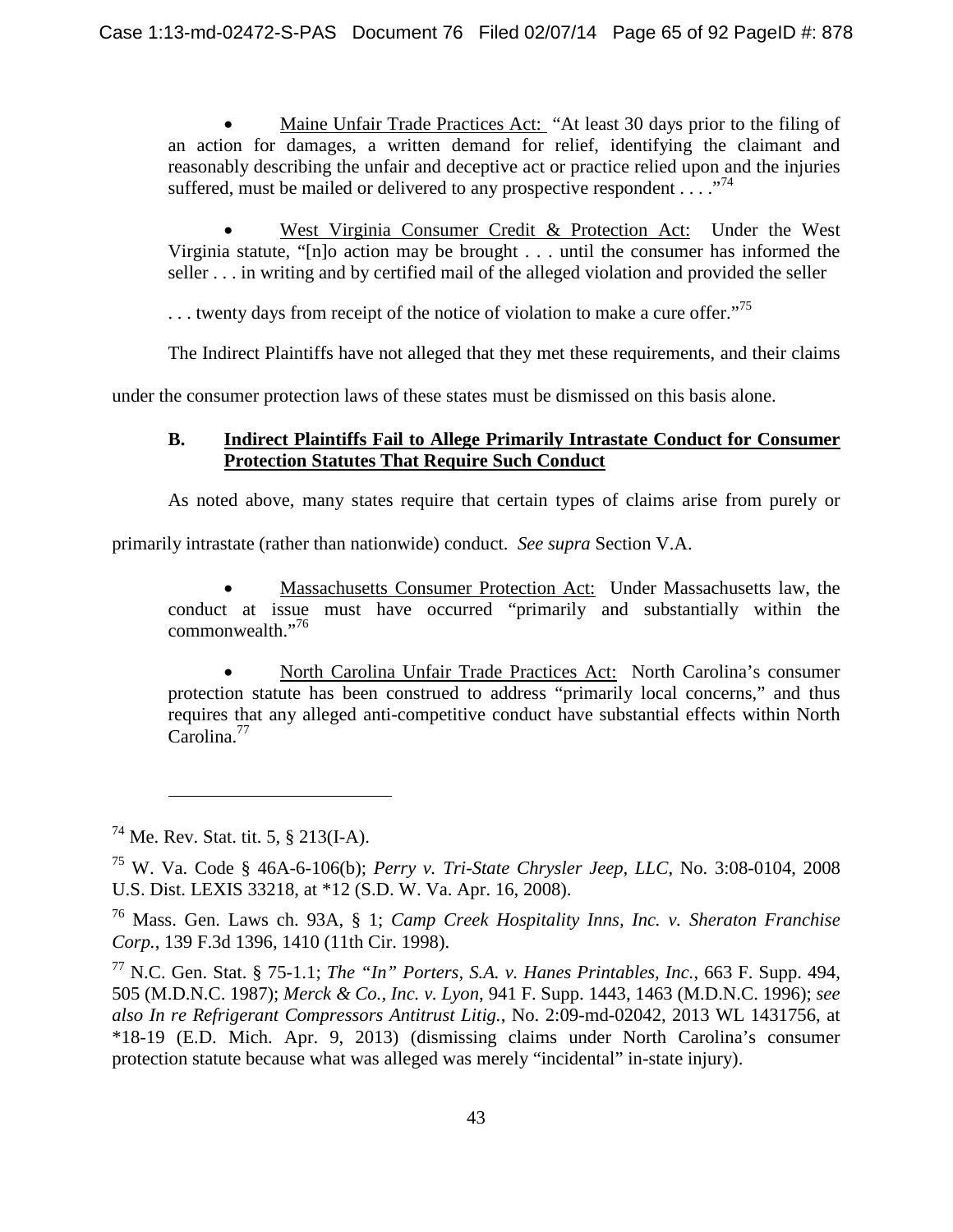Because Indirect Plaintiffs do not allege primarily intrastate conduct in Massachusetts and North Carolina, their claims under these laws must be dismissed.

# **C. Indirect Plaintiffs' Claims Are Barred in States that Disallow Class Action Claims**

Indirect Plaintiffs seek class action treatment under four state consumer protection laws that prohibit class actions. In each case, the state law class action prohibition survives *Shady Grove Orthopedic Assocs., P.A. v. Allstate Ins. Co.*, 130 S. Ct. 1431 (2010), in which the Supreme Court held that New York's general class action bar was preempted by Federal Rule of Civil Procedure 23. As Justice Stevens explained in his concurrence in that case, when a state rule "is part of a State's framework of substantive rights or remedies," the state rule controls, and the bar on class actions remains effective. *Shady Grove*, 130 S. Ct. at 1449 (Stevens, J., concurring).<sup>[78](#page-65-0)</sup> That is the case with at least the following state statutes:

 The Alabama Deceptive Trade Practices Act authorizes only the attorney general or state district attorneys to bring class action lawsuits. "A consumer or other person bringing an action under this chapter may not bring an action on behalf of a class ...."<sup>79</sup>

 The Tennessee Consumer Protection Act is similarly limited to actions brought "individually," precluding class actions.  $80$ 

<span id="page-65-0"></span><sup>78</sup> Justice Stevens' concurrence has been adopted by the majority of lower courts. *See, e.g.*, *Garman v. Campbell Cnty. Sch. Dist. No. 1*, 630 F.3d 977, 983 (10th Cir. 2010); *Wellbutrin*, 756 F. Supp. 2d at 675.

<span id="page-65-1"></span><sup>79</sup> Ala. Code § 8-19-10(f). *Univ. Fed. Credit Union* v. *Grayson*, 878 So. 2d 280, 285 n.2 (Ala. 2003) (stating that the trial court exceeded its discretion if it certified a class for a deceptivetrade-practices claim because Alabama law does not allow consumers to bring class actions based on deceptive trade practices).

<span id="page-65-2"></span><sup>&</sup>lt;sup>80</sup> Tenn. Code Ann. § 47-18-109(a)(1); 109(g). Several courts have held that this restriction is substantive and survives *Shady Grove*. *Tait v. BSH Home Appliances Corp.*, No. SACV 10-711 DOC (ANx), 2011 WL 1832941, at \*9 (C.D. Cal. May 12, 2011); *Berden v. Honeywell Int'l Inc.*, No. 3:09-1035, 2010 WL 3239285, at \*10 (M.D. Tenn. Aug. 16, 2010); *Wellbutrin*, 756 F. Supp.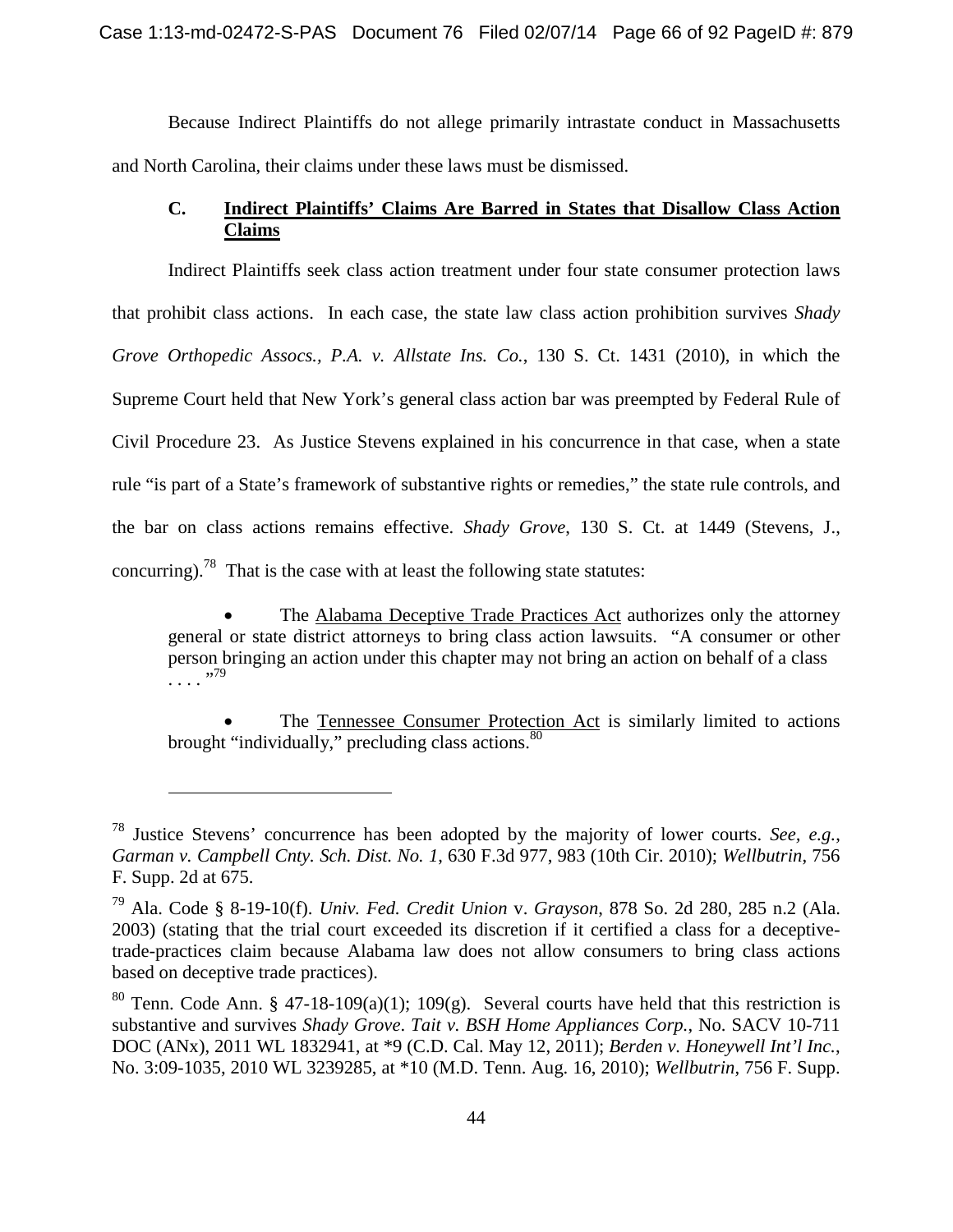While the Illinois Consumer Fraud and Deceptive Business Practices Act does not explicitly bar class actions, courts have held that the statute may not be used to bring indirect purchaser class action antitrust claims that would have been prohibited under the Illinois Antitrust Act, which bars indirect purchaser class actions by anyone other than the state Attorney General.<sup>[81](#page-66-0)</sup>

The Indirect Plaintiffs' class action claims under the consumer protection statutes of Alabama, Illinois, and Tennessee accordingly must be dismissed, as class claims are not permitted under these laws.

# **D. Indirect Plaintiffs Have Not Pled a Claim under the West Virginia Consumer Credit and Protection Act, Which Does Not Apply to the Purchase of Prescription Drugs**

To state a claim under the West Virginia Consumer Credit and Protection Act, a plaintiff must allege: "(1) unlawful conduct by the seller; (2) an ascertainable loss on the part of the consumer; and (3) proof of a causal connection between the alleged unlawful conduct and the consumer's ascertainable loss." W. Va. Code § 46A-6-106(a); *White v. Wyeth*, 705 S.E.2d 828, 837-38 (W. Va. 2010). In *Wyeth*, the West Virginia Supreme Court of Appeals (the state's highest court) held that no "causal connection" exists, and thus the third prong of the statute cannot be met, in the context of prescription drug purchases: "Prescription drug cases are not the type of private causes of action contemplated under the terms and purposes of the WVC-CPA because the consumer can not [*sic*] and does not decide what product to purchase." *Id.* at 837-

<sup>2</sup>d at 677.

<span id="page-66-0"></span><sup>81</sup> 740 ILCS § 10/7; *see Flonase*, 692 F. Supp. 2d at 539 ("Because the indirect purchaser class action claims in this case would be precluded under the Illinois Antitrust Act, they cannot be brought under the [Illinois Consumer Fraud Act] instead; to allow otherwise would constitute an end run around the Illinois legislature's determination."). This restriction reflects a decision about substantive rights and remedies by the legislature intended to limit duplicative recovery and therefore survives *Shady Grove*. *See Wellbutrin*, 756 F. Supp. 2d at 677.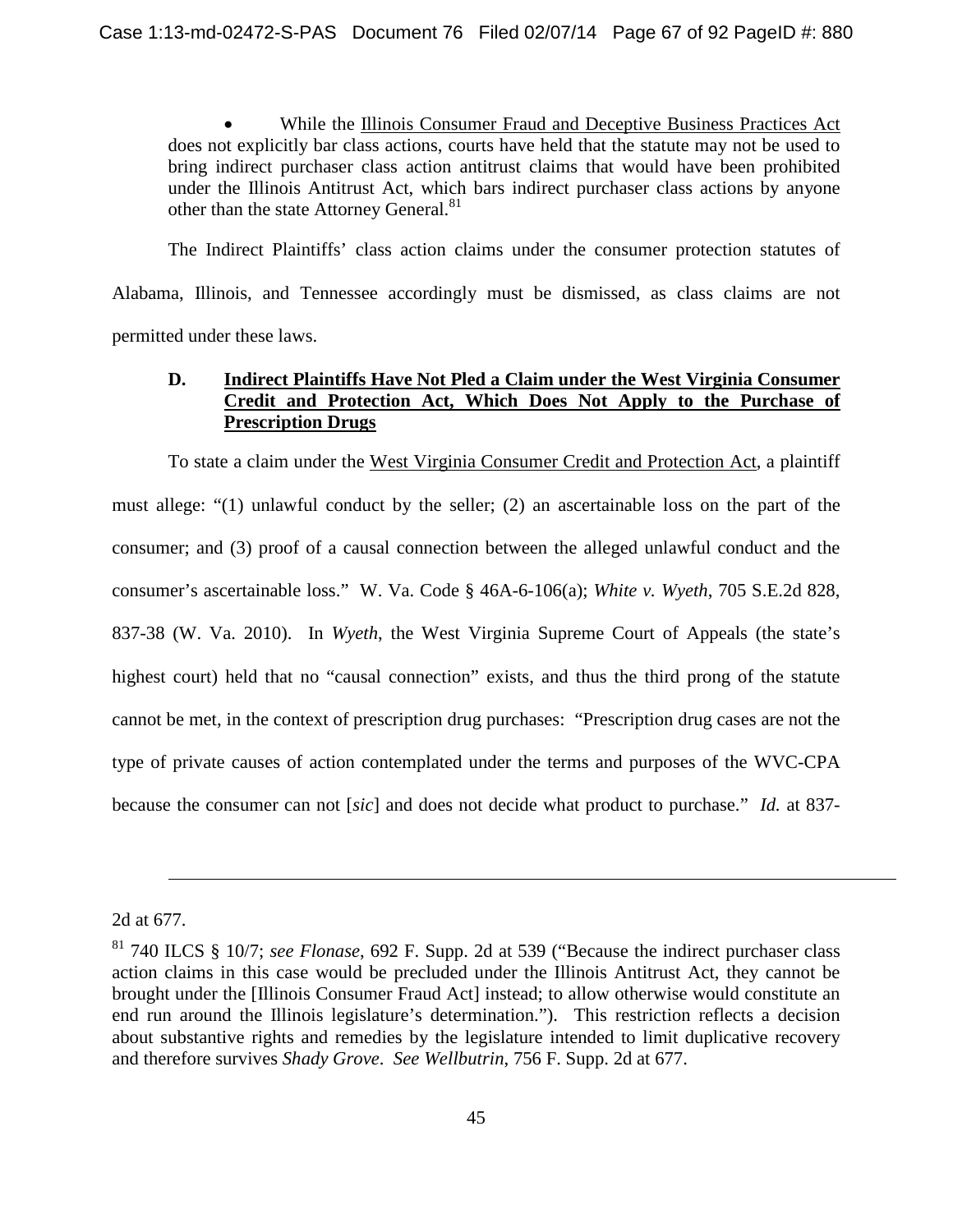38. Indirect Plaintiffs' claim under West Virginia's consumer protection law therefore fails as a matter of law.

# **E. Indirect Plaintiffs Cannot Recover under the Consumer Protection Laws of the District of Columbia, Florida, or Massachusetts Because Their Sole Alleged Injury Is the Alleged Payment of Inflated Prices**

Indirect Plaintiffs' central allegation is that they paid higher prices for Loestrin 24 than they would have, but for Defendants' alleged anticompetitive conduct. Indirect Compl. ¶¶ 1, 164-65. But the payment of supposedly inflated prices for otherwise effective drugs cannot form the basis for a cause of action in three of the states from which Indirect Plaintiffs claim violations of consumer protection statutes:

 D.C. Consumer Protection Act: Under the D.C. Act, Plaintiffs must show a personal injury; the present action – brought solely on the basis that Plaintiffs allegedly paid higher prices for Loestrin 24 due to the alleged violation of a legal duty – cannot be sustained.<sup>[82](#page-67-0)</sup>

 Florida Consumer Protection Act: Plaintiffs' allegations that they may have paid a higher price than warranted for a drug are too speculative to show injury-in-fact or provide any other basis for standing under the Florida statute.<sup>[83](#page-67-1)</sup>

 Massachusetts Consumer Protection Act: Actionable conduct under Massachusetts' consumer protection law requires a showing of economic injury, but does not encompass claims based on alleged price "premiums" where a consumer purchased a drug but no other form of injury was suffered.<sup>[84](#page-67-2)</sup>

<span id="page-67-0"></span><sup>&</sup>lt;sup>82</sup> D.C. Code § 28–3905(k)(1); *Williams v. The Purdue Pharma Co.*, 297 F. Supp. 2d 171, 177-78 (D.D.C. 2003).

<span id="page-67-1"></span><sup>83</sup> Fla. Stat. § 501.211; *Prohias v. Pfizer, Inc.*, 485 F. Supp. 2d 1329, 1337 (S.D. Fla. 2007).

<span id="page-67-2"></span><sup>84</sup> Mass. Gen. Laws ch. 93A, § 9(1); *Rule v. Fort Dodge Animal Health Inc.*, 607 F.3d 250, 255 (1st Cir. 2010).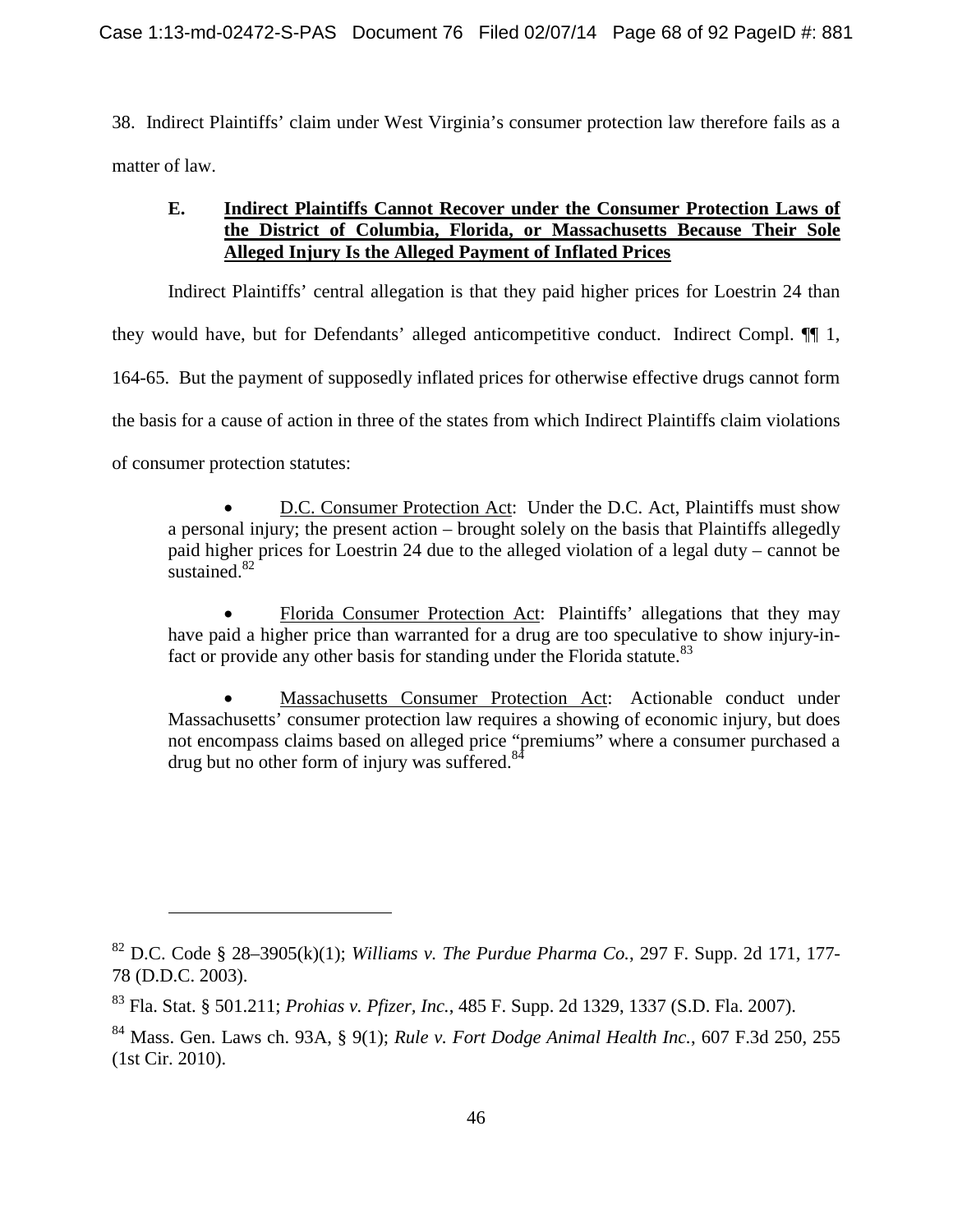#### **F. Indirect Plaintiffs' Nevada Deceptive Trade Practices Act Claims Are Barred Because Plaintiffs Are Not Elderly or Disabled Persons**

The Nevada Deceptive Trade Practices Act allows private enforcement only by an elderly or disabled person. Nev. Rev. Stat. § 598.0977; *see also Wellbutrin XL*, 260 F.R.D. at 163-64; *In re Chocolate Confectionary Antitrust Litig.*, 749 F. Supp. 2d 224, 234 (M.D. Pa. 2010). The Indirect Plaintiffs have not alleged (and cannot allege) that they are elderly or disabled persons located in Nevada. Accordingly, they have no private right of action under this statute.

#### **X. INDIRECT PLAINTIFFS' UNJUST ENRICHMENT CLAIMS MUST BE DISMISSED**

#### **A. Indirect Plaintiffs' Undifferentiated Unjust Enrichment Claims Fail**

Indirect Plaintiffs assert that "it would be inequitable under the laws of all states and jurisdictions within the United States, except for Indiana and Ohio, for the Defendants to be permitted to retain any of the overcharges for Loestrin 24 derived from Defendants' unfair and unconscionable methods, acts and trade practices alleged in this Complaint." Indirect Compl. ¶ 231. Courts routinely dismiss undifferentiated unjust enrichment claims such as these. *See, e.g., Wellbutrin XL*, 260 F.R.D. at 167 ("[C]obbling together the elements of a claim of unjust enrichment from the laws of the fifty states is no different from applying federal common law," and there is no federal "general" common law applicable to all states and jurisdictions); *In re Ductile Iron Pipe Fitting (DIPF) Indirect Purchaser Antitrust Litig.*, No. 12-169, 2013 WL 5503308, at \*8 (D.N.J. Oct. 2, 2013) (dismissing indirect purchasers' unjust enrichment claims for failure to specify the particular state law under which they intended to proceed); *Refrigerant Compressors*, 2013 WL 1431756, at \*23-24 (same); *Flonase*, 692 F. Supp. 2d at 541 (commenting that "the elements necessary to allege unjust enrichment vary by state"). Indirect Plaintiffs' unjust enrichment claim therefore should be dismissed.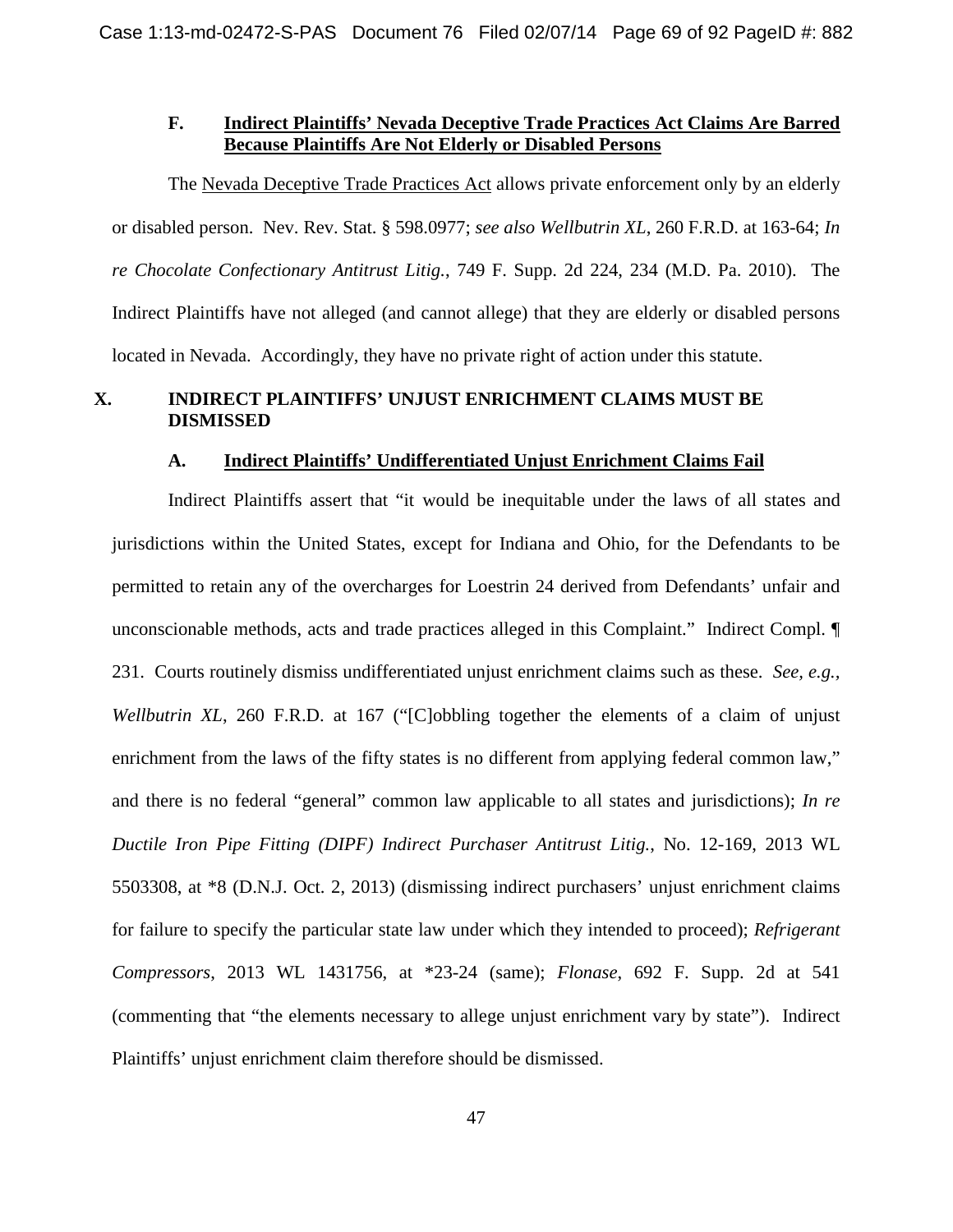At best, Indirect Plaintiffs *may* purport to be alleging 49 separate unjust enrichment claims, under the laws of 48 states (excluding Indiana and Ohio) and the District of Columbia.<sup>[85](#page-69-0)</sup> However, even if such vague pleading were permissible under the Federal Rules, which it is not, Indirect Plaintiffs' unjust enrichment claims still fail for numerous reasons including (1) several states do not recognize such claims, (2) Plaintiffs lack standing to assert such claims in states in which they have not alleged injury, (3) Plaintiffs fail to plead the absence of an adequate legal remedy as required by most states, (4) Plaintiffs fail to allege the required relationship with Defendants, (5) Plaintiffs fail to plead a direct benefit to Defendants, and (6) Plaintiffs fail to allege mistake or fraud. Defendants reserve the right to assert these and any applicable statespecific basis for dismissal in the event Plaintiffs clarify or revise their unjust enrichment claims.

#### **B. Several States Do Not Recognize Unjust Enrichment Claims**

Several states, including at least California, Georgia, Illinois, and Mississippi, do not recognize an independent cause of action for unjust enrichment. *See Bruton v. Gerber Prods. Co.*, No. 12-CV-02412-LHK, 2013 WL 4833413, at \*22 (N.D. Cal. Sept. 6, 2013) ("[T]his court has previously determined that there is no distinct cause of action for unjust enrichment under California law."); *In re iPhone 4S Consumer Litig.*, 2013 WL 3829653, at \*18 (N.D. Cal. July 23, (dismissing unjust enrichment claim after court had already dismissed various other claims based on California consumer protection laws because "a stand-alone claim for unjust enrichment cannot be maintained"); *Mechior v. New Line Prods., Inc.*, 106 Cal. App. 4th 779, 793 (Cal. Ct. App. 2003) ("[T]here is no cause of action in California for unjust enrichment . . .

<span id="page-69-0"></span><sup>&</sup>lt;sup>85</sup> Although Plaintiffs have not specified any "territories" with respect to the unjust enrichment claim in their Complaint, we address herein Puerto Rico because Plaintiffs assert state law claims for this territory.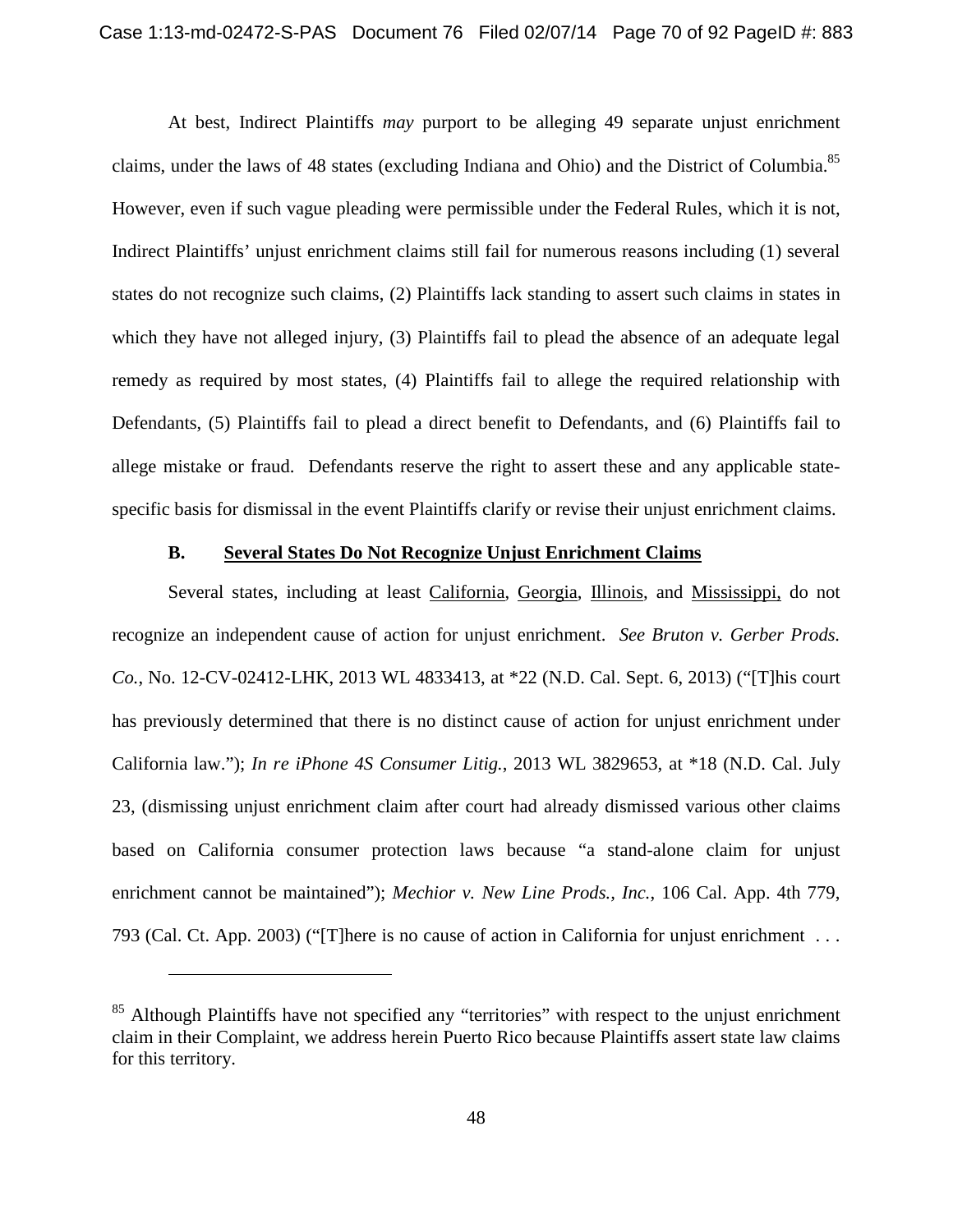."); *Refrigerant Compressors*, 2013 WL 1431756, at \*25; *see also Durell*, 108 Cal. Rptr. 3d at 699; *Berry v. Bryan Cave LLP*, No. 08-cv-2035-B, 2010 WL 1904885, at \*8 (N.D. Tex. May 11, 2010); *Sheet Metal Workers*, 737 F. Supp. 2d at 433 (no unjust enrichment in Georgia or Illinois); *Cole v. Chevron USA, Inc.*, 554 F. Supp. 2d 655, 671 (S.D. Miss. 2007) (dismissing unjust enrichment claims because "[u]nder Mississippi law, unjust enrichment is not an independent theory of recovery") (citing *Estate of Johnson v. Adkins*, 513 So. 2d 922, 926 (Miss. 1987)); *Coleman v. Conseco, Inc.*, 238 F. Supp. 2d 804, 813 (S.D. Miss. 2002). The Indirect Plaintiffs' claims in California, Georgia, Illinois, and Mississippi therefore must be dismissed for this reason alone.

#### **C. Indirect Plaintiffs Lack Standing to Assert Claims under the Laws of Multiple States in Which They Have Not Alleged Any Injury**

The Indirect Plaintiffs lack standing to bring claims under the laws of the states in which they cannot claim to have been injured. *See, e.g., Lujan v. Defenders of Wildlife*, 504 U.S. 555, 560-61 (1992); *In re Ductile Iron Pipe Fittings (DIPF) Indirect Purchaser Antitrust Litig.*, No. 12-169, 2013 WL 5503308, at \*10-11 (D.N.J. Oct. 2, 2013); *In re Dairy Farmers of Am., Inc. Cheese Antitrust Litig.,* No. 09-CR 3690, 2013 WL 4506000, at \*8 (N.D. Ill. Aug. 23, 2013); *Refrigerant Compressors*, 2012 WL 2917365, at \*7; *In re Magnesium Oxide Antitrust Litig.*, No. 10-5943 (DRD), 2011 WL 5008090, at \*7-10 (D.N.J. Oct. 20, 2011); *In re Potash Antitrust Litig*., 667 F. Supp. 2d 907, 924 (N.D. Ill. 2009). Here, Indirect Plaintiffs fail to allege that any named plaintiff was injured in Alabama, Alaska, Arkansas, Colorado, Georgia, Hawaii, Idaho, Kentucky, Louisiana, Mississippi, Montana, Oklahoma, Washington, or Wyoming.

Where a purported class representative seeks to assert claims under the laws of states in which it does not even claim injury, those claims must be dismissed. *See, e.g., Wellbutrin XL*,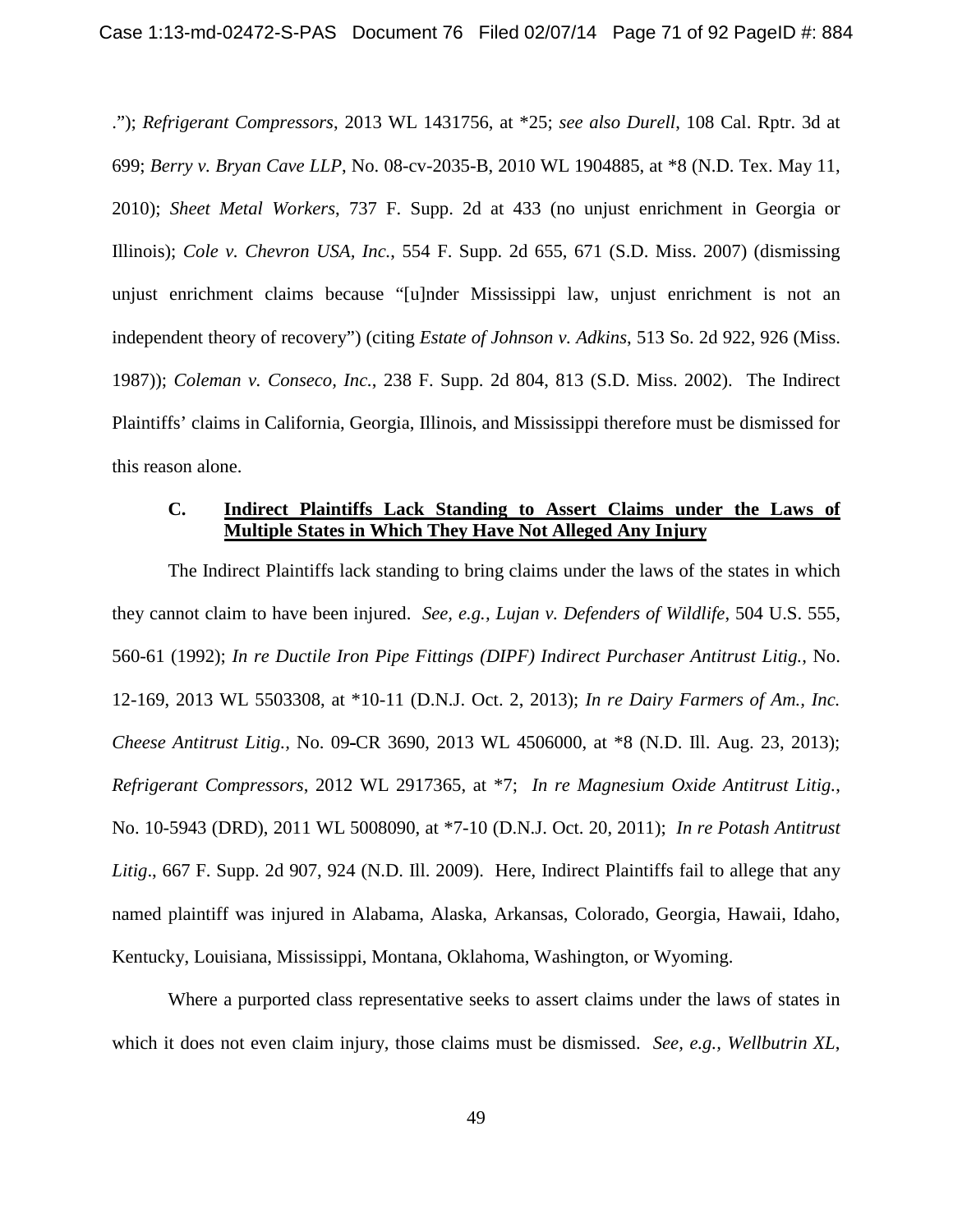260 F.R.D. at 158; *In re Herley Indus. Inc. Sec. Litig.*, No. 06-2596, 2009 WL 3169888, at \*8 (E.D. Pa. Sept. 30, 2009) ("Whether a class has Article III standing 'is determined vis-à-vis the named parties.'") (citing *In re Prudential Ins. Co. Am. Sales Practice Litig. Agent Actions*, 148 F.3d 283, 306 (3d Cir. 1998); *In re Ditropan XL Antitrust Litig.*, 529 F. Supp. 1098, 1106-07 (N.D. Cal. 2007).

Article III jurisdiction is the "threshold question in every federal case," determining whether a federal court has the power to hear the suit before it. *Warth v. Seldin*, 422 U.S. 490, 498 (1975). To establish a case or controversy, plaintiffs must allege *personal injury* fairly traceable to defendants' allegedly unlawful conduct and likely to be redressed by the requested relief. *Allen v. Wright*, 468 U.S. 737, 751 (1984) (emphasis added); *see also Lewis v. Casey*, 518 U.S. 343, 357 (1996); *Lujan*, 504 U.S. at 561 n.1; *A. Auto. Ins. Co. v. Murray*, 658 F.3d 311, 318 (3d Cir. 2011). It is the "burden of the party who seeks the exercise of jurisdiction in his favor clearly to allege facts demonstrating that he is a proper party to invoke judicial resolution of the dispute." *Spencer v. Kemna*, 523 U.S. 1, 11 (1998) (internal quotations omitted).

While some courts have held, relying on *Ortiz v. Fibreboard Corp.*, 527 U.S. 815 (1999), and *Amchem Prods., Inc. v. Windsor*, 521 U.S. 591 (1997), that the Article III standing issue may be deferred until after class certification is considered, courts in the First Circuit have underscored that "[t]hreshold individual standing is a prerequisite for all actions, including class actions," and "class representatives must meet this standing requirement." *In re New Motor Vehicles Canadian Exp. Antitrust Litig.*, No. MDL 1532, 2006 WL 623591, at \*3 (D. Me. Mar. 10, 2006). The District Court of Massachusetts in *In re Bank of Boston Corp. Securities Litig*., 762 F. Supp. 1525, 1531 (D. Mass. 1991), stated that "[a] federal district court may not permit a plaintiff to circumvent the standing requirement simply because the plaintiff files his suit as a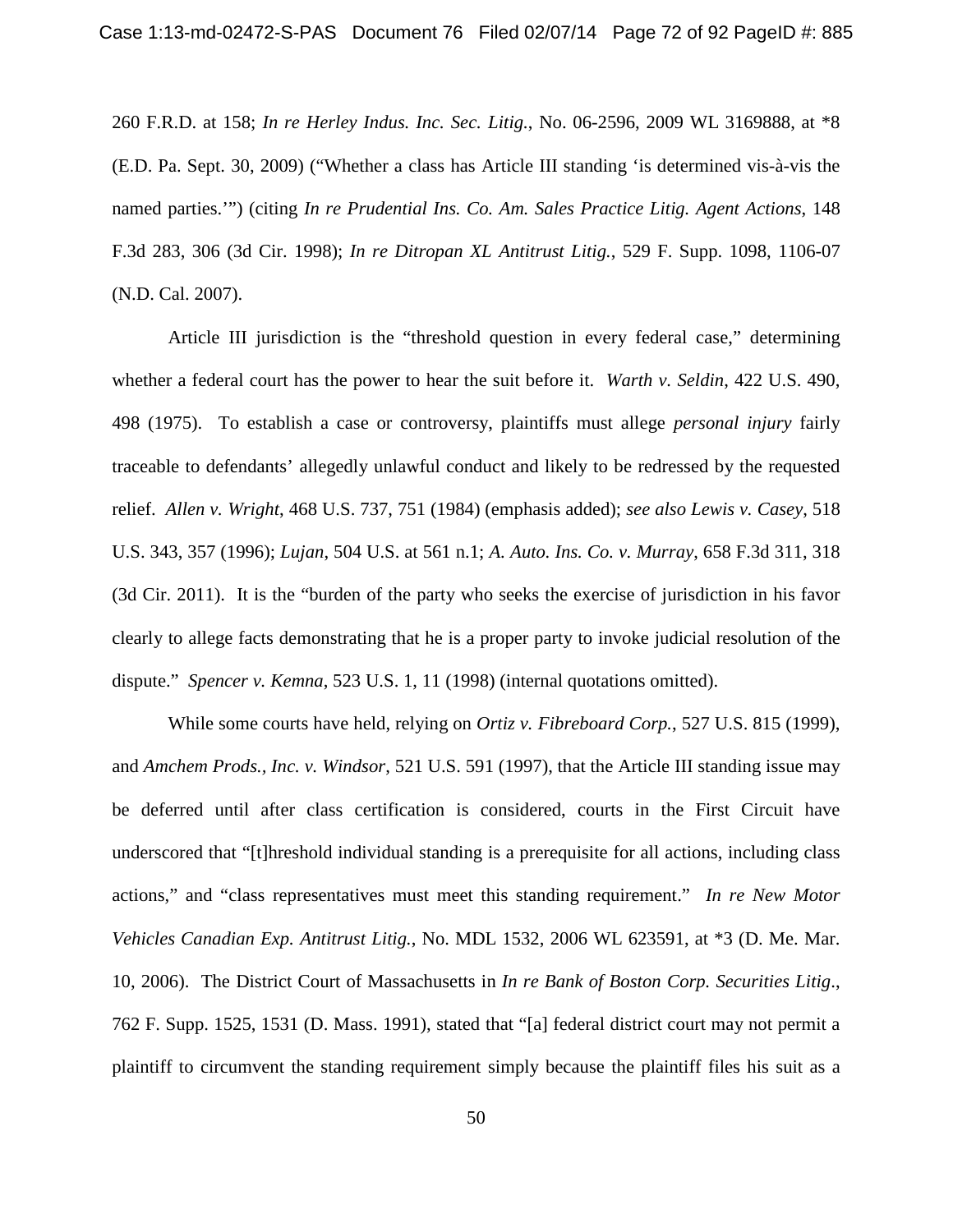class action  $\dots$ . [W]hen the issue of standing is raised by a party, the Court must resolve that issue before considering the class certification requirements . . . [because] standing is the threshold issue in every federal case."

Other circuits have also made clear that the "*initial inquiry* . . . is whether the lead plaintiff individually has standing, not whether or not other class members have standing." *Winer Family Trust v. Queen*, 503 F.3d 319, 326 (3d Cir. 2007) (emphasis added); *see also, e.g., Easter v. Am. W. Fin.*, 381 F.3d 948, 962 (9th Cir. 2004); *Magnesium Oxide*, 2011 WL 5008090, at \*10; *Flonase*, 692 F. Supp. 2d at 533-34; *Wellbutrin XL*, 260 F.R.D. at 153-55; *Fallick v. Nationwide Mut. Ins. Co*., 162 F.3d 410, 423 (6th Cir.1998) (citing *Brown v. Sibley*, 650 F.2d 760, 770 (5th Cir.1981)) ("A potential class representative must demonstrate individual standing vis-as-vis [sic] the defendant; he cannot acquire such standing merely by virtue of bringing a class action.").

Plaintiffs thus lack standing to bring claims in Alabama, Alaska, Arkansas, Colorado, Georgia, Hawaii, Idaho, Kentucky, Louisiana, Mississippi, Montana, Oklahoma, Washington, and Wyoming, and their unjust enrichment claims under the laws of those states and territories must be dismissed. *In re Dairy Farmers*, 2013 WL 4506000, at \*8 ("Indirect Purchaser Plaintiffs fail to satisfy their burden of showing Article III standing for states in which they do not reside and/or did not purchase the products at issue.");<sup>[86](#page-72-0)</sup> In re Packaged Ice Antitrust Litig., 779 F. Supp. 642, 657-58 (E.D. Mich. 2011) ("[N]amed plaintiffs lack standing to assert claims under the laws of the states in which they do not reside or in which they suffered no injury.").

<span id="page-72-0"></span><sup>&</sup>lt;sup>86</sup> Plaintiffs' state antitrust and consumer protection claims similarly should be dismissed for those states in which they cannot claim to have been injured.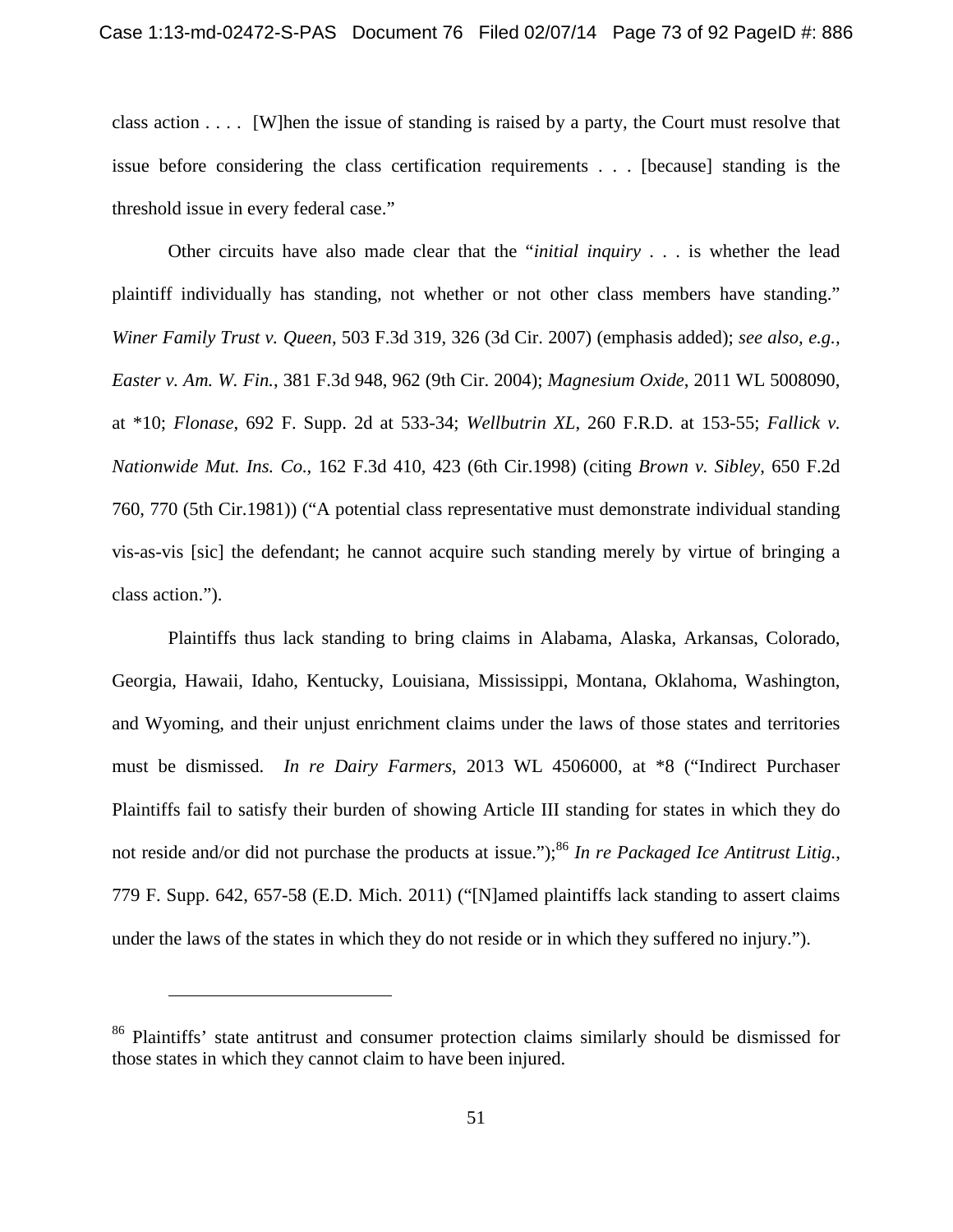Case 1:13-md-02472-S-PAS Document 76 Filed 02/07/14 Page 74 of 92 PageID #: 887

### **CONCLUSION**

For the foregoing reasons, this Court should dismiss Indirect Plaintiffs' claims with prejudice.

Dated: February 7, 2014 Respectfully submitted,

/s/ *John A. Tarantino* John A. Tarantino (#2586) jtarantino@apslaw.com Patricia K. Rocha (#2793) procha@apslaw.com Nicole J. Benjamin (#7540) nbenjamin@apslaw.com ADLER POLLOCK & SHEEHAN P.C. One Citizens Plaza 8th Floor Providence, RI 02903-1345 Telephone: (401) 274-7200 Facsimile: (401) 751-0604

J. Mark Gidley (pro hac vice) Peter J. Carney (pro hac vice) WHITE & CASE LLP 701 Thirteenth Street, NW Washington, DC 20005 Telephone: (202) 626-3600 Facsimile: (202) 639-9355

Jack E. Pace III (pro hac vice) Alison Hanstead (pro hac vice) WHITE & CASE LLP 1155 Avenue of the Americas New York, New York 10036 Telephone: (212) 819-8200 Facsimile: (212) 354-8113

*Attorneys for Warner Chilcott Sales (US), LLC, Warner Chilcott (US), LLC, Warner Chilcott Public Limited Company, Warner Chilcott Company, LLC f/k/a Warner Chilcott Company, Inc., Warner Chilcott Laboratories Ireland Limited, Warner*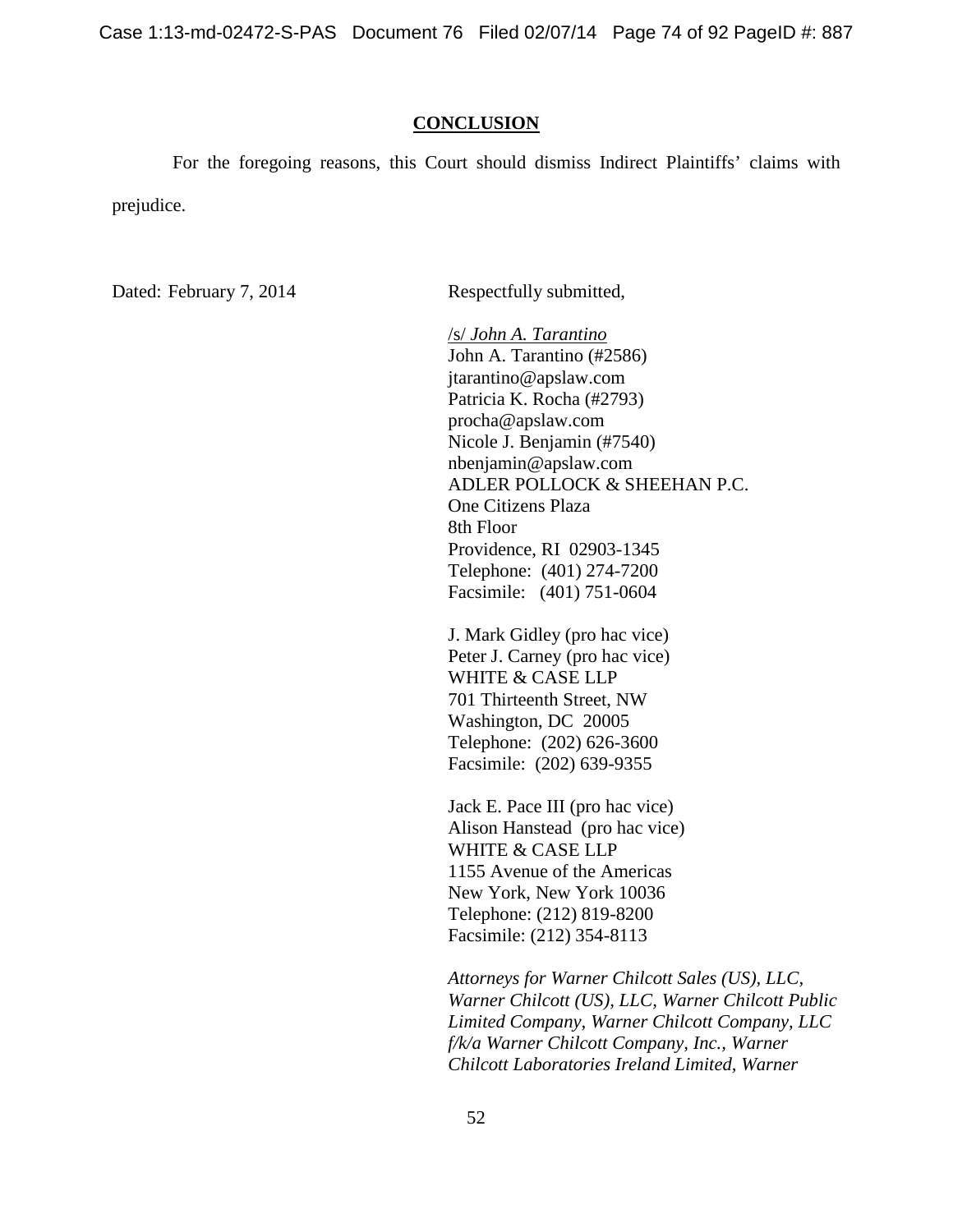*Chilcott Holdings Company III, Ltd., Warner Chilcott Corporation, Actavis, Inc. f/k/a Watson Pharmaceuticals, Inc., and Watson Laboratories, Inc.*

/s/ Leiv Blad Leiv Blad Michael Whitlock Zarema Arutyunova BINGHAM MCCUTCHEN LLP 2020 K Street NW Washington, DC 20006-1806 Telephone: (202) 373-6000 Facsimile: (202) 373-6001

*Attorneys for Lupin Ltd. and Lupin Pharmaceuticals, Inc.*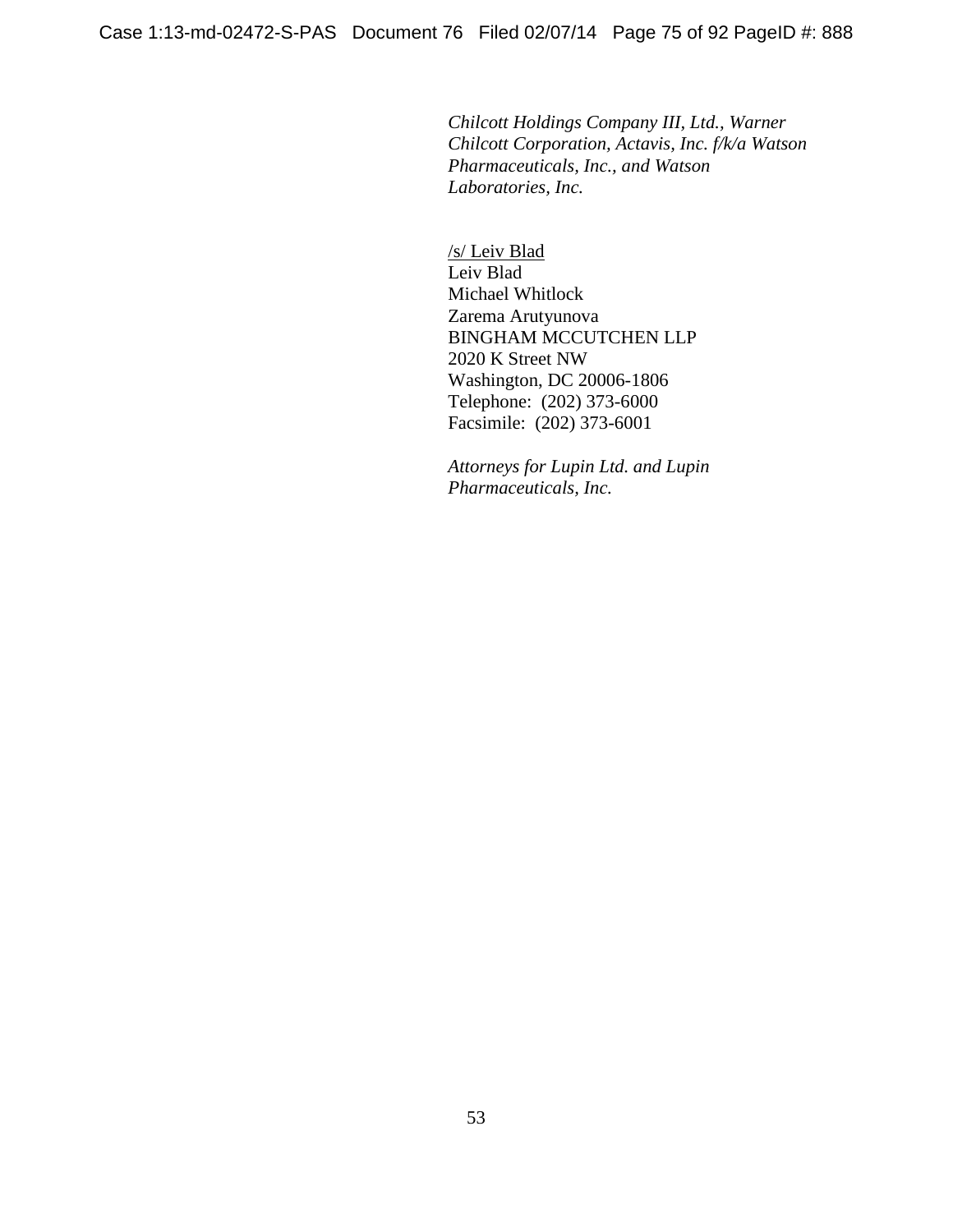## **ATTACHMENT 1**

# Redacted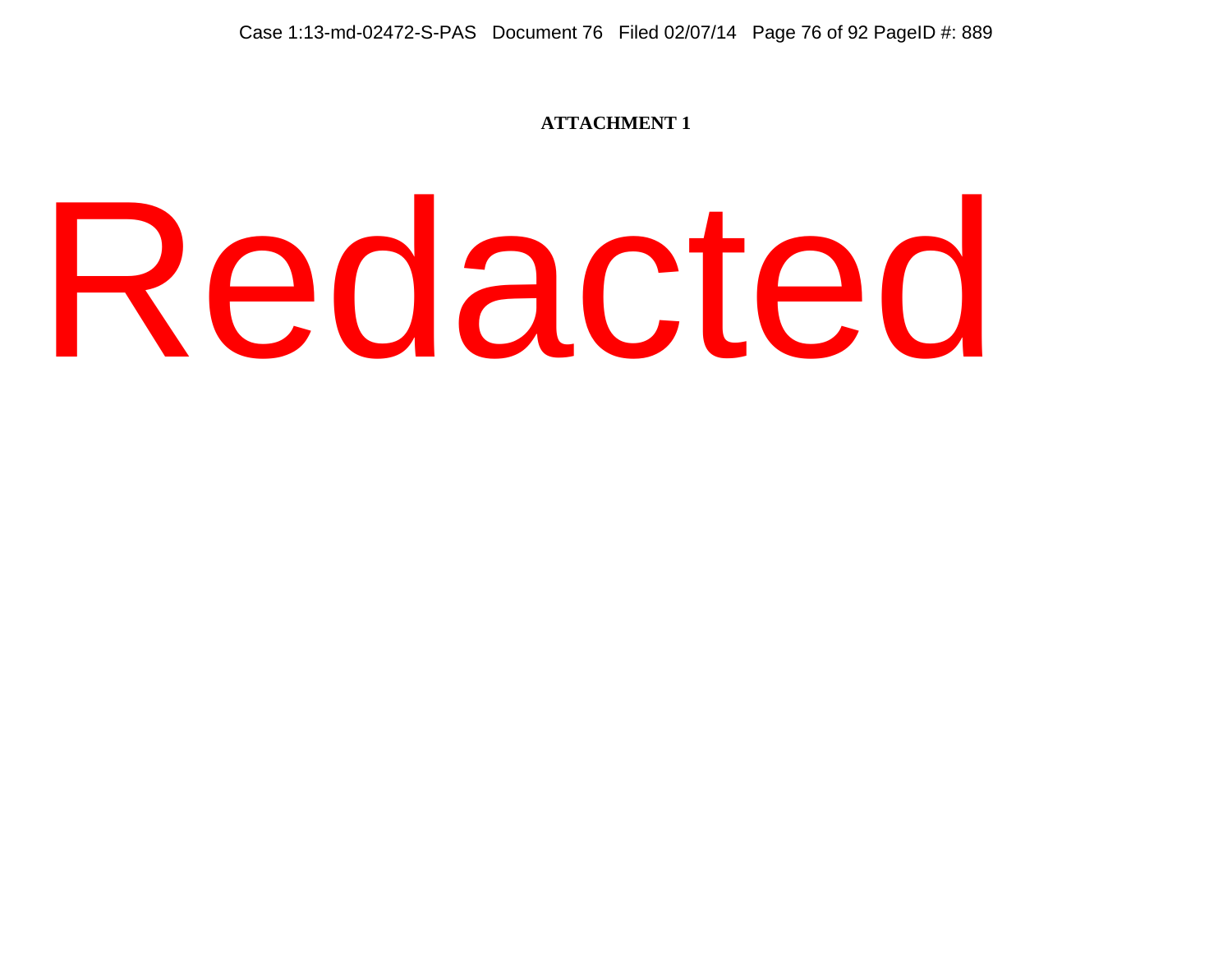# Redacted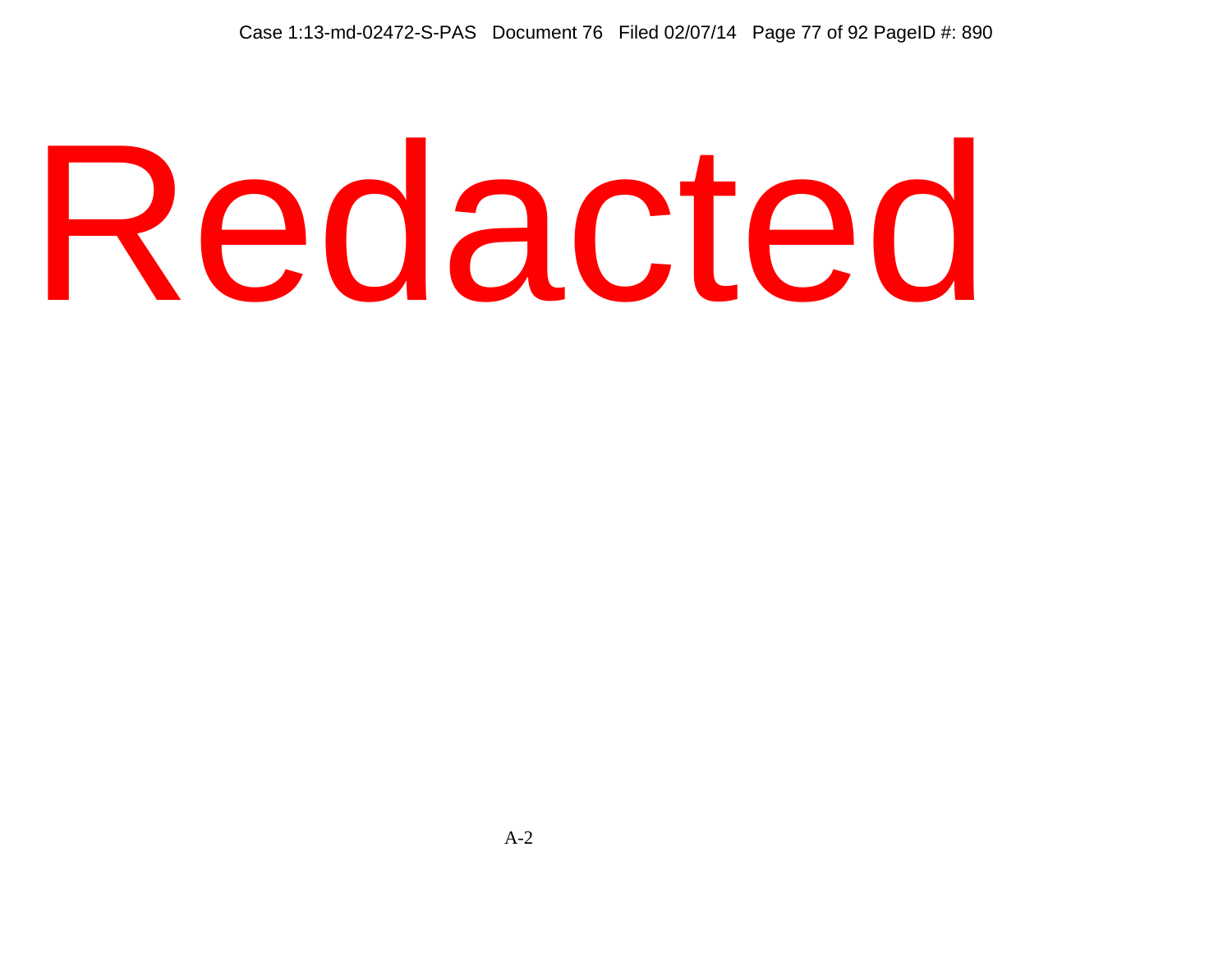Case 1:13-md-02472-S-PAS Document 76 Filed 02/07/14 Page 78 of 92 PageID #: 891

# **ATTACHMENT 2**

# **STATE LAW CLAIMS ASSERTED BY INDIRECT PURCHASER PLAINTIFFS**

|                                      | <b>State Antitrust Claims</b>                                                                                                                                                                                                                                                                                                     |                                                                                                                                                                                                                                                                                                                                                                             |                                                                                                                                                                                                                                   |                                                                                            |
|--------------------------------------|-----------------------------------------------------------------------------------------------------------------------------------------------------------------------------------------------------------------------------------------------------------------------------------------------------------------------------------|-----------------------------------------------------------------------------------------------------------------------------------------------------------------------------------------------------------------------------------------------------------------------------------------------------------------------------------------------------------------------------|-----------------------------------------------------------------------------------------------------------------------------------------------------------------------------------------------------------------------------------|--------------------------------------------------------------------------------------------|
| Compl./<br><b>Claims</b>             | Conspiracy/<br>Comb. In<br><b>Restraint of</b><br><b>Trade</b><br>(Warner<br><b>Chilcott and</b><br><b>Watson; Warner</b><br><b>Chilcott and</b><br>Lupin)                                                                                                                                                                        | Conspiracy/<br>Comb. In<br><b>Restraint of</b><br><b>Trade</b><br>(All Defendants)                                                                                                                                                                                                                                                                                          | <b>State Consumer</b><br><b>Protection</b><br><b>Claims</b>                                                                                                                                                                       | <b>State Unjust</b><br><b>Enrichment</b>                                                   |
| <b>Indirect</b><br><b>Plaintiffs</b> | Arizona<br>California<br>District of<br>Columbia<br>Florida<br>Kansas<br>Maine<br>Massachusetts<br>Michigan<br>Minnesota<br>Mississippi<br>Nebraska<br>Nevada<br>New Mexico<br>New York<br>North Carolina<br>North Dakota<br>Oregon<br>Rhode Island<br>South Dakota<br>Tennessee<br>Utah<br>Vermont<br>West Virginia<br>Wisconsin | Arizona<br>California<br>District of<br>Columbia<br>Florida<br>Illinois<br>Iowa<br>Kansas<br>Maine<br>Massachusetts<br>Michigan<br>Minnesota<br>Mississippi<br><b>Nebraska</b><br>Nevada<br>New Mexico<br>New York<br>North Carolina<br>North Dakota<br>Oregon<br>Puerto Rico<br>Rhode Island<br>South Dakota<br>Tennessee<br>Utah<br>Vermont<br>West Virginia<br>Wisconsin | Alabama<br>California<br>District of Columbia<br>Florida<br><b>Illinois</b><br>Idaho<br>Maine<br>Massachusetts<br><b>Nebraska</b><br>Nevada<br>New Mexico<br>North Carolina<br>Tennessee<br>Vermont<br>West Virginia<br>Wisconsin | All states and<br>jurisdictions within<br>the United States,<br>except Indiana and<br>Ohio |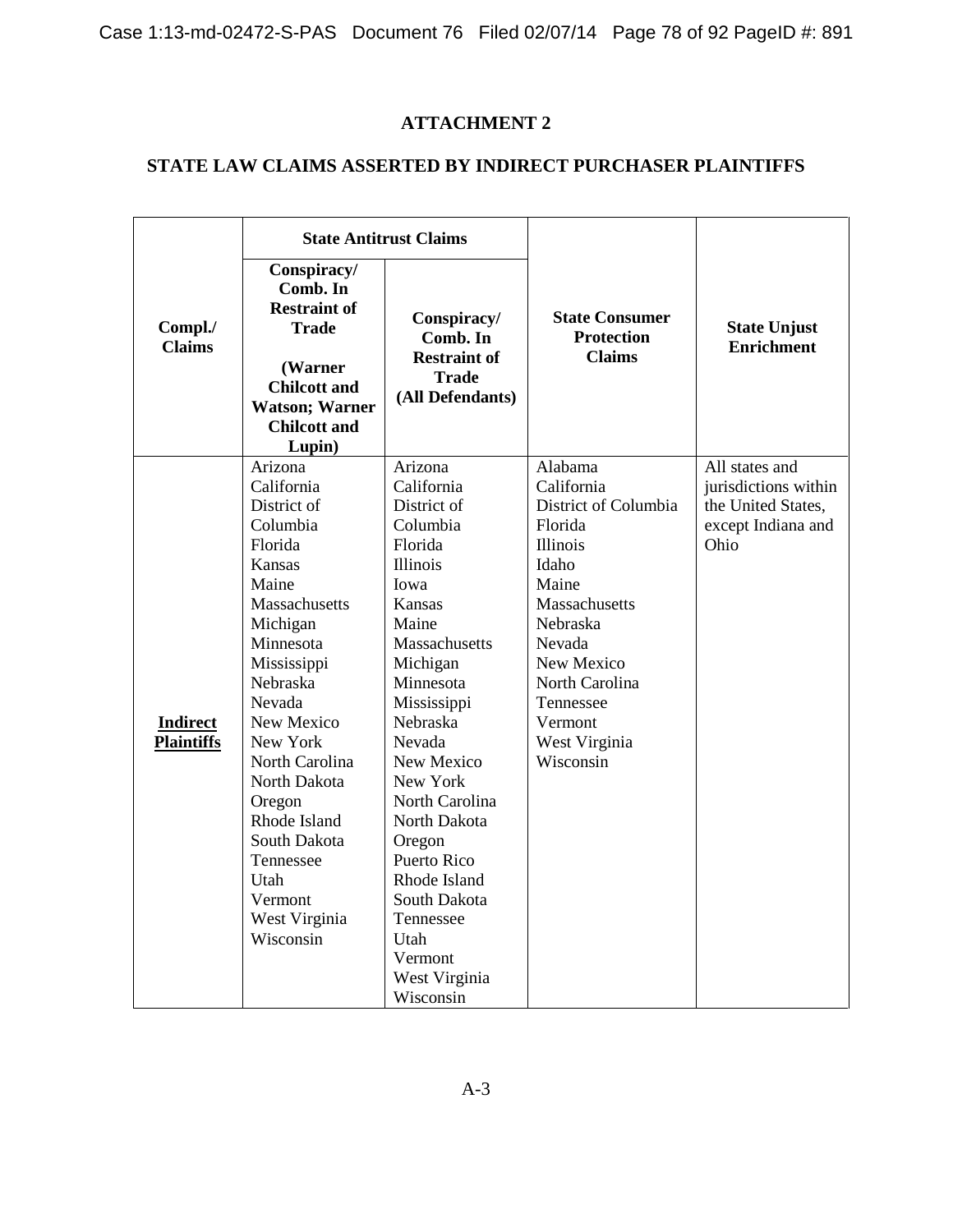# **ATTACHMENT 3**

# **STATE-SPECIFIC GROUNDS TO DISMISS INDIRECT PURCHASER STATE LAW CLAIMS**

In the following table, Defendants summarize the state-specific reasons why Plaintiffs' state law and common law claims should be dismissed. Plaintiffs' state law and common law claims also should be dismissed for the additional reasons – applicable to *all Plaintiffs' claims* in these cases – set forth in Defendants' Motion to Dismiss the Direct Purchaser Plaintiffs' Complaint.

### **I. State Antitrust Claims**

| Second Claim <sup>87</sup><br>Conspiracy &<br><b>Combination</b><br>in Restraint of<br><b>Trade Under</b><br><b>State Law</b><br>$(WC \&$<br><b>Watson</b> ) | <b>Ground for</b><br><b>Dismissal</b> | <b>Fourth Claim</b><br>Conspiracy $\&$<br><b>Combination</b><br>in Restraint of<br><b>Trade Under</b><br><b>State Law</b><br>$(WC \&$<br>Lupin) | <b>Ground for</b><br><b>Dismissal</b> | <b>Fifth Claim</b><br>Conspiracy $\&$<br><b>Combination</b><br>in Restraint of<br><b>Trade Under</b><br><b>State Law<sup>88</sup></b><br>$(WC \&$<br><b>Watson &amp;</b><br>Lupin) | <b>Ground for</b><br><b>Dismissal</b>     |
|--------------------------------------------------------------------------------------------------------------------------------------------------------------|---------------------------------------|-------------------------------------------------------------------------------------------------------------------------------------------------|---------------------------------------|------------------------------------------------------------------------------------------------------------------------------------------------------------------------------------|-------------------------------------------|
| Ariz Rev. Stat.<br>44-1401, et<br>§.<br>seq.                                                                                                                 | Time-barred                           | Ariz Rev. Stat.<br>§.<br>44-1401, et<br>seq.                                                                                                    |                                       | Ariz Rev. Stat.<br>44-1401, et<br>Ö.<br>seq.                                                                                                                                       | Time-barred,<br>concerted<br>no<br>action |
| Cal. Bus. Code<br>$§$ § 16700 &<br>17200, et seq.                                                                                                            | Time-barred                           | Cal. Bus. Code<br>$§$ § 16700 &<br>17200, et seq.                                                                                               |                                       | Cal. Bus. Code<br>$§$ § 16700 &<br>17200, et seq.                                                                                                                                  | Time-barred,<br>concerted<br>no<br>action |

<span id="page-78-0"></span><sup>&</sup>lt;sup>87</sup> Indirect Plaintiffs' First Claim for Relief is against Warner Chilcott and Watson only, under federal law (*i.e.*, declaratory and injunctive relief under § 16 of the Clayton Act for alleged violations of § 1 of the Sherman Act). Plaintiffs' Third Claim for Relief is under federal law, and is asserted against Warner Chilcott and Lupin only.

<span id="page-78-1"></span><sup>&</sup>lt;sup>88</sup> Under Indirect Plaintiffs' Fifth Claim for Relief, Lupin is alleged to have "joined [Warner Chilcott and Watson's] ongoing conspiracy."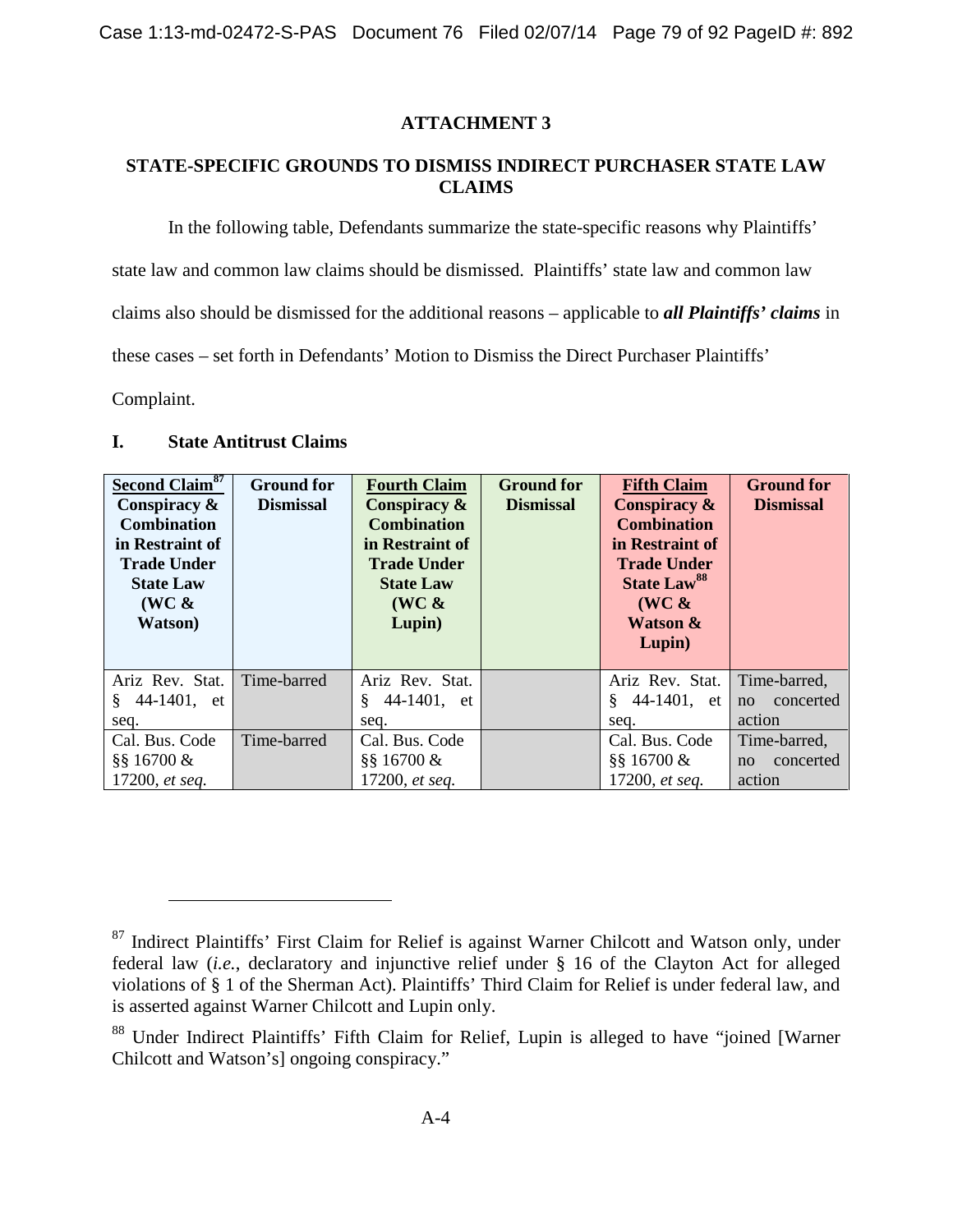| Second Claim <sup>87</sup><br>Conspiracy &<br><b>Combination</b><br>in Restraint of<br><b>Trade Under</b><br><b>State Law</b><br>$(WC \&$<br>Watson) | <b>Ground for</b><br><b>Dismissal</b>                     | <b>Fourth Claim</b><br>Conspiracy &<br><b>Combination</b><br>in Restraint of<br><b>Trade Under</b><br><b>State Law</b><br>$(WC \&$<br>Lupin) | <b>Ground for</b><br><b>Dismissal</b>     | <b>Fifth Claim</b><br>Conspiracy &<br><b>Combination</b><br>in Restraint of<br><b>Trade Under</b><br><b>State Law<sup>88</sup></b><br>(WC &<br><b>Watson &amp;</b><br>Lupin) | <b>Ground for</b><br><b>Dismissal</b>                                                   |
|------------------------------------------------------------------------------------------------------------------------------------------------------|-----------------------------------------------------------|----------------------------------------------------------------------------------------------------------------------------------------------|-------------------------------------------|------------------------------------------------------------------------------------------------------------------------------------------------------------------------------|-----------------------------------------------------------------------------------------|
| D.C. Code Ann.<br>$§$ 28-45031, et<br>seq.                                                                                                           | Time-barred,<br>intrastate<br>activity                    | D.C. Code Ann.<br>$$28-45031, et$<br>seq.                                                                                                    | Intrastate<br>activity                    | D.C. Code Ann.<br>$§$ 28-45031, et<br>seq.                                                                                                                                   | Time-barred,<br>intrastate<br>activity,<br>no<br>concerted<br>action                    |
| Fla. Stat. § 501<br>Part II, et seq.                                                                                                                 | Time-barred                                               | Fla. Stat. § 501<br>Part II, et seq.                                                                                                         |                                           | Fla. Stat. § 501<br>Part II, et seq.                                                                                                                                         | Time-barred,<br>concerted<br>no<br>action                                               |
|                                                                                                                                                      |                                                           |                                                                                                                                              |                                           | $\overline{740}$ Ill. Comp.<br>Stat. § 10/3, et<br>seq.<br>Iowa Code §<br>553.2, et seq.                                                                                     | Time-barred,<br>concerted<br>no<br>action<br>Time-barred,<br>concerted<br>no<br>action  |
| Kan. Stat. Ann.<br>$50-101,$<br>ş<br>et<br>seq.<br>Me. Rev. Stat.<br>10,<br>$\S$<br>Ann.<br>1101, <i>et seq.</i>                                     | Time-barred                                               | Kan. Stat. Ann.<br>$50-101,$<br>§.<br>et<br>seq.<br>Me. Rev. Stat.<br>10,<br>§<br>Ann.<br>1101, et seq.                                      |                                           | Kan. Stat. Ann.<br>$50-101,$<br>§<br><i>et</i><br>seq.<br>Me. Rev. Stat.<br>10,<br>Ann.<br>$\delta$<br>1101, et seq.                                                         | Time-barred,<br>concerted<br>no<br>action<br>No concerted<br>action                     |
| Mass.<br>Ann.<br>Laws ch. 93, et<br>seq.                                                                                                             | Time-barred,<br>Illinois Brick,<br>intrastate<br>activity | Mass.<br>Ann.<br>Laws ch. 93                                                                                                                 | Illinois Brick,<br>intrastate<br>activity | Mass.<br>Ann.<br>Laws ch. 93, et<br>seq.                                                                                                                                     | Time-barred,<br>Illinois Brick,<br>intrastate<br>activity,<br>no<br>concerted<br>action |
| Mich.<br>Comp.<br>Laws<br>Ann. $\S$<br>445.771, et seq.                                                                                              | Time-barred                                               | Mich.<br>Comp.<br>Ann. $\S$<br>Laws<br>445.771, et seq.                                                                                      |                                           | Mich.<br>Comp.<br>Laws<br>Ann. $\S$<br>445.771, et seq.                                                                                                                      | Time-barred,<br>concerted<br>no<br>action                                               |
| Minn. Stat.<br>$\frac{8}{3}$<br>325D.52, et seq.                                                                                                     | Time-barred                                               | Minn. Stat. §<br>325D.52, et seq.                                                                                                            |                                           | Minn. Stat. §<br>325D.52, et seq.                                                                                                                                            | Time-barred,<br>no<br>concerted<br>action                                               |
| Code<br>Miss.<br>Ann. § 75-21-1,<br>et seq.                                                                                                          | Time-barred,<br>intrastate<br>activity                    | Miss.<br>Code<br>Ann. § 75-21-1,<br>et seq.                                                                                                  | Intrastate<br>activity                    | Miss.<br>Code<br>Ann. § 75-21-1,<br>et seq.                                                                                                                                  | Time-barred,<br>intrastate<br>activity,<br>no<br>concerted<br>action                    |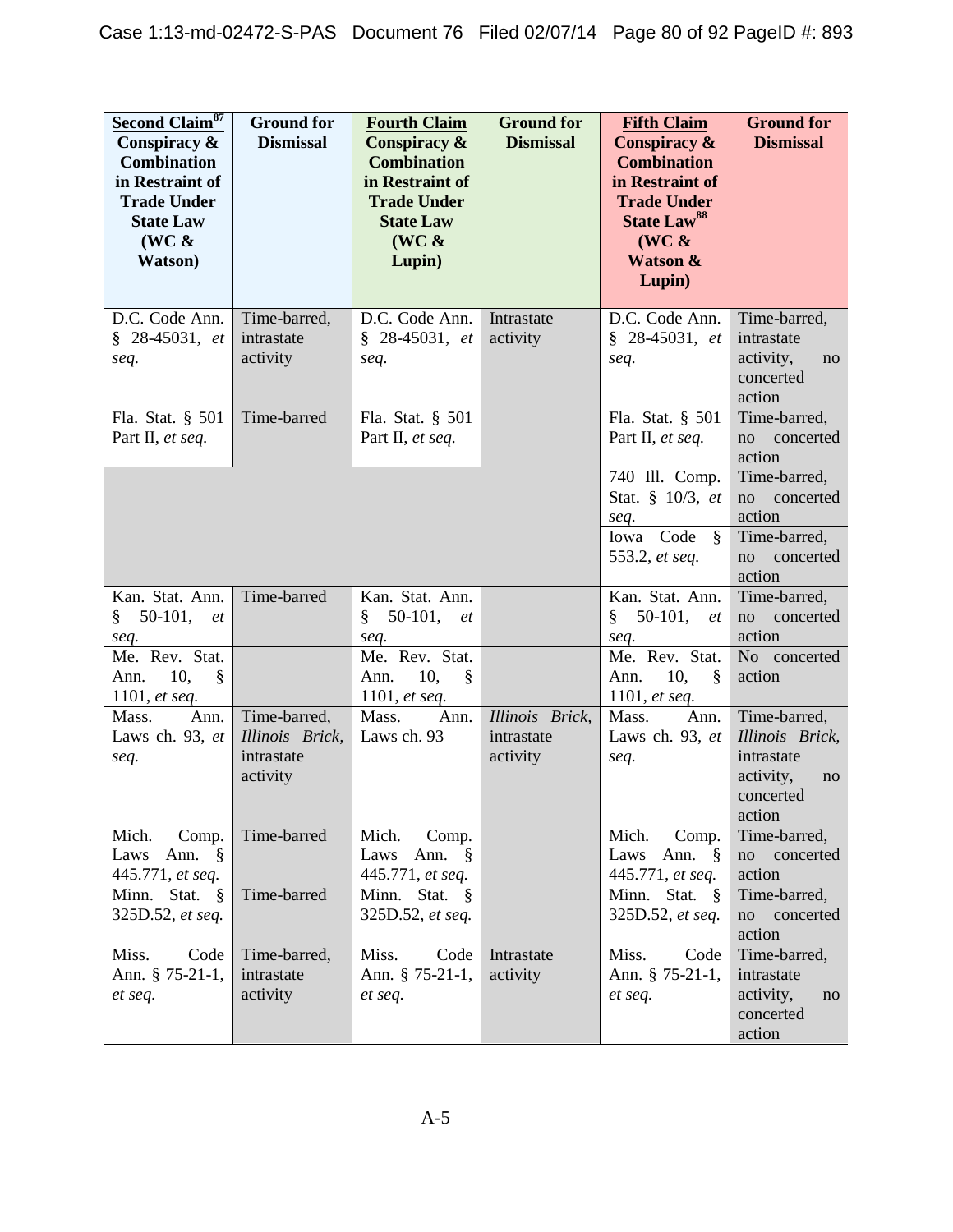| <b>Second Claim<sup>87</sup></b><br>Conspiracy &<br><b>Combination</b><br>in Restraint of<br><b>Trade Under</b><br><b>State Law</b><br>$(WC \&$<br>Watson) | <b>Ground for</b><br><b>Dismissal</b>                       | <b>Fourth Claim</b><br>Conspiracy &<br><b>Combination</b><br>in Restraint of<br><b>Trade Under</b><br><b>State Law</b><br>$(WC \&$<br>Lupin) | <b>Ground for</b><br><b>Dismissal</b>       | <b>Fifth Claim</b><br>Conspiracy &<br><b>Combination</b><br>in Restraint of<br><b>Trade Under</b><br><b>State Law<sup>88</sup></b><br>$(WC \&$<br>Watson &<br>Lupin) | <b>Ground for</b><br><b>Dismissal</b>                                                     |
|------------------------------------------------------------------------------------------------------------------------------------------------------------|-------------------------------------------------------------|----------------------------------------------------------------------------------------------------------------------------------------------|---------------------------------------------|----------------------------------------------------------------------------------------------------------------------------------------------------------------------|-------------------------------------------------------------------------------------------|
| Neb. Code Ann.<br>59-801,<br>§<br>et<br>seq.                                                                                                               | Time-barred                                                 | Neb. Code Ann.<br>59-801, et<br>§.<br>seq.                                                                                                   |                                             | Neb. Code Ann.<br>$\S$ 59-801,<br><i>et</i><br>seq.                                                                                                                  | Time-barred,<br>concerted<br>no<br>action                                                 |
| Nev. Rev. Stat.<br>Ann. § 598A, et<br>seq.                                                                                                                 | Time-barred                                                 | Nev. Rev. Stat.<br>Ann. § 598A, et<br>seq.                                                                                                   |                                             | Nev. Rev. Stat.<br>Ann. § 598A, et<br>seq.                                                                                                                           | Time-barred,<br>no concerted<br>action                                                    |
| N.M. Stat. Ann<br>$§ 57-1-1, et seq.$                                                                                                                      | Time-barred                                                 | N.M. Stat. Ann<br>$§ 57-1-1, et seq.$                                                                                                        |                                             | N.M. Stat. Ann<br>$§ 57-1-1, et seq.$                                                                                                                                | Time-barred,<br>no concerted<br>action                                                    |
| General<br>NY<br>Business Law §<br>340, et seq.                                                                                                            | Time-barred,<br>intrastate<br>activity                      | <b>NY</b><br>General<br>Business Law §<br>340, et seq.                                                                                       | Intrastate<br>activity                      | NY<br>General<br>Business Law §<br>340, et seq.                                                                                                                      | Time-barred,<br>intrastate<br>activity,<br>no<br>concerted<br>action                      |
| N.C. Gen. Stat.<br>$§ 75-1, et seq.$                                                                                                                       | Time-barred                                                 | N.C. Gen. Stat.<br>$§ 75-1, et seq.$                                                                                                         |                                             | N.C. Gen. Stat.<br>$§ 75-1, et seq.$                                                                                                                                 | Time-barred,<br>no concerted<br>action                                                    |
| N.D.<br>Cent.<br>Code § 51-08.1-<br>01, et seq.                                                                                                            | Time-barred                                                 | N.D.<br>Cent.<br>Code § 51-08.1-<br>$01$ , et seq.                                                                                           |                                             | Cent.<br>N.D.<br>Code § 51-08.1-<br>01, et seq.                                                                                                                      | Time-barred                                                                               |
| Or. Rev. Stat. §<br>646.705, et seq.                                                                                                                       | Time-barred                                                 | Or. Rev. Stat. §<br>646.705, et seq.                                                                                                         |                                             | Or. Rev. Stat. §<br>646.705, et seq.                                                                                                                                 | Time-barred,<br>concerted<br>no<br>action                                                 |
| P.R. mentioned<br>in $\P$ 189 &<br>209,<br>but<br>not<br>listed<br>independently                                                                           | Time-barred,<br><b>Illinois Brick</b>                       | P.R. mentioned<br>in $\P$ 189 &<br>209,<br>but<br>not<br>listed<br>independently                                                             | <b>Illinois Brick</b>                       | 10 L.P.R.A $\S$<br>251, et seq.                                                                                                                                      | Time-barred,<br>Illinois Brick,<br>concerted<br>no<br>action                              |
| R.I. Gen Laws<br>$§ 6-36-5, et seq.$                                                                                                                       | Time-barred,<br>repealer<br>not<br>applied<br>retroactively | R.I. Gen Laws<br>$§ 6-36-5, et seq.$                                                                                                         | Repealer<br>not<br>applied<br>retroactively | R.I. Gen Laws<br>§ 6-36-5, et seq.                                                                                                                                   | Time-barred,<br>repealer<br>not<br>applied<br>retroactively,<br>no<br>concerted<br>action |
| Codified<br>S.D.<br>Ann.<br>Laws<br>Ş<br>$37-1, et seq.$                                                                                                   | Time-barred                                                 | Codified<br>S.D.<br>Ann.<br>Laws<br>§<br>$37-1, et seq.$                                                                                     |                                             | S.D.<br>Codified<br>Ann.<br>Laws<br>$\frac{8}{3}$<br>$37-1, et seq.$                                                                                                 | Time-barred,<br>concerted<br>no<br>action                                                 |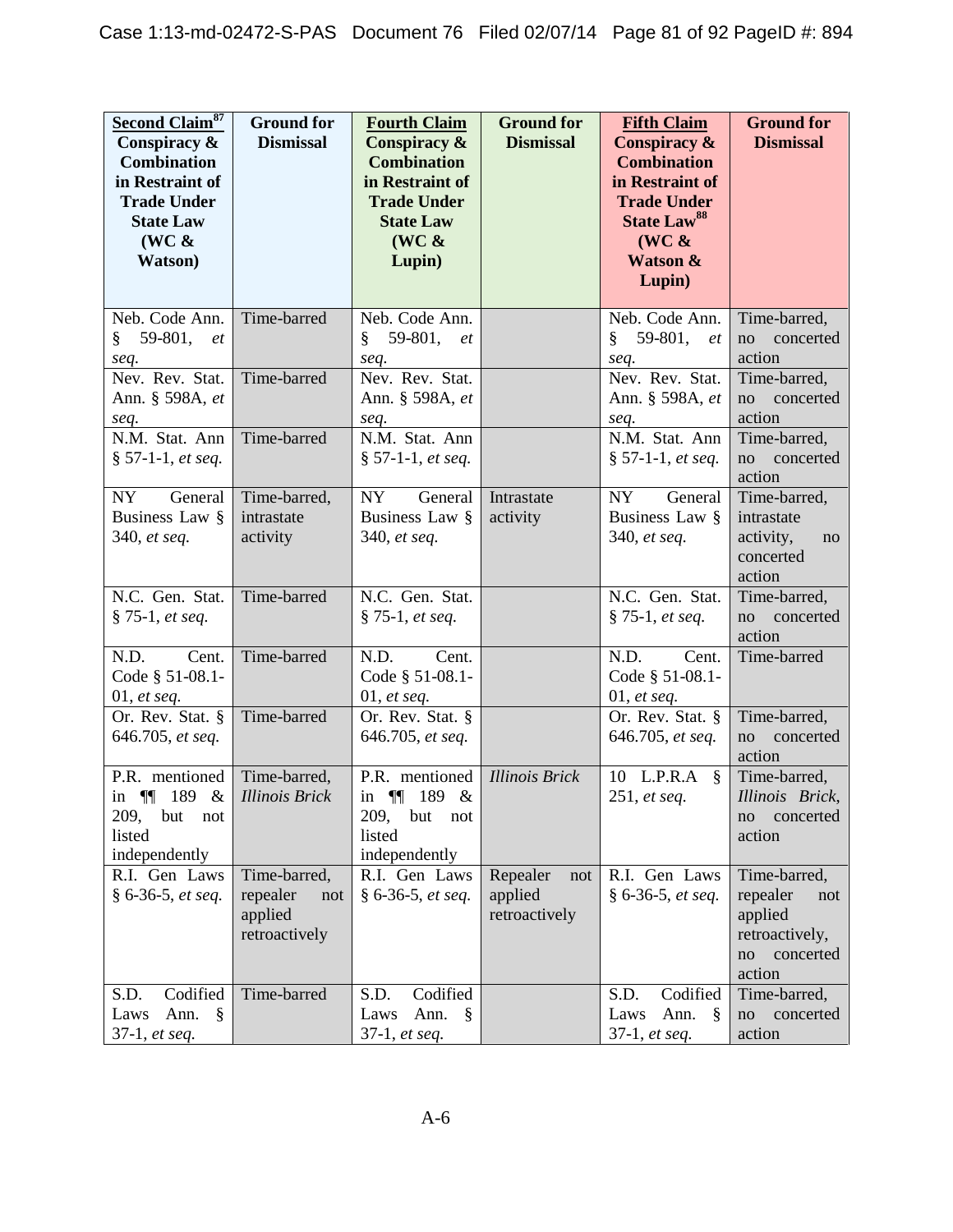| <b>Second Claim<sup>87</sup></b><br>Conspiracy &<br><b>Combination</b><br>in Restraint of<br><b>Trade Under</b><br><b>State Law</b><br>$(WC \&$<br><b>Watson</b> ) | <b>Ground for</b><br><b>Dismissal</b> | <b>Fourth Claim</b><br>Conspiracy &<br><b>Combination</b><br>in Restraint of<br><b>Trade Under</b><br><b>State Law</b><br>$(WC \&$<br>Lupin) | <b>Ground for</b><br><b>Dismissal</b> | <b>Fifth Claim</b><br>Conspiracy &<br><b>Combination</b><br>in Restraint of<br><b>Trade Under</b><br><b>State Law<sup>88</sup></b><br>$(WC \&$<br><b>Watson &amp;</b><br>Lupin) | <b>Ground for</b><br><b>Dismissal</b>  |
|--------------------------------------------------------------------------------------------------------------------------------------------------------------------|---------------------------------------|----------------------------------------------------------------------------------------------------------------------------------------------|---------------------------------------|---------------------------------------------------------------------------------------------------------------------------------------------------------------------------------|----------------------------------------|
| Tenn.<br>Code.<br>$47 - 25 -$<br>Ann. §                                                                                                                            | Time-barred,<br>intrastate            | Tenn.<br>Code.<br>Ann. § 47-25-                                                                                                              | Time-barred,<br>intrastate            | Tenn.<br>Code.<br>Ann. § 47-25-                                                                                                                                                 | Time-barred,<br>intrastate             |
|                                                                                                                                                                    |                                       |                                                                                                                                              |                                       |                                                                                                                                                                                 |                                        |
| 101, et seq.                                                                                                                                                       | activity                              | 101, et seq.                                                                                                                                 | activity                              | 101, et seq.                                                                                                                                                                    | activity,<br>no<br>concerted<br>action |
| Utah Code Ann.                                                                                                                                                     | Time-barred,                          | Utah Code Ann.                                                                                                                               | <b>Illinois Brick</b>                 | Utah Code Ann.                                                                                                                                                                  | Time-barred,                           |
| $§ 76-10-911, et$                                                                                                                                                  | <b>Illinois Brick</b>                 | $§ 76-10-911, et$                                                                                                                            |                                       | $§ 76-10-911, et$                                                                                                                                                               | Illinois Brick,                        |
| seq.                                                                                                                                                               |                                       | seq.                                                                                                                                         |                                       | seq.                                                                                                                                                                            | concerted<br>no<br>action              |
| Vt. Stat. Ann. 9,                                                                                                                                                  |                                       | Vt. Stat. Ann. 9,                                                                                                                            |                                       | Vt. Stat. Ann. 9,                                                                                                                                                               | No concerted                           |
| § 2453, et seq.                                                                                                                                                    |                                       | § 2453, et seq.                                                                                                                              |                                       | § 2453, et seq.                                                                                                                                                                 | action                                 |
| W. Va. Code §                                                                                                                                                      | Time-barred                           | W. Va. Code §                                                                                                                                |                                       | W. Va. Code §                                                                                                                                                                   | Time-barred,                           |
| 47-18-1, et seq.                                                                                                                                                   |                                       | 47-18-1, et seq.                                                                                                                             |                                       | 47-18-1, et seq.                                                                                                                                                                | concerted<br>no                        |
|                                                                                                                                                                    |                                       |                                                                                                                                              |                                       |                                                                                                                                                                                 | action                                 |
| Wis.<br>Ş<br>Stat.                                                                                                                                                 |                                       | $\S$<br>Wis.<br>Stat.                                                                                                                        |                                       | Wis.<br>Stat.<br><sup>§</sup>                                                                                                                                                   | No concerted                           |
| 133.01, et seq.                                                                                                                                                    |                                       | 133.01, et seq.                                                                                                                              |                                       | 133.01, et seq.                                                                                                                                                                 | action                                 |

# **II. State Consumer Protection Claims**

| <b>Sixth Claim</b><br><b>Unfair or Unconscionable Acts &amp; Practices</b><br><b>Under State Law</b><br>(WC $\&$ Watson $\&$ Lupin) | <b>Grounds for Dismissal</b>                                                                                                                                                    |
|-------------------------------------------------------------------------------------------------------------------------------------|---------------------------------------------------------------------------------------------------------------------------------------------------------------------------------|
| Ala. Code. § 8-19-1, et seq.                                                                                                        | Time-barred, no listed prohibited conduct alleged,<br>consumers only, no class actions                                                                                          |
| Cal. Bus. & Prof. Code § 17200, et seq.                                                                                             | Time-barred (WC/Watson agreement), consumer<br>deception/reliance, pre-filing requirement                                                                                       |
| D.C. Code § 28-3901, et seq.                                                                                                        | (WC/Watson<br>Time-barred<br>agreement),<br>unconscionable conduct toward consumers, not<br>antitrust enforcement mechanism, outside of the<br>consumer sphere, price inflation |
| Fla. Stat. § 501.201, et seq.                                                                                                       | Time-barred (WC/Watson agreement),<br>price<br>inflation                                                                                                                        |
| Idaho Code § 48-601, et seq.                                                                                                        | Time-barred, action directed at consumer, no listed<br>prohibited conduct alleged, no injury in the state                                                                       |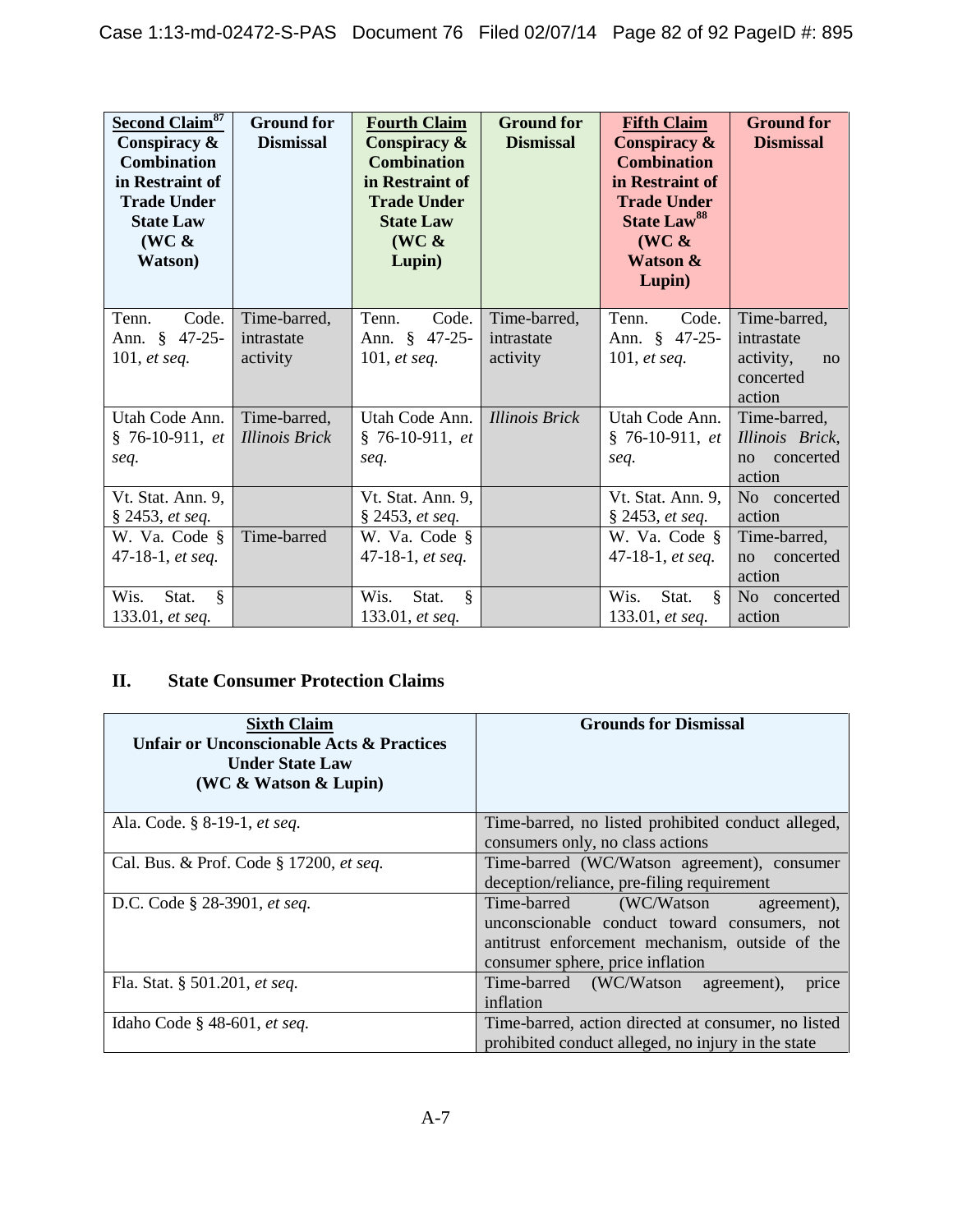| <b>Sixth Claim</b><br><b>Unfair or Unconscionable Acts &amp; Practices</b><br><b>Under State Law</b><br>(WC & Watson & Lupin) | <b>Grounds for Dismissal</b>                                                                                                                                                                               |
|-------------------------------------------------------------------------------------------------------------------------------|------------------------------------------------------------------------------------------------------------------------------------------------------------------------------------------------------------|
| 815 ILCS § 505/1, et seq.                                                                                                     | Time-barred (WC/Watson agreement),<br>not<br>antitrust enforcement mechanism, consumer nexus,<br>no class actions                                                                                          |
| 5 Me. Rev. Stat. § 207, et seq.                                                                                               | Consumer deception/reliance, consumers only, pre-<br>filing requirement                                                                                                                                    |
| Mass. Gen. L. Ch. 93A, et seq.                                                                                                | Time-barred (WC/Watson agreement), pre-filing<br>requirement, primarily intrastate conduct, price<br>inflation                                                                                             |
| Neb. Rev. Stat. § 59-1601, et seq.                                                                                            | Time-barred (WC/Watson agreement), matters in<br>public interest/consumers at large                                                                                                                        |
| Nev. Rev. Stat. § 598.0903, et seq.                                                                                           | Time-barred (WC/Watson agreement),<br>consumer<br>deception/reliance, not elderly/disabled                                                                                                                 |
| N.M. Stat § 57-12-1, et seq.                                                                                                  | Time-barred<br>(WC/Watson<br>agreement),<br>unconscionable<br>conduct toward<br>consumers,<br>specific consumer transaction,<br>antitrust<br>not<br>enforcement mechanism                                  |
| N.C. Gen. Stat § 75-1.1, et seq.                                                                                              | Time-barred (WC/Watson agreement), consumers<br>only, primarily intrastate conduct                                                                                                                         |
| Tenn. Code § 47-18-101, et seq.                                                                                               | Time-barred,<br>consumer deception/reliance, not<br>antitrust enforcement mechanism, no class actions                                                                                                      |
| 9 Vt. § 2451, et seq.                                                                                                         | Consumer deception/reliance, consumers only                                                                                                                                                                |
| West Virginia Code § 46A-6-101, et seq.                                                                                       | Time-barred (WC/Watson agreement), consumer<br>deception/reliance, specific consumer transaction,<br>no listed prohibited conduct alleged, pre-filing<br>requirement, no application to prescription drugs |
| Wisconsin Code § 100.2, et seq.                                                                                               | Time-barred (WC/Watson agreement), no private<br>right of action, no listed prohibited conduct alleged,<br>no deception of general public                                                                  |

# **III. Unjust Enrichment**

| <b>Seventh Claim</b><br><b>Unjust Enrichment</b> | <b>Grounds for Dismissal</b> <sup>89</sup>                  |
|--------------------------------------------------|-------------------------------------------------------------|
| <b>Alabama</b>                                   | Requires mistake or fraud, direct benefit required,         |
|                                                  | <i>Illinois Brick</i> (end run), no injury in state         |
| <b>Alaska</b>                                    | No injury in the state, <i>Illinois Brick</i> (end run), no |
|                                                  | other claims                                                |
| <b>Arizona</b>                                   | Direct benefit required, adequate legal remedy              |

<span id="page-82-0"></span><sup>89</sup> All claims should be dismissed because they are undifferentiated; table lays out individual state arguments.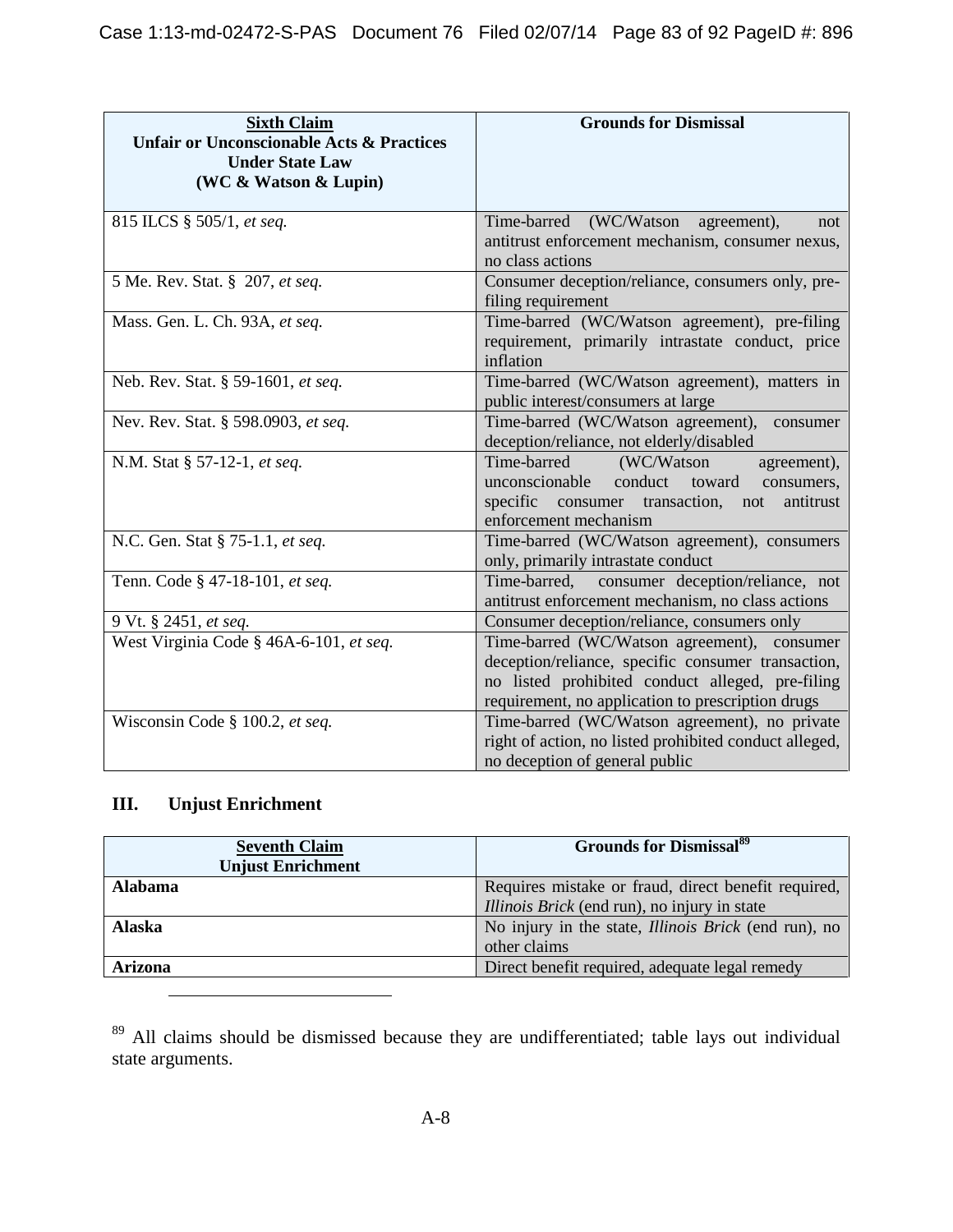| <b>Seventh Claim</b><br><b>Unjust Enrichment</b> | <b>Grounds for Dismissal</b> <sup>89</sup>                                                                                                             |
|--------------------------------------------------|--------------------------------------------------------------------------------------------------------------------------------------------------------|
| <b>Arkansas</b>                                  | No injury in the state, no other claims                                                                                                                |
| California                                       | No independent cause of action for unjust                                                                                                              |
|                                                  | enrichment                                                                                                                                             |
| Colorado                                         | No injury in the state, <i>Illinois Brick</i> (end run), no<br>other claims                                                                            |
| Connecticut                                      | Illinois Brick (end run), no other claims                                                                                                              |
| <b>Delaware</b>                                  | Illinois Brick (end run), adequate legal remedy, no                                                                                                    |
|                                                  | other claims                                                                                                                                           |
| <b>District of Columbia</b>                      | Direct benefit required                                                                                                                                |
| Florida                                          | Direct benefit required, adequate legal remedy                                                                                                         |
| Georgia                                          | No independent cause of action for unjust<br>enrichment, no injury in the state, direct benefit<br>required, Illinois Brick (end run), no other claims |
| Hawaii                                           | No injury in the state, no other claims                                                                                                                |
| Idaho                                            | Defined relationship<br>between plaintiff<br>and<br>defendant, direct benefit required, Illinois Brick<br>(end run), no injury in state                |
| <b>Illinois</b>                                  | No independent cause of action for unjust<br>enrichment, defined relationship between plaintiff<br>and defendant                                       |
| Iowa                                             |                                                                                                                                                        |
| <b>Kansas</b>                                    | Defined relationship between<br>plaintiff<br>and<br>defendant, direct benefit required                                                                 |
| <b>Kentucky</b>                                  | No injury in the state, <i>Illinois Brick</i> (end run), no<br>other claims                                                                            |
| Louisiana                                        | No injury in the state, <i>Illinois Brick</i> (end run),<br>adequate legal remedy, no other claims                                                     |
| <b>Maine</b>                                     | Direct benefit required                                                                                                                                |
| <b>Maryland</b>                                  | Direct benefit required, <i>Illinois Brick</i> (end run), no<br>other claims                                                                           |
| <b>Massachusetts</b>                             | Direct benefit required, adequate legal remedy                                                                                                         |
| <b>Michigan</b>                                  | Direct benefit required                                                                                                                                |
| <b>Minnesota</b>                                 |                                                                                                                                                        |
| <b>Mississippi</b>                               | No injury in the state, no independent cause of<br>action for unjust enrichment, requires mistake or<br>fraud                                          |
| <b>Missouri</b>                                  | Illinois Brick (end run), no other claims                                                                                                              |
| <b>Montana</b>                                   | No injury in the state, <i>Illinois Brick</i> (end run), no<br>other claims                                                                            |
| <b>Nebraska</b>                                  |                                                                                                                                                        |
| <b>Nevada</b>                                    |                                                                                                                                                        |
| <b>New Hampshire</b>                             | No other claims                                                                                                                                        |
| <b>New Jersey</b>                                | Direct benefit required, <i>Illinois Brick</i> (end run), no<br>other claims                                                                           |
| <b>New Mexico</b>                                |                                                                                                                                                        |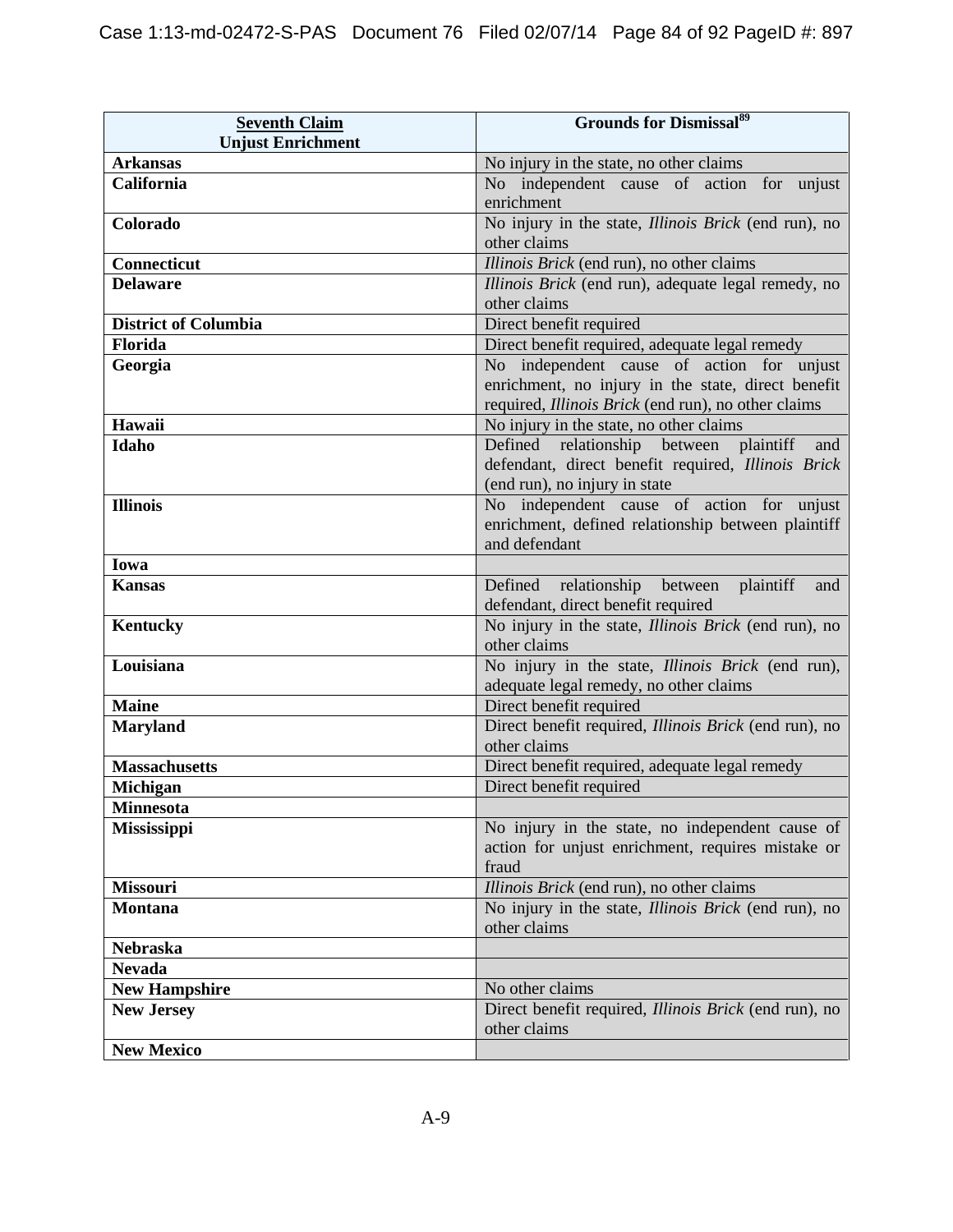| <b>Seventh Claim</b>     | <b>Grounds for Dismissal</b> <sup>89</sup>                                                         |
|--------------------------|----------------------------------------------------------------------------------------------------|
| <b>Unjust Enrichment</b> |                                                                                                    |
| <b>New York</b>          | Defined relationship between<br>plaintiff<br>and                                                   |
|                          | defendant, direct benefit required                                                                 |
| <b>North Carolina</b>    | Direct benefit required                                                                            |
| <b>North Dakota</b>      | Direct benefit required, adequate legal remedy                                                     |
| <b>Oklahoma</b>          | No injury in the state, <i>Illinois Brick</i> (end run),<br>adequate legal remedy, no other claims |
| Oregon                   |                                                                                                    |
| Pennsylvania             | Direct benefit required, <i>Illinois Brick</i> (end run), no<br>other claims                       |
| <b>Puerto Rico</b>       | Adequate legal remedy                                                                              |
| <b>Rhode Island</b>      | Direct benefit required                                                                            |
| <b>South Carolina</b>    | Defined relationship between plaintiff<br>and                                                      |
|                          | defendant, direct benefit required, Illinois Brick                                                 |
|                          | (end run), no other claims                                                                         |
| <b>South Dakota</b>      |                                                                                                    |
| <b>Tennessee</b>         |                                                                                                    |
| <b>Texas</b>             | Requires mistake or fraud, direct benefit required,                                                |
|                          | Illinois Brick (end run), no other claims                                                          |
| <b>Utah</b>              |                                                                                                    |
| <b>Vermont</b>           |                                                                                                    |
| Virginia                 | Illinois Brick (end run), no other claims                                                          |
| Washington               | No injury in the state, direct benefit required, no                                                |
|                          | other claims                                                                                       |
| <b>West Virginia</b>     | Requires mistake or fraud, direct benefit required                                                 |
| <b>Wisconsin</b>         | Direct benefit required                                                                            |
| Wyoming                  | No injury in the state, direct benefit required, no                                                |
|                          | other claims                                                                                       |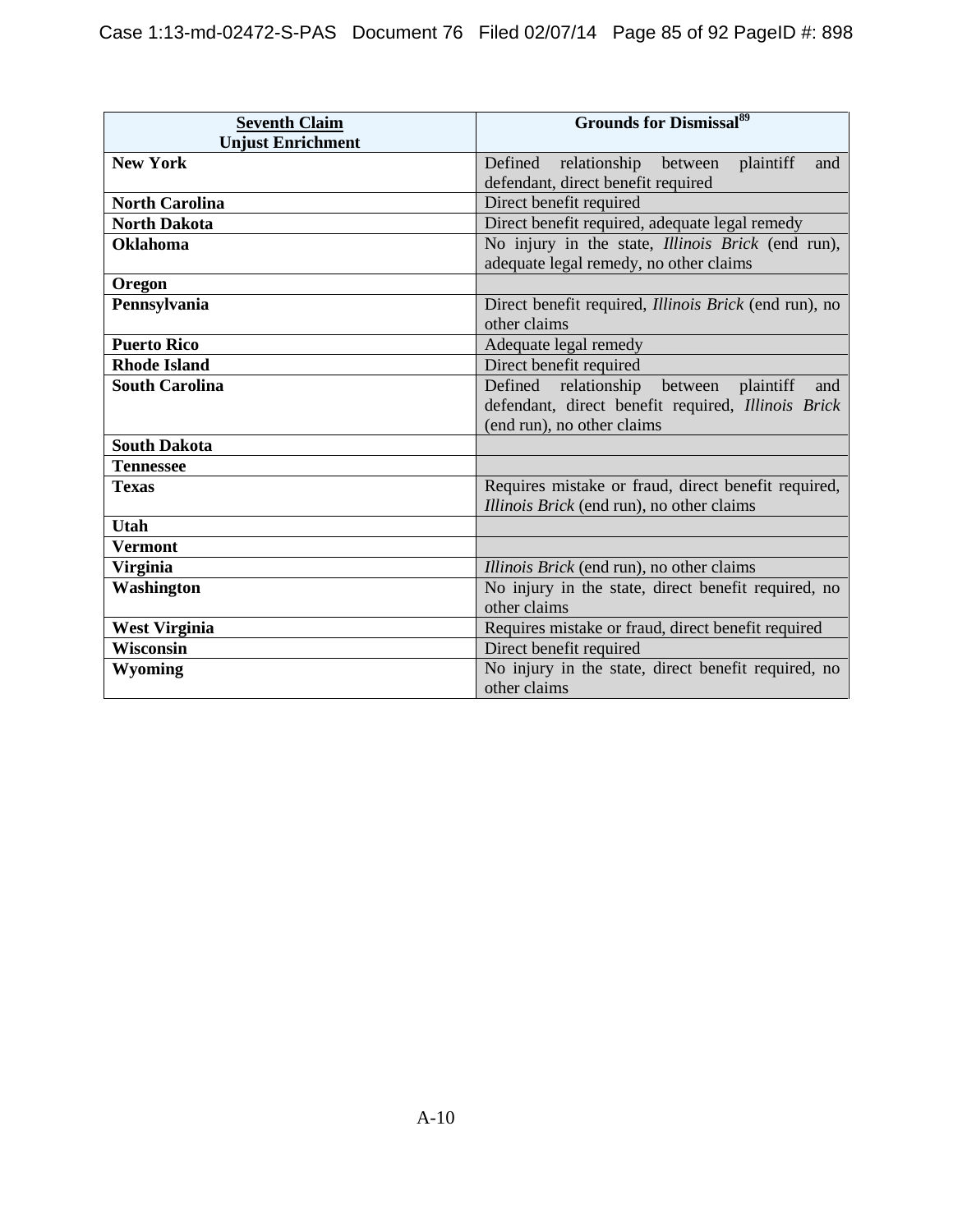### **ATTACHMENT 4**

### **RELEVANT STATE STATUTES AND CASE LAW**

### **Arizona**

Ariz. Rev. State. § 44-1412 (2009) (providing legislative intent that "courts may use as a guide interpretations given by the federal courts to comparable federal antitrust statutes" and that "[t]his article shall be applied and construed to effectuate its general purpose to make uniform the [antitrust] law" among the states); *Bunker's Glass Co. v. Pilkington PLC,* 47 P.3d 1119, 1126-27 (Ariz. Ct. App. 2002) (noting that Arizona appellate courts "typically" follow federal antitrust case law and that 44-1412 permits, but does not require courts to look to federal case law).

### **California**

*Clayworth v. Pfizer, Inc.*, 49 Cal. 4th 758,233 P.3d 1066, 111 Cal. Rptr. 3d 666 (Cal. 2010) (noting that in 1975, "federal antitrust cases were treated as 'applicable' and 'authoritative' on Cartwright Act questions"); *State of California ex rel. Van de Kamp v. Texaco, Inc.*, 46 Cal.3d 1147, 1164 (1988), *overruled in part on other grounds by statute* ("Our Supreme Court has noted that "judicial interpretation of the Sherman Act, while often helpful, is not directly probative of the Cartwright drafters' intent"); *Marin County Bd. of Realtors, Inc. v. Palsson*, 549 P.2d 833, 835 (Cal. 1976) (recognizing that a "long line of California cases" has recognized that federal cases interpreting the Sherman Act are applicable to state antitrust cases because "both statutes have their roots in the common law"); *Freeman v. San Diego Assn. of Realtors*, 77 Cal.App.4th 171, 183, fn. 9 (1999) (federal precedent should be used "with caution").

### **District of Columbia**

D.C. CODE § 28-4515 (WEST 2009) ("In construing this chapter, a court of competent jurisdiction may use as a guide interpretations given by federal courts to comparable antitrust statutes."); *Peterson v. Visa U.S.A., Inc.*, No. Civ. A. 03-8080, 2005 D.C. Super. LEXIS 17, \*9 (D.C. Super. April 22, 2005) (citing D.C. CODE § 28-4515) ("The [D.C. Antitrust Act] allows "a court of competent jurisdiction . . . [to] use as a guide interpretations given by federal courts to comparable antitrust statutes.").

### **Florida**

FLA. STAT. § 542.32 (2009) (describing legislative intent that "due consideration and great weight" be given to federal antitrust case law when interpreting state antitrust statute); *Duck Tours Seafari, Inc. v. Key West*, 875 So. 2d 650, 653 (Fla. Dist. Ct. App. 2004) ("Under Florida law, 'Any activity or conduct . . . exempt from the provisions of the antitrust laws of the United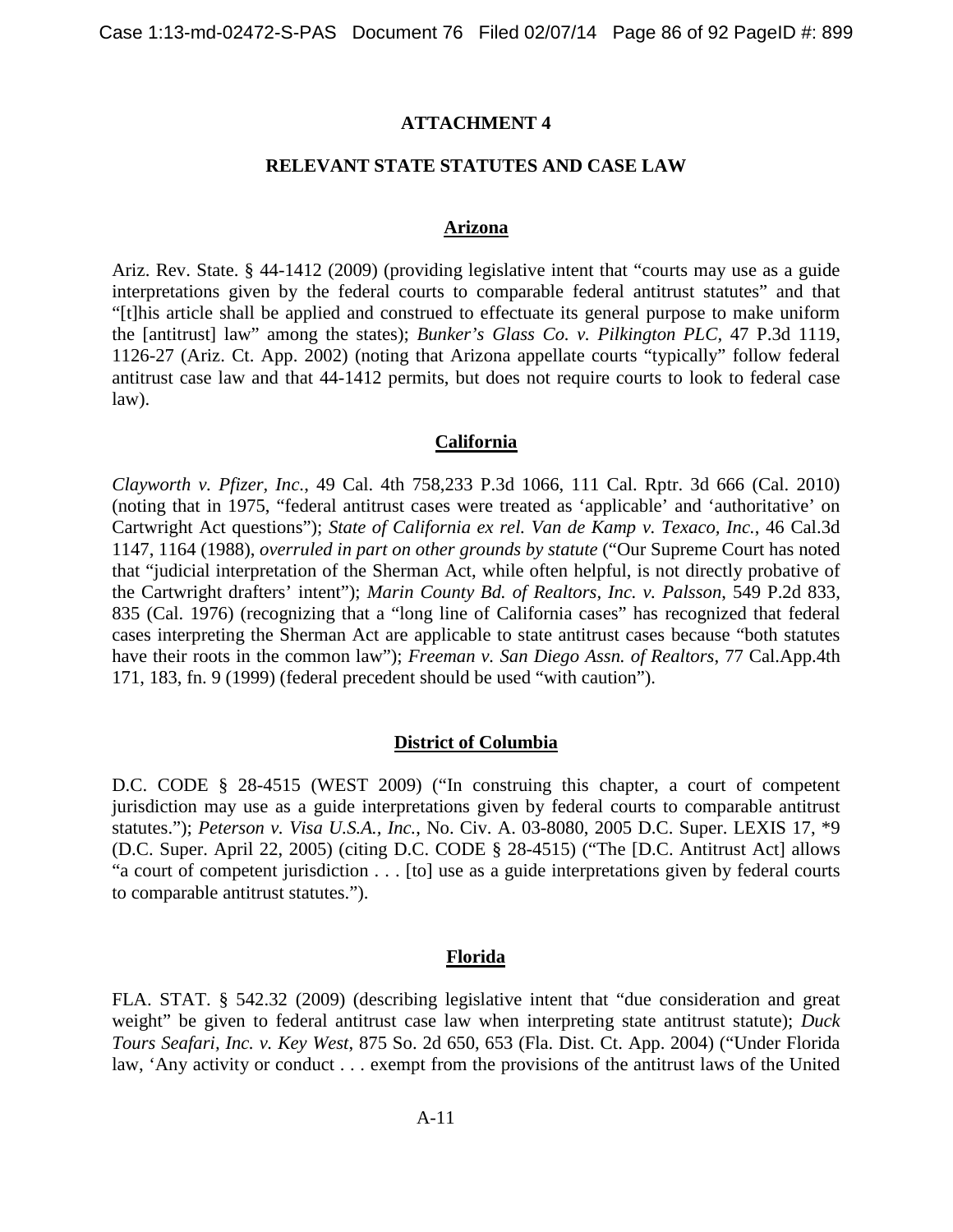States is exempt from the provisions of this chapter [542]'").

### **Illinois**

*People v. Crawford Distrib. Co.*, 291 N.E.2d 648, 652-53 (Ill. 1972) (declaring that federal antitrust precedent is a "useful guide to our court").

### **Iowa**

IOWA CODE § 553.2 (1997) (requiring courts to construe Iowa statute "to complement and be harmonized with the applied laws of the United States which have the same or similar purpose as this chapter" but not "in such a way as to constitute a delegation of state authority" to the federal courts); *Max 100 L.C. v. Iowa Realty Co.*, 621 N.W.2d 178, 181–182 (Iowa 2001) (recognizing that Iowa Competition law is "patterned" after federal Sherman Act and that IOWA CODE § 553.2 "explicitly requires" state courts to consider federal case law and construe state law "uniformly with the Sherman Act"). *But cf. Comes v. Microsoft Corp.*, 646 N.W.2d 440, 446 (Iowa 2002) (finding that "Congress intended federal antitrust laws to supplement, not displace, state antitrust remedies" and that IOWA CODE § 553.2 does not require "Iowa courts to interpret the Iowa Competition Law the same way federal courts have interpreted federal law," thus rejecting *Illinois Brick*).

### **Kansas**

*Bergstrom v. Noah*, 974 P.2d 520, 531 (Kan. 1999) (finding federal antitrust case law "persuasive" but "not binding" on the interpretation of the Kansas antitrust statute).

### **Maine**

*Pease v. Jasper Wyman & Son*, 2002 WL 1974081, at \*8, n. 13 (Me.Super. Aug 09, 2002) (stating that there are no state law cases on point, and following the First Circuit's reasoning that "the Maine antitrust statutes parallel the Sherman Act, and that those types of claims should be analyzed according to the doctrines developed in relation to federal law."); *Davric Maine Corp. v. Rancourt*, 216 F.3d 143, 149 (1st Cir. 2000) (noting that the Maine antitrust statutes parallel the Sherman Act, "and analyzing state claims according to federal law" (quoting *Tri-State Rubbish, Inc. v. Waste Mgmt., Inc.*, 998 F.2d 1073, 1081 (1st Cir. 1993))).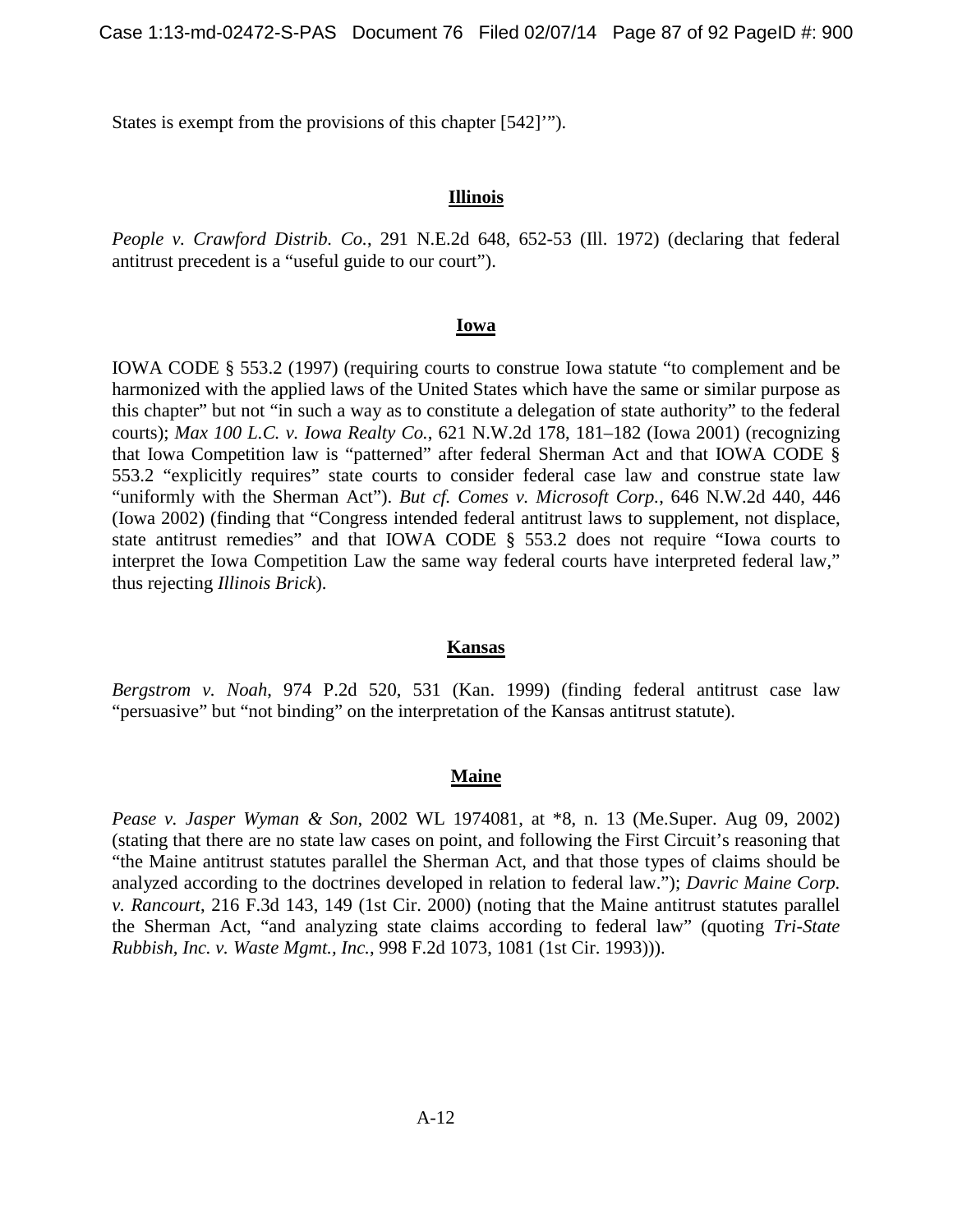### **Massachusetts**

MASS. GEN. LAWS CH. 93, § 1 (2009) (requiring the Massachusetts antitrust laws to be "construed in harmony with judicial interpretations of comparable federal statutes insofar as practicable"); *Ciardi v. F. Hoffmann La Roche, Ltd.*, 762 N.E.2d 303, 307-08 (Mass. 2002) (reconciling state antitrust law with *Illinois Brick Co. v. Illinois*, 431 U.S. 720, 729–736 (1977) because MASS. GEN. LAWS CH. 93, § 1 requires state courts to harmonize state antitrust law with comparable federal law).

### **Michigan**

MICH. COMP. LAWS § 445.784(2) (2009) (declaring intent of legislature that "in construing all sections of this act, the courts shall give due deference to interpretations given by the federal courts to comparable antitrust statutes, including, without limitation, the doctrine of per se violations and the rule of reason").; *Little Caesar Enters. v. Smith*, 895 F. Supp. 884, 898 (D. Mich. 1995) (finding no practical difference between federal and state vertical price fixing claims because "Michigan antitrust law is identical to federal law and follows the federal precedents").

### **Minnesota**

*Lorix v. Crompton Corp.*, 736 N.W.2d 619, 627–29 (Minn. 2007) (Minnesota generally follows federal law but rejects *Associated Gen. Contractors v. Cal. State Council of Carpenters*, 459 U.S. 519 (1983)); *see also State by Humphrey v. Road Constructors*, 1996 Minn. App. LEXIS 597 at \*5 (Minn. Ct. App. 1996) (recognizing that '"Minnesota antitrust law is to be interpreted consistently with the federal courts' construction of federal antitrust law'" (quoting *State v. Alpine Air Prods.*, 490 N.W.2d 888, 894 (Minn. Ct. App. 1992) *aff'd*, 500 N.W.2d 788 (Minn. 1993)).

### **Mississippi**

*Futurevision Cable Sys., Inc. v. Multivision Cable TV Corp.*, 789 F. Supp. 760, 780 (D. Miss. 1992) (dismissing state law violations because the federal law violations failed) (citing *Walker v. U-Haul of Mississipp*i, 734 F.2d 1068, 1070 n.5 (5th Cir. 1984) (treating Mississippi and federal antitrust claims as "analytically identical")), *aff'd*, 986 F.2d 1418 (5th Cir. 1993).

### **Nebraska**

NEB. REV. STAT. § 59-829 (2009) (mandating that courts "shall follow the construction given to the federal law by the federal courts" when any provision is the same as or similar to the language of a federal antitrust law); *Arthur v. Microsoft Corp.*, 676 N.W.2d 29, 35 (Neb. 2004)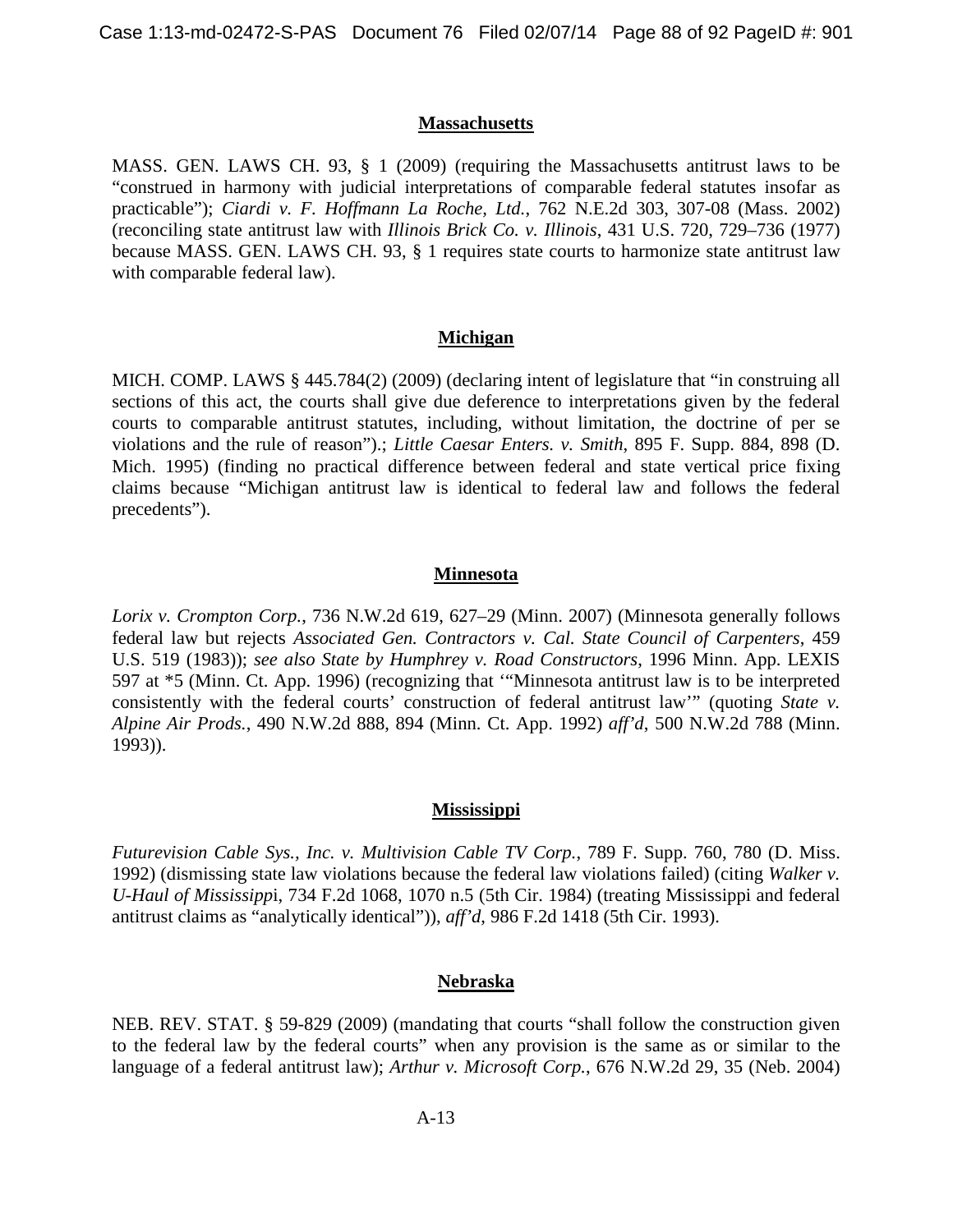(interpreting NEB. REV. STAT. § 59-829 to require courts to look to federal law unless federal interpretation would not support the state's statutory purpose).

### **Nevada**

NEV. REV. STAT. ANN. § 598A.050 (WEST 2009) (declaring provisions "shall be construed in harmony with prevailing judicial interpretations of the federal antitrust statutes"); *Boulware v. Nev. Dep't of Human Res.*, 960 F.2d 793, 800–01 (9th Cir. 1992) (finding Nevada statute adopts by reference applicable federal antitrust case law).

## **New Mexico**

N.M. STAT. ANN. § 57-1-15 (WEST 2009) (requiring that act "shall be construed in harmony with judicial interpretations of the federal antitrust laws" in order to achieve uniform application of the state and federal antitrust laws); *Romero v. Philip Morris, Inc.*, 242 P.2d 280, 289 (N.M. 2010) (statute directs court to "construe our [antitrust] law in harmony with federal law"); *Smith Mach. Corp. v. Hesston, Inc.*, 694 P.2d 501, 505 (N.M. 1985) (recognizing that New Mexico courts look to federal antitrust cases "[i]n the absence of New Mexico decisions directly on point").

### **New York**

*Sperry v. Crompton Corp.*, 863 N.E.2d 1012, 1018 (N.Y. 2007) (noting that courts generally construe Donnelly Act in light of federal antitrust case law, but that it is "well settled" that New York courts will interpret Donnelly Act differently "where State policy, differences in the statutory language or the legislative history justify such a result." (quoting *Anheuser-Busch, Inc. v. Abrams*, 520 N.E.2d 535, 539 (N.Y. 1988)); *see also Aimcee Wholesale Corp. v. Tomar Prod., Inc.*, 237 N.E.2d 223, 225 (N.Y. 1968) (recognizing that New York antitrust law was modeled on Sherman Act).

### **North Carolina**

*Madison Cablevision, Inc. v. Morganton*, 386 S.E.2d 200, 213 (N.C. 1989) (finding that the Sherman Act is instructive though not binding when interpreting state antitrust statute) (citing *Rose v. Vulcan Materials Co.*, 194 S.E.2d 521, 530 (N.C. 1973)); *see also North Carolina Steel, Inc. v. Nat'l Council on Comp. Ins.*, 472 S.E.2d 578, 582–83 (N.C. App. 1996) (noting extensive North Carolina history of reliance on interpretations of federal antitrust law), *aff'd in part and rev'd in part*, 496 S.E.2d 369 (N.C. 1998).

### **Oregon**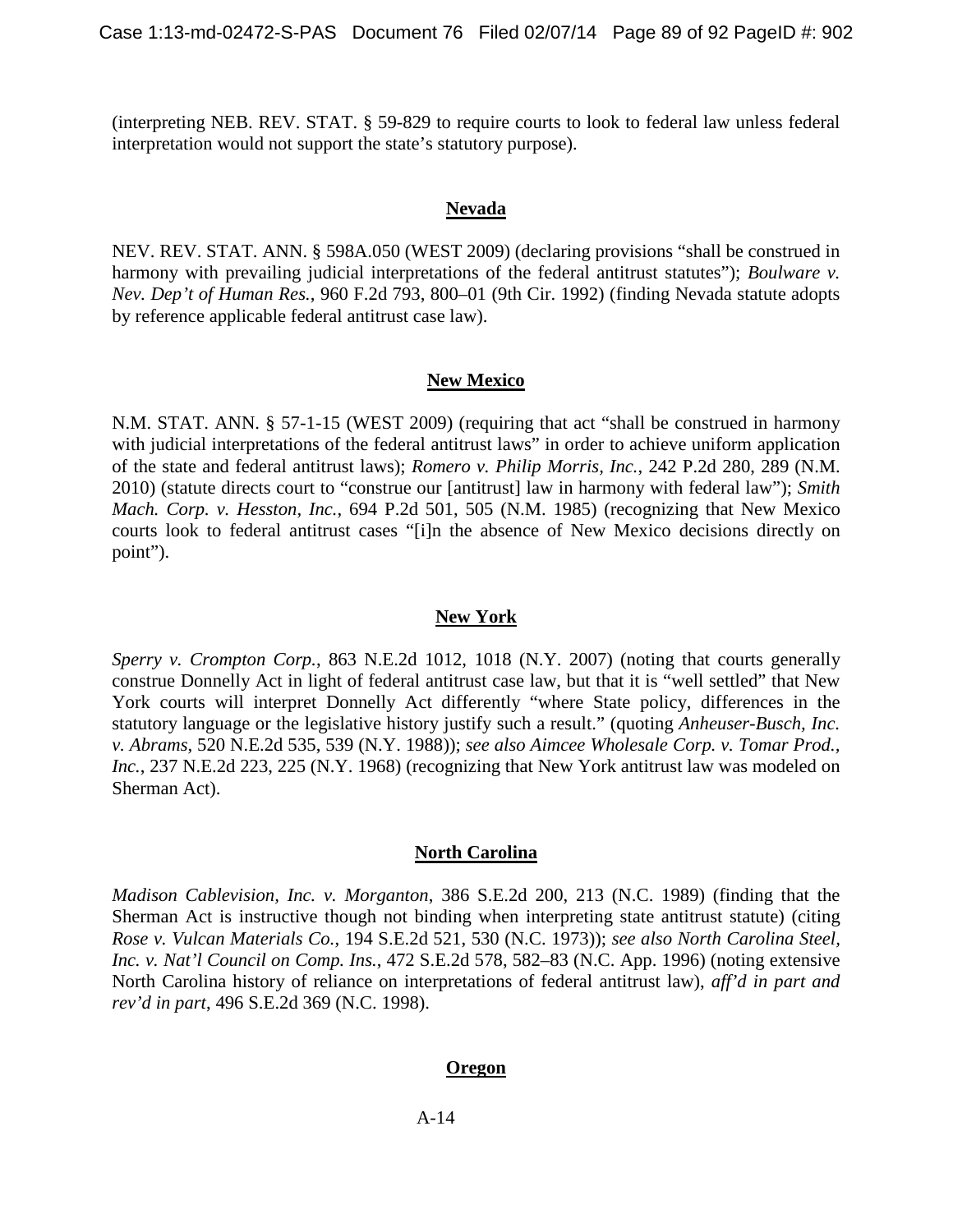OR. REV. STAT. § 646.715(2) (2009) (declaring legislative intent that federal court decisions interpreting federal antitrust law "shall be persuasive authority").; *Jones v. City of McMinnville*, No. 05-35523, 2007 U.S. App. LEXIS 11235 at \*8 (9th Cir. 2007) (finding that Oregon and federal antitrust statutes are "almost identical" and that Oregon courts look to federal decisions as "persuasive") (quoting OR. REV. STAT. § 646.715; *Or. Laborers-Employers Health & Welfare Trust Fund v. Philip Morris, Inc.*, 185 F.3d 957, 963 n.4 (9th Cir. 1999)), *cert. denied 528 U.S. 1075 (2000)*; *see also Willamette Dental Group, P.C. v. Oregon Dental Serv. Corp.*, 882 P.2d 637, 640 (Or. Ct. App. 1994) (with no reported Oregon decisions on point, "we look to federal decisions interpreting Section 2 of the Sherman Act for persuasive, albeit not binding, guidance").

### **Puerto Rico**

4 P.R. Laws Ann. §§ 257-76 (2005); *Caribe BMW v. Bayerische Motoren Werke*, 19 F.3d 745, 754 (1st Cir. 1994); *Podiatrist Ass'n, Inc. v. La Cruz Azul de Puerto Rico*, 332 F.3d 6, 16 (1st Cir. 2003) (treating Puerto Rico's antitrust statute Section 258, which "mirrors the language of the Sherman Act," as coextensive for the purposes of interpretation)*.*

# **Rhode Island**

R.I. GEN. LAWS § 6-36-2(b) (2009) (requiring that act "shall be construed in harmony with judicial interpretations of comparable federal antitrust statutes insofar as practicable, except where provisions of this chapter are expressly contrary to applicable federal provisions as construed"); *UXB Sand & Gravel, Inc. v. Rosenfeld Concrete Corp.*, 599 A.2d 1033, 1035 (R.I. 1991) (statute requires court to interpret state antitrust statute in harmony with federal antitrust statutes).

# **South Dakota**

S.D. CODIFIED LAWS § 37-1-22 (2009) (allowing courts to "use as a guide interpretations given by the federal or state courts to comparable antitrust statutes"); *In re S.D. Microsoft Antitrust Litig.*, 707 N.W.2d 85, 99 (S.D. 2005) (reaffirming that "great weight should be given to the federal cases interpreting the federal statute" and citing *Byre* for the proposition that, when state courts lack precedent on an issue, they look to federal case law for guidance).

### **Utah**

UTAH CODE ANN. § 76-10-926 (2009) (declaring legislative intent that "the courts, in construing this act, will be guided by interpretations given by the federal courts to comparable federal antitrust statutes and by other state courts to comparable state antitrust statutes"); *Evans*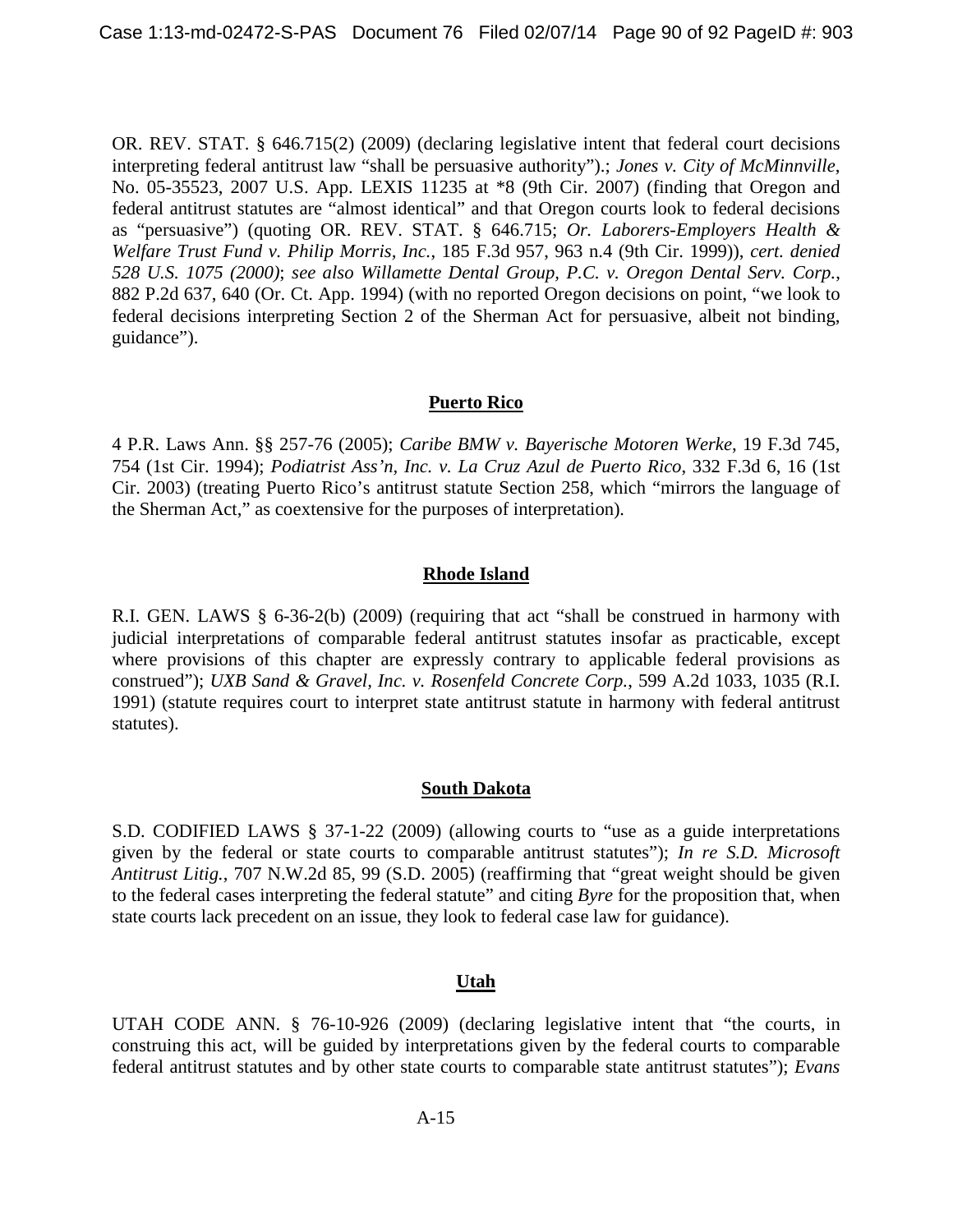*v. State*, 963 P.2d 177, 181 (Utah 1998) (citing and following statutory mandate to look to federal and state courts for guidance when construing Utah statute).

### **Vermont**

VT. STAT. ANN. TIT. 9, § 453(b) (2009) (declaring that in construing the statute, "the courts of this state will be guided by the construction of similar terms contained in Section 5(a)(1) of the Federal Trade Commission Act"); *Elkins v. Microsoft Corp.*, 817 A.2d 9, 15–17 (Vt. 2002) (holding that "harmonization provision" requiring courts to look to regulations and decisions of the Federal Trade Commission and federal court decisions of the FTC Act does not require courts to look to other federal antitrust statutes or corresponding decisions, thus rejecting *Illinois Brick* ); *see also State v. Heritage Realty*, 407 A.2d 509, 511 (Vt. 1979) (interpreting VT. STAT. ANN. TIT. 9, § 2453(a) in light of federal case law to find that horizontal price fixing is per se unlawful).

### **West Virginia**

W. VA. CODE § 47-18-16 (2009) (declaring legislative intent that statute "shall be construed liberally and in harmony with ruling judicial interpretations of comparable federal antitrust statutes").

### **Wisconsin**

*Emergency One v. Waterous Co.*, 23 F. Supp. 2d 959, 962, 970 (D. Wis. 1998) (noting that Wisconsin courts have "repeatedly" stated that federal antitrust law guides the interpretation of WIS. STAT. § 133.03) (citing *Grams v. Boss*, 294 N.W.2d 473, 480 (Wis. 1980)); *but cf. Olstad v. Microsoft Corp.*, 700 N.W.2d 139, 144, 154–55 (Wis. 2005) (finding that one of the major objectives of revisions made to the state's antitrust law in 1980 was to reverse the holding in *Illinois Brick*, and that Wisconsin's antitrust laws are to be interpreted "in a manner which gives the most liberal construction to achieve the aim of competition").